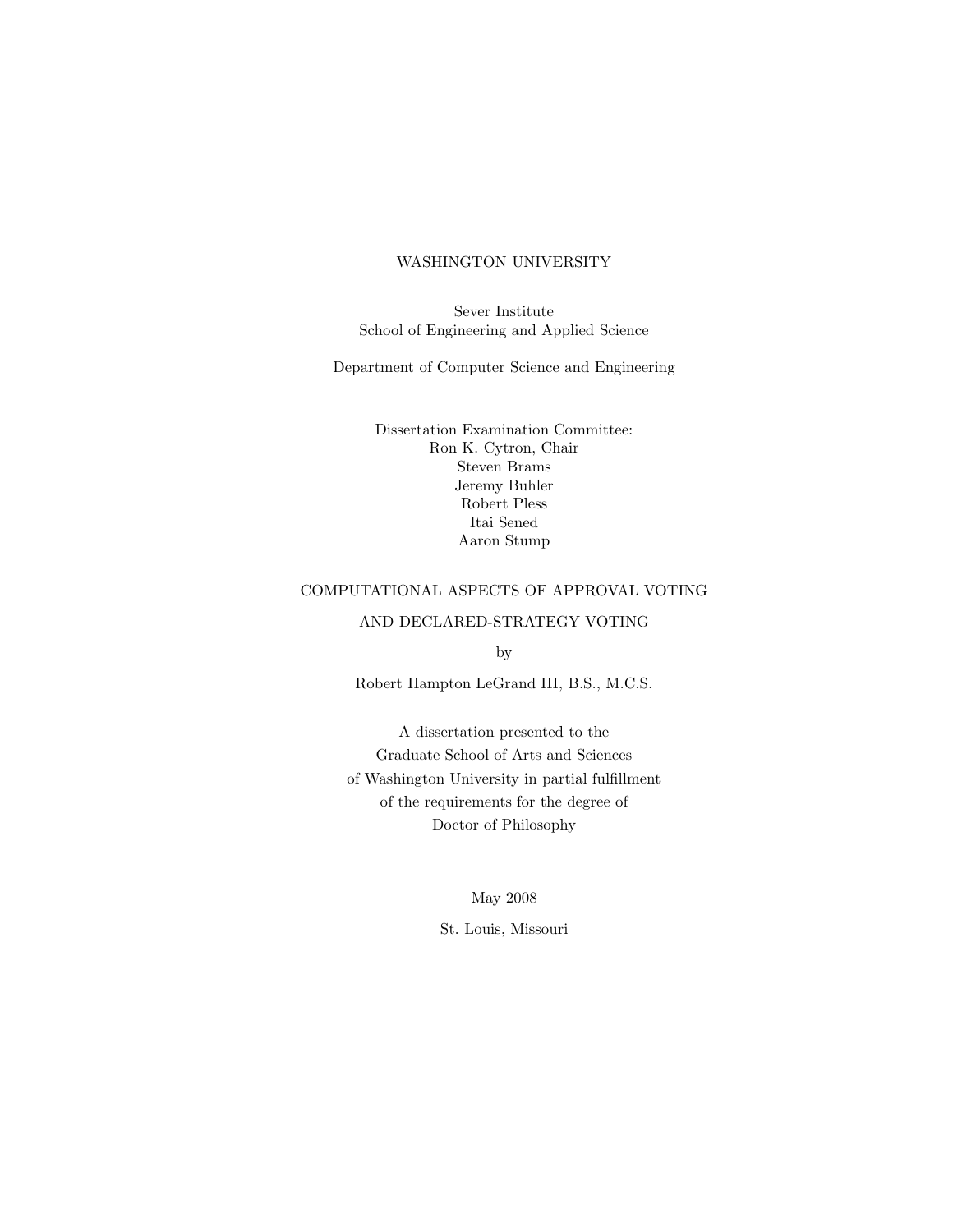## Acknowledgements

I will always be grateful to my research advisor, Ron K. Cytron, for his guidance, perspective, encouragement and patience. He has been a pleasure to work with and a great help in exploring and evaluating research ideas and directions. I am passionate about this research and feel very lucky to have had the opportunity to work with him on it.

I also appreciate Steven J. Brams of NYU for his groundbreaking ideas that inspired much of this work. He has been extraordinarily encouraging and generous with his time, and it was a great honor to have him serve on my dissertation examination committee.

I would also like to thank the rest of my committee, Jeremy Buhler, Robert Pless, Itai Sened and Aaron Stump, for their time and valuable comments, and the DOC Group, especially James Brodman, Delvin Defoe, Morgan Deters, Scott Friedman, Richard Hough, Tobias Mann and Justin Thiel, who made it such a fun lab to work in.

Finally, for their love, support and pride, I owe my parents, Robert H. LeGrand Jr. and Marsha LeGrand, the most thanks of all.

Robert Hampton LeGrand III

Washington University, St. Louis

May 2008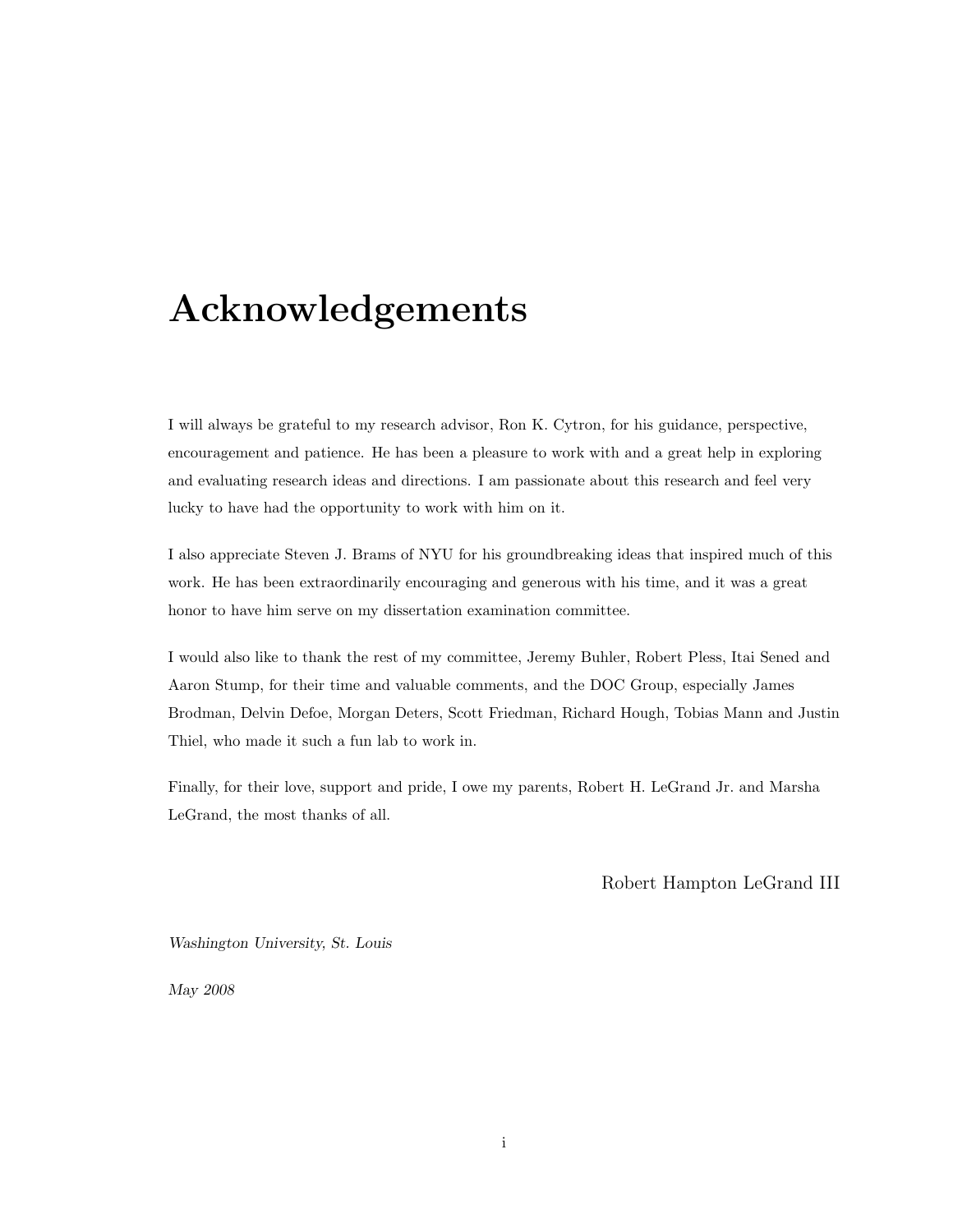# **Contents**

|              |     |       | i              |
|--------------|-----|-------|----------------|
|              |     |       | $\mathbf{v}$   |
|              |     |       | vi             |
|              |     |       | ix             |
| $\mathbf{1}$ |     |       | $\mathbf{1}$   |
|              | 1.1 |       | $\mathbf{1}$   |
|              | 1.2 |       | $\overline{4}$ |
|              | 1.3 |       | $\bf 5$        |
|              | 1.4 |       | $\overline{7}$ |
|              | 1.5 |       | 9              |
| $\bf{2}$     |     |       | 13             |
|              | 2.1 |       | 14             |
|              |     | 2.1.1 | 15             |
|              |     | 2.1.2 | 15             |
|              | 2.2 |       | 16             |
|              | 2.3 |       | 19             |
|              |     | 2.3.1 | 19             |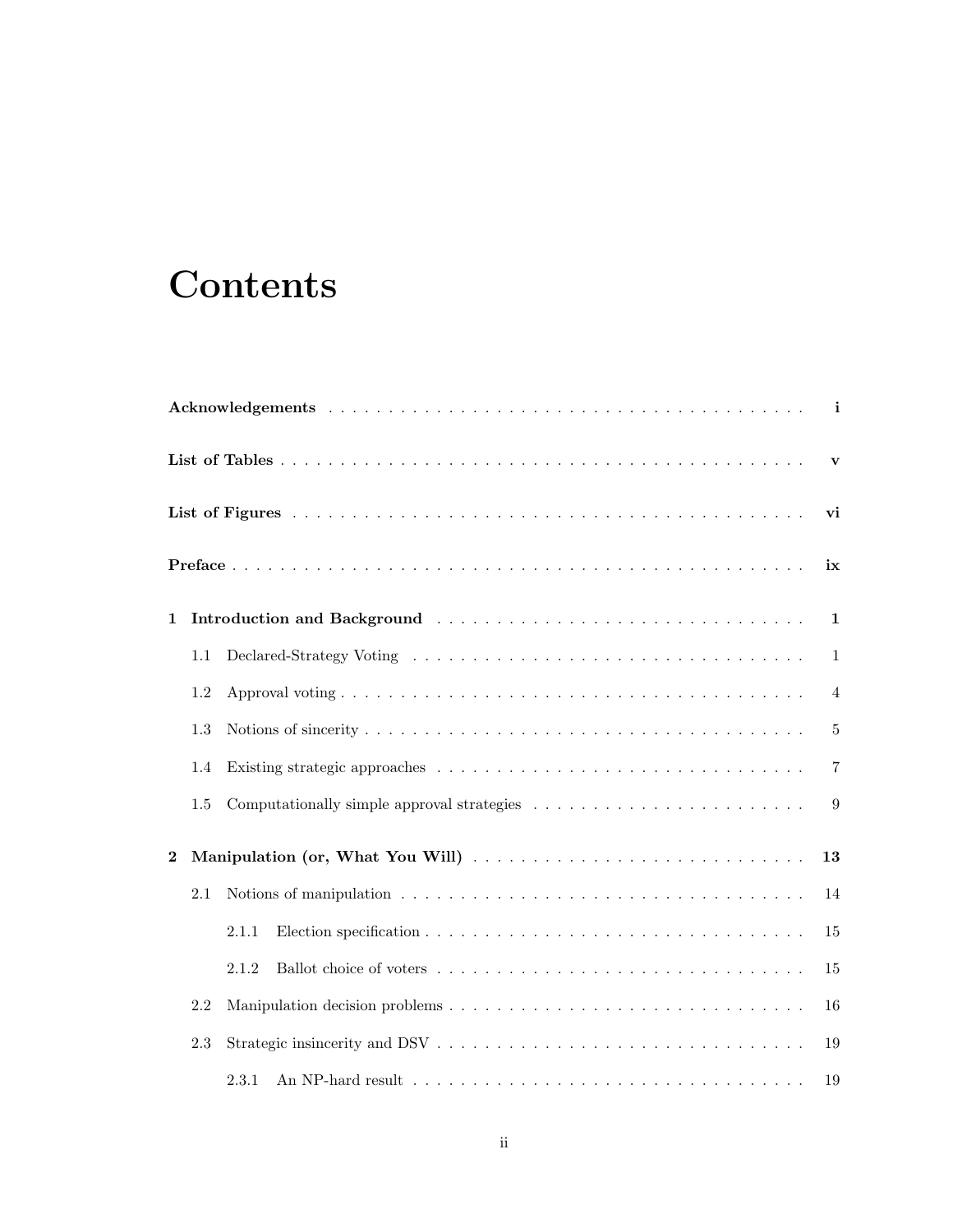|   | 2.4     |                                                                                                               | 21 |
|---|---------|---------------------------------------------------------------------------------------------------------------|----|
|   | 2.5     |                                                                                                               | 22 |
| 3 |         |                                                                                                               | 23 |
|   | 3.1     |                                                                                                               | 24 |
|   |         | Examples of approval rating polls $\dots \dots \dots \dots \dots \dots \dots \dots \dots \dots$<br>3.1.1      | 24 |
|   |         | 3.1.2                                                                                                         | 25 |
|   |         | 3.1.3                                                                                                         | 27 |
|   | $3.2\,$ |                                                                                                               | 31 |
|   |         | 3.2.1                                                                                                         | 31 |
|   |         | 3.2.2                                                                                                         | 33 |
|   | 3.3     |                                                                                                               | 36 |
|   | 3.4     |                                                                                                               | 37 |
|   | 3.5     |                                                                                                               | 39 |
|   | 3.6     |                                                                                                               | 47 |
|   |         | 3.6.1                                                                                                         | 49 |
|   |         | 3.6.2                                                                                                         | 51 |
|   |         | AAR DSV is immune to Average-style strategy<br>3.6.3                                                          | 52 |
|   |         | 3.6.4                                                                                                         | 55 |
|   | 3.7     | A simpler AAR DSV algorithm $\ldots \ldots \ldots \ldots \ldots \ldots$                                       | 58 |
|   | 3.8     |                                                                                                               | 62 |
|   | 3.9     |                                                                                                               | 64 |
|   |         |                                                                                                               | 67 |
|   |         |                                                                                                               | 70 |
| 4 |         |                                                                                                               | 71 |
|   | 4.1     | The space of approval ballots $\dots \dots \dots \dots \dots \dots \dots \dots \dots \dots \dots \dots \dots$ | 73 |
|   | 4.2     | A new declared strategy for approval voting $\dots \dots \dots \dots \dots \dots \dots \dots \dots$           | 73 |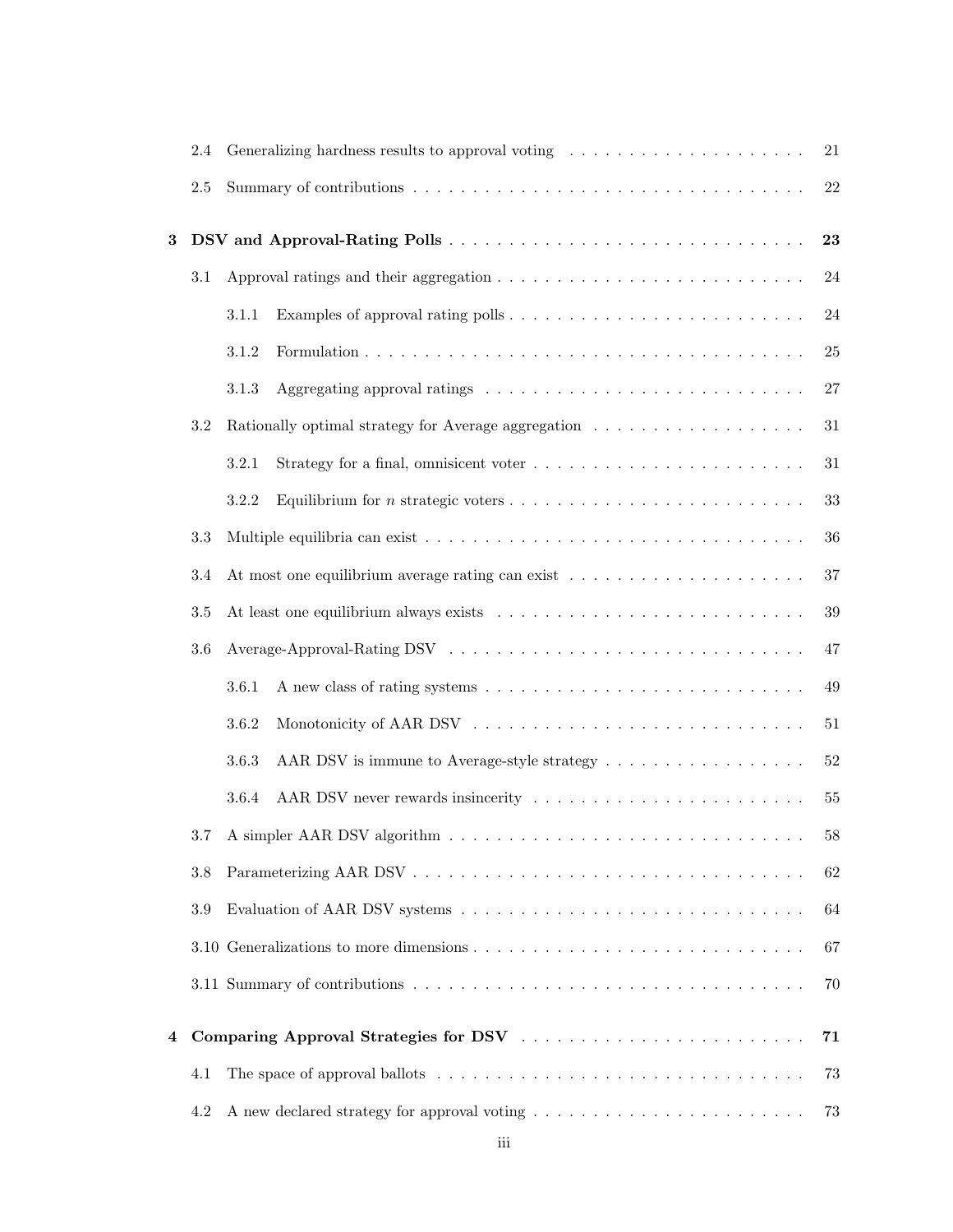|          | 4.3     | 74                                                                                                                    |
|----------|---------|-----------------------------------------------------------------------------------------------------------------------|
|          |         | 4.3.1<br>74                                                                                                           |
|          |         | Evaluating election states by looking ahead $\ldots \ldots \ldots \ldots \ldots \ldots$<br>4.3.2<br>77                |
|          | 4.4     | 81                                                                                                                    |
|          |         | Comparing strategies A and T in the three-alternative case $\dots \dots \dots$<br>4.4.1<br>81                         |
|          |         | Comparing strategies A and J in the three-alternative case $\ldots \ldots \ldots$<br>84<br>4.4.2                      |
|          |         | Comparing strategies T and J in the three-alternative case $\ldots \ldots \ldots$<br>86<br>4.4.3                      |
|          |         | Comparing strategies A and Z in the three-alternative case $\ldots \ldots \ldots$<br>89<br>4.4.4                      |
|          |         | Comparing strategies A and T in the four-alternative case $\dots \dots \dots$<br>4.4.5<br>92                          |
|          |         | A general result for strategy A using the Merrill metric $\dots \dots \dots \dots$<br>4.4.6<br>99                     |
|          | 4.5     | General results using the branching-probabilities election-state metric $\dots \dots$<br>100                          |
|          |         | A general result for strategy A using the branching-probabilities metric $\ldots$<br>4.5.1<br>102                     |
|          | 4.6     | 104                                                                                                                   |
| $\bf{5}$ |         | 106                                                                                                                   |
|          | $5.1\,$ | 106                                                                                                                   |
|          |         | 5.1.1<br>108                                                                                                          |
|          | 5.2     | Definitions and notation $\ldots \ldots \ldots \ldots \ldots \ldots \ldots \ldots \ldots \ldots \ldots$<br>109        |
|          | $5.3\,$ | NP-hardness and approximation algorithms $\ldots \ldots \ldots \ldots \ldots \ldots \ldots \ldots$<br>110             |
|          |         | 5.4 Local search heuristics for fixed-size minimax<br>112                                                             |
|          |         |                                                                                                                       |
|          |         | 5.4.1                                                                                                                 |
|          |         | Evaluating the heuristics $\ldots \ldots \ldots \ldots \ldots \ldots \ldots \ldots \ldots \ldots \ldots 114$<br>5.4.2 |
|          | 5.5     | -116                                                                                                                  |
|          | 5.6     | 119                                                                                                                   |
|          | 5.7     | -120                                                                                                                  |
|          | 5.8     | - 120                                                                                                                 |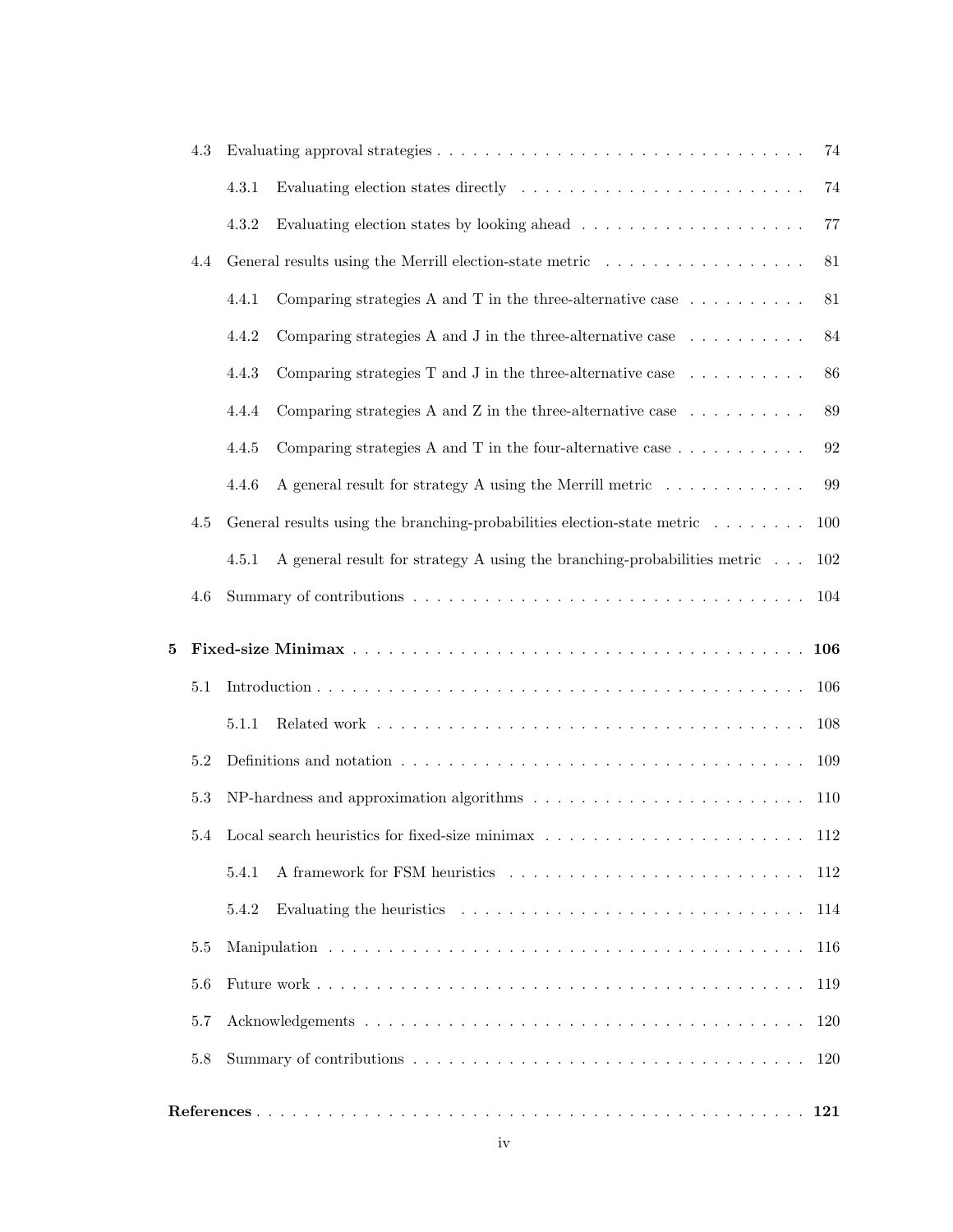| <b>TT</b><br>$V$ Ita. |  |
|-----------------------|--|
|-----------------------|--|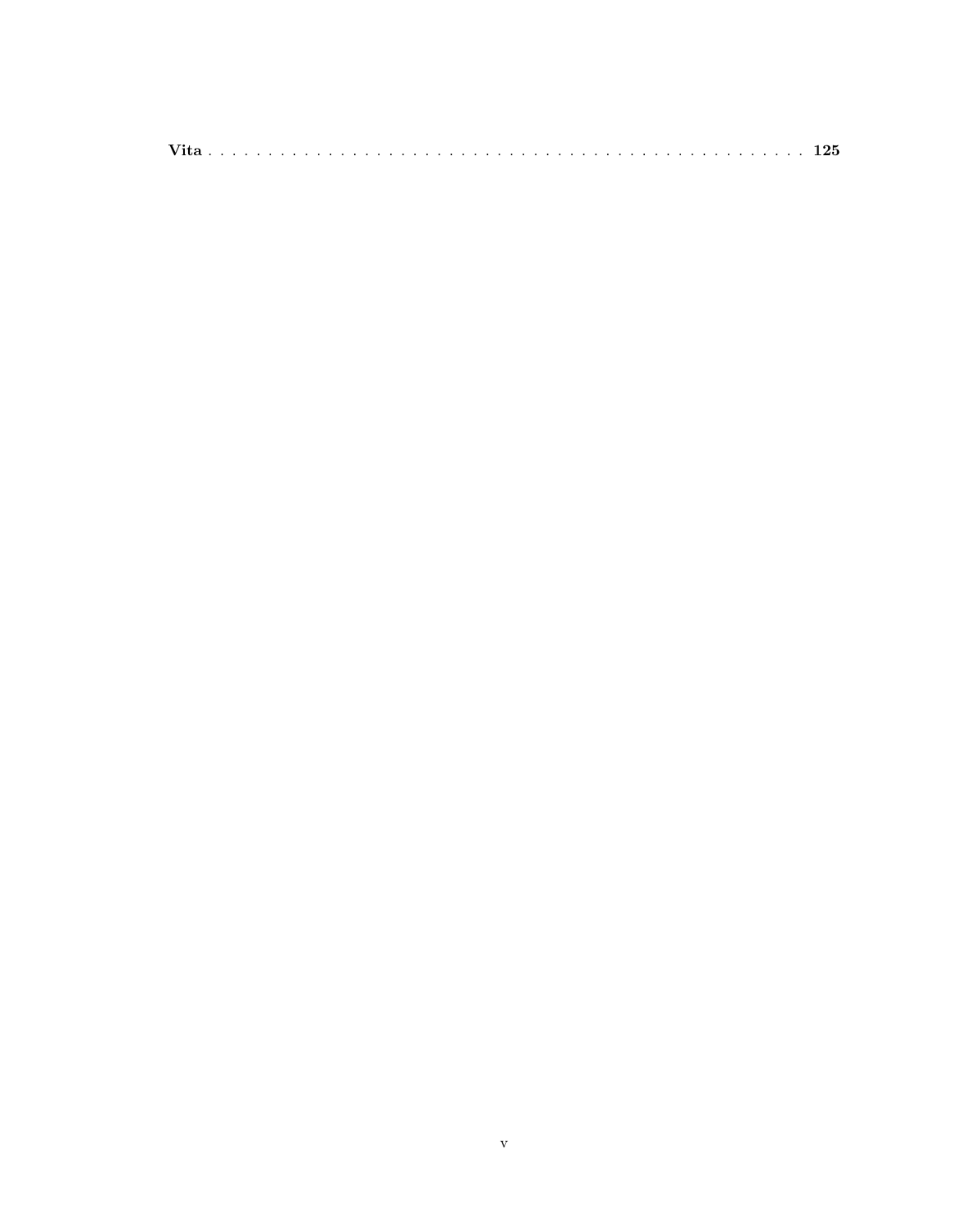# List of Tables

| 5.2 Average approximation ratios found for local search heuristics 116 |  |
|------------------------------------------------------------------------|--|
| 5.3 Average scaled performance of local search heuristics 117          |  |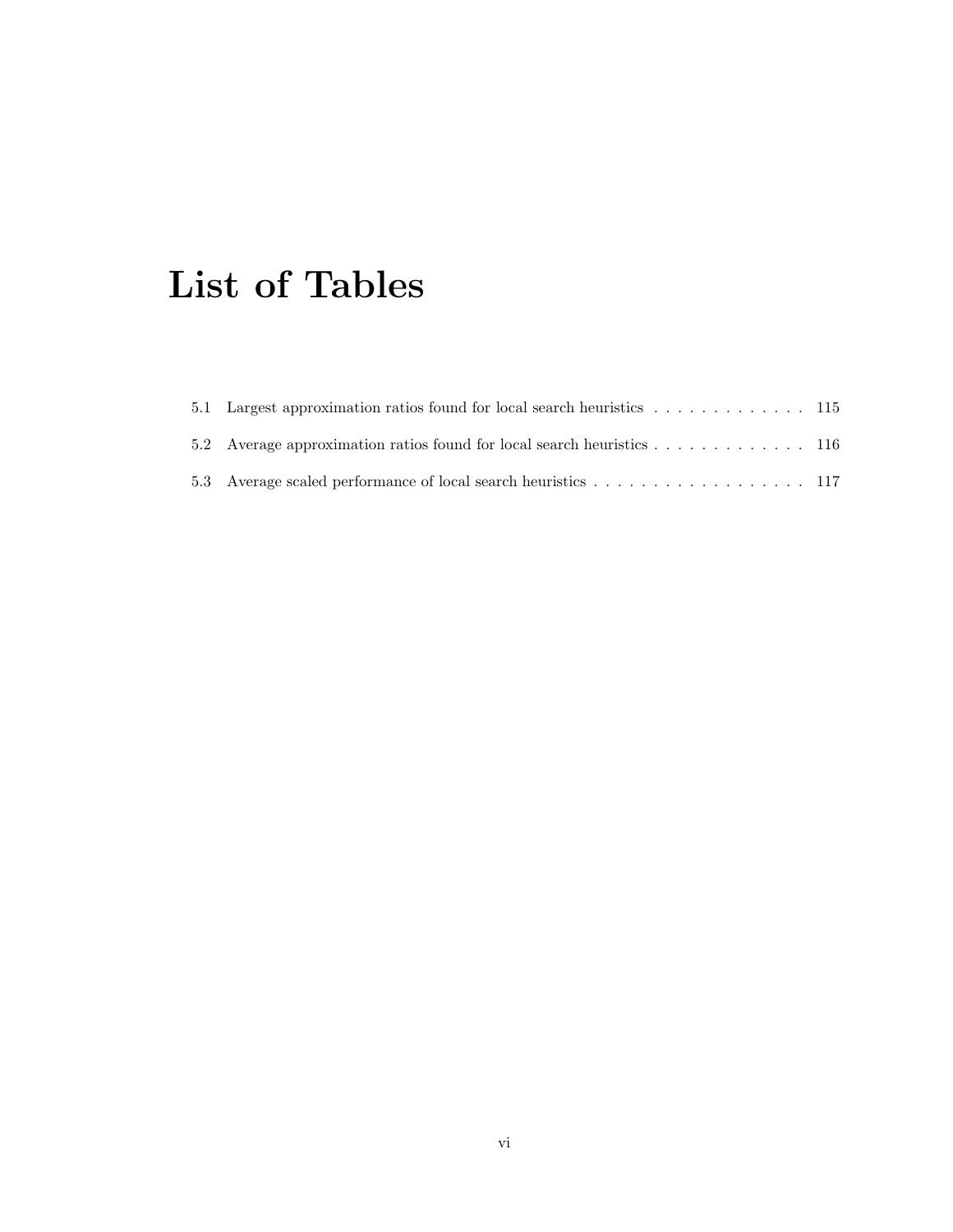# List of Figures

| $3.1\,$          | RMSE, varying a and fixing $b = 0.5000 \ldots \ldots \ldots \ldots \ldots \ldots \ldots \ldots \ldots \ldots \ldots 65$ |  |
|------------------|-------------------------------------------------------------------------------------------------------------------------|--|
| $3.2\phantom{0}$ | RMSE, varying a and fixing $b = 0.4820$ 66                                                                              |  |
|                  |                                                                                                                         |  |
|                  |                                                                                                                         |  |
|                  |                                                                                                                         |  |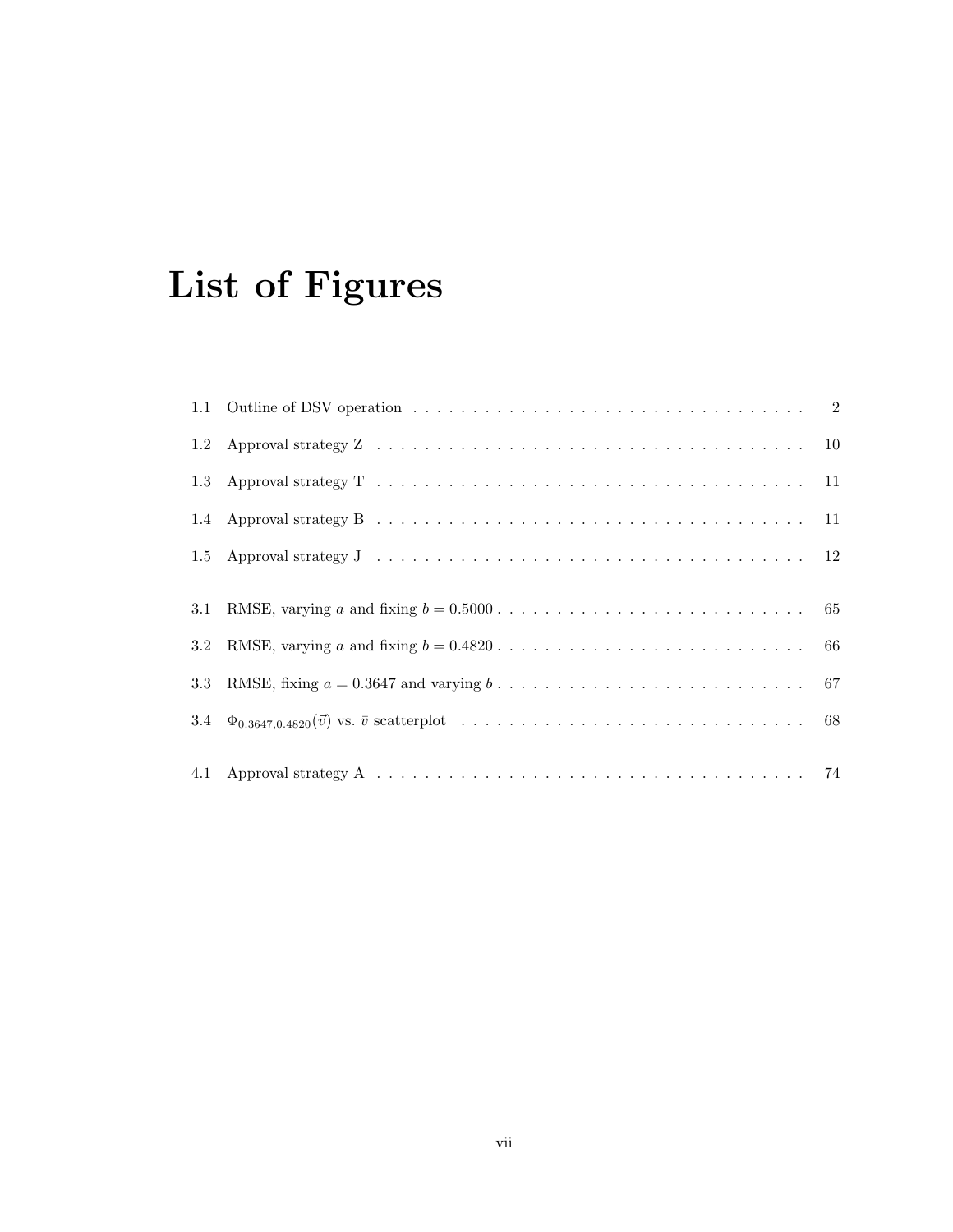#### ABSTRACT OF THE DISSERTATION

Computational Aspects of Approval Voting and Declared-Strategy Voting

> by Robert Hampton LeGrand III

> > May 2008 Washington University St. Louis, Missouri

Professor Ron K. Cytron, Chairperson

Computational social choice is a relatively new discipline that explores issues at the intersection of social choice theory and computer science. Designing a protocol for collective decision-making is made difficult by the possibility of manipulation through insincere voting. In approval voting systems, voters decide whether to approve or disapprove available alternatives; however, the specific nature of rational approval strategies has not been adequately studied. This research explores aspects of strategy under three different approval systems, from chiefly a computational viewpoint.

While traditional voting systems elicit only the outcome of a voter's strategic thinking, a Declared-Strategy Voting (DSV) system accepts such strategies directly and applies them according to the voter's preferences over the available alternatives. Ideally, when rational strategies are employed on behalf of the voters, voters are discouraged from expressing insincere preferences. Approval voting is a natural fit for use with DSV, but, unlike for the common plurality voting system, there is no extant theory regarding the most effective approval strategies in a DSV context. We propose such a theory.

Approval-rating polls already serve an important role in assaying the views of an electorate on some subject of interest. Sites such as Rotten Tomatoes and Metacritic.com collect and display the results of approval-rating polls for movies and games. Moreover, sites such as Amazon and eBay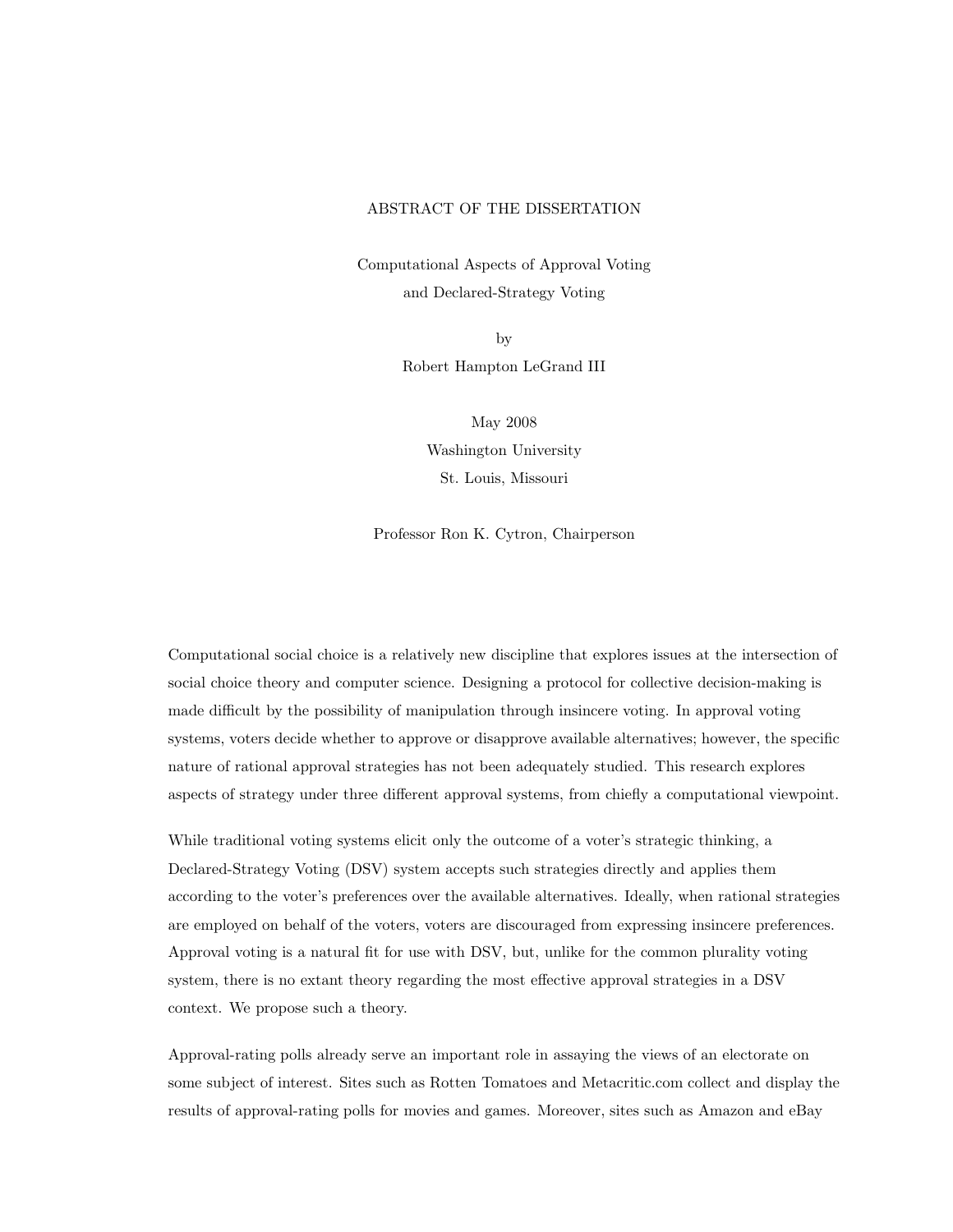collect approval ratings to estimate the worthiness of their buyers and sellers. In these polls, a rational voter's approval or disapproval will sometimes be insincere so as to move the result in a desired direction. A nonmanipulable protocol would allow indication of a voter's ideal outcome and would never reward an insincere such indication. We present and analyze a large new class of such nonmanipulable protocols motivated by the DSV concept.

The minimax procedure is a multiwinner form of approval voting that aims to maximize the satisfaction with the outcome of the least satisfied voter. Unfortunately, computing the minimax winner set is computationally hard. We propose an approximation algorithm for this problem, a framework for polynomial-time heuristics that perform very well in practice, and a preliminary analysis of strategic voting under minimax.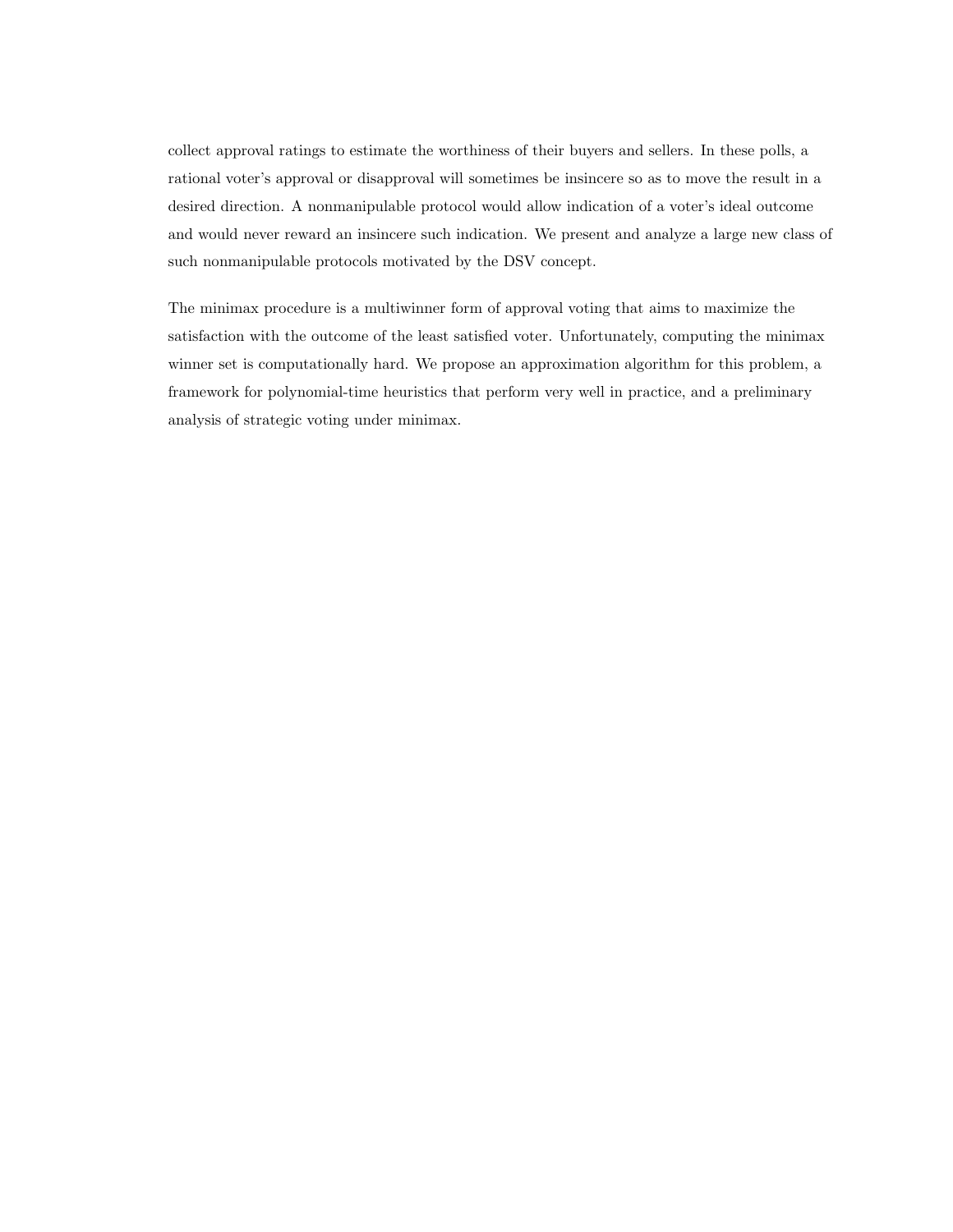## Preface

Computer technology has been made to serve mankind in many ways. Today computers make simple many tasks that were previously more difficult or even impossible. Many public elections remained largely mechanical with little help from computers well into the information age, but computerized voting systems have received rapidly increasing attention since 2000 [40, 31]. Much has been written [3, 41] about real and theoretical computerized systems that verify voters, collect ballots and count votes, but there has been relatively little exploration of the possibility of computers assisting voters with making strategic voting decisions.

When voting in elections, voters often find that a sincere ballot is unlikely to be the most effective one. For example, imagine an election for a single winner with three alternatives in which each voter is allowed to give a vote to one alternative. If a specific voter prefers  $A$  to  $B$  and  $B$  to  $C$ , but estimates that  $A$  is likely to finish a distant third, that voter may decide that choosing  $B$  is more likely to have a positive effect on the outcome. The outcome of an election can depend greatly on the extent and quality of this kind of strategically insincere voting in the electorate.

But choosing the most effective ballot is not always straightforward for a human voter, especially when the voter has little information on the alternatives' relative strengths. Even when rich information regarding the current vote totals and other voters' preferences is available, the most effective ballot—that is, the one that is likeliest to lead to the optimal reachable outcome—may not be obvious to a human voter. What is needed, then, is a system that will carry out the calculations required to find an optimally effective ballot for the voter. Such a system would make both naïvely sincere and sophisticated voters equally effective.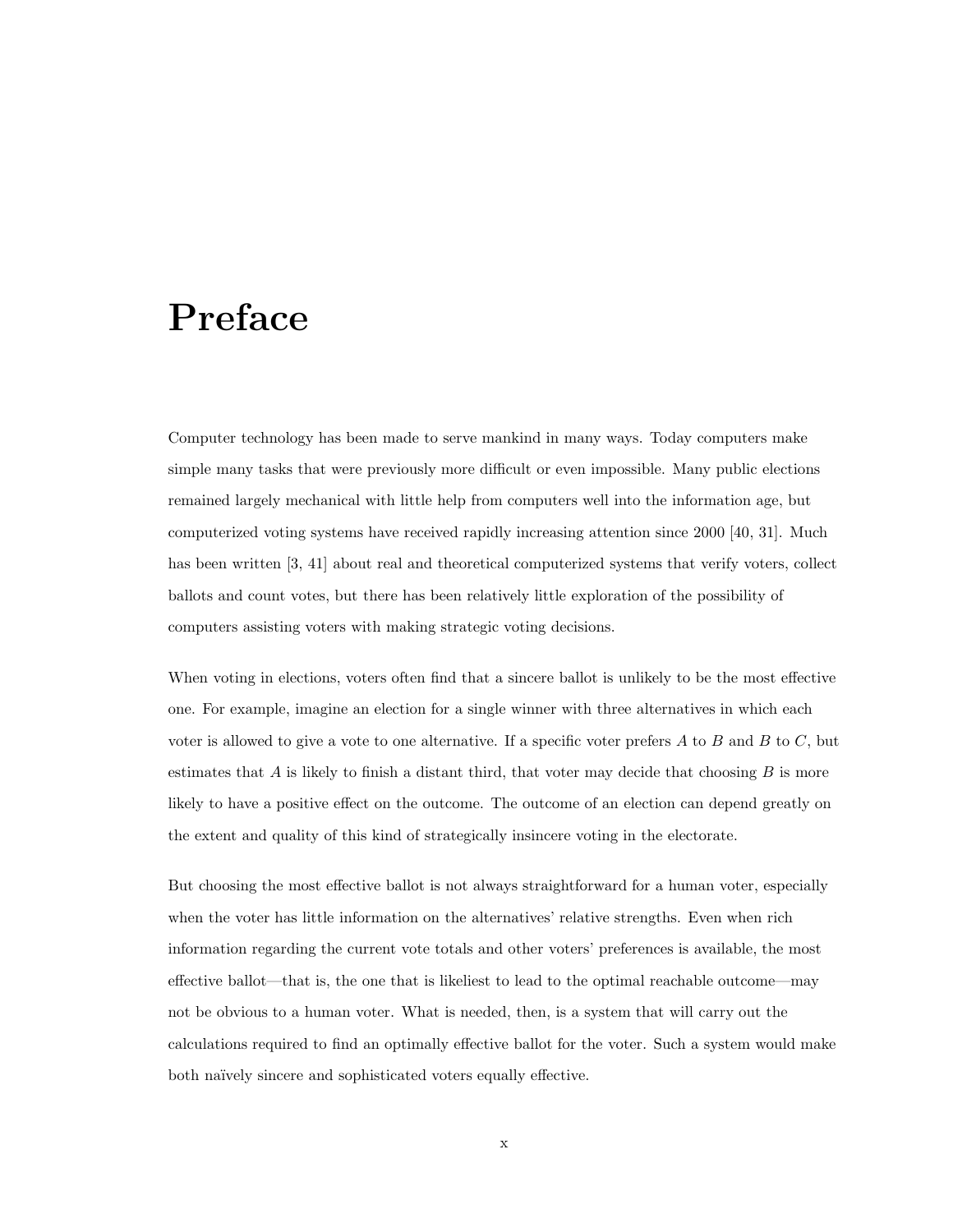## Chapter 1

## Introduction and Background

In this chapter we will introduce important concepts and review previous work relevant to our research directions.

### 1.1 Declared-Strategy Voting

In 1996, Lorrie Cranor and Ron K. Cytron [23] described a hypothetical voting system they called Declared-Strategy Voting (DSV). DSV arose from the desire to elicit richer, more sincere<sup>1</sup> preferences from voters by using that information to find a winning alternative in such a way that voters would be unlikely to gain a superior result by submitting insincere preferences.

DSV can be seen as a meta-voting system, in that it uses voters' expressed preferences among alternatives to vote rationally in their stead in repeated simulated elections. The repeated simulated elections are run according to the rules of some underlying voting protocol, which can be any protocol that accepts any kind of ballots and uses them to elect one winner. Cranor [22] explored using DSV with plurality, but DSV, as a meta-voting system, could conceivably work with any voting protocol.

<sup>1</sup>Unfortunately, the terms "sincerity" and "manipulation" are used with little consistency in the social-choice literature. We will review the various uses of these terms and define the senses in which we use them, "sincerity" in this chapter and "manipulation" in the next.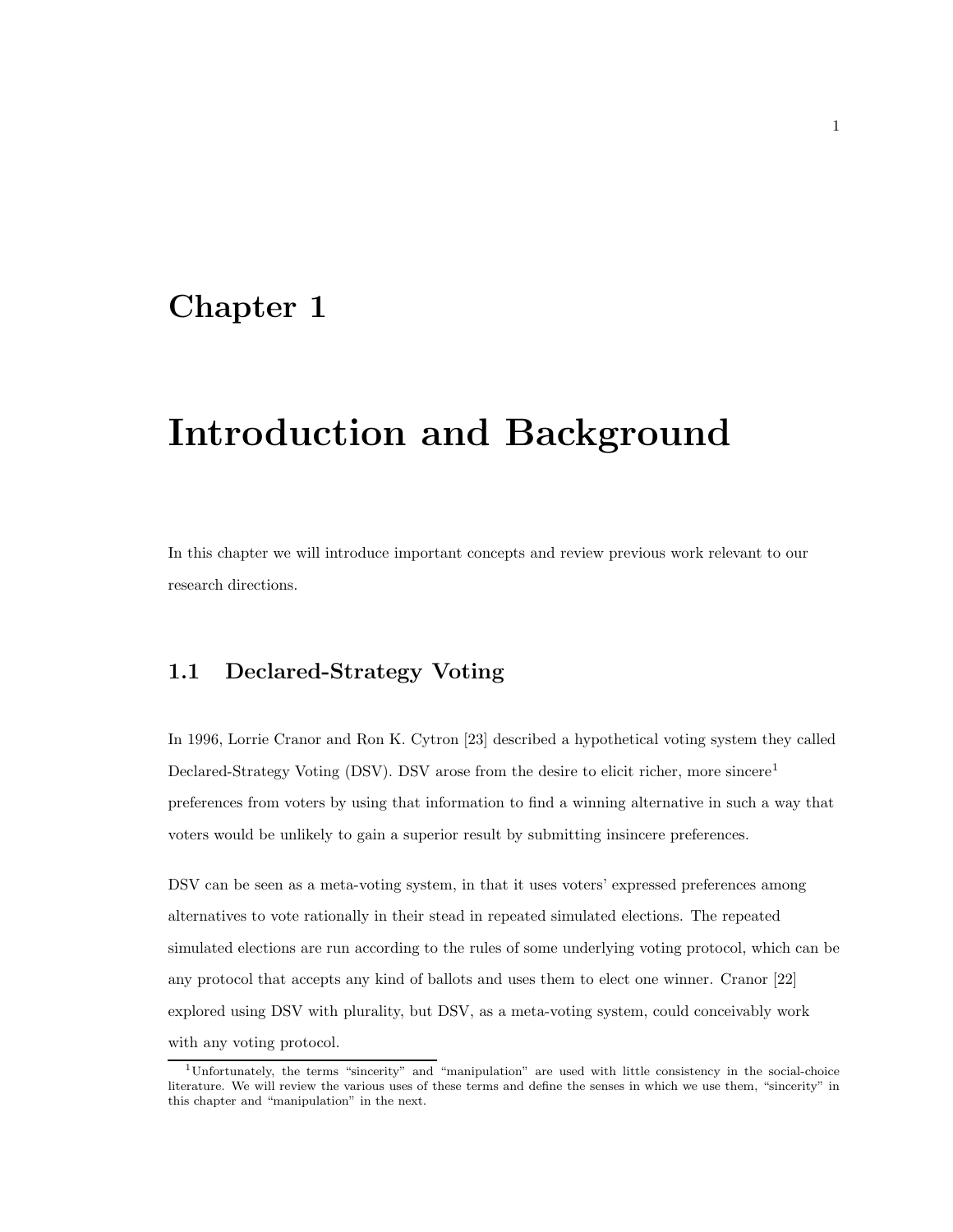

Figure 1.1: Outline of DSV operation

As depicted in Figure 1.1, a DSV system maintains a *ballot vector* and an *election state* through a series of rounds. The ballot vector is empty at the beginning of the election and is updated after each voter's program executes to hold all of the current ballots. The election state consists of a vector of rational numbers, one for each alternative in the election, that correspond to the current vote totals. It is updated using the ballot vector; the DSV mode (described below) of the election determines when and how that update takes place.

In a DSV election, a voter submits not a ballot but a DSV program. A program is essentially a function that takes some set of updated information about an election in progress as input and uses it to decide on a ballot to vote in the voter's stead. In the most general case, the program itself can be any algorithm taking in all input related to the election in progress, such as all ballots previously voted, the contents of all other submitted programs and the number of ballots processed so far. But few real-world voters are sophisticated enough to provide such a program directly.

In this research, a program is assumed to consist of a set of a voter's cardinal preferences (or utility ratings) over the alternatives and a rule, known as a declared strategy, that generates an appropriate ballot at that point in the election. The cardinal preferences (ratings) are constrained to rational numbers between 0 and 1 inclusively; a rating measures the utility of an alternative to a voter—the degree to which that alternative's victory is desirable. For example, if alternatives are candidates for public office, a rating can be interpreted as an estimate of the proportion of issues on which the voter and candidate agree, weighted by importance to the voter and likelihood of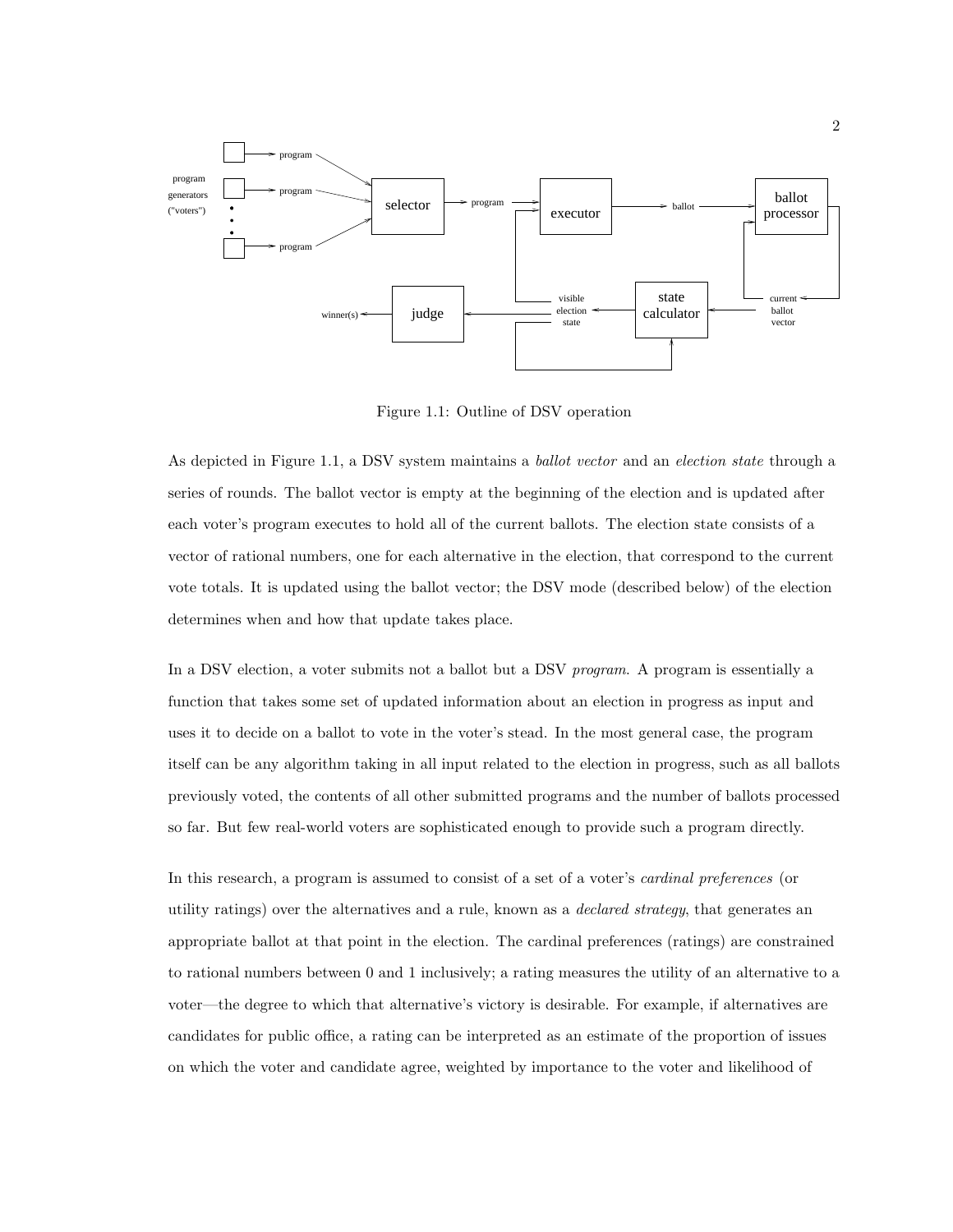relevance during the period of representation. Ratings are assumed to scale linearly and otherwise behave as von Neumann–Morgenstern utilities [57].

The declared strategy is a precisely defined algorithm that takes as input only the current election state, the voter's cardinal preferences and the voter's previously voted ballot; notably, the declared strategy has no knowledge of when it will next be executed or which voters' programs have already executed. The declared strategy is expressed by submitting a well defined algorithm or choosing one from a predetermined list. The aim of the declared strategy is to maximize the result of the election according to the voter's submitted cardinal preferences.

Once all programs are submitted, a selector selects a program to be executed. The selector effectively determines the order in which the programs are executed. The *i*th *round* consists of the ith execution of each program and the processing of the resulting ballots. Each program must be selected i times before any program may be selected in round  $(i + 1)$ , but apart from that restriction the selection is random and impartial.

An *executor* interprets the selected program and runs it with the current election state as input to produce a ballot as output. Only a finite number of computational steps is allowed to the program; if the program has not finished execution in the allotted number of steps, it is halted and an empty ballot results. This number can be made large enough for any reasonable program to complete comfortably but must be finite to guarantee progress and eventual completion of the election. The declared strategies considered in this research will be polynomial-time algorithms and will be assumed to finish in the allotted number of steps.

The ballot that is generated is then passed on to the ballot processor, which checks whether the ballot is well formed according to the underlying voting protocol. For example, if plurality were being used as the underlying voting protocol, the ballot  $[1, 1, 0]$  would be rejected since plurality only allows one vote for at most one alternative. If the ballot is accepted as valid, the ballot processor then integrates it into the current ballot vector; the election's mode determines how that integration occurs.

The two modes described by Cranor [22] are ballot-by-ballot mode and batch mode. In this research, a mode can further be *non-cumulative* (like Cranor's modes) or *cumulative*, giving four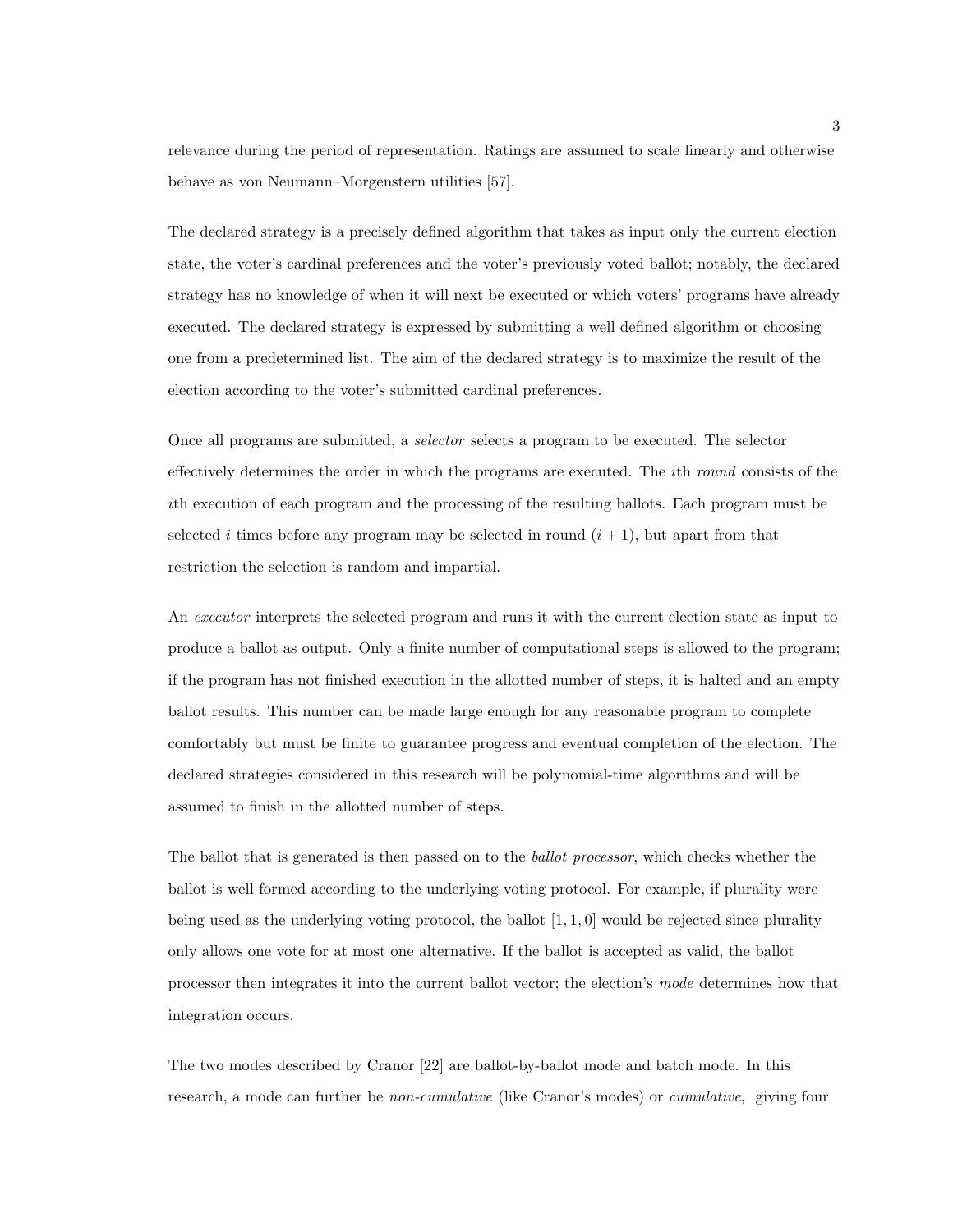possible DSV modes: ballot-by-ballot, batch, cumulative ballot-by-ballot and cumulative batch. If an election is run in one of the cumulative modes, the ballot processor adds a newly voted ballot to the ballot vector; if a non-cumulative mode is used, the ballot processor uses a newly voted ballot to replace that voter's previously voted ballot, so that each voter has at most one ballot in the ballot vector at any time.

The *state calculator* uses the current ballot vector to update the election state; the election's mode also determines how this update occurs. If the system is in a ballot-by-ballot mode, whether cumulative or not, the ballots in the ballot vector are summed and the summed vector replaces the previous election state after each ballot is processed. In a batch mode, the summed vector replaces the previous election state only after the last ballot of each round, that is, when each program has been executed the same number of times.

The underlying voting protocol (e.g., plurality), the mode (e.g., non-cumulative batch mode) and the number of rounds  $(e.q., 30)$  are the only settings needed to specify a DSV voting system fully.

### 1.2 Approval voting

Approval voting is a simple single-winner voting protocol. It was used in the Republic of Venice and to elect the pope in the thirteenth through seventeenth centuries [47], and it was rediscovered independently in the 1970s by several authors, including Guy Ottewell [44], Robert Weber [59] and Steven Brams and Peter Fishburn [13]. Under approval voting each voter may approve any subset of the available alternatives, effectively recording a yes or no vote for each alternative. In this version of approval voting that elects exactly one of a finite number of discrete alternatives, the one alternative that receives the most approval votes is chosen as the winner.

We propose that approval voting is a good candidate for use with DSV. DSV with plurality has been previously explored [22]; a plurality vote that can be expected to maximize a voter's utility of the eventual outcome often deserts a favorite alternative to vote for another. More generally, it is sometimes rational to vote for  $A$  (and not  $B$ ) even though  $B$  is preferred to  $A$ . Under approval voting a voter could vote fully for the same compromise alternative while also supporting fully his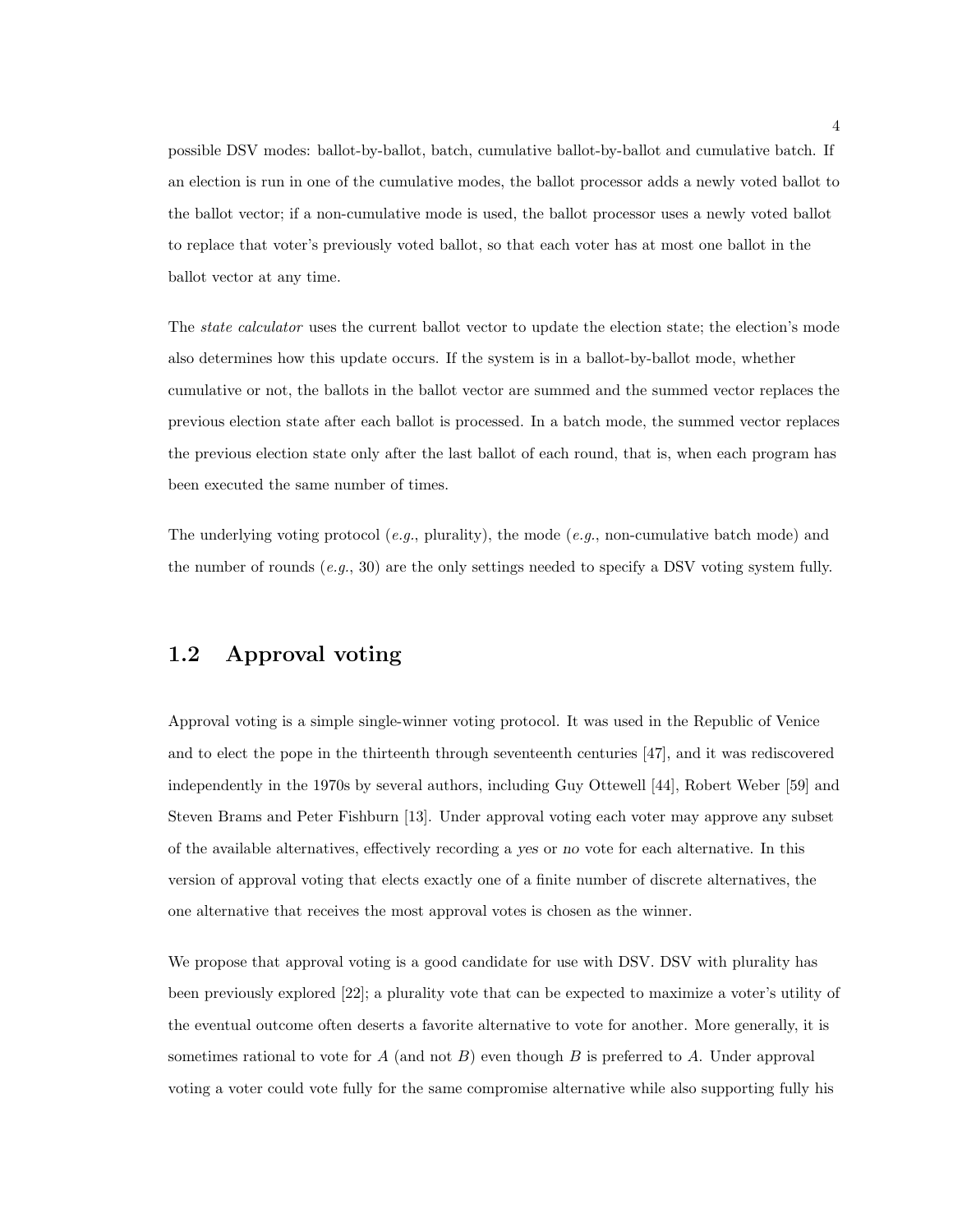or her favorite. Assuming the favorite has a nonzero chance of winning, doing so will further increase expected utility of the outcome, so perhaps approval voting induces less insincere voting by some measure. For example, unlike under plurality, it may never be rational under approval voting to vote for  $A$  and not  $B$  when  $B$  is preferred to  $A$ .

### 1.3 Notions of sincerity

Under most voting systems, insincere voters can gain an advantageous outcome. Specifically, for most systems it sometimes happens that the most effective ballot contradicts a voter's true preferences. For example, if a voter's true preferences are for  $A$  over  $B$  and  $B$  over  $C$  and the other votes total 40 for  $A$ , 50 for  $B$  and 50 for  $C$ , the single most effective plurality ballot is one for  $B$ . It is reasonable to consider such a ballot insincere because it expresses a pairwise preference for B over A, contradicting the voter's sincere preferences.

Standard since Arrow's seminal impossibility result [4] in the realm of voting theory is to assume ordinal preferences and ordinal ballots. In such a world, a sincere ordinal ballot is simply one that exactly reflects the voter's ordinal preferences. (Of course, if voters may have tied preferences, then they must be allowed to vote tied rankings to maintain the possibility of sincerity.)

This notion of sincerity can be generalized to cardinal preferences and ballots in different ways, but we focus on two in this work.<sup>2</sup> First, If voters are assumed to have Von Neumann–Morgenstern [57] (cardinal and linearly scalable) utilities over the available alternatives, where  $p(i)$  is a voter's cardinal preference (utility) for alternative  $i$ , and any particular allowed ballot is interpreted to assign a rating  $v(i)$  to each alternative, then at least two notions of sincerity can be easily defined:

strong sincerity A ballot is strongly sincere if and only if, for all alternatives  $i$  and  $j$ ,

$$
v(i) > v(j) \longleftrightarrow p(i) > p(j).
$$

<sup>2</sup>We assume that any voting protocol accepts ballots that can be interpreted to assign some rating to each alternative. For example, plurality only allows assigning the rating 1 to one alternative and 0 to the rest; approval voting allows assigning either 0 or 1 to each alternative; ranked-ballot voting systems allow any assignment of rational numbers to the alternatives, where alternatives given higher ratings are taken to be ranked ahead of those given lower ratings. So cardinal-ratings ballots nicely generalize a large class of ballots without loss of information, though each voting protocol has its own set of allowed ballots.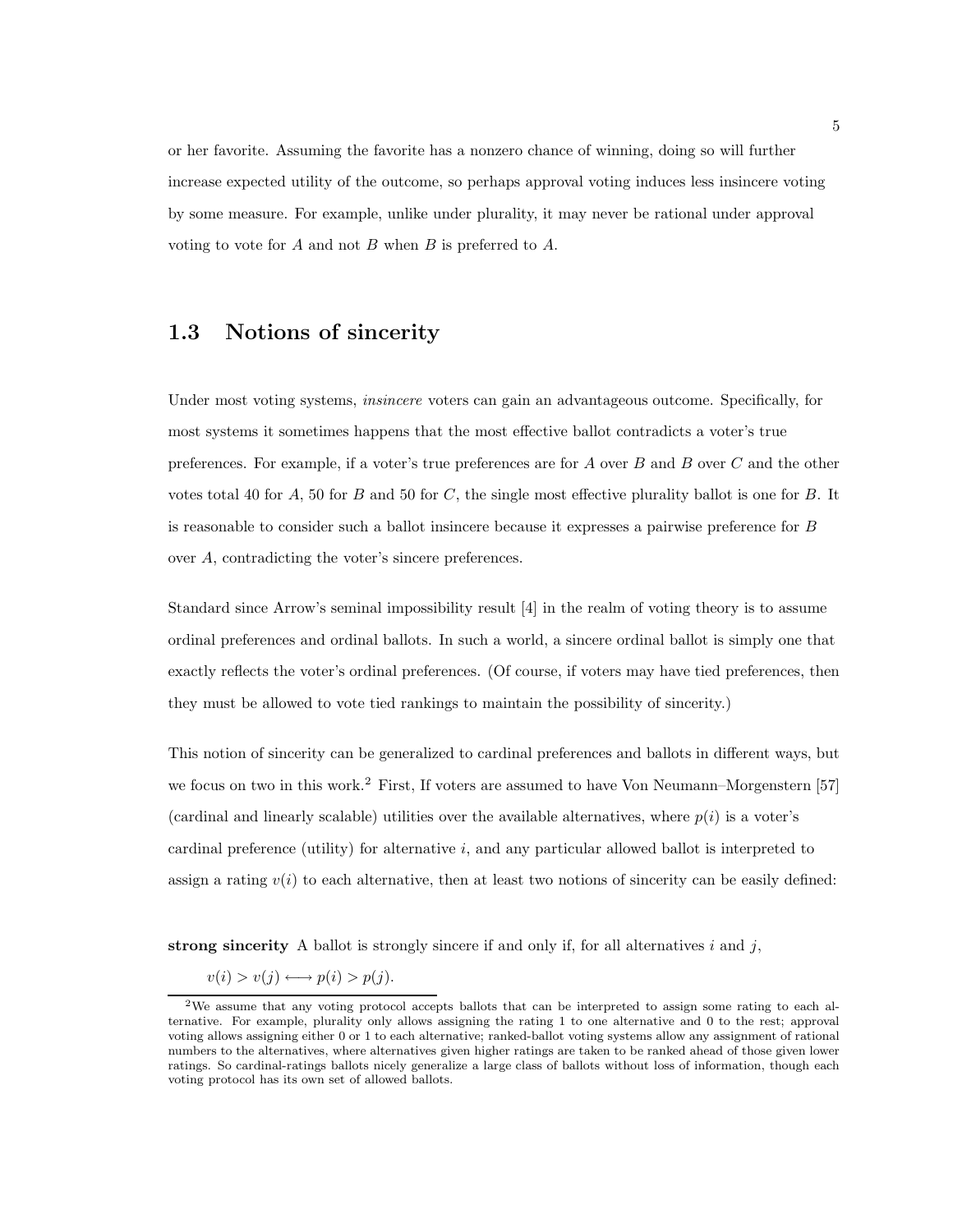weak sincerity A ballot is weakly sincere if and only if, for all alternatives  $i$  and  $j$ ,

 $v(i) > v(j) \longrightarrow p(i) > p(j)$ . (This definition is equivalent to the definition of sincerity given by Brams and Fishburn [14, p. 29].)

So, for example, a voter with sincere utilities over three alternatives [1, 0.8, 0] might vote the approval ballot  $[1, 1, 0]$ ; such a ballot is weakly but not strongly sincere. (Note that no strongly sincere approval ballot exists for a voter with tri- or multichotomous [14, p. 17] preferences such as these.)

Merrill [38, p. 80] outlines different notions of sincerity specifically for approval voting. He describes an approval ballot that is not even weakly sincere as a *skipping* ballot, as such a ballot's approvals "skip" down the voter's preference ordering. For example, a voter who prefers  $A$  to  $B$  to C to D but approves only A and C is voting a skipping ballot. By this definition, an approval ballot is weakly sincere if and only if it is not skipping.

Notice that, if a voter knows exactly how every other voter will vote, a skipping ballot cannot be uniquely best. In other words, for any skipping ballot, there is some weakly sincere approval ballot that obtains an outcome which is no worse. For example, if C and D are tied for the win, then, for the voter mentioned above, approving  $B$  as well as  $A$  and  $C$  can only help; if  $A$  and  $B$  are tied for the win, then approving  $C$  as well as  $A$  can only hurt.

Also specifically for approval voting, Merrill defines "pure" sincerity:

**pure sincerity** An approval ballot is purely sincere if and only if, for all  $k$  alternatives  $i$ ,

$$
p(i) > \frac{\sum_j p(j)}{k} \longrightarrow v(i) = 1
$$
 and  $p(i) \le \frac{\sum_j p(j)}{k} \longrightarrow v(i) = 0$ .

Note that, according to this definition, if a voter assigns equal utilities to all alternatives, a purely sincere ballot would disapprove all alternatives.

Gibbard [30] and Satterthwaite [53] independently showed that, for any voting protocol that treats ballots and alternatives symmetrically, the most effective ballot is not always strongly sincere when there are at least three alternatives.<sup>3</sup> The two protocols most often given as examples to which the

<sup>&</sup>lt;sup>3</sup>The Gibbard–Satterthwaite theorem considers protocols with fully ranked input, so every weakly sincere ballot is also strongly sincere. The theorem also effectively applies to protocols that accept ballots with tied ranks, but says only that strong (and not weak) sincerity must sometimes be violated by a rationally strategic voter.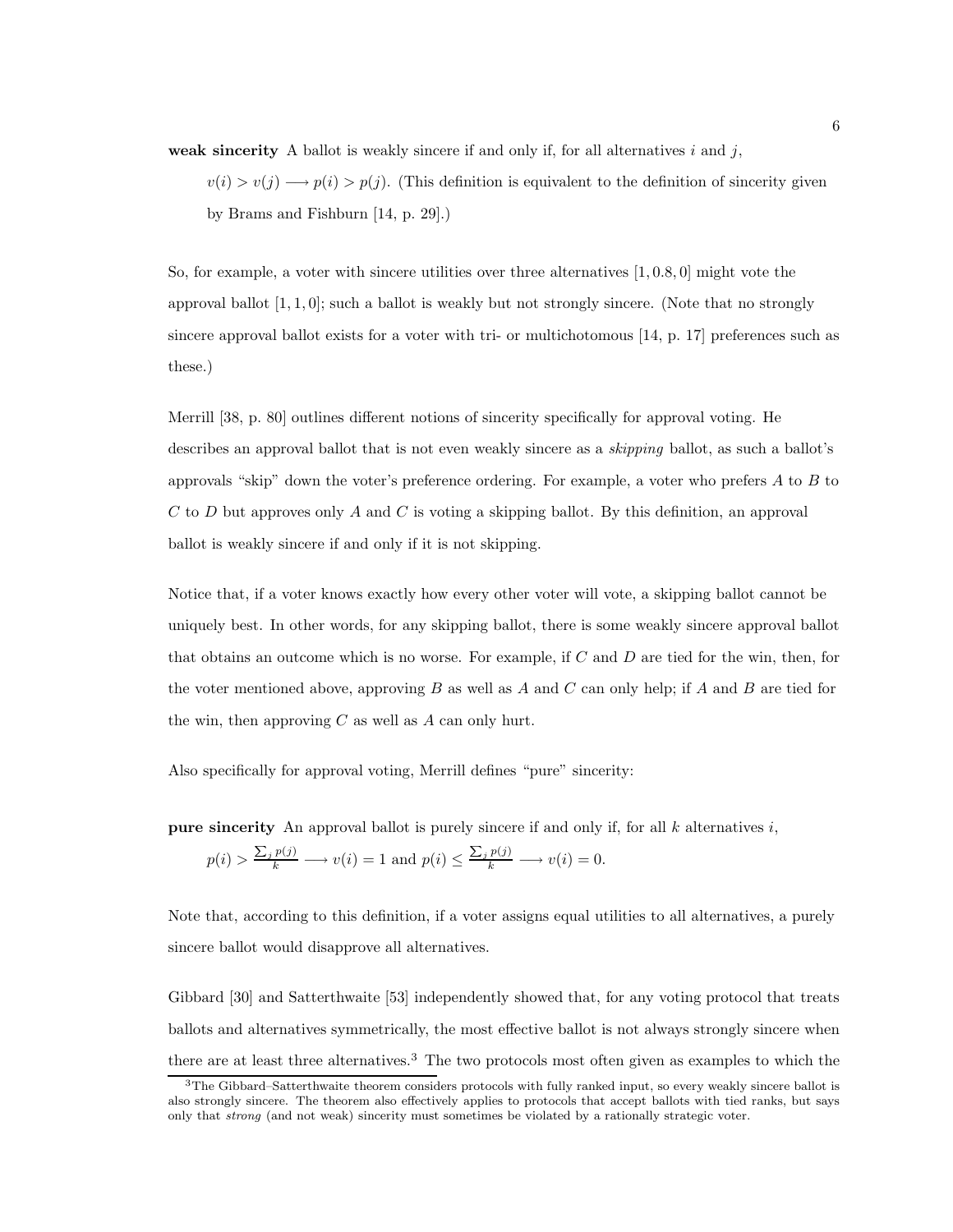Gibbard–Satterthwaite theorem does not apply are *random ballot* (a ballot is selected randomly; the highest rated alternative on it wins) and *random runoff* (two alternatives are randomly chosen; the one preferred to the other on more ballots wins). Neither treats ballots and alternatives symmetrically and thus are not generally considered appropriate for real-world elections.

So, every reasonable voting protocol sometimes rewards departing from strong sincerity, but, as we will further see below in section 1.4, approval voting can be said never to reward departing from weak sincerity. Other well-known protocols such as plurality, Hare (STV) [8] and Borda [51] cannot make the same claim.

### 1.4 Existing strategic approaches

While a DSV program can in general be any piece of code that a voter submits, rational program-writers will be attempting to generate a ballot that takes their cardinal preferences into account. Accordingly, we have assumed that a program consists of (1) cardinal preferences over the alternatives and (2) a declared strategy, which uses the election state and the cardinal preferences to find a ballot that is deemed likeliest to maximize the election result according to the preferences.

Several authors have investigated concepts very similar to what we call declared strategies. Brams and Fishburn [14, ch. 7] explore a concept they call the "poll assumption", which models changes in voters' strategy given the election state (the "poll") under both plurality and approval voting. One variation, which they call the "Poll Assumption (Approval)", is defined on page 115 (they use the term "strategy" to mean what we call "ballot"):

After the poll, voters will adjust their voting strategies [ballots] to distinguish between the top two candidates, as indicated by the poll [election state], if they prefer one of these candidates to the other and their sincere, pre-poll strategies did not involve voting for exactly one of these choices. Given that they are not indifferent between the top two candidates in the poll, they will vote after the poll for their preferred candidate and all candidates preferred to him (if any). [14]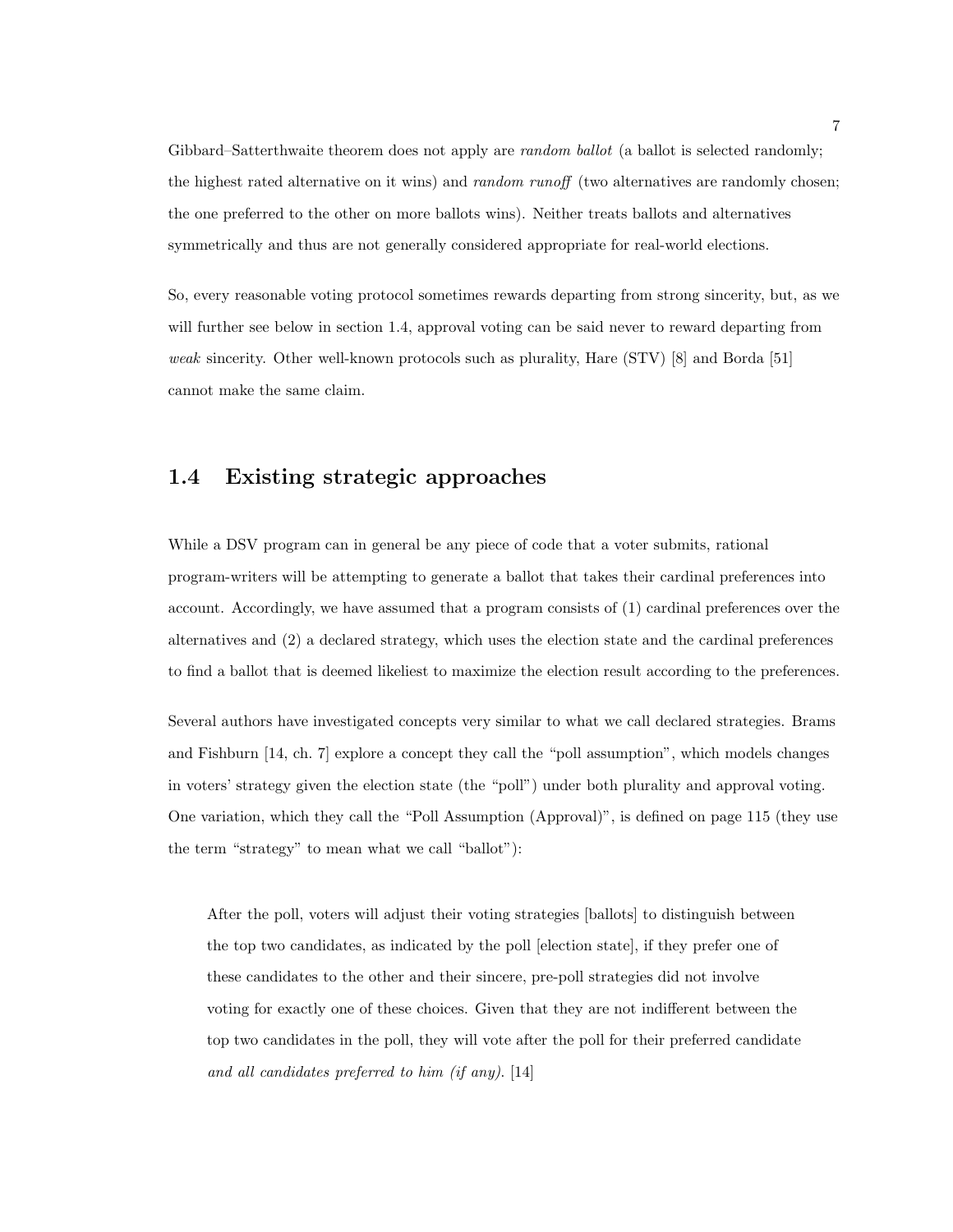Below (Figure 1.4) we will call this poll assumption "strategy B" and define it more precisely. Brams and Fishburn give examples that show alternatives being hurt and helped when voters strategically respond to poll information using this poll assumption; we will see that there exist other reasonable ways to respond to polls that may result in different equilibria when all voters use them.

Chapter 5 of Merrill [38] constructs a general theory of strategy under uncertainty (where nothing is known about the alternatives' relative chances of winning) and risk (where each alternative's probability of winning is assumed to be known or estimated). His approach to strategy under risk assumes knowledge of pivot probabilities  $t_{ij}$ , where  $t_{ij}$  is the probability that, given that the election results in a tie between two alternatives, alternatives  $i$  and  $j$  are the participants in the tie. He uses these pivot probabilities to calculate a strategic value for each alternative: the expected benefit according to the voter's cardinal preferences of adding one vote for that alternative. He then finds, of all valid ballots, the one that maximizes the total strategic value.

Cranor [22] offers a theory of rational declared strategies and applies it especially to plurality DSV elections. She outlines several approaches to transforming an election state into pivot probabilities, the most prominent of which essentially treats each alternative's proportion of the votes in the current election state as the mean of a Gaussian distribution of that alternative's eventual proportion of the votes, assumes some particular variance for the distribution  $(S^2$ , which could be seen as a measure of uncertainty in the current vote totals), and then calculates the probability that each pair of alternatives will eventually tie for the win. When voters are randomly sampled to obtain the distribution, the variance can be modeled according to the Gaussian error of estimate based on the fraction of the electorate sampled so far. The resulting pivot probabilities are then used as by Merrill to find an optimal plurality ballot.

Cranor's approach attempts to define rational strategy directly by making certain reasonable assumptions but does not atttempt to show that, in practice, the strategies found lead to better results for voters that use them than any other strategy approaches.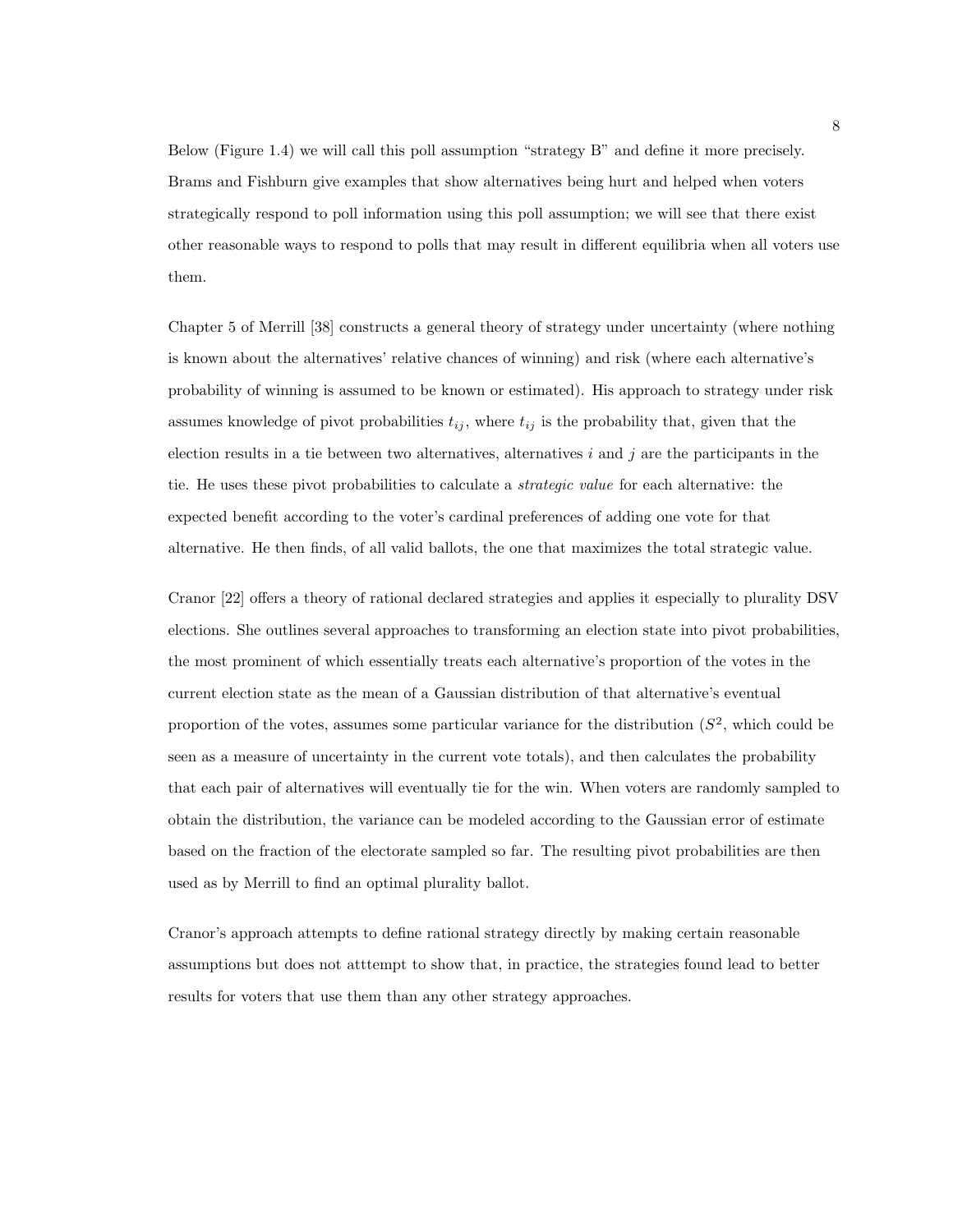## 1.5 Computationally simple approval strategies

Several existing styles of designing effective declared strategies were described in section 1.4. Some, such as the strategies of Brams and Fishburn, were intended to model approximately how typical real-world voters might vote when they have poll information. Such strategies are desirable for DSV for three reasons: they are based on results that have already appeared in the literature, they can be described simply enough for a human voter to understand easily and they can be executed quickly by a computer regardless of the numbers of voters and alternatives. Several such strategies are defined below; they all are computationally simple and can be found in extant literature. All of them always result in a weakly sincere approval ballot, essentially setting some cardinal cutoff over which alternatives are approved and under which they are disapproved, so skipping ballots never result.

To simplify the description of approval strategies, we will assume that DSV is run in non-cumulative batch mode, which means that the election state visible to a voter in round  $r + 1$ depends only on the ballots submitted in round  $r$ .

Notation varies widely in the literature, but we will describe election situations using the following. Any election has k alternatives numbered from 1 to k and n voters numbered from 1 to n. For notational convenience,  $\mathbb{Z}_n$  is defined as the set  $\{z \in \mathbb{Z} : 1 \leq z \leq n\}$  (the integers between 1 and n) and  $\mathbb{Q}_{m...n}$  is defined as the set  $\{q \in \mathbb{Q} : m \leq q \leq n\}$  (the rational numbers between m and n).

The voters' sincere cardinal preferences are represented as the function  $p : \mathbb{Z}_n \times \mathbb{Z}_k \to \mathbb{Q}$ , where  $p(i, j)$  = voter i's cardinal preference for alternative j. The ballots submitted throughout the DSV rounds are represented as the function  $b: \mathbb{Z}_n \times \mathbb{Z}_k \times \mathbb{N} \to \mathbb{Q}_{0...1}$ , where  $b(i, j, r) = \text{voter } i$ 's vote for alternative j in round r;  $b(i, j, 0) = 0$  for all i and j.<sup>4</sup> The election states are represented as the function  $s: \mathbb{Z}_k \times \mathbb{N} \to \mathbb{Q}_{0...n}$ , where  $s(j,r) = \sum_{i=1}^n b(i,j,r)$ , alternative j's vote total at the end of round r.

The approval strategies defined below calculate the ballot for voter v at round  $r + 1$ ; that is, given v and r, they calculate  $b(v, i, r + 1)$  (= 1 for approval and 0 for disapproval) for each alternative i.

<sup>&</sup>lt;sup>4</sup>Here  $\mathbb N$  denotes the set of nonnegative integers:  $\mathbb N = \{n \in \mathbb Z : n \geq 0\}.$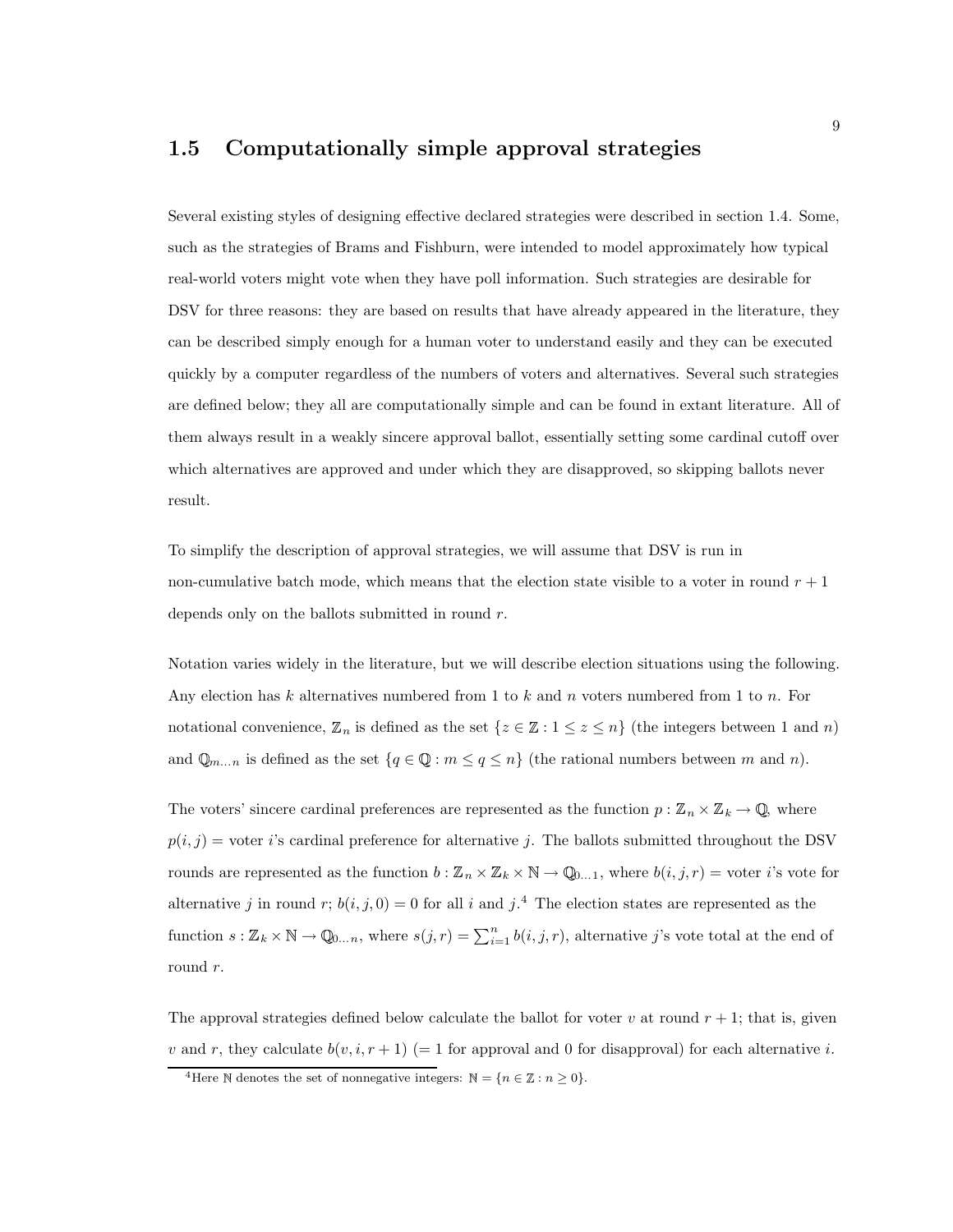It will be useful to define two more functions. To  $p_y(r)$  is the set of the y leading alternatives according to round r's election state:

$$
\text{Top}_y(r) = \{ i : |\{ j : s(i, r) < s(j, r) \}| < y \}
$$

 $\text{PSum}_y(v,r)$  is the sum of voter v's cardinal preferences of the alternatives in  $\text{Top}_y(r)$ :

$$
\text{PSum}_y(v,r) = \sum_{j \in \text{Top}_y(r)} p(v,j)
$$

Also, we define the set  $C(r)$  of "contending" alternatives at round r to be  $\{i : s(i,r) \geq x\}$  where x is as large as possible with the constraint that  $|C(r)| \geq 2$  for all r.

One of the simplest strategies effectively ignores the election state and assumes that each alternative has an equal probability of winning the election, approving each alternative the voter rates higher than his average rating over all alternatives. We call this approach strategy Z and define it precisely in Figure 1.2. Note that the definition uses Top and PSum to make clear its similarities with those of the other strategies we will consider, but as only  $Top_k$  and  $PSum_k$  are used the effect is to compare each alternative's utility to the average utility over all the alternatives, so the election state is effectively ignored.

#### Figure 1.2: Approval strategy Z

For voter v voting in round  $r + 1$ ,

- $\bullet\,$  for each alternative  $i\colon$ 
	- approve alternative *i* if and only if  $p(v, i) \cdot |\text{Top}_k(r)| > \text{PSum}_k(v, r)$

Strategy Z is always purely sincere according to Merrill's definition above. It is also equivalent to the optimal approval strategy according to the Laplace method for making decisions under uncertainty Merrill [38] gives in chapter 5.

Another strategy based only on a voter's preferences and the alternatives' current vote totals is often given by advocates of approval voting as a good rule of thumb for real-world approval elections [47, p. 196]. Mike Ossipoff [43] wrote, "In Plurality, if you're sure that Smith & Jones will be the top 2 votegetters, then obviously you should vote for whichever of those 2 you prefer to the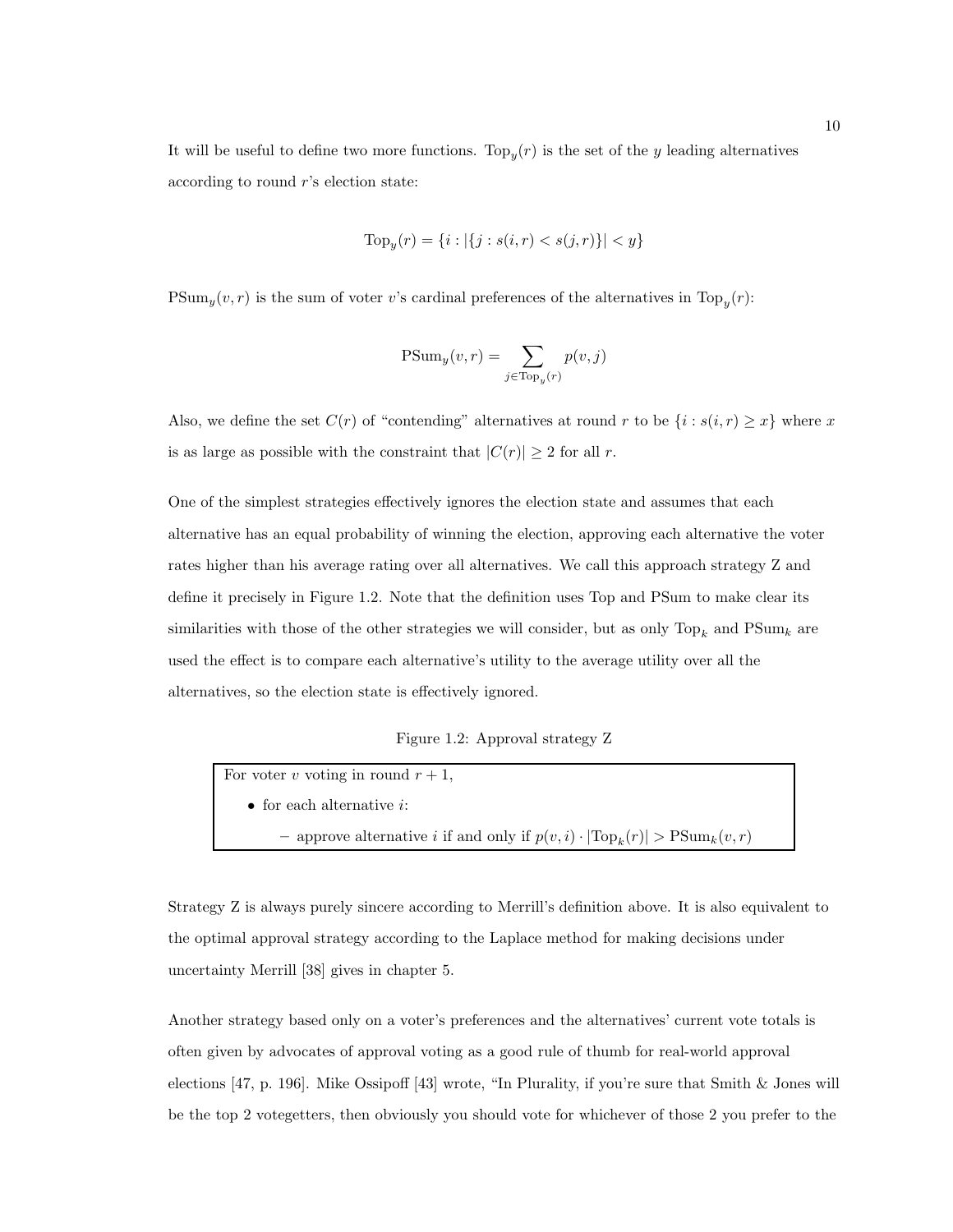other. In Approval, vote for him and for everyone whom you like better." Equivalently, an approval cutoff is placed just below the preferred of the top two alternatives. We call this approach strategy T and define it more precisely in Figure 1.3.

Figure 1.3: Approval strategy T

| For voter v voting in round $r + 1$ ,                                                                                                                                                              |
|----------------------------------------------------------------------------------------------------------------------------------------------------------------------------------------------------|
| $\bullet$ for each alternative <i>i</i> :                                                                                                                                                          |
| - find smallest y such that $p(v, i) \cdot  \text{Top}_v(r)  \neq \text{PSum}_y(v, r)$ $(y = k \text{ if none})$                                                                                   |
| $-$ if $y < 2$ :                                                                                                                                                                                   |
| * approve alternative <i>i</i> if and only if $p(v, i) \cdot  Top_1(r)  > PSum_1(v, r)$<br>and $p(v, i) \cdot ( \text{Top}_2(r)  -  \text{Top}_1(r) ) > \text{PSum}_2(v, r) - \text{PSum}_1(v, r)$ |
| $-$ else:                                                                                                                                                                                          |
| * approve alternative <i>i</i> if and only if $p(v, i) \cdot  \text{Top}_v(r)  > \text{PSum}_y(v, r)$                                                                                              |

The first of the two strategies Brams and Fishburn [14] describe we will call strategy B; the second we will call strategy J. Strategy B takes as input not only a voter's preferences and the alternatives' current vote totals but also the voter's previous ballot. We use the description of the Poll Assumption (Approval) and the ensuing examples to inspire the precise definition of Strategy B in Figure 1.4. Strategy B will change a voter's ballot only when necessary to differentiate among the contending alternatives.

Figure 1.4: Approval strategy B

| For voter v voting in round $r + 1$ ,                              |
|--------------------------------------------------------------------|
| • if $r > 0$ :                                                     |
| $- b_{-1}$ = voter v's ballot cast in round r                      |
| $\bullet$ else:                                                    |
| $-b_{-1}$ = ballot found by applying strategy Z                    |
| • if $b_{-1}$ includes all alternatives in $C(r)$ or none of them: |
| $-$ apply strategy T                                               |
| $\bullet$ else:                                                    |
| $-$ use voter v's previously cast ballot                           |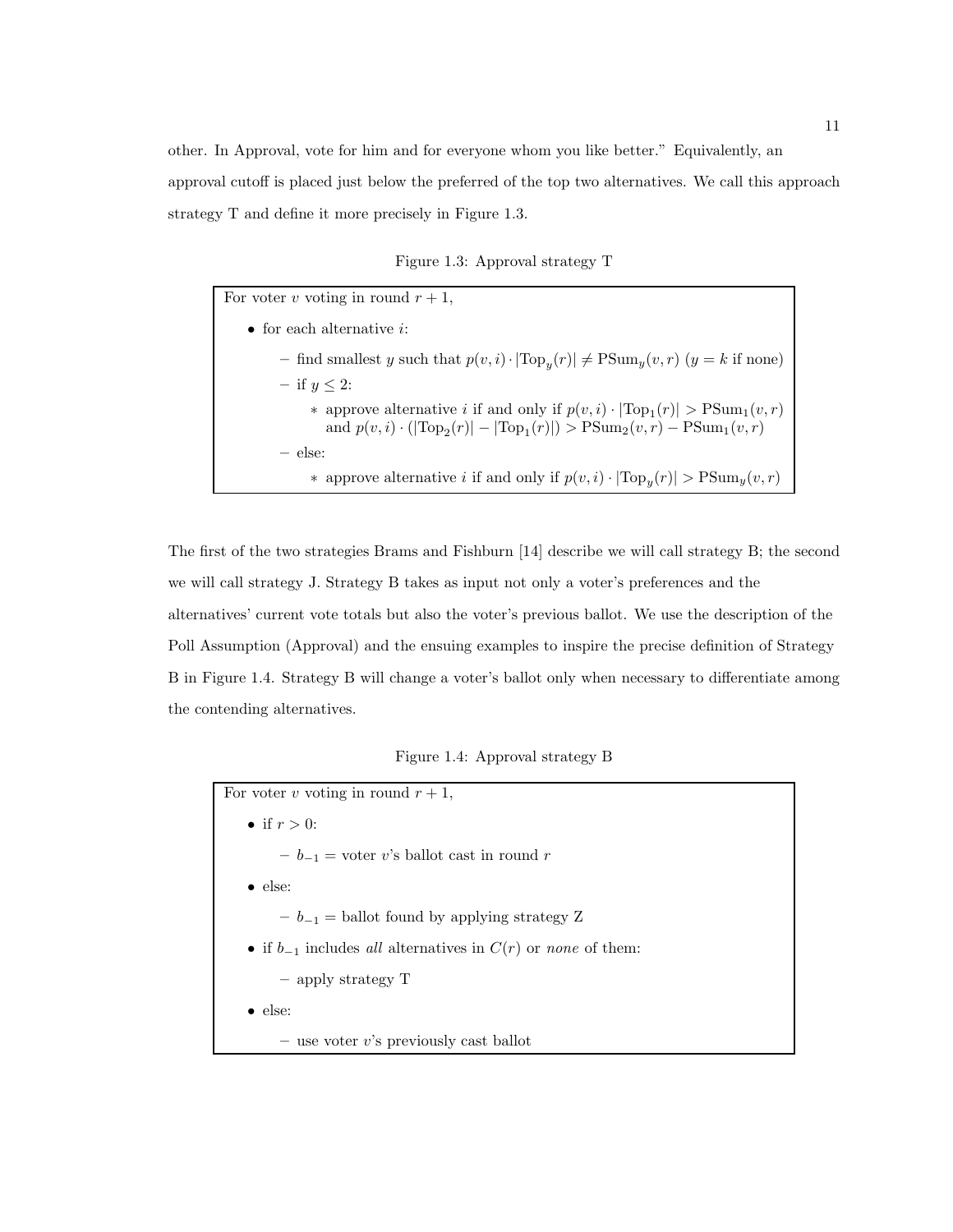Brams and Fishburn describe a variation on their Poll Assumption (Approval) on page 120, which can be generalized to what we call strategy J and define precisely in Figure 1.5. Strategy J will vote a purely sincere ballot whenever doing so would differentiate among the contending alternatives.

Figure 1.5: Approval strategy J

| For voter v voting in round $r + 1$ ,                                                                    |
|----------------------------------------------------------------------------------------------------------|
| • if the ballot found by using strategy Z includes all alternatives in $C(r)$ or<br><i>none</i> of them: |
| - apply strategy T                                                                                       |
| $\bullet$ else:                                                                                          |
| - apply strategy Z                                                                                       |

It is worth pointing out that the approval strategies presented above (plus strategy A, defined in Figure 4.1) effectively use only the ordinal preferences of a voter. In other words, any cardinal preferences that impose the same preference order over the alternatives will result in identical ballots if any of these strategies is used. Therefore they can be used equally effectively whether preference input consists of cardinal utilities or a (perhaps partial) ordering of the alternatives.

In chapter 4 we will compare the effectiveness of these approval strategies according to different evaluation metrics.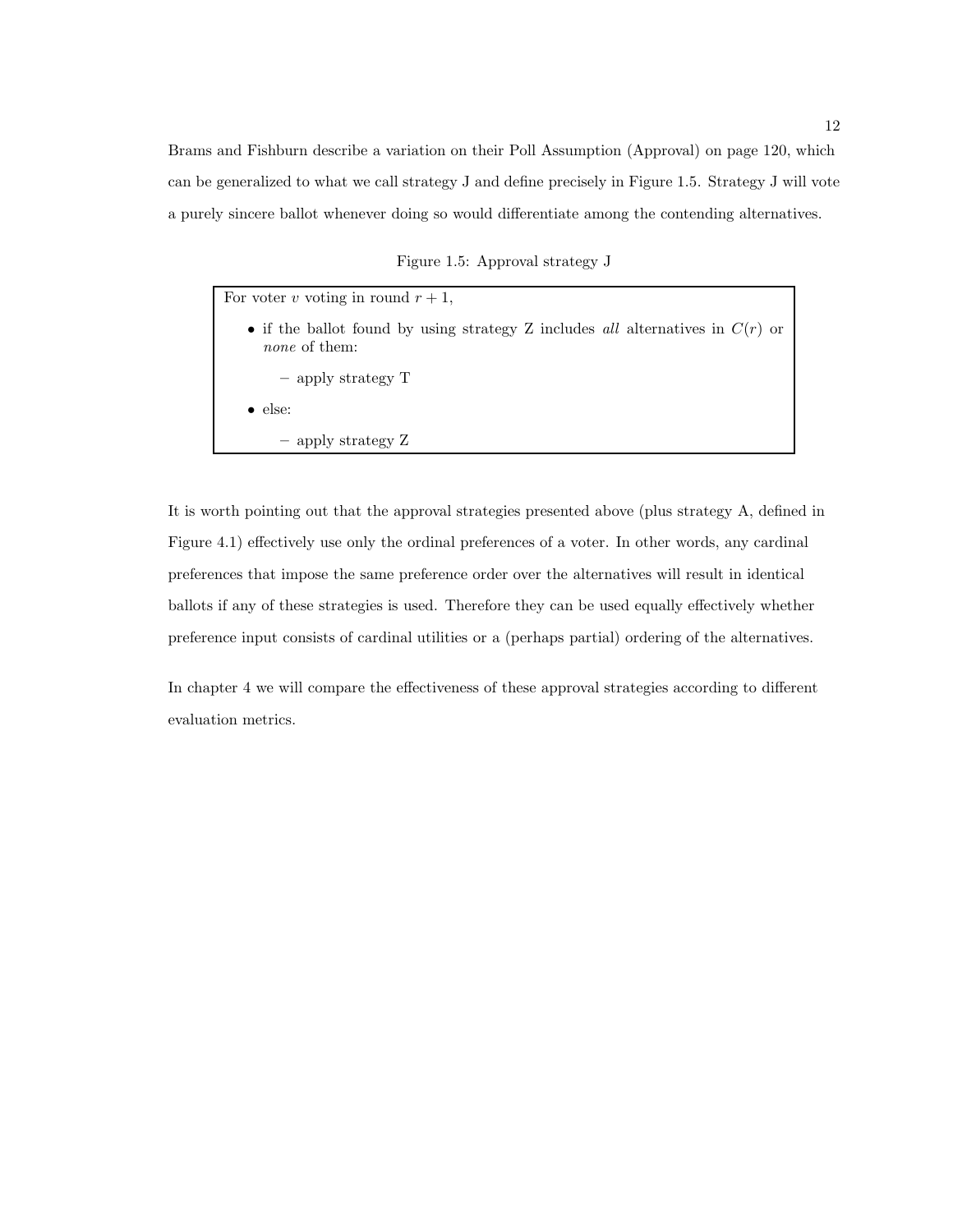## Chapter 2

## Manipulation (or, What You Will)

The developers [23] of Declared-Strategy Voting (DSV) elections posited that their election protocol would force rational voters to specify cardinal preferences sincerely, while still acting in the best interest of each voter at the moment that voter must pick an alternative. In this way they were attempting to avoid the possibility of *manipulation*, which is an unfortunately grossly overloaded term in voting literature. In section 2.1, we examine the nature of manipulation in voting systems, settling on a definition that suits our goals in this chapter.

The act of voting requires brain activity, and the Church–Turing hypothesis [18, 55, 33] says that activity can be captured by a program. That program  $P$  takes in basically three things: the election protocol, the voter's feelings about the alternatives and the voter's expectations concerning how everybody else will vote.

The protocol specifies the manner in which the election will be conducted: it is a mathematical function from a list of ballots to one or more winners. We assume that voters cannot (will not) act until the protocol has been set. With the protocol established, a voter will act based upon the other two factors: that voter's feelings about the alternatives, and that voter's expectation concerning how everybody else will vote.

If we examine only those two factors, then literature can be summarized as follows.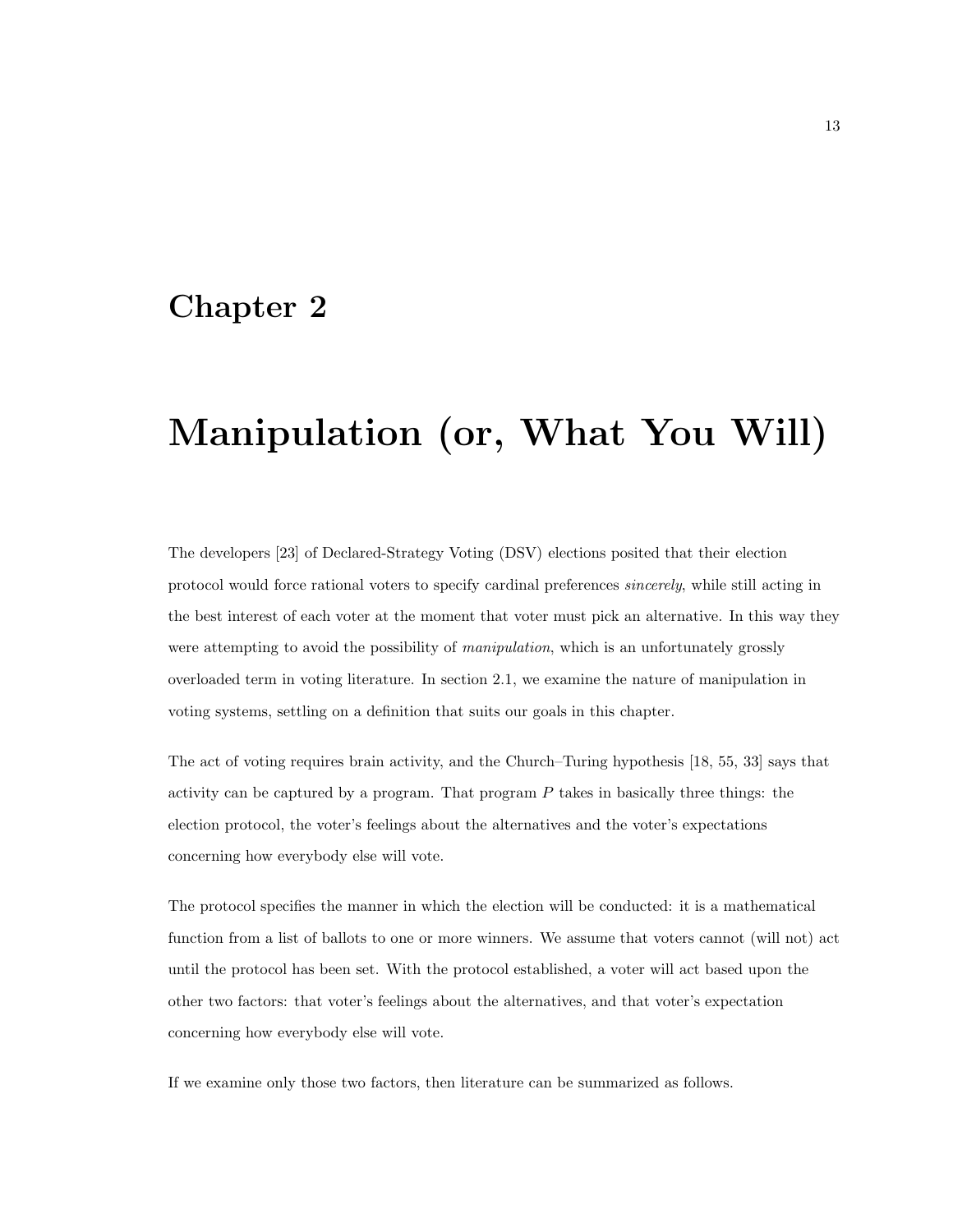- sincerity If  $P$  is based only on the voter's feelings, ignoring how others might vote, then  $P$  is acting sincerely. However, it is well known [30, 53] that acting so directly on the voter's feelings may result in a provably worse outcome for the voter in terms of who wins the election. In that sense, P is generally *irrational* and a better outcome is obtainable through strategic behavior.
- **irrationality** If  $P$  is based only on how others vote, ignoring how the voter feels about the alternatives, then  $P$  is by definition *irrational*. Examples include bandwagon and underdog voting [22].
- strategy If  $P$  takes into account both how the voter feels and how others might vote, then  $P$  is acting strategically (even though  $P$  may happen to output a ballot that is sincere in some sense). If P can be shown, by some objective measure perhaps similar to those explored in chapter 4, to obtain outcomes influenced favorably by the voter's preferences, then  $P$  can be said to be acting rationally.

In summary of DSV, most voting protcols compel voters to act strategically to be rational. DSV elections hope to cause voters to act sincerely to be rational—by moving the voter's insincere program into the DSV system itself.

## 2.1 Notions of manipulation

One of a democracy's goals is to conduct elections that are fair, in the sense that no individual has an undue influence on an election's outcome. Such influence is loosely called manipulation, and we next examine various mechanisms by which an individual (or group of collaborating individuals) can influence an election's outcome. Of course, every voter has the potential to influence an election's outcome; otherwise, voting would be a futile activity. In discussions of manipulation, it is therefore important to discern the nature of influence and to establish the conditions under which an individual's influence is unfair.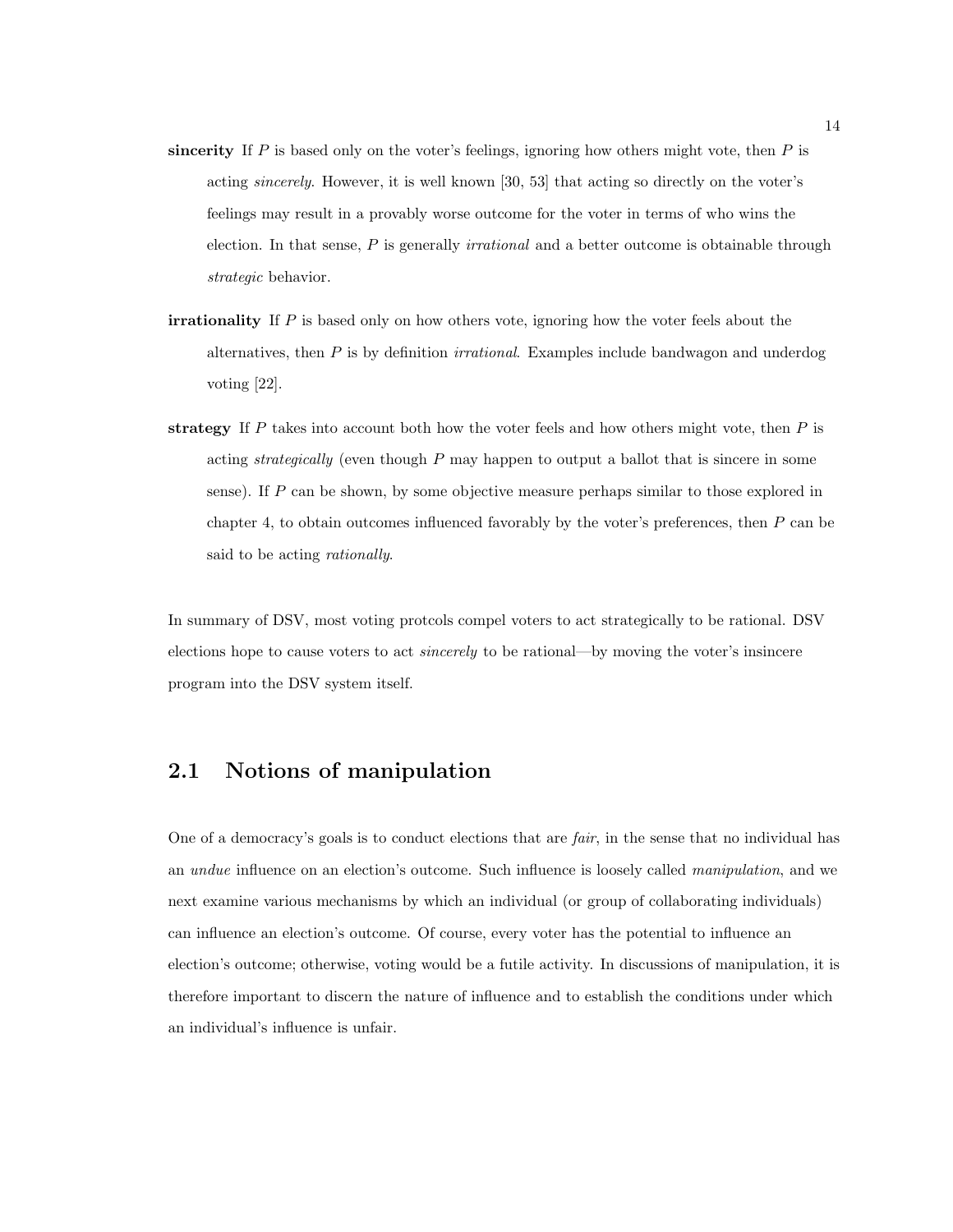#### 2.1.1 Election specification

Those who specify an election and its protocol have the ability to manipulate an election. For example, election officials could overtly exclude an alternative, either so that alternative cannot win or because, if included, that alternative would prevent the election of a more desirable alternative due to a vote-splitting effect [42]. They could also affect the outcome by determining the set of allowed voters [9], perhaps allowing only those who support the favored outcome or excluding those who support strong rival outcomes. More subtly, if the election officials have the chance to choose an election protocol, then one can be chosen so as to obtain (probabilistically or for certain) a given outcome [52], or at least one that is less likely to give a particular undesirable outcome.

#### 2.1.2 Ballot choice of voters

More common in the literature is to identify the manipulation opportunities of voters themselves. Intuitively speaking, manipulation by a voter occurs when he or she changes a ballot in the expectation of effecting a superior outcome; in this research, we will use only this notion of manipulation. But when, more precisely, can manipulation be said to have occurred? We will consider two possibilities:

- 1. A voter or group of voters, using all available information, decides whether a specific alternative can be made to win with at least a given probability and, if so, votes in such a way to elect that alternative. (Such voters are acting *strategically* in the sense defined above.)
- 2. A voter submits an insincere ballot that results in an election outcome better for that voter than the one that would have resulted if he or she had voted sincerely. (Insincerity can be reckoned by weak sincerity or strong sincerity as defined in chapter 1.)

These two notions of manipulation address *strategy* and *insincerity*, respectively.

The first is useful to consider when a voter is deciding how to vote; if a corresponding decision problem is shown to be computationally hard, it may be reasonable to expect voters to default to voting sincerely. Decision problems of this sort will be investigated in the next section.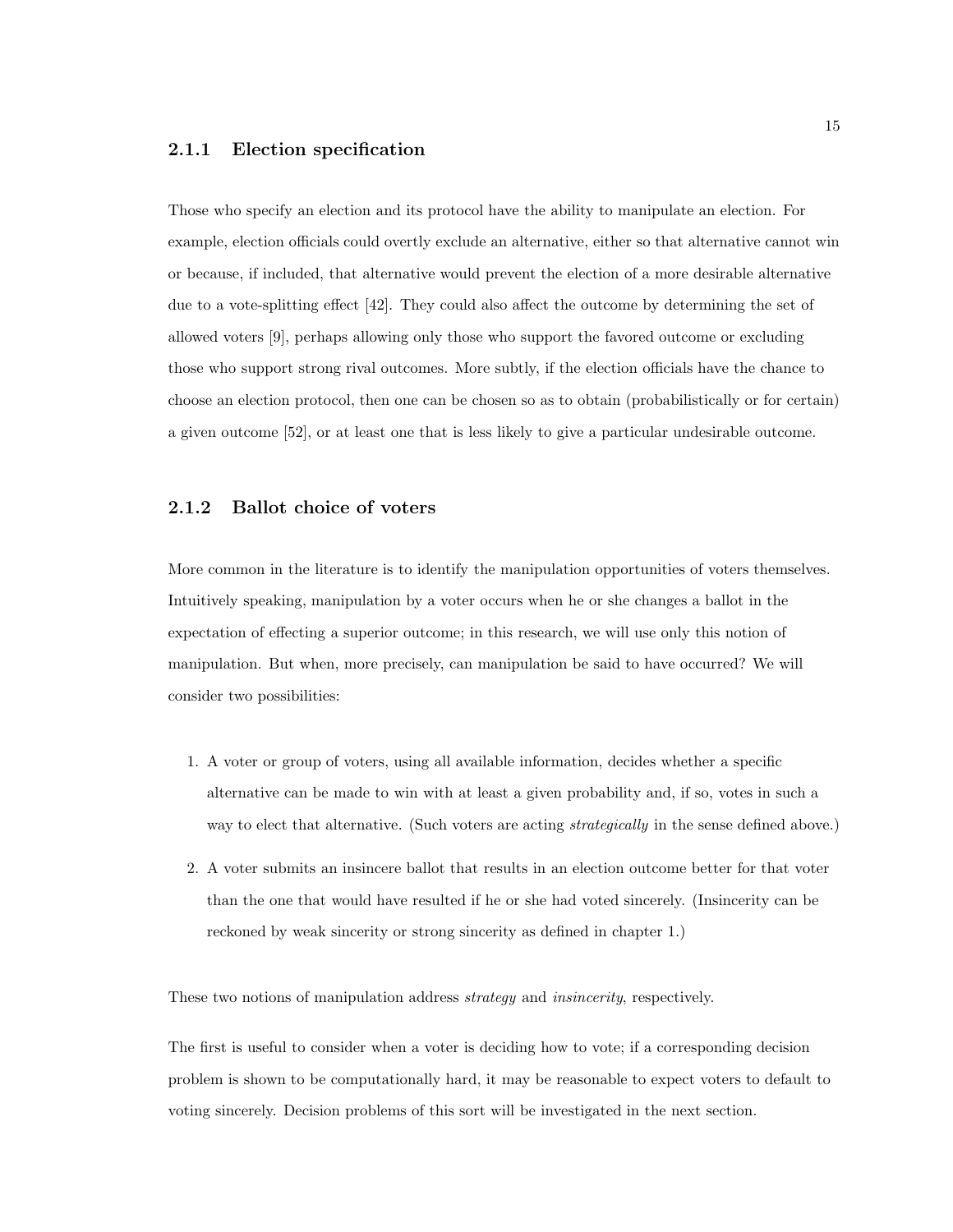The second identifies when a voter has "gamed the system"; it is what many social-choice authors mean when they describe a voting system as manipulable. (By this definition, a voting system is nonmanipulable when any rationally strategic ballot is sincere.) One design motivation for DSV was to encourage the submission of sincere preferences. In particular, it was hoped that ballot-by-ballot mode, by randomizing voter order, would deter the submission of insincere preferences; if a voter determines that insincere preferences will gain a superior outcome given one voter order, the same preferences may be unlikely to gain the same outcome given another voter order.

## 2.2 Manipulation decision problems

There have already been attempts to characterize the difficulty of manipulating voting systems. The following decision problem is a generalization of several in the literature.

#### Existence of Probably Winning Coalition Ballots (EPWCB)

INSTANCE: Set of alternatives  $A$  and a distinguished member  $a$  of  $A$ ; set of weighted cardinal-ratings ballots  $B_V$ ; the weights of a set of ballots  $B_U$  which have not been cast; probability  $0 < \pi \leq 1$ 

QUESTION: Does there exist a way to cast the ballots  $B_U$  so that a has at least probability  $\pi$  of winning the election with the ballots  $B_V \cup B_U$ ?

EPWCB is perhaps best explained by presenting its interesting subproblems.

#### Existence of a Winning Ballot (EWB)

INSTANCE: Set of alternatives  $A$  and a distinguished member  $a$  of  $A$ ; set of cardinal-ratings ballots B QUESTION: Does there exist a way to cast a ballot  $b_0$  so that a wins the election with the ballots  $B \cup \{b_0\}$  outright?

EWB is identical to the decision problem Existence of a Winning Preference (EWP) presented and analyzed by Bartholdi, Tovey and Trick [7], except that EWP uses ordinal ballots,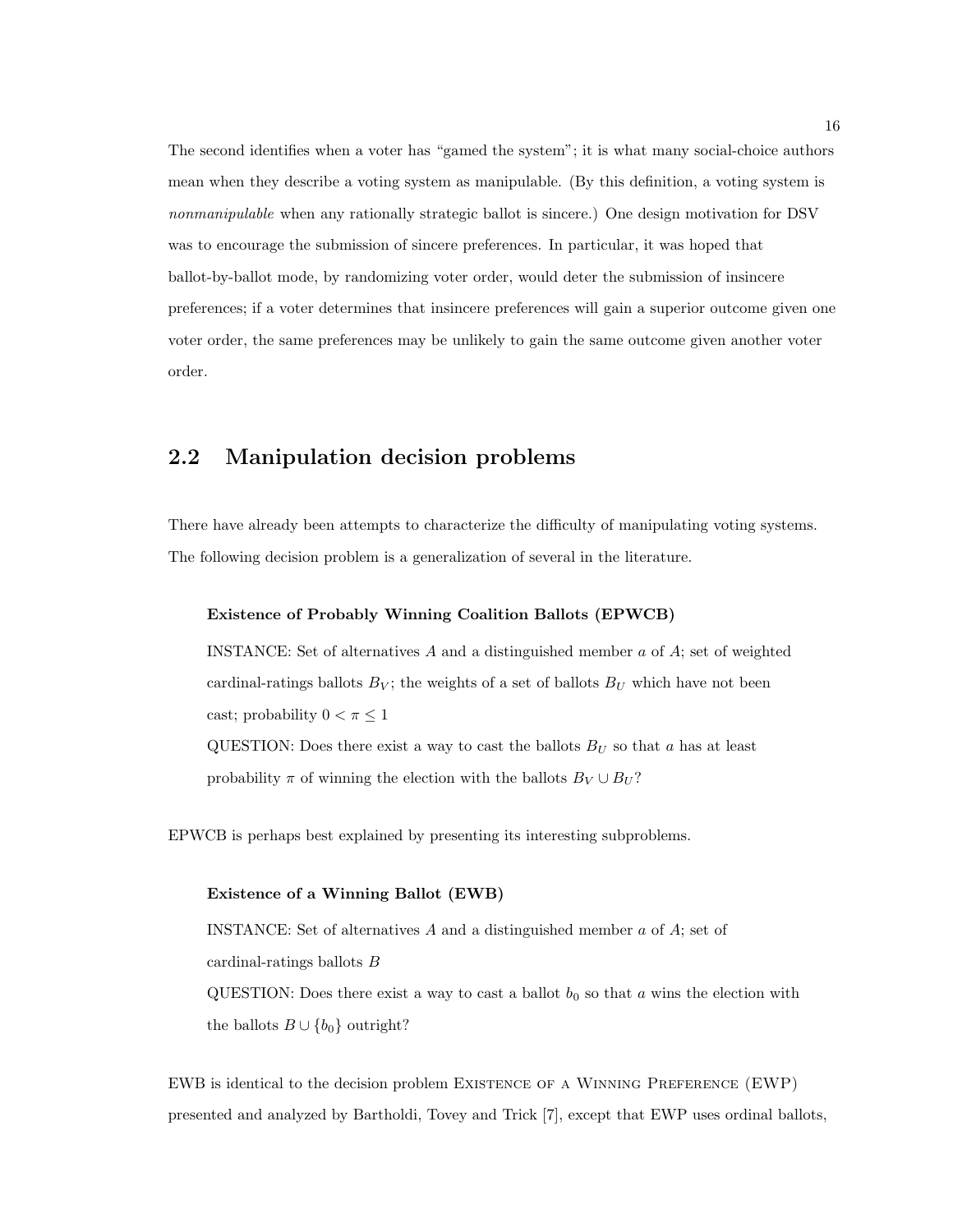standard for the literature in this area. EWB essentially looks at a manipulation opportunity from the point of view of a DSV voter coming last in the voter order: All other ballots are considered to be cast, fixed and known, and the question is whether there is a ballot that the ultimate voter can cast to cause the election of a certain alternative. The assumed situation is very much like that of a DSV program computing the final ballot of a round on behalf of its voter. Bartholdi *et al.*'s reasoning for using EWP is that it assumes all relevant information is available—if one can show that, for a given voting system, EWP is computationally hard, then manipulating that voting system must be hard when less information is available.

Bartholdi, Tovey and Trick are able to show that a polynomial-time algorithm exists for solving EWP in general for a large class of voting protocols, which includes plurality and approval voting. However, they present a protocol they call Second-Order Copeland for which solving EWP is NP-hard, and in a later paper Bartholdi and Orlin [8] show that EWP is also NP-hard for the single transferable vote (STV) in its single-winner version—also known as Hare, Instant Runoff Voting (IRV) or the alternative vote. But when the number of alternatives is held constant, a polynomial-time algorithm solving EWP exists even for these protocols, so EWP's NP-hardness depends on a large slate of alternatives.

#### Existence of Winning Coalition Ballots (EWCB)

INSTANCE: Set of alternatives A and a distinguished member  $a$  of  $A$ ; set of weighted cardinal-ratings ballots  $B_V$ ; the weights of a set of ballots  $B_U$  which have not been cast QUESTION: Does there exist a way to cast the ballots  $B_U$  so that a wins the election outright?

EWCB is Constructive Coalitional Weighted Manipulation (CCWM), introduced by Conitzer and Sandholm [20], with cardinal instead of ordinal ballots as input. EWCB is a generalization of EWB that, surprisingly, is NP-hard for many protocols even given a constant number of alternatives.

Note that EWB and EWCB ask whether a specific alternative can be made to win. The more general and perhaps more intuitively useful problem of finding a voter's most-liked alternative that can be made to win is not significantly harder: one would simply test each alternative in decending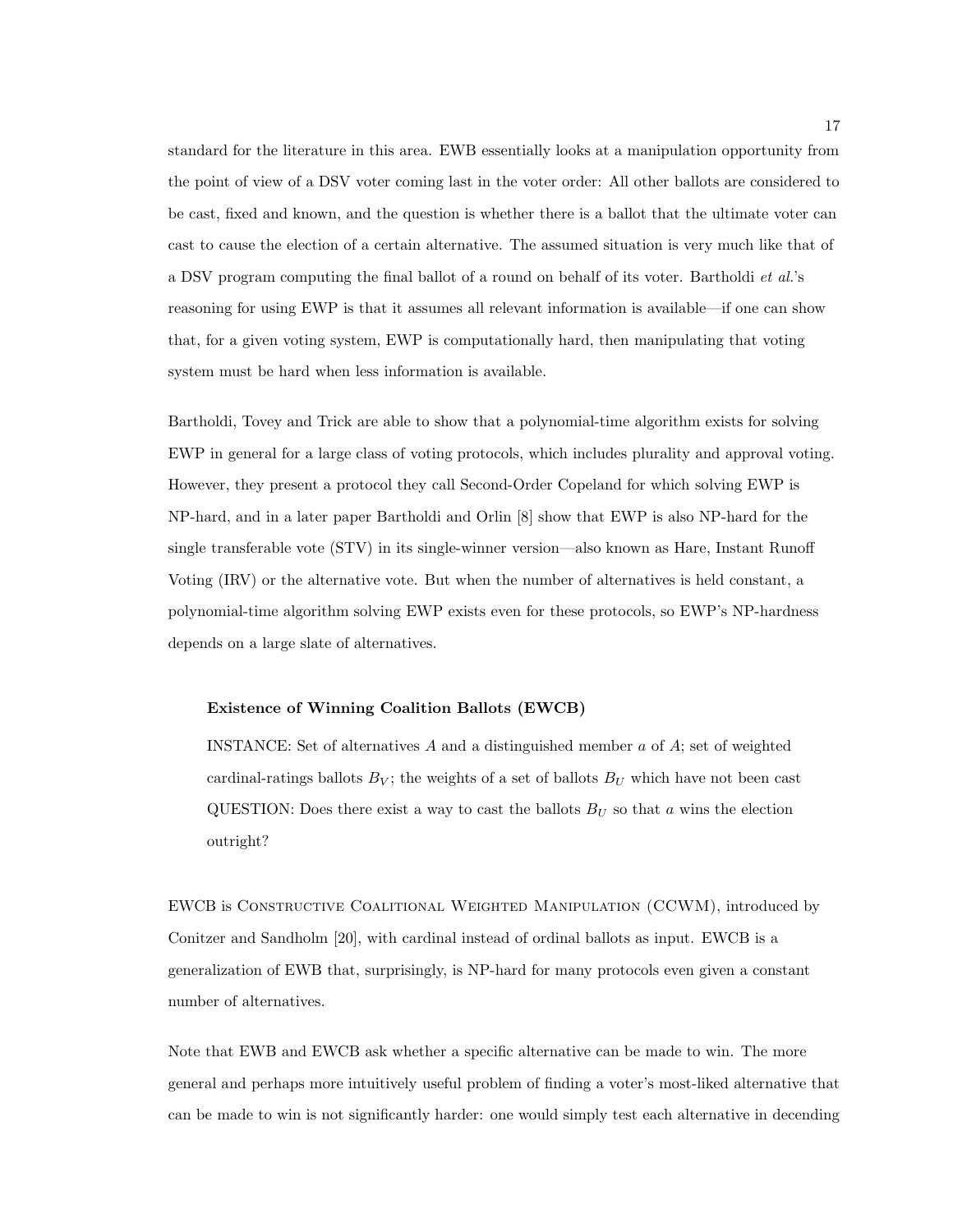order of cardinal preference; when alternative a can be made to win, alternatives not preferred to a need not be considered.

Conitzer and Sandholm [21] described three "tweaks" that, when added to a voting protocol, such as plurality or the Borda count [51], make that protocol computationally hard to manipulate. All three use a "preround" to determine a set of alternatives to be eliminated before the voting protocol is executed. The simplest, called a deterministic preround, publishes a pairing of the alternatives before the ballots are collected; for each pair, the loser of the pairwise comparison between them according to the ballots is eliminated—if the number of alternatives is odd, one alternative survives without a comparison—and the original protocol, such as plurality or Borda, is executed on the ballots over the remaining alternatives. Adding this deterministic preround to a large class of protocols, including plurality and Borda, renders them NP-hard to manipulate in the sense of EWP.

The second preround tweak pairs the alternatives randomly after the ballots have been collected; it makes a protocol #P-hard to manipulate, but in a special sense: Instead of asking whether a specific alternative  $a$  can be made to win, as in EWP, it asks whether  $a$  can be made to win with some given probability  $0 < \pi \leq 1$ .

#### Existence of a Probably Winning Ballot (EPWB)

INSTANCE: Set of alternatives  $A$  and a distinguished member  $a$  of  $A$ ; set of cardinal-ratings ballots B; probability  $0 < \pi \leq 1$ QUESTION: Does there exist a way to cast a ballot  $b_0$  so that a has at least probability  $\pi$  of winning the election with the ballots  $B \cup \{b_0\}$ ?

Perhaps the nondeterminism of DSV's ballot-by-ballot mode has a similar effect on manipulation, either making it computationally difficult in this probabilistic sense or making it so that any manipulation that would work given one voter order would backfire for some other voter order.

Recall from section 1.3 that the Gibbard–Satterthwaite theorem proves that any voting protocol, including a meta-voting system like DSV, that treats ballots and alternatives symmetrically is manipulable by strategic voters, and, further, that the two protocols (random ballot and random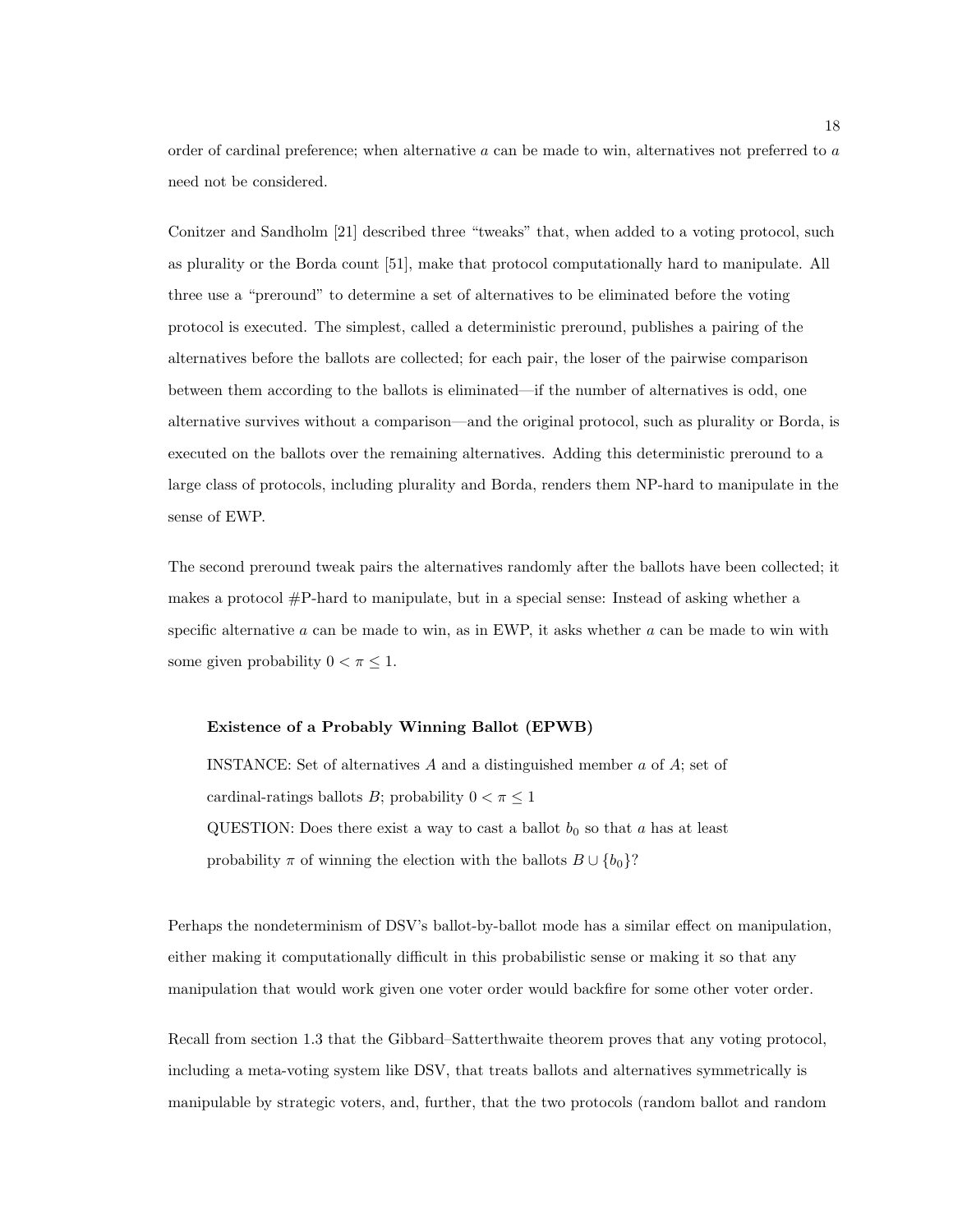runoff) most often given as examples to which the Gibbard–Satterthwaite theorem does not apply have a large nondeterministic component. Could it be that there is generally a tradeoff between manipulability and determinism?

### 2.3 Strategic insincerity and DSV

One motivation for the design of DSV was to elicit the submission of sincere preferences by having the system strategize for the voter. The hope is that the voter's declared strategy will cast ballots in such a way that the eventual outcome of the election is optimized from the voter's point of view, giving the voter no reason to try to gain a better outcome by submitting insincere preferences. In other words, one hopes that the declared strategy will do everything in its power to make the winner of the election as good as possible so that submitting false preferences can only backfire.

Unfortunately, the Gibbard–Satterthwaite theorem dashes hope that any reasonable voting system will be found that is immune to strategic insincerity in all voting situations with at least three alternatives. So even DSV, assuming no bias towards some voters or some alternatives is built in, will have cases with opportunities for manipulation by submitting insincere cardinal preferences.

Different DSV systems—those with different underlying voting protocols and in different modes—may in practice present manipulation opportunities to voters more or less often. For example, it may be much easier to find an election example where plurality DSV rewards the submission of insincere cardinal preferences than for approval DSV. But even if DSV is sometimes manipulable, one might expect it to be generally difficult to find the preferences that would manipulate successfully.

#### 2.3.1 An NP-hard result

As it turns out, DSV can be shown to be computationally hard to manipulate in a certain sense. EWB, the version of Bartholdi's and Orlin's [8] EWP with cardinal-preference ballots, captures the relevant notion of manipulability. They showed that EWP is NP-hard for Hare, the single-winner form of STV.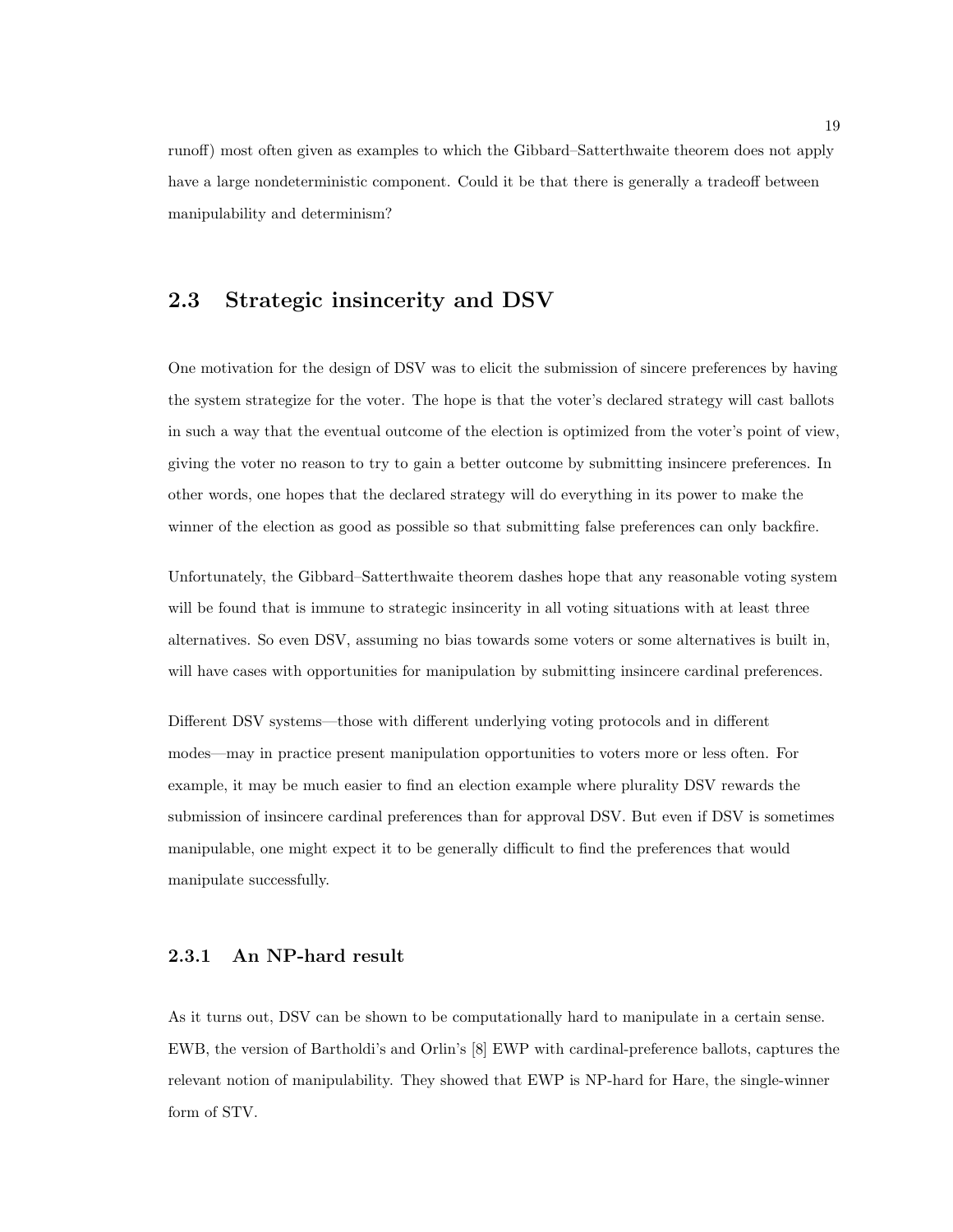Hare takes ordinal ballots as input. The ballots are counted in a series of elimination rounds. In the first round, only the top-rank votes are counted. The alternative with the smallest top-rank total is eliminated from the ballots, possibly adding to other alternatives' top-rank totals. This step is repeated until exactly one winner is left.

If a specific choice of declared strategy is forcibly made for all voters, DSV in batch mode with plurality as the underlying voting protocol can be made to simulate Hare. If the imposed declared strategy is carefully chosen, DSV can be made to select the winner that Hare would given the ranked ballots corresponding to the voters' expressed cardinal preferences. So if voters are not free to choose their own declared strategies, DSV can be made NP-hard to manipulate.

Theorem 2.3.1. If a declared strategy can be imposed on the voters, so that they submit only their cardinal preferences over the alternatives, DSV can be made to be NP-hard to manipulate in the EWB sense.

Proof. We will always elect the Hare winner according to the ordinal ballots implied by the voters' cardinal preferences if we use DSV in batch mode with one-vote plurality as the underlying protocol and the following strategy for all voters:

vote for alternative *i* such that  $p_i = \max(p_j : s_j \ge t)$ 

where

$$
t = \begin{cases} \min(U \setminus \{\min(U)\}) & \text{if } |U| > 1 \\ \min(U) & \text{if } |U| = 1 \\ 0 & \text{if } |U| = 0 \end{cases}
$$

 $\lambda$ 

and

$$
U = \{s_j : s_j > 0\}
$$

In the first round of the batch DSV election, when  $(\forall i)$   $s_i = 0$ , the imposed strategy will vote for each voter's favorite alternative, just as in the first round of counting a Hare election. In subsequent DSV rounds, as long as  $|U| > 1$  (there remain more than one uneliminated alternative), all voters vote for their most preferred alternative with a vote total at least  $t$ , a threshold set at the second-smallest vote total, effectively eliminating the alternative(s) with the lowest vote totals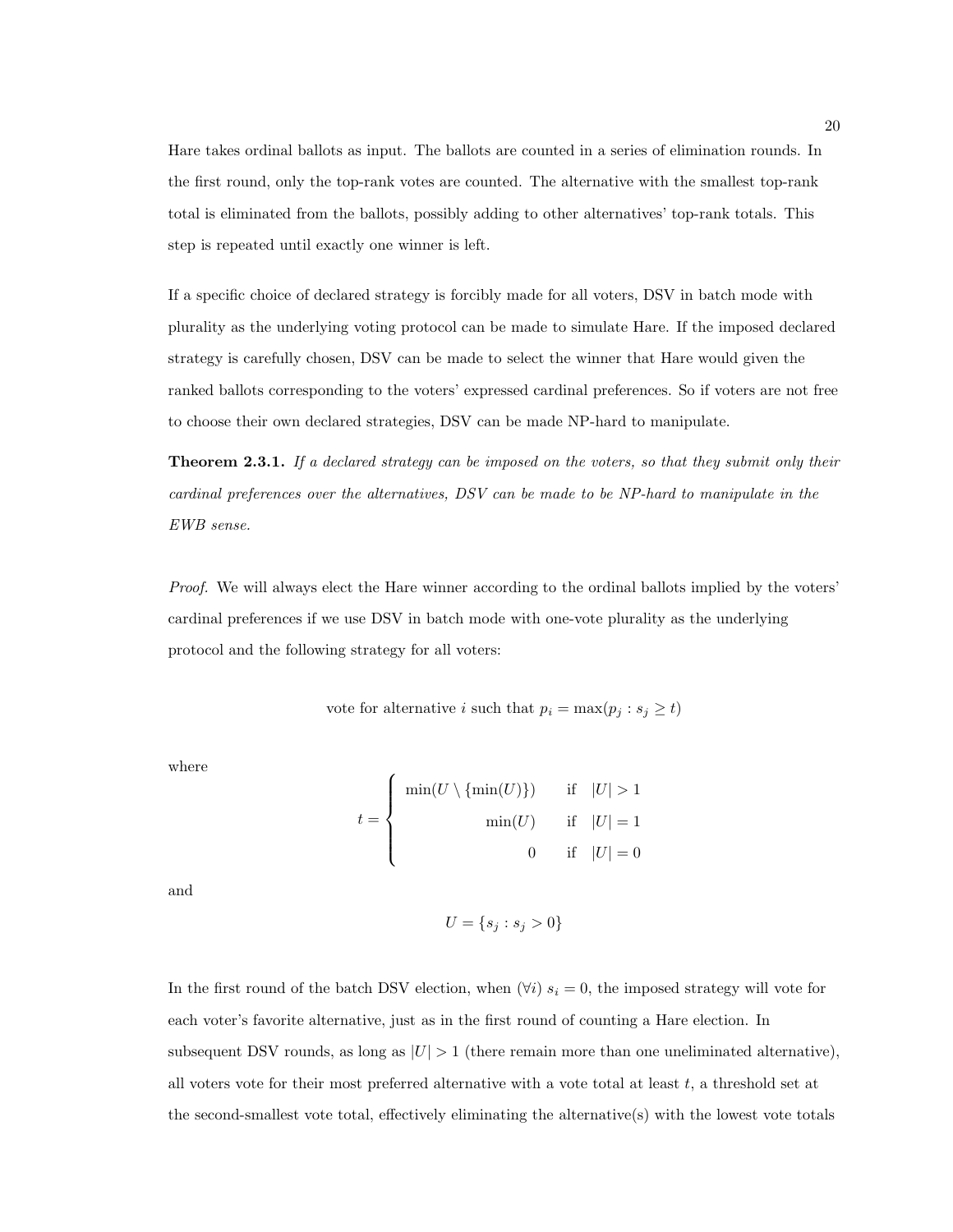among the uneliminated alternatives. When  $|U| = 1$  (only one alternative has a nonzero vote total), every voter votes for that alternative. The resulting election state does not change afterward, and that alternative, which is the Hare winner, thus wins the DSV election.

Bartholdi and Orlin [8] proved that Hare (the single-winner version of STV) is NP-hard to manipulate in the Existence of a Winning Preference (EWP) sense. EWP is a subproblem of Existence of a Winning Ballot (EWB), so Hare is NP-hard to manipulate in the EWB sense as well. Since batch DSV with the above imposed strategy is equivalent to Hare, DSV can be made NP-hard to manipulate in the EWB sense.  $\Box$ 

So DSV is NP-hard to manipulate in the general case. But what does this mean? It means only that there is no algorithm that runs in time polynomial in the number of alternatives and the number of voters that is guaranteed to find a set of preferences that guarantees a given outcome. It does not mean that DSV is necessarily hard to manipulate in every case. There may be a simple heuristic that often (if not always) finds preferences that will manipulate successfully, or one that tends to lead to a better outcome than blind sincerity. It also does not imply that manipulating DSV is necessarily easy or hard when declared strategies can be freely chosen.

### 2.4 Generalizing hardness results to approval voting

Conitzer and Sandholm [19] showed that CCWM is in P for plurality for any constant number of alternatives but NP-hard for Borda and veto voting with three or more alternatives. (For every voting system under consideration, CCWM is in P when the number of alternatives is limited to two.) CCWM takes ranked ballots as input, so approval voting cannot be applied to CCWM. But EWCB works with approval voting; it is simply CCWM with cardinal-preference input. EWCB can be seen to be in P for approval voting by using the same manipulation algorithm that works for plurality: Approve on all ballots only  $a$ , the distinguished alternative that is to be made to win. There is a way to make a win if and only if this strategy makes a win.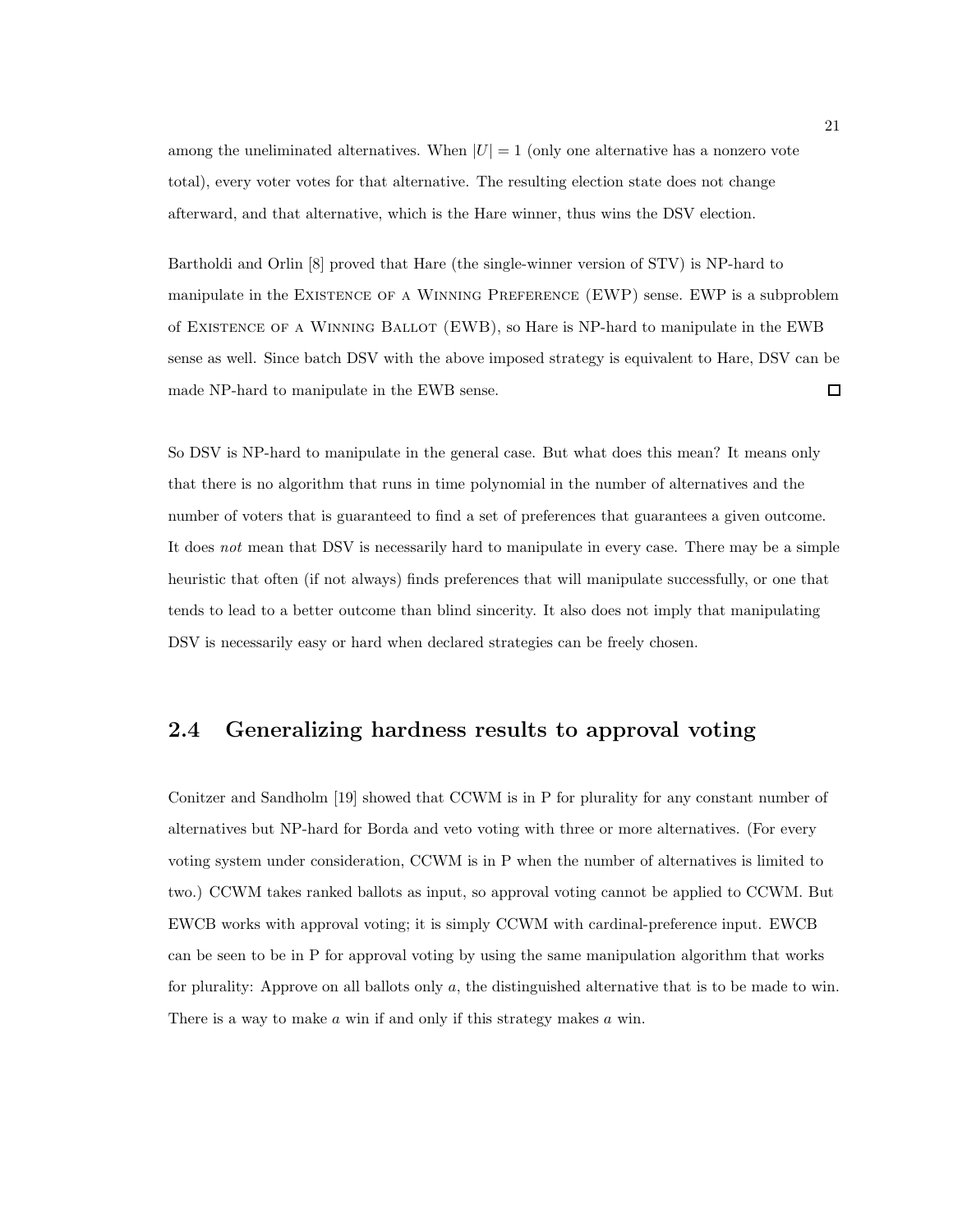## 2.5 Summary of contributions

In this research, we have accomplished the following.

- 1. Proved that manipulating DSV in general is NP-hard by describing a plurality DSV system that imposes a specified declared strategy on all voters in such a way that the Hare winner is elected.
- 2. Provided a polynomial-time algorithm for solving EWCB for approval voting.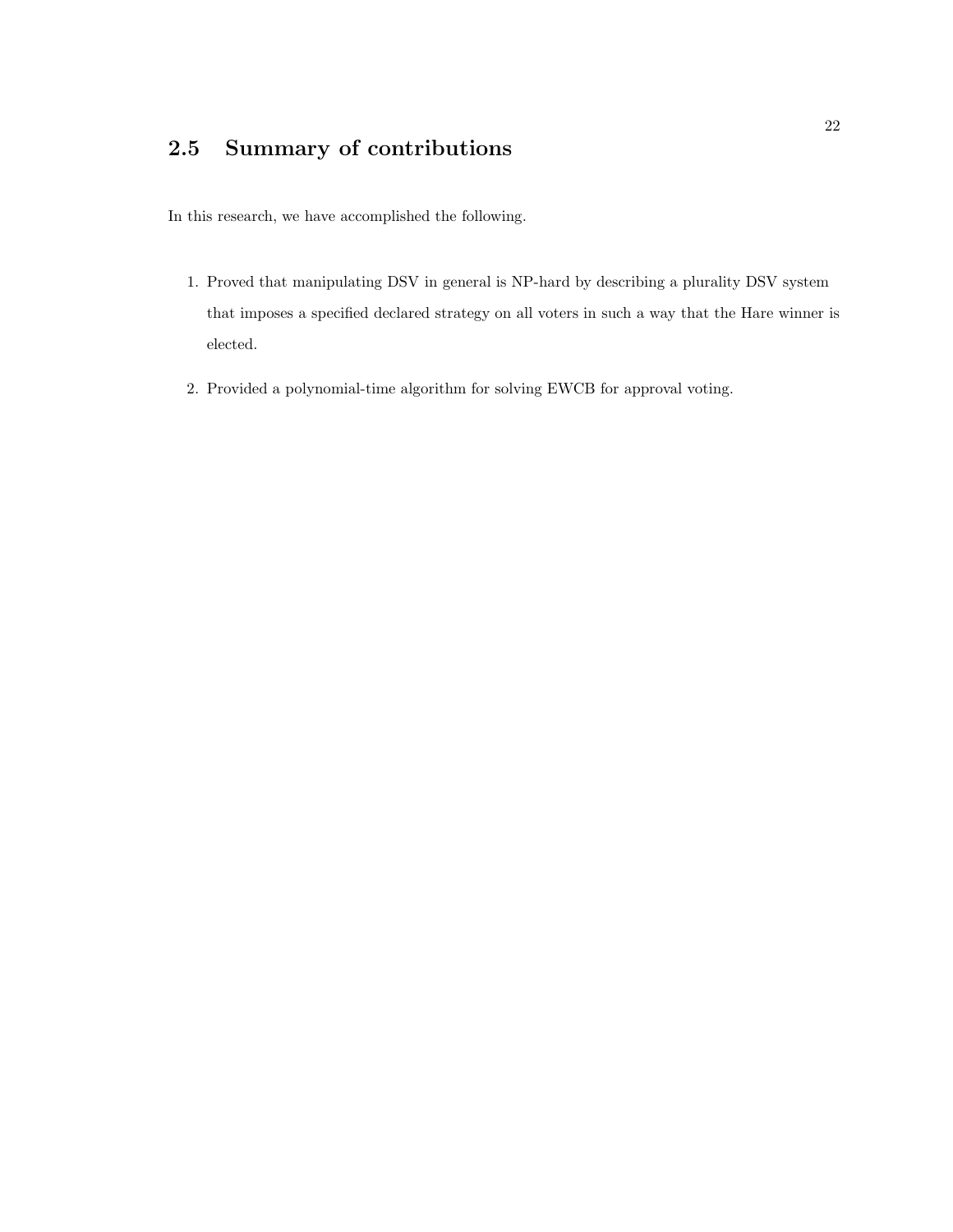## Chapter 3

## DSV and Approval-Rating Polls

We see DSV as a way to reduce or eliminate manipulation by voters' insincerity by embracing manipulation itself. By strategizing for the voter, a "perfect" DSV system would encourage sincere indication of preferences. In the next chapter we will investigate questions regarding the manipulability of DSV in the general case, where it is used to elect one of a static set of alternatives over which voters may hold any preferences. But the DSV framework can be used in other contexts. In particular, if certain assumptions are made about the available alternatives and the voters' preferences among them, stronger results regarding DSV are possible.

In this chapter we will investigate applying DSV to the problem of selecting a number from a specified range of numbers. We will show that this new application of DSV achieves the original goal of DSV: It eliminates the possibility of manipulation by making insincere voting no more effective than sincere voting. Intuitively, this is possible because we assume that voters can only have certain kinds of preferences over the possible outcomes, effectively reducing the space of possible elections. For example, if the alternatives consist of the rational numbers between 0 and 1, we can justifiably assume each voter's preferences over the considered range to be single-peaked. In other words, we can assume that no voter will prefer a over b and c over b if  $a < b < c$ .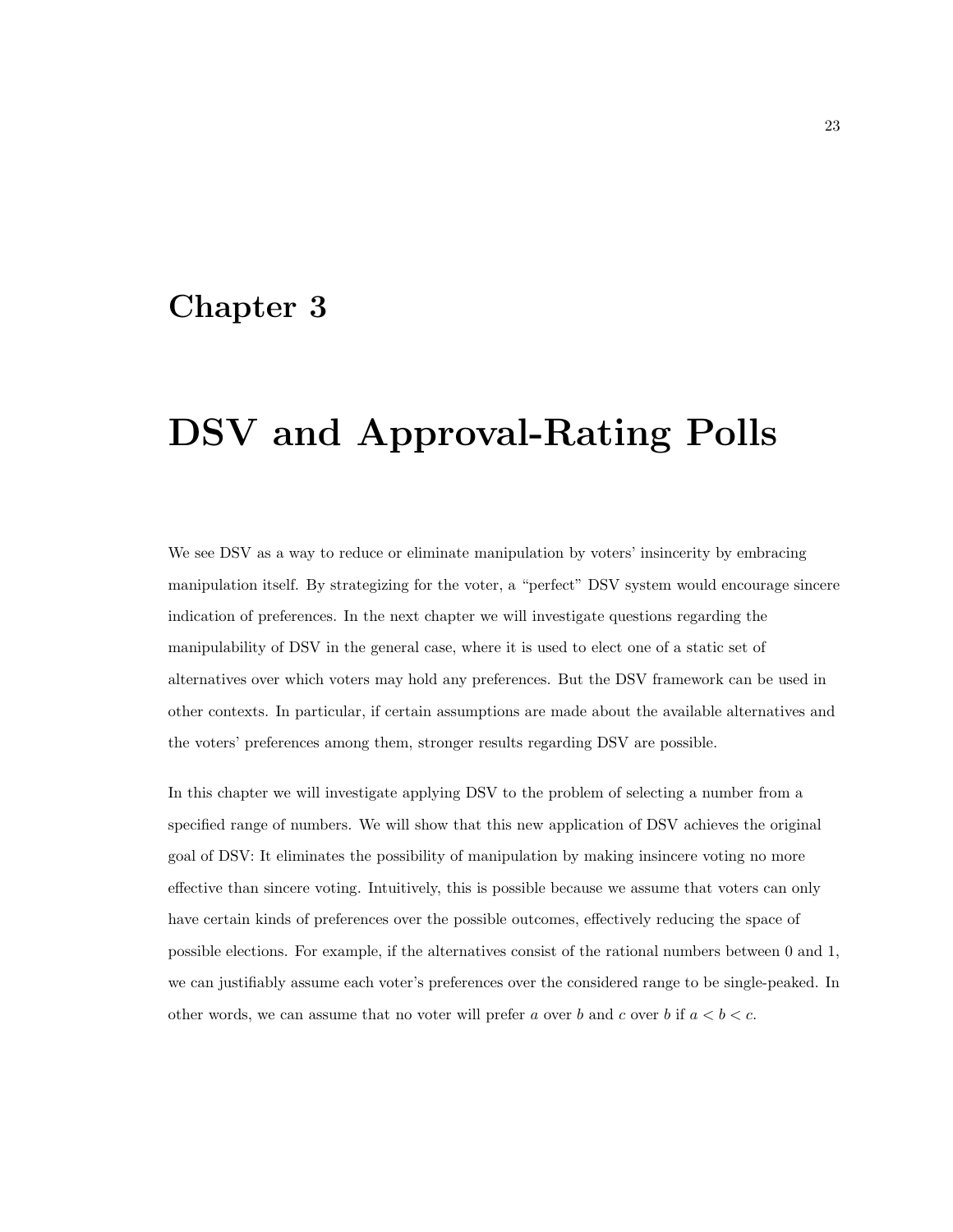This application of DSV may have fewer uses in real-world elections than a more general DSV system that allows arbitrary voter preferences over alternatives, but it can be seen as an illustration of the power of DSV in principle and an étude for the further study of DSV.

### 3.1 Approval ratings and their aggregation

Approval ratings are one mechanism that communities can use to offer incentive and reward for good behavior or service. The prospect of feedback following a given interaction presumably increases the accountability of that interaction for all parties involved. Publication of approval ratings then enables appropriate consequences to follow from positive or negative experiences.

It is interesting, however, to consider the form in which approval ratings can and should be published. While the greatest detail is afforded by publication of each participant's response to an approval rating poll, the resulting volume is typically unacceptable for the purposes of summarizing an electorate's experience. Thus, some form of aggregation is typically performed on approval ratings, and the result of that aggregation is then announced as the result of the poll.

In this chapter we consider several forms of aggregation and we show that some methods can reward insincerity while others cannot. We next provide several examples of approval rating systems and formulate a general form of an approval rating poll.

#### 3.1.1 Examples of approval rating polls

Subscribers and observers of media frequently learn of the results of *approval rating polls* that attempt to discern how strongly a participating electorate endorses a person or a position of interest. For example, approval ratings concerning the performance of the United States President are published throughout a presidency; following events or policy decisions that affect an electorate, such polls are often conducted as a means of evaluating the electorate's support for the President's actions.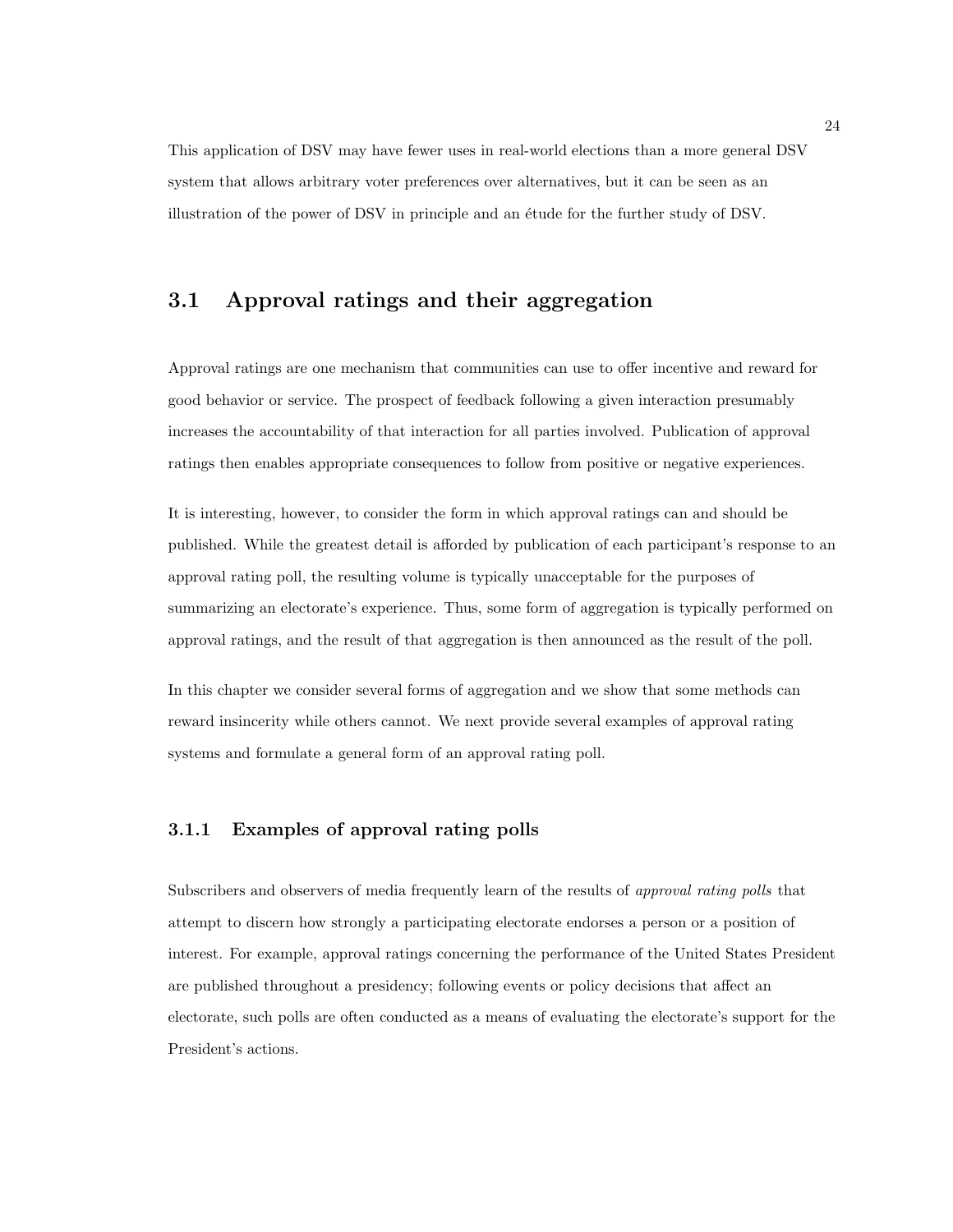As another example, several web sites post varous forms of approval ratings for movies and games. Specifically, Rotten Tomatoes [2] posts the results of two polls for each movie:

- Each review from a set of accredited critics is turned into approval (fresh rating) or disapproval (rotten rating) of the reviewed material, in terms of whether the material merits viewing. The percentage of fresh reviews is reported as the movie's Tomatometer. In effect, each review is turned into a 0 or 1 value, and the Tomatometer is the average of those values expressed as a percentage. Putative viewers might consult a movie's Tomatometer value to determine whether they should see that movie.
- Each critic can also rate a movie's overall quality on a 1–10 scale. Rotten Tomatoes then publishes the average of all such ratings. Similarly, Metacritic [1] computes a weighted average of its accredited reviewers' approval ratings for a given movie, supplied on a  $0-100$ scale.

Finally, consider the electronic marketplace, in which participants are asked to rate the honesty and effectiveness of merchants and customers. Sites such as eBay poll their participants concerning how strongly they approve of the behavior of the marketplace members they encounter in transactions. Upon completion of a transaction, the involved parties are asked to rate each other. An aggregation of an indvidual's approval ratings is posted for public view, so that members can consider such information before engaging that individual in a transaction.

Based on the above, some approval ratings are formulated more incrementally than others. For example, the ratings published by Rotten Tomatoes and Metacritic are collected and then analyzed en masse, while the approval rating of an eBay participant (merchant or customer) can be updated after every interaction involving that participant. As we show below, knowledge concerning how others approve of a given issue can influence a particpant's expressed approval rating.

#### 3.1.2 Formulation

We next define a general instance of an approval rating poll to facilitate presentation of our results.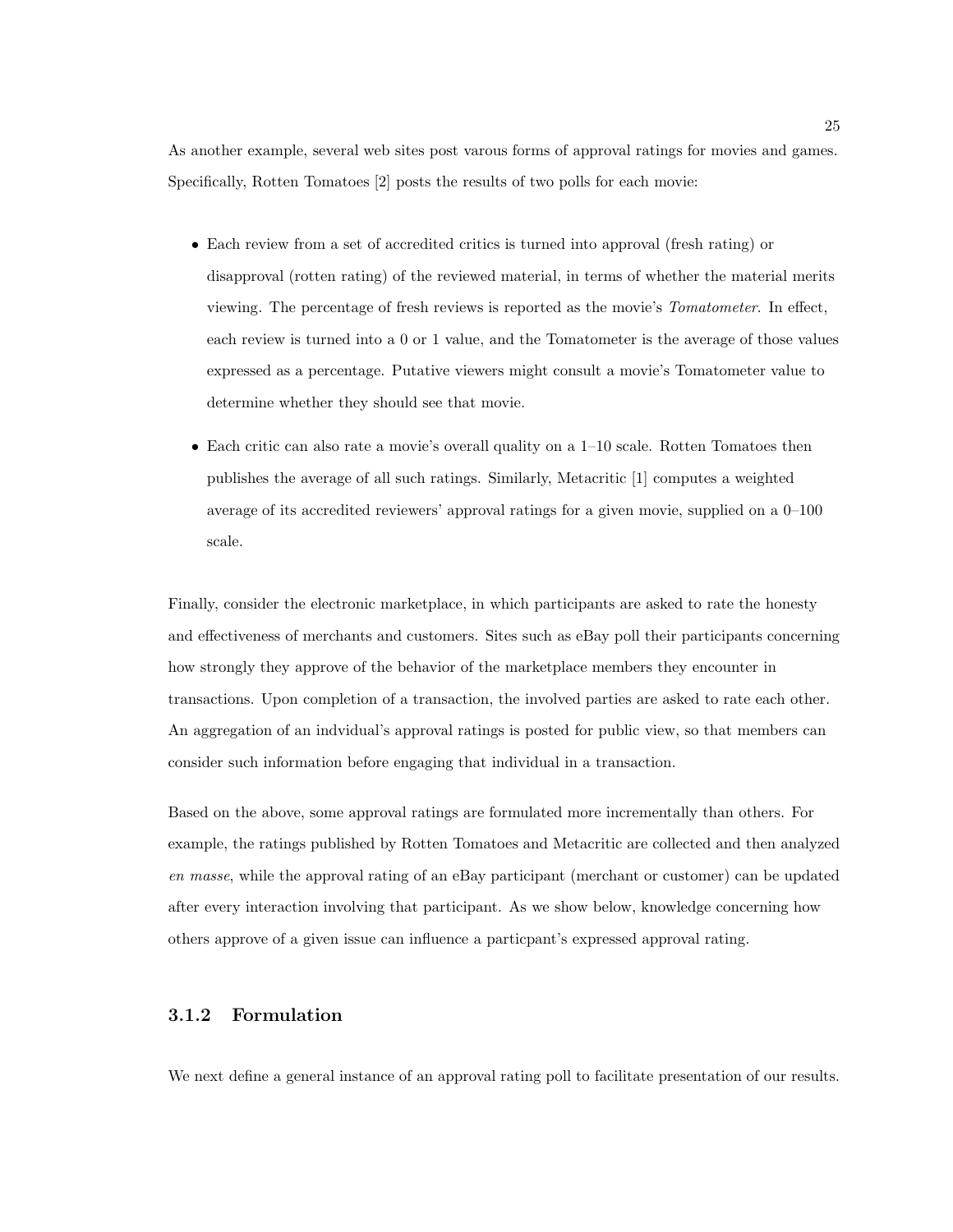- An electorate of n participants is polled. Based on the participants' response and the aggregation protocol at hand, the result of the poll will be published as a rational number in the interval [0, 1].
- Each participant *i* has in mind a sincere preference rating  $r_i, 0 \le r_i \le 1$  that can be construed as that participant's dictatorial preference. The tuple of all participants' sincere ratings is denoted by the vector  $\vec{r}$ .

We further make the reasonable assumption that voter  $i$ 's preferences are single-peaked and non-plateauing: a voter's utilities for the outcomes are monotonically decreasing when moving away from  $r_i$  in either direction. It follows, for example, that any voter that prefers 0.2 to 0.5 must also prefer 0.5 to 0.8. More formally:

 $-$  If  $a < b \leq r_i$ , then voter i must prefer b to a;

– If  $r_i \leq c < d$ , then voter i must prefer c to d.

Based on the above,  $r_i$  sufficiently characterizes a voter's outcome utilities for our purposes.

• Each participant i has also in mind a probability density function  $p_i$  that models the probabilistic outcome of the poll, excluding i's rating. For the purposes of this chapter, the outcome from *i*'s point of view is simply an expected value  $o_i$ . While a more general treatment could be the subject of future work, we therefore assume  $p_i$  is the Dirac  $\delta$  function:

$$
p_i = \delta(t - o_i) = \begin{cases} \infty & \text{if } t = o_i \\ 0 & \text{if } t \neq o_i \end{cases}
$$

with the area under  $p_i$  summing by definition to unity.

- In situations where preference data accrues incrementally and the poll's results are updated continually,  $o_i$  is readily available before the *i*th participant expresses approval. Such is the case in eBay when a buyer provides an approval rating for a merchant.
- In other cases, preliminary polls or other information sources may provide sufficient information to provide a likely value for  $o_i$ .

While estimations of  $o_i$  could be inaccurate, faulty or based on purposefully falsified information, the presence of such information can affect an electorate as discussed below.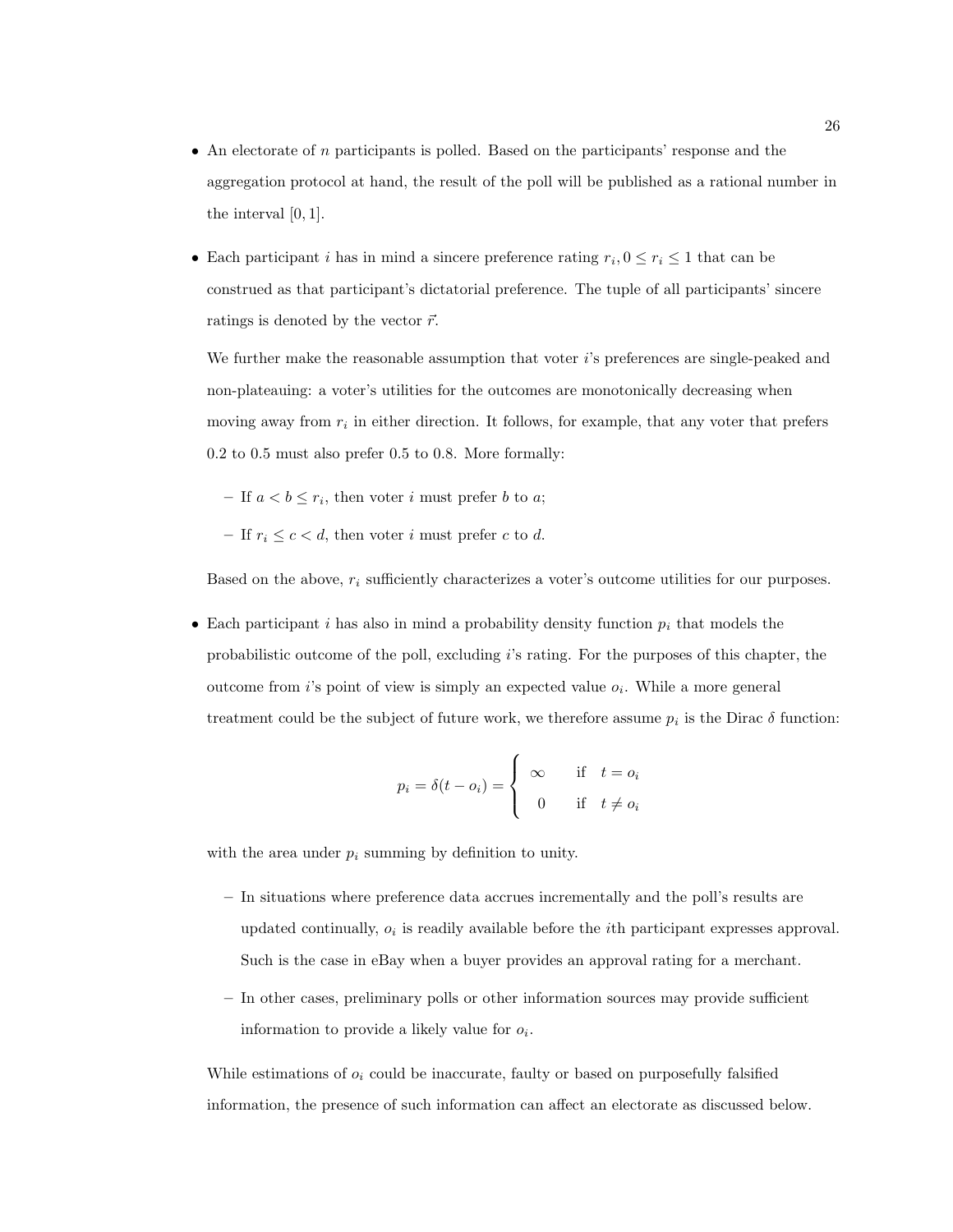• Finally, voter i participates in the poll by expressing a rating preference of  $v_i$ , which may or may not be the same as  $r_i$ . In fact, we are particularly interested in situations where  $v_i \neq r_i$ due to  $p_i$ . For example, the expression of an individual's approval rating could well be affected by knowledge (perceptions, estimations, or actualities) of how others approve of the issue at hand. For example, consider an eBay customer who undertakes a transaction with a highly approved merchant. If the customer becomes disgruntled with the merchant, then the customer's resulting rating of the merchant might be overly negative, precisely because of the merchant's otherwise high rating.

The tuple of all expressed approval ratings is denoted by the vector  $\vec{v}$ .

This chapter considers an approach that can account for, mitigate, or prevent the use of insincerity to increase a participant's effectiveness in an approval rating poll.

### 3.1.3 Aggregating approval ratings

The results of an approval rating poll are typically reported by an aggregation procedure that is disclosed a priori. In this section, we consider two popular aggregation schemes: average and median.

Average aggregation Here, the result of the approval rating poll is computed as the average of the participants' expressed approval ratings:

$$
\bar{v} = \frac{\sum_{j=1}^{n} v_j}{n}
$$

While the Average aggregation function is sensitive to each voter's input, it has an important disadvantage: Voters can often gain by voting insincerely. For example, the 1983 film Videodrome has five critics' ratings on Metacritic. If we assume that these critics rated the film sincerely (that each would prefer that the average rating of the film be his or her rating), we have

$$
\vec{r} = [0.4, 0.7, 0.8, 0.8, 0.88]
$$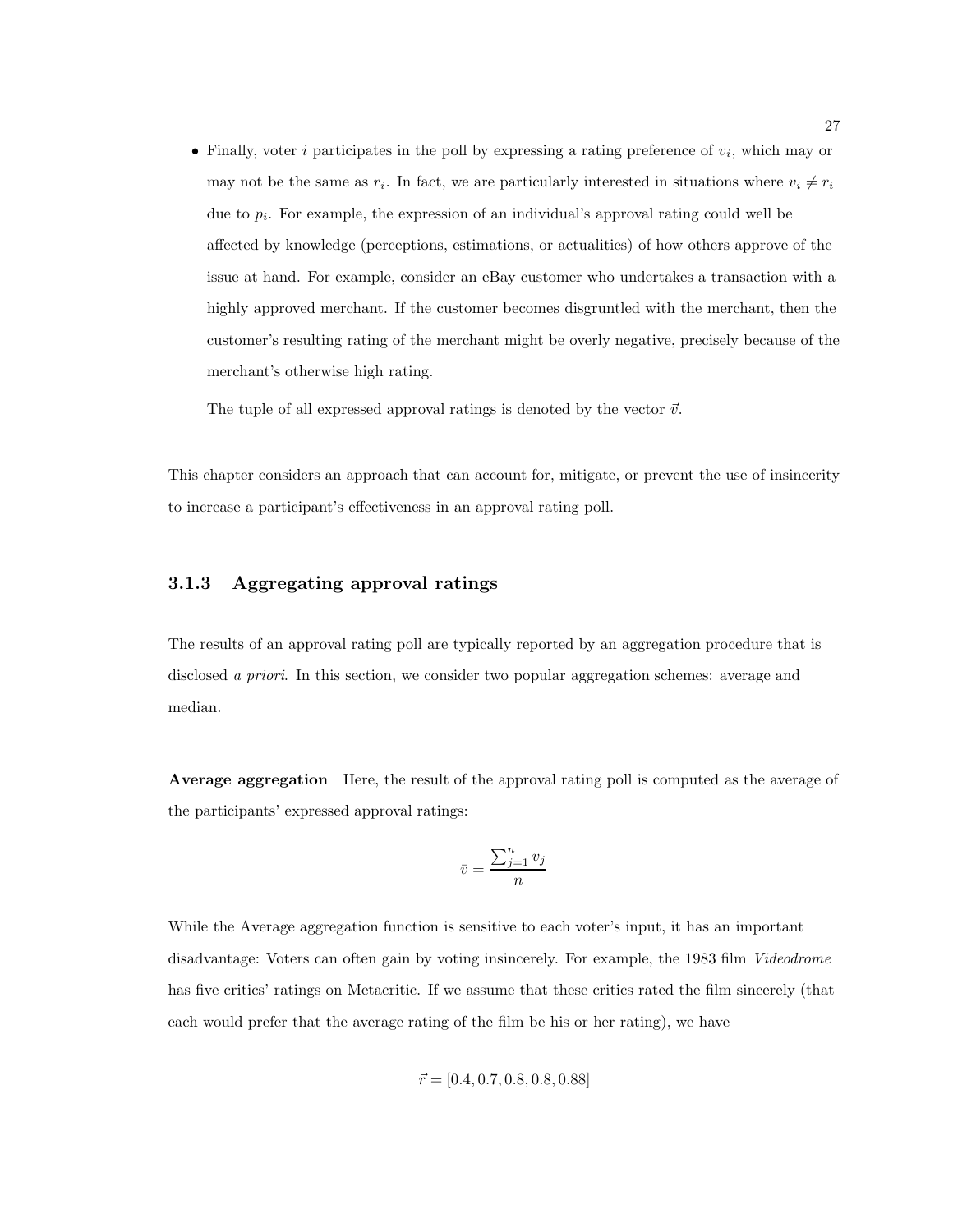If these preferences are actually expressed sincerely in an Average aggregation context, then we have

$$
\vec{v} = [0.4, 0.7, 0.8, 0.8, 0.88]
$$

and the Average aggregation yields 0.716.

Consider voter 5, whose ideal outcome is  $r_5 = 0.88$ . That voter could achive a better outcome by not expressing the sincere preference  $v_5 = 0.88$  and instead voting  $v_5 = 1$ . The resulting Average aggregation yields the outcome 0.74, which, being closer to 0.88, is preferred by voter 5 to 0.716.

**Median aggregation** (*n* **odd**) Another possible aggregation function computes a *median* of  $\vec{v}$ :  $\tilde{v}$  is a value that satisfies

$$
|\{i : \tilde{v} < v_i\}| \leq \frac{n}{2}
$$
 and  $|\{i : \tilde{v} > v_i\}| \leq \frac{n}{2}$ 

or, equivalently,

$$
|\{i : \tilde{v} < v_i\}| \le \frac{n}{2} \le |\{i : \tilde{v} \le v_i\}|
$$

The above definition does not necessarily prescribe a unique aggregation when  $n$  is even; we address this issue below.

According to the median voter theorem [10, 24], when n is odd, Median aggregation becomes the unique, Condorcet-compliant [38] rating system, yielding a result that is preferred by some majority of voters to every other outcome.

Unfortunately, Median aggregation can effectively ignore almost half of the voters. In other words, majority rule can mean majority tyranny. Given the following tuple of votes

$$
\vec{v} = [0, 0, 0, 1, 1]
$$

the 1-voters are effectively ignored when the median, 0, is chosen as the outcome. Majority tyranny could be quite undesirable for polls of this type, especially when the goal of aggregating ratings is to represent a satisfactory consensus for all voters. The Average outcome of the above tuple, 0.4, arguably provides such a much better consensus.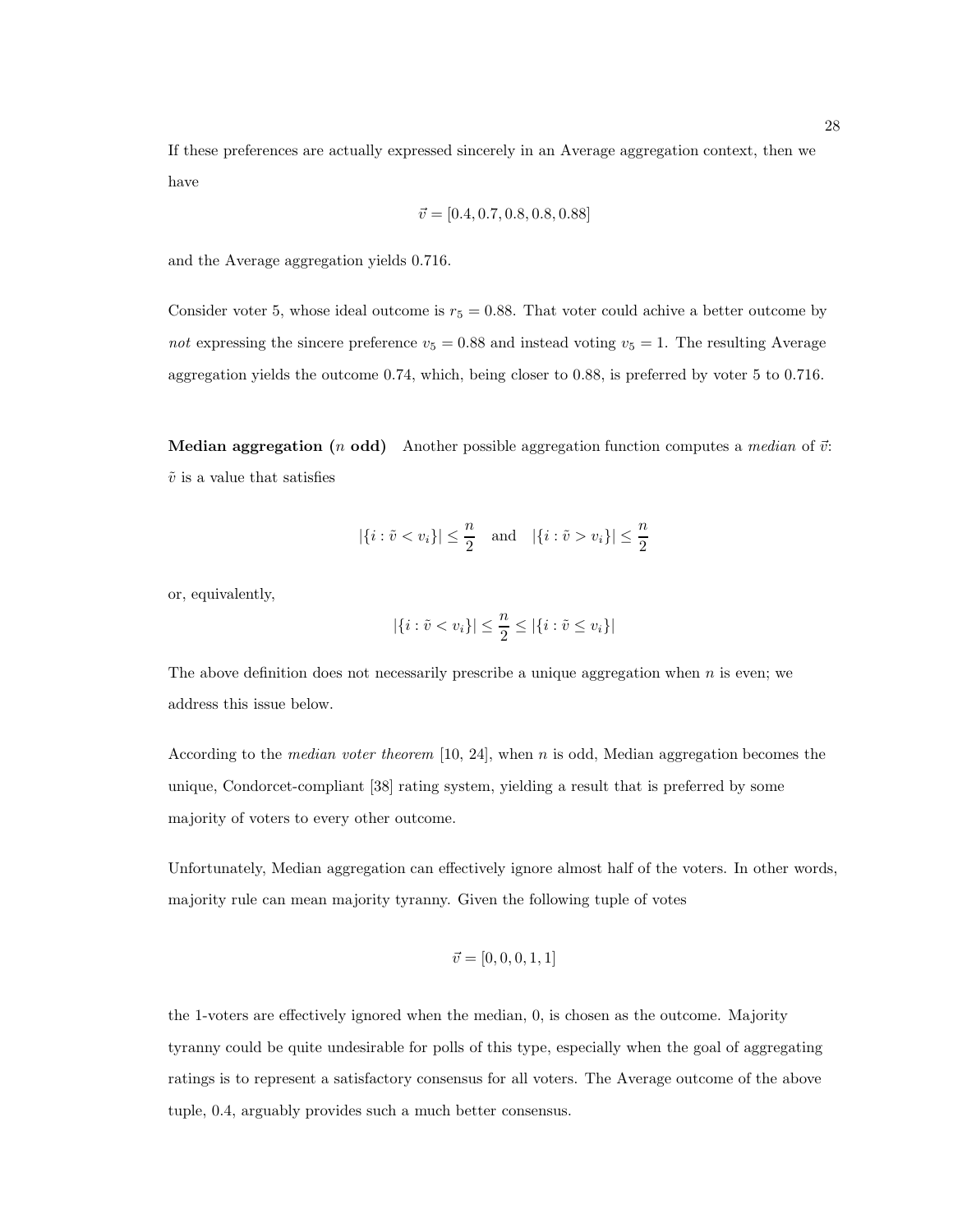In contrast with Average aggregation, Median aggregation is nonmanipulable by insincere voters—at least when  $n$  is odd: a voter  $i$  can never improve the outcome from his or her point of view by voting  $v_i \neq r_i$ .

**Theorem 3.1.1.** When n is odd, each voter i obtains his or her best outcome by voting  $v_i = r_i$ .

*Proof.* Consider the relation of any voter i's sincere preference  $r_i$  to the Median outcome  $\tilde{v}$ , with the following three cases:

- $r_i = \tilde{v}$ . With i's sincere preference as the outcome, no better result could obtain by changing  $r_i$ .
- $r_i < \tilde{v}$ . Because *n* is odd, the median vote is uniquely determined. Thus, decreasing  $r_i$ cannot affect  $\tilde{v}$ ; increasing  $r_i$  could only increase  $\tilde{v}$ , which would produce a less desirable outcome for voter i.
- $r_i > \tilde{v}$ . A symmetric argument based on the above holds here as well.

Thus, Median aggregation does not reward insincerity for an odd number of participants.

Median aggregation (generalized) The conventional method in statistics for computing the Median of an even number of values is to compute the average of the middle two values. In such a situation, the voter who cast one of those two values could pull the outcome in a beneficial direction by voting insincerely.

Fortunately, there are many methods to eliminate such manipulation; examples include the following:

- One of the two middle values could be chosen at random.
- If 0.5 lies between the two middle values, then 0.5 is chosen; otherwise, the one of the two that is nearer 0.5 is chosen.

### $\Box$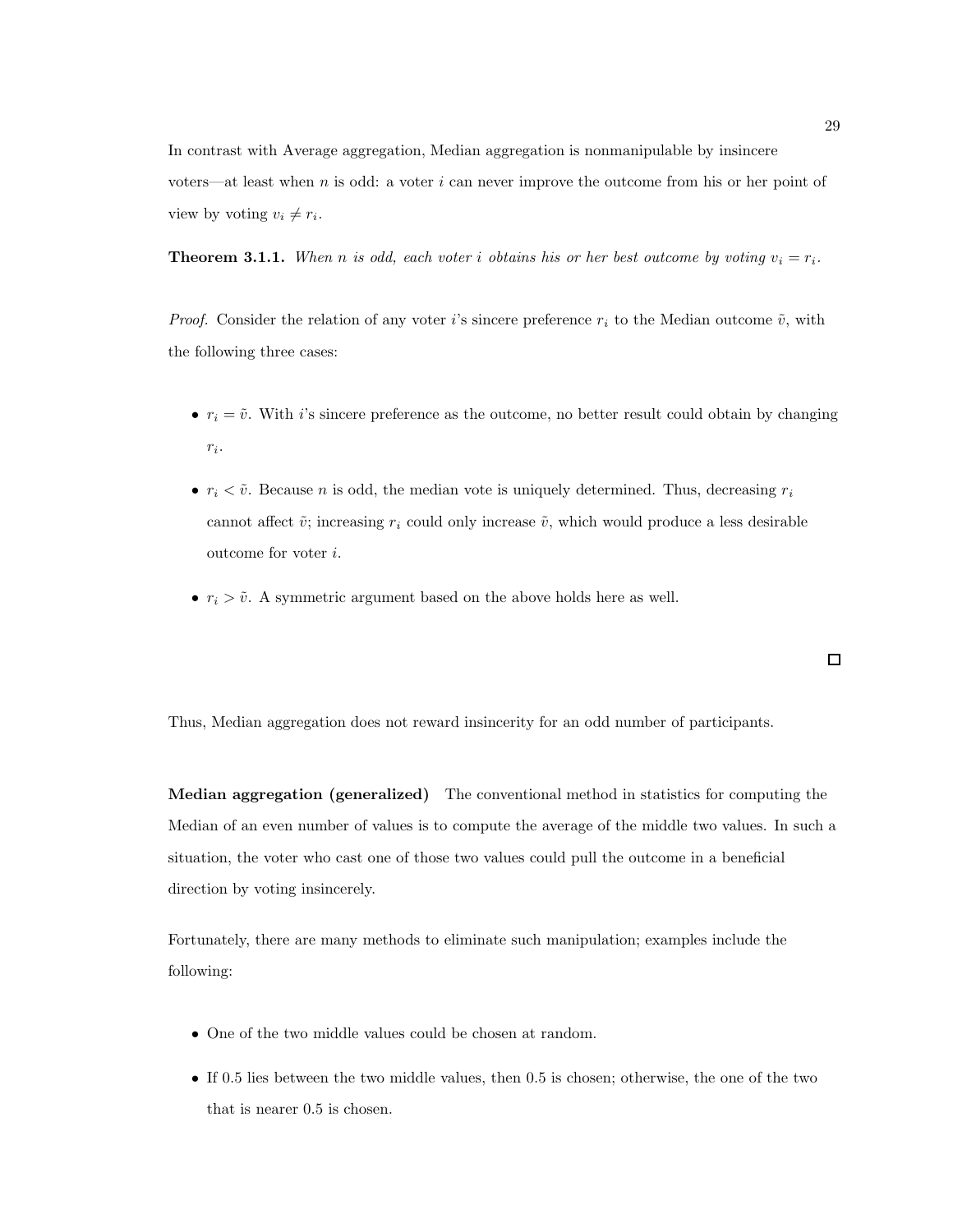Note that the outcome  $\tilde{v}$  given by any of these median functions minimizes  $\sum_i |v_i - \tilde{v}|$ , in contrast to the average function,  $\bar{v}$ , which minimizes  $\sum_i (v_i - \bar{v})^2$ .

Without losing nonmanipulability, the Median function can be generalized to give the outcome

$$
{}^{b}\tilde{v} \quad \text{where} \quad |\{i : {}^{b}\tilde{v} < v_i\}| \le bn \le |\{i : {}^{b}\tilde{v} \le v_i\}|
$$

for any  $0 \le b \le 1$ . (In this notation, the b is intended as a parameter modifying the tilde.) If bn is an integer, there may be more than one  $0 \leq \phi \leq 1]$  that satisfies

$$
|\{i : \phi < v_i\}| \leq bn \leq |\{i : \phi \leq v_i\}|
$$

In that case, define  $\Phi$  as the set of all such  $\phi$ . Then

$$
{}^{b}\tilde{v} \equiv \begin{cases} \min(\Phi) & \text{if } b < \min(\Phi) \\ b & \text{if } \min(\Phi) \le b \le \max(\Phi) \\ \max(\Phi) & \text{if } \max(\Phi) < b \end{cases}
$$

or, equivalently,

$$
{}^{b}\tilde{v} \equiv \begin{cases} \min(\Phi) & \text{if } (\forall \phi \in \Phi) \phi > b \\ b & \text{if } b \in \Phi \\ \max(\Phi) & \text{if } (\forall \phi \in \Phi) \phi < b \end{cases}
$$

This order-statistic outcome equals  $\max(\vec{v})$  when  $b = 0$ , the third quartile when  $b = \frac{1}{4}$ , the Median outcome when  $b = \frac{1}{2}$ , the first quartile when  $b = \frac{3}{4}$  and  $\min(\vec{v})$  when  $b = 1$ .

Summary For an approval-rating poll, the choice of aggregation mechanism affects the nature of the outcome and the reward for voter insincerity. The Average aggregation outcome can reward insincerity, but the outcome provides a reasonable consensus of the electorate. On the other hand, Median aggregation does not reward insincerity, but it allows for tyranny by a majority.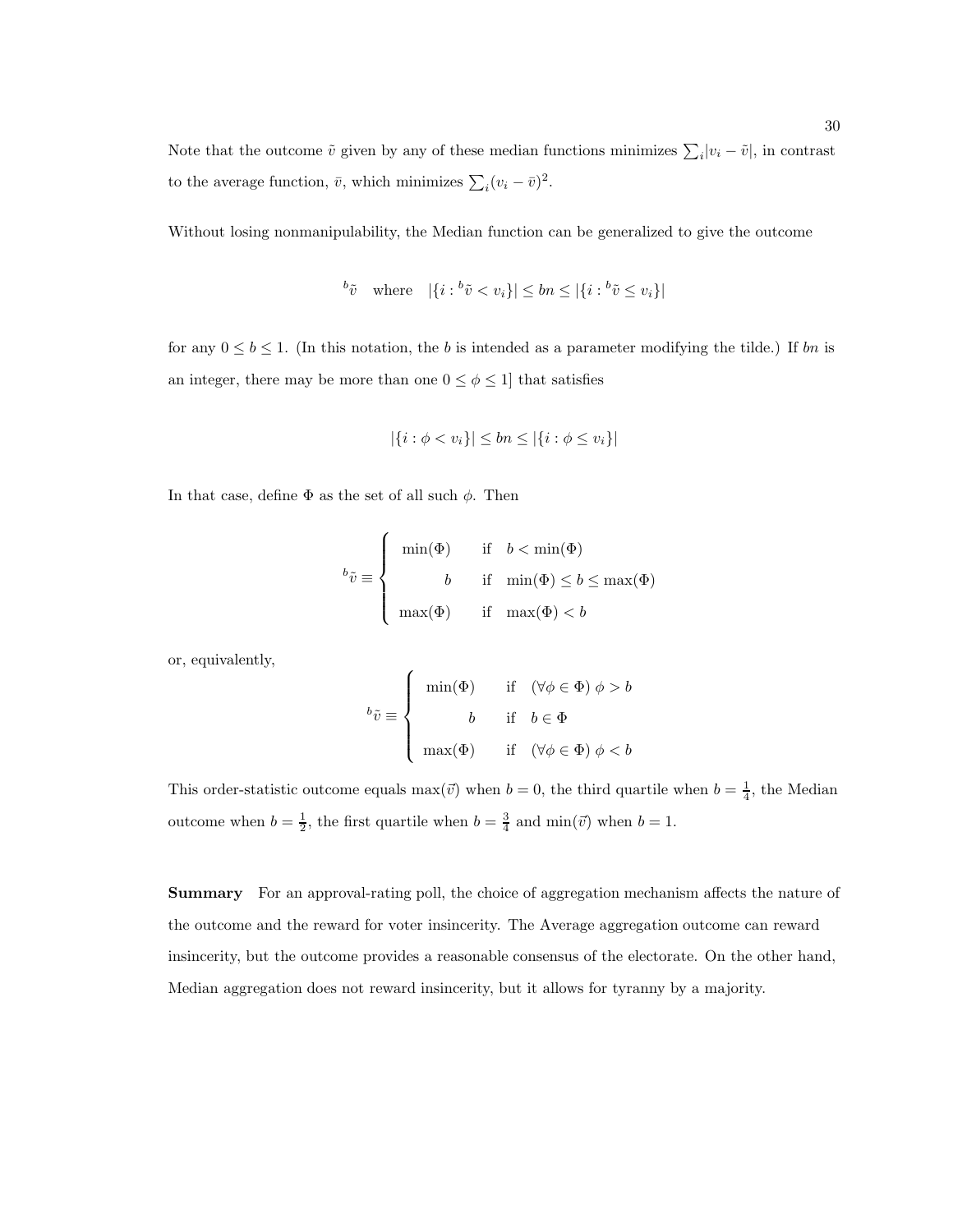## 3.2 Rationally optimal strategy for Average aggregation

As shown in section 3.1, Average aggregation can reward insincerity. In this section, we develop a rationally optimal strategy: a computation by which a voter can achieve a result as close as possible to that voter's prefered outcome. As before, we assume an eletorate in which n voters will express preferences. We begin by considering a rationally optimal strategy from the perspective of a final, omniscient voter. We then consider the behavior of a system in which all voters use a rationally optimal strategy.

To facilitate exposition and analysis of our results, we begin by generalizing the scale on which preferences are expressed as follows. In an  $[m, M]$ -Average poll, voters are allowed to *express* preference ratings in the interval  $[m, M], m \leq 0, 1 \leq M$ . We continue to assume that *sincere* preference ratings are in the interval [0, 1]; the expanded range is therefore intended to allow voters more room to manipulate the outcome. We also assume that preferences are aggregated by computing the Average of the voters' expressed preferences.

### 3.2.1 Strategy for a final, omnisicent voter

Consider a  $(-\infty, +\infty)$ -Average poll in which voter  $v_n$  is the last voter to express an approval rating, and in which all other voters vote their sincere preference ratings:  $(\forall i \neq n)$   $v_i = r_i$ . If voter n can see the expressed approval ratings of all voters, then the ideal outcome for voter  $n(\bar{v} = r_n)$ can be realized by voting

$$
v_n = r_n n - \sum_{j \neq n} r_j
$$

More generally, in an  $[m, M]$ -Average poll, voter n should express  $v_n$  to move the outcome as close to  $r_n$  as possible:  $\sqrt{2}$ 

$$
v_n = \min\left(\max\left(r_n n - \sum_{j \neq n} r_j, m\right), M\right)
$$
\n(3.1)

The above is the rationally optimal strategy for voter n in an  $[m, M]$ -Average approval rating poll.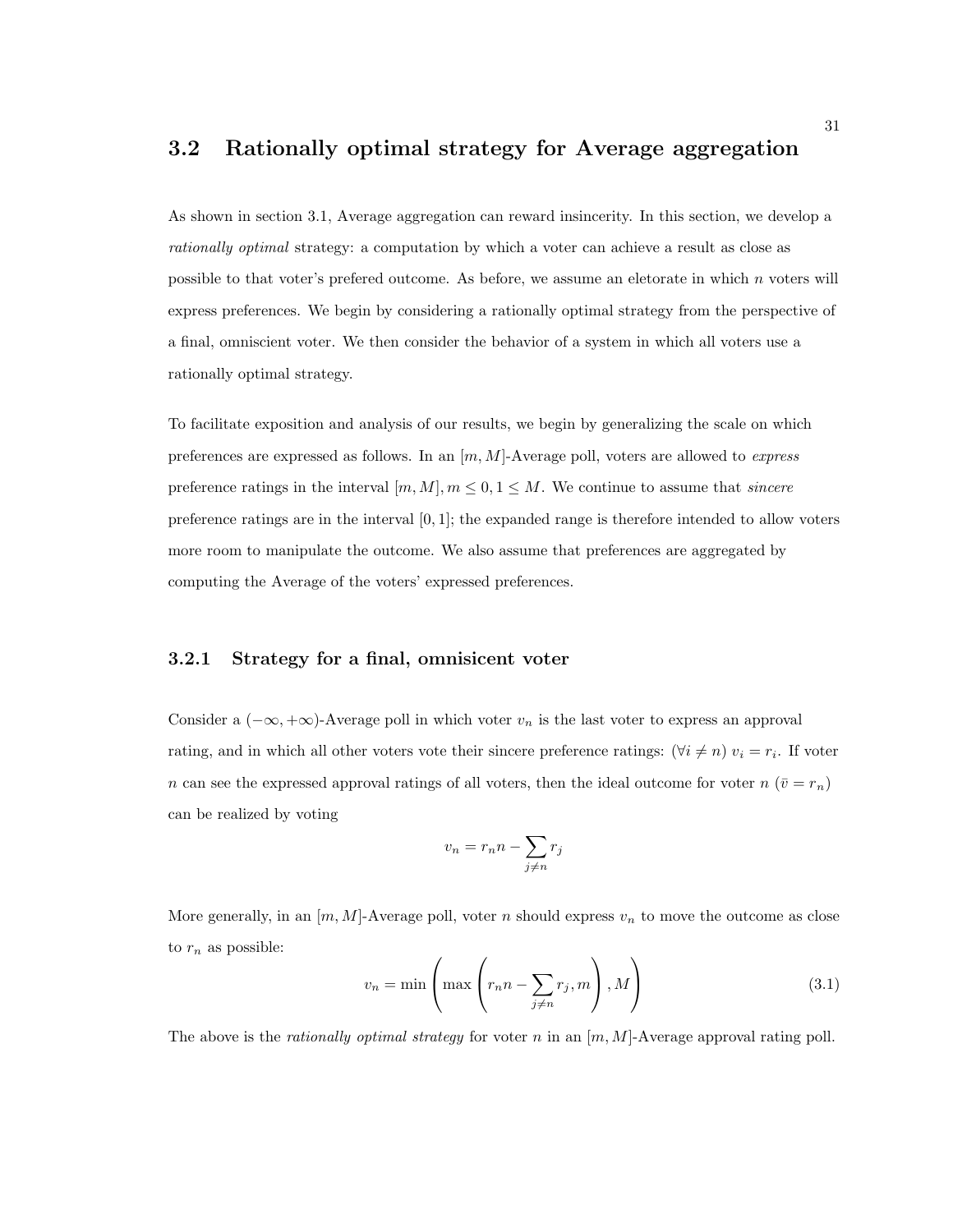As an example, consider the [0, 1]-Average system with sincere preferences from the Videodrome example above:

$$
\vec{r} = [0.4, 0.7, 0.8, 0.8, 0.88]
$$

After all other voters express their sincere preferences,  $v<sub>5</sub>$ 's rationally optimal preference rating is given by

$$
v_5 = \min\left(\max\left(r_5n - \sum_{j \neq 5} r_j, 0\right), 1\right)
$$
  
= \min(\max(0.88 \cdot 5 - (0.4 + 0.7 + 0.8 + 0.8), 0), 1)  
= 1 (3.2)

achieving an outcome  $\bar{v}$  of 0.74. No other choice for  $v_5$  would achieve an outcome  $\bar{v}$  closer to  $r_5 = 0.88.$ 

After voter n has voted using Equation 3.1, exactly one of the following is true.

\n- 1. 
$$
\bar{v} < r_n
$$
 and  $v_n = M$
\n- 2.  $\bar{v} = r_n$
\n- 3.  $\bar{v} > r_n$  and  $v_n = m$
\n

In each case, either voter n's ideal outcome  $r_n$  has been realized, or voter n has moved the outcome as close to  $r_n$  as is immediately possible. Based on the three cases above, no other choice for  $r_n$  has that property.

Moreover, in each of the above three cases,  $\bar{v} \in [0,1]$  even though  $v_n \in [m, M]$ . Recall that each sincere preference, including  $r_n$ , is in the interval [0, 1]. In case (1), we have  $\bar{v} < r_n \leq 1$ . Thus we need only show  $0 \leq \bar{v}$ : Since  $\bar{v}$  is computed as the average of  $n-1$  numbers in the interval [0, 1] and one number  $(v_n = M) \geq 1$ , we obtain  $0 \leq \overline{v}$ . A symmetric argument holds for case (3). Case (2) follows directly since  $\bar{v} = r_n$ .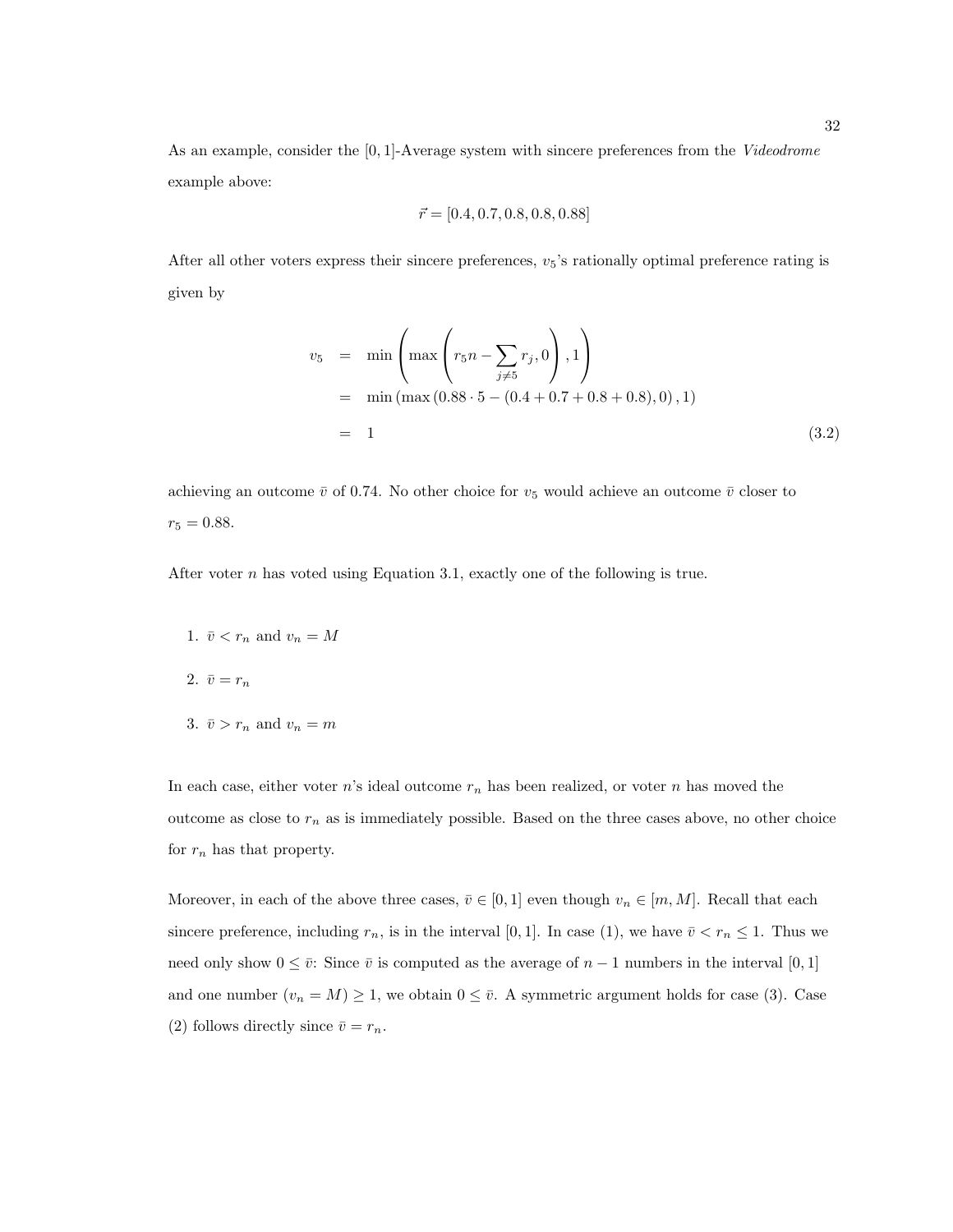## 3.2.2 Equilibrium for  $n$  strategic voters

We have thus far allowed only voter  $n$  to use a rationally optimal strategy, requiring all other voters to express their sincere approval ratings. We now consider the properties of the more practical  $[m, M]$ -Average system in which each voter i uses a rationally optimal strategy to compute an expressed approval rating, based on  $i$ 's sincere approval rating  $r_i$  and on the expressed votes of all other voters. When each voter  $i$  establishes  $v_i$ , other voters may wish to update their expressed approval ratings.

Returning to the *Videodrome* example, in which minimum vote  $m = 0$  and maximum vote  $M = 1$ , we again have sincere preferences

$$
\vec{r} = [0.4, 0.7, 0.8, 0.8, 0.88]
$$

Hypothetically, let us say initial votes are assumed to be sincere:

$$
\vec{v} = [0.4, 0.7, 0.8, 0.8, 0.88]
$$

Then we allow all voters to revise their votes independently and simultaneously. Voter 2 deliberates:

$$
v_2 = \min\left(\max\left(r_2n - \sum_{j\neq 2} r_j, 0\right), 1\right)
$$
  
= \min(\max(0.7 \cdot 5 - (0.4 + 0.8 + 0.8 + 0.88), 0), 1)  
= 0.62

and changes  $v_2$  to 0.62; voter 5 decides to change  $v_5$  to 1, the optimal strategy as calculated above (Equation 3.2). Similarly,  $v_3$  and  $v_4$  become 1 and  $v_1$  becomes 0. The resulting vote vector is

$$
\vec{v} = [0, 0.62, 1, 1, 1]
$$

which is not an *equilibrium*—from this state, voter 2 in particular, in response to the other changed votes, would prefer to change  $v_2$  again according to the optimal strategy. If the voters are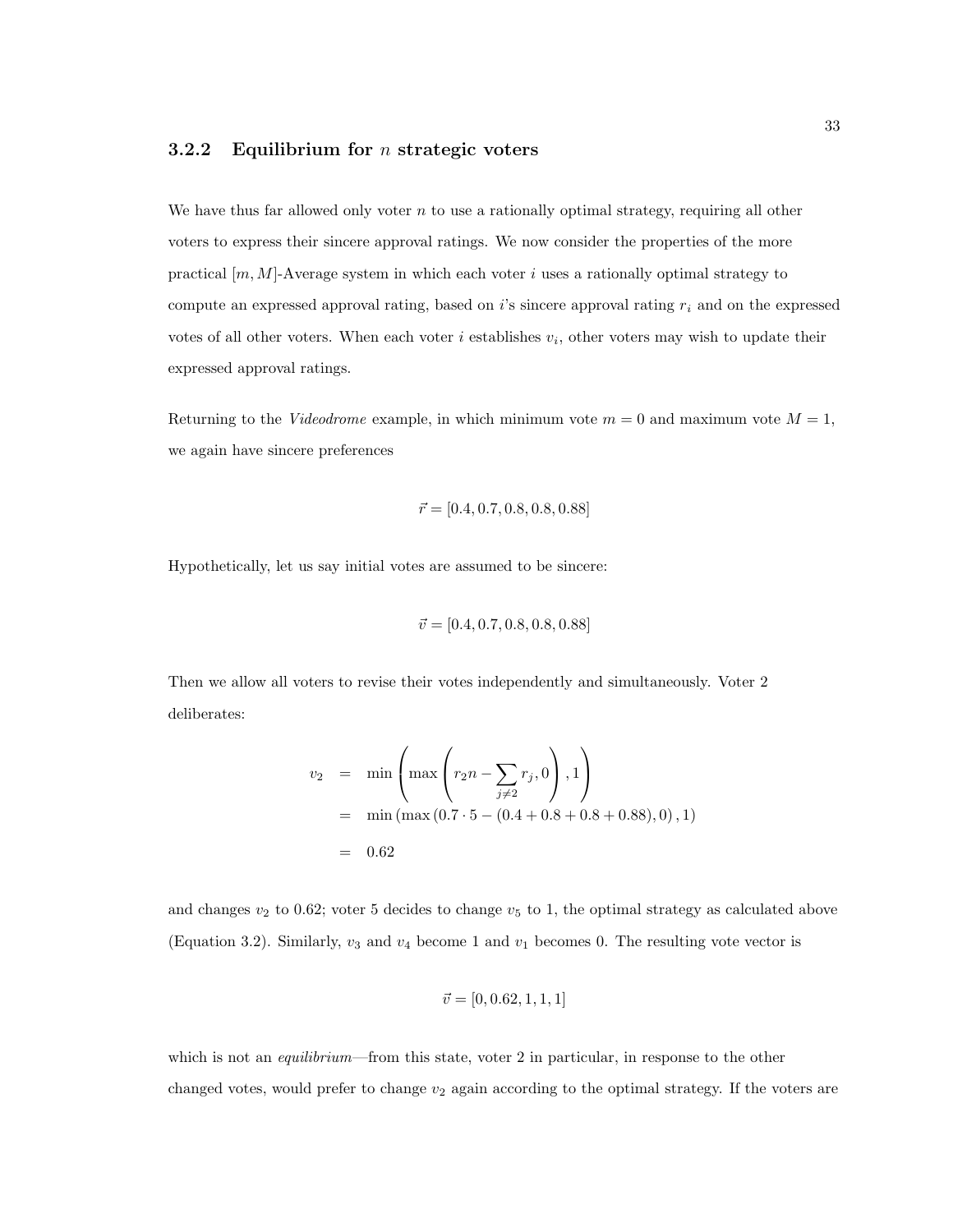given chances to re-revise their votes, again independently, then we have

$$
\vec{v} = [0, 0.5, 1, 1, 1]
$$

and finally reach an state from which no voter i would change  $v_i$  according to the optimal strategy. In this case the equilibrium is unique, giving a final outcome of  $\bar{v} = 0.7$ . Notice that voter 2, the only voter to vote in between the allowed extremes, achieved the ideal outcome of  $\bar{v} = r_2$ ; all other voters are voting at the extremes in a vain attempt to pull the outcome in the desired direction.

Alternatively, let us again assume initial votes to be sincere:

$$
\vec{v} = [0.4, 0.7, 0.8, 0.8, 0.88]
$$

Then we allow voters to revise their votes in order, from voter 5 down to voter 1. First, voter 5 decides to change  $v_5$  to 1 (Equation 3.2). Then voter 4 deliberates:

$$
v_4 = \min\left(\max\left(r_4n - \sum_{j \neq 4} r_j, 0\right), 1\right)
$$
  
= \min(\max(0.8 \cdot 5 - (0.4 + 0.7 + 0.8 + 1), 0), 1)  
= 1

and changes  $v_4$  to 1. The voters then in turn change  $v_3$  to 0.9,  $v_2$  to 0.2 and  $v_1$  to 0. The resulting vote vector is

$$
\vec{v} = [0, 0.2, 0.9, 1, 1]
$$

which is not an equilibrium—from this state, both voters 2 and 3 would prefer to change their votes again according to the optimal strategy. If the voters are given chances to re-revise their votes, again from voter 5 down to 1, then we have

$$
\vec{v} = [0, 0.2, 0.9, 1, 1]
$$

$$
\vec{v} = [0, 0.2, 0.9, 1, 1]
$$

$$
\vec{v} = [0, 0.2, 1, 1, 1]
$$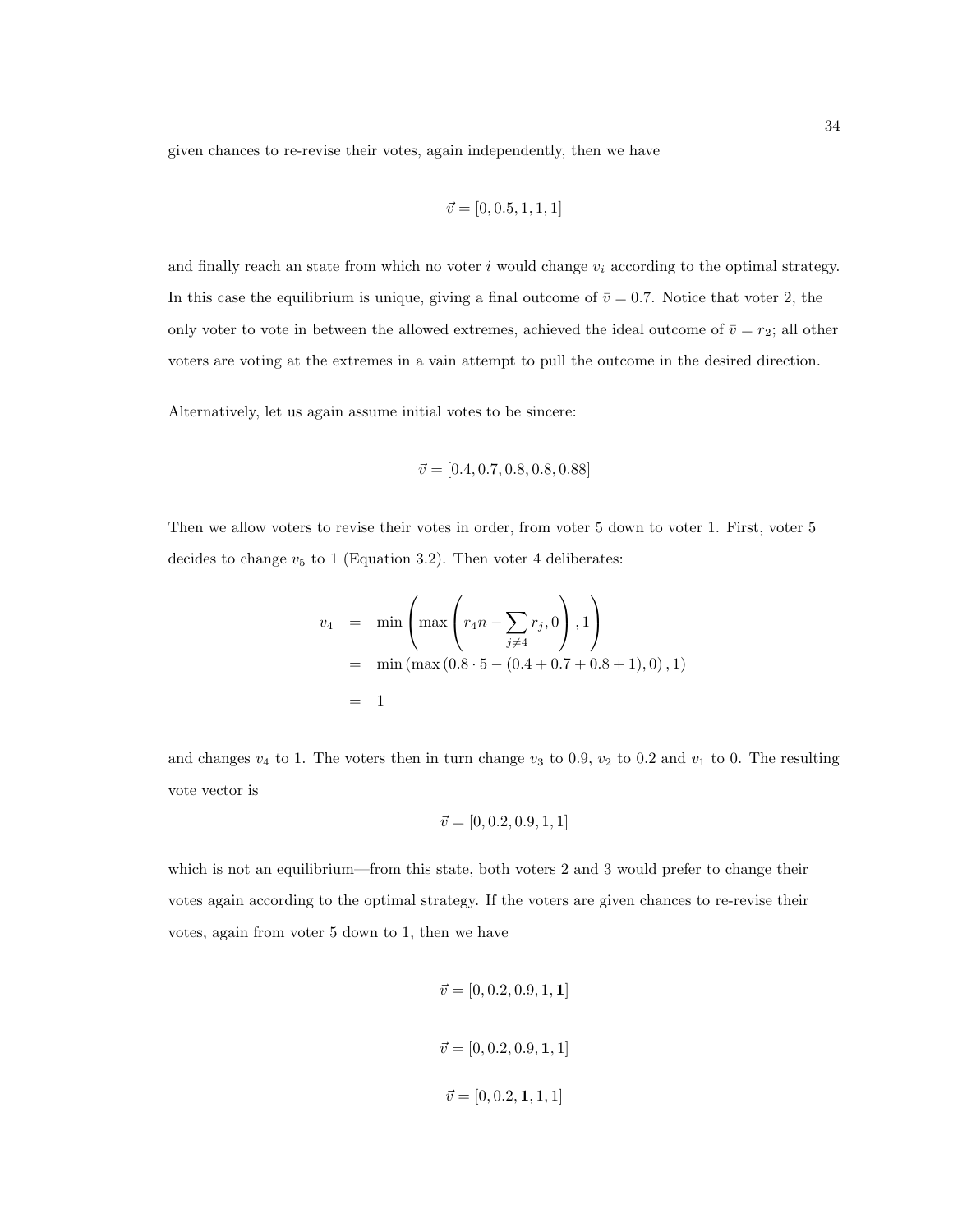$$
\vec{v} = [0, \mathbf{0.5}, 1, 1, 1]
$$

$$
\vec{v} = [\mathbf{0}, 0.5, 1, 1, 1]
$$

and finally reach the same equilibrium as before.

While there are many possible schemes that could accommodate iterative changes in expressed preferences, we examine the more general issue of reaching an equilibrium: each voter  $i$  has arrived at an expressed preference  $v_i$  such that the rationally optimal strategy recommends no change in  $v_i$ :

$$
(\forall i) \ v_i = \min\left(\max\left(r_i n - \sum_{j \neq i} v_j, m\right), M\right) \tag{3.3}
$$

So, at equilibrium,

$$
(\forall i) \ (\bar{v} < r_i \land v_i = M) \lor (\bar{v} = r_i) \lor (\bar{v} > r_i \land v_i = m)
$$

and it follows that

$$
(\forall i)\ \bar{v} < r_i \longrightarrow v_i = M\tag{3.4}
$$

and

$$
(\forall i)\ \bar{v} > r_i \longrightarrow v_i = m \tag{3.5}
$$

Equation 3.4 says that for every i such that  $\bar{v} < r_i$ ,  $v_i = M$ . So we can place a lower bound on the sum of all  $v_i$ s by assuming all other  $v_i$ s are at the minimum:

$$
m \cdot |\{i : \overline{v} \ge r_i\}| + M \cdot |\{i : \overline{v} < r_i\}| \le \sum_{i=1}^n v_i = \overline{v}n
$$

Similarly, Equation 3.5 says that for every i such that  $\bar{v} > r_i$ ,  $v_i = m$ . So we can place an upper bound on the sum of all  $v_i$ s by assuming all other  $v_i$ s are at the maximum:

$$
\bar{v}n = \sum_{i=1}^{n} v_i \le m \cdot |\{i : \bar{v} > r_i\}| + M \cdot |\{i : \bar{v} \le r_i\}|
$$

So we have

$$
m\cdot |\{i:\bar{v}\geq r_i\}|+M\cdot |\{i:\bar{v}r_i\}|+M\cdot |\{i:\bar{v}\leq r_i\}|
$$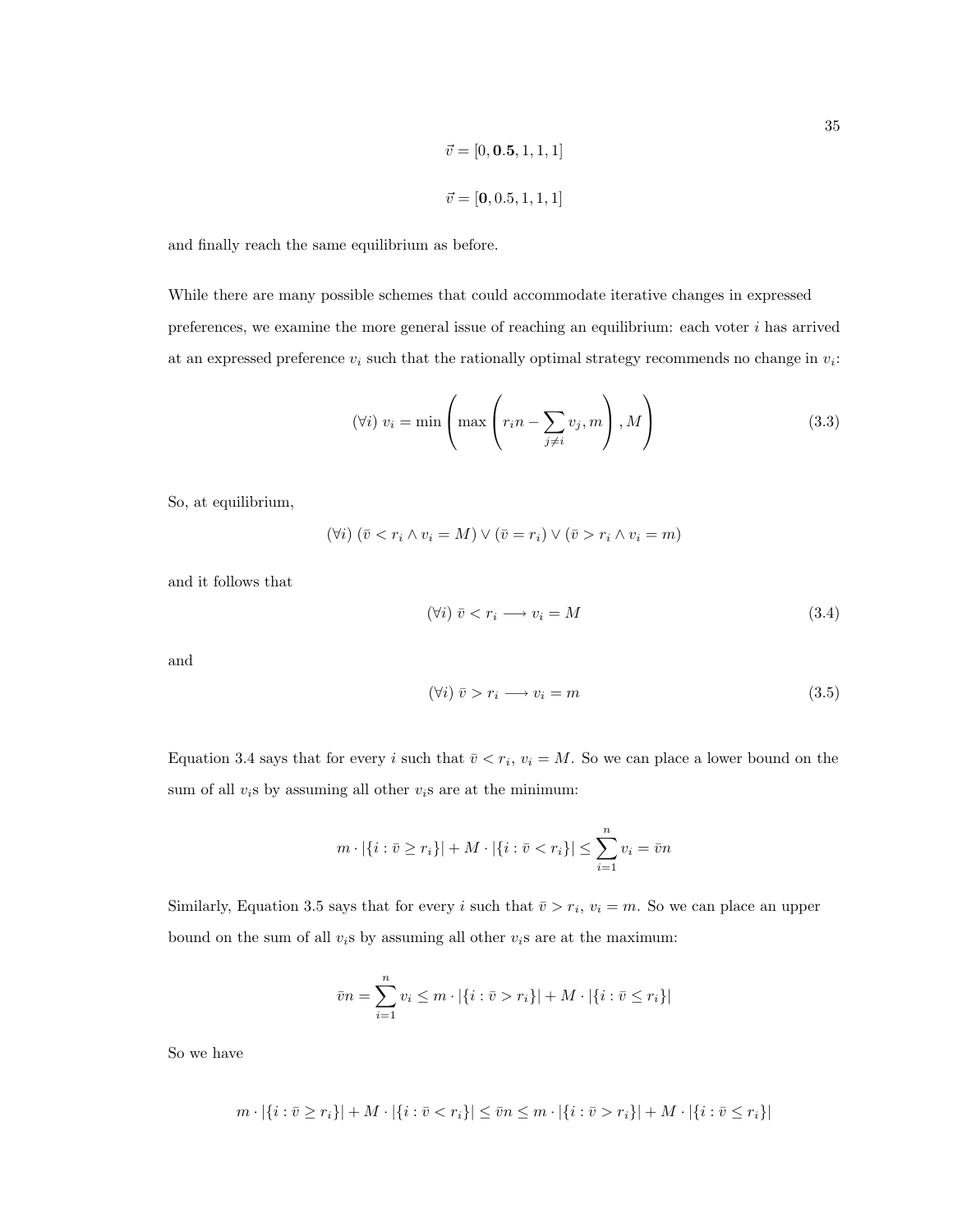Subtracting mn,

$$
m\cdot|\{i:\bar{v}\geq r_i\}|+M\cdot|\{i:\bar{v}r_i\}|+M\cdot|\{i:\bar{v}\leq r_i\}|-mn
$$

and

$$
m \cdot (|\{i : \overline{v} \ge r_i\}| - n) + M \cdot |\{i : \overline{v} < r_i\}| \le (\overline{v} - m)n \le m \cdot (|\{i : \overline{v} > r_i\}| - n) + M \cdot |\{i : \overline{v} \le r_i\}|
$$

Since  $|\{i : \bar{v} < r_i\}| + |\{i : \bar{v} \geq r_i\}| = |\{i : \bar{v} \leq r_i\}| + |\{i : \bar{v} > r_i\}| = n$ ,

$$
m \cdot (-|\{i : \overline{v} < r_i\}|) + M \cdot |\{i : \overline{v} < r_i\}| \leq (\overline{v} - m)n \leq m \cdot (-|\{i : \overline{v} \leq r_i\}|) + M \cdot |\{i : \overline{v} \leq r_i\}|
$$

and

$$
(M - m) \cdot |\{i : \bar{v} < r_i\}| \leq (\bar{v} - m)n \leq (M - m) \cdot |\{i : \bar{v} \leq r_i\}|
$$

And since  $M > m$ ,

$$
|\{i:\overline{v} < r_i\}| \le \frac{\overline{v} - m}{M - m}n \le |\{i:\overline{v} \le r_i\}|
$$

Thus any average at equilibrium must satisfy the two equations

$$
|\{i:\bar{v} < r_i\}| \le \frac{\bar{v} - m}{M - m}n\tag{3.6}
$$

and

$$
\frac{\bar{v} - m}{M - m} n \le |\{i : \bar{v} \le r_i\}| \tag{3.7}
$$

# 3.3 Multiple equilibria can exist

For some sincere-ratings vectors  $\vec{r}$ , multiple equilibria exist: There exist more than one  $\vec{v}$  satisfying Equation 3.3. For example, if minimum vote  $m = 0$ , maximum vote  $M = 1$  and

$$
\vec{r} = [0.4, 0.7, 0.7, 0.8, 0.88]
$$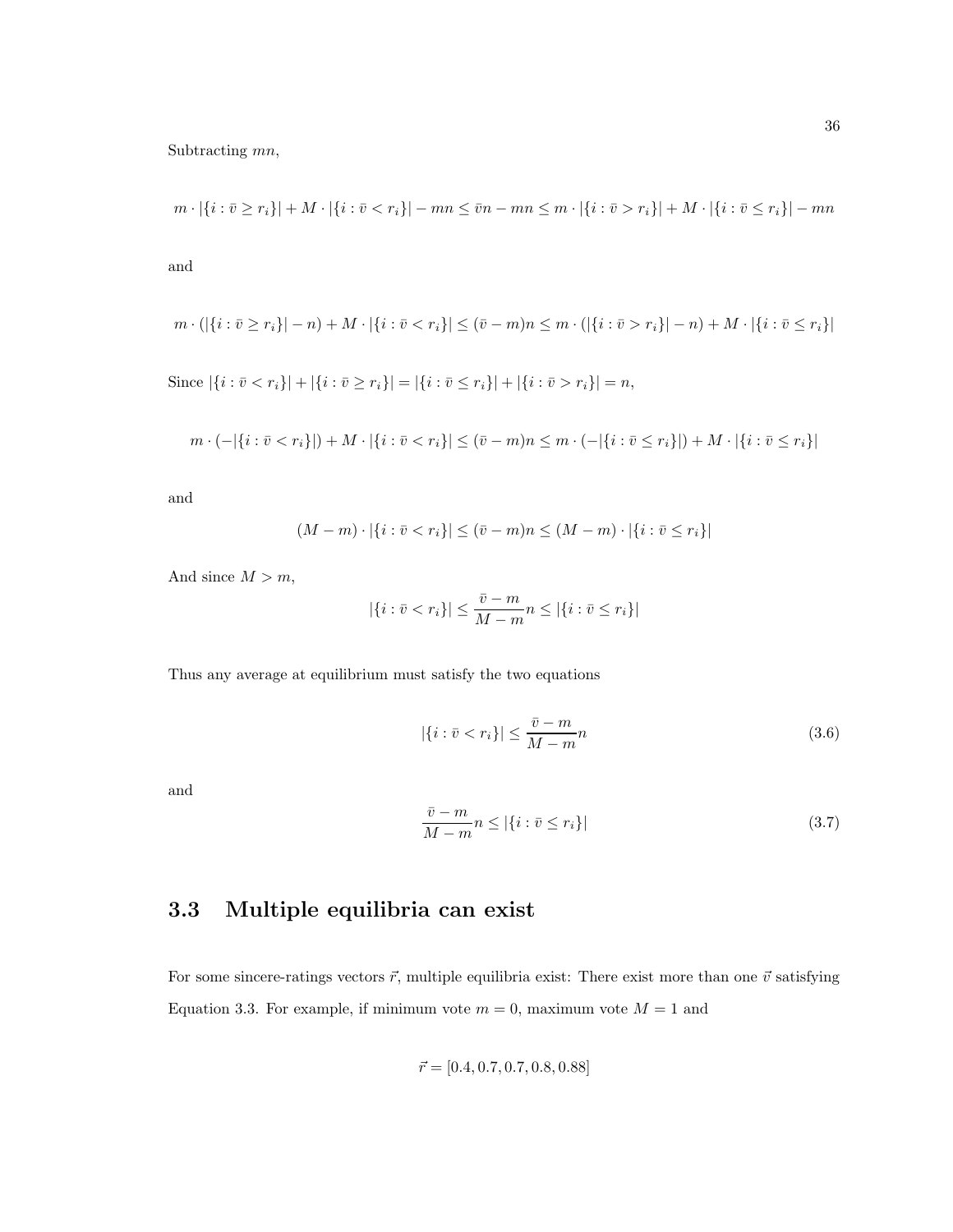(a slight tweak to the Videodrome example) then each of the following vectors satisfies Equation 3.3.

- $\vec{v} = [0, 0.5, 1, 1, 1]$
- $\vec{v} = [0, 0.6, 0.9, 1, 1]$
- $\vec{v} = [0, 0.75, 0.75, 1, 1]$

In fact, any  $\vec{v} = [0, v_2, v_3, 1, 1]$  where  $v_2 + v_3 = 1.5$  represents an equilibrium from which the optimal strategy would change no voter's vote.

In this case, at each possible equilibrium the outcome is  $\bar{v} = 0.7$  (the ideal outcome of the two voters "conspiring" to keep it there). This is no coincidence; in general, it turns out that, even when multiple equilibria exist, the average at equilibrium is unique.

## 3.4 At most one equilibrium average rating can exist

We have seen that, given a length-n vector  $\vec{r}$  of sincere ratings where  $0 \le r_i \le 1$  for  $1 \le i \le n$ , any equilibrium  $\vec{v}$  that results from every voter's using the optimal strategy will have a  $\phi = \bar{v}$  that satisfies the inequalities

$$
|\{i : \phi < r_i\}| \le \frac{\phi - m}{M - m} n \tag{3.8}
$$

and

$$
\frac{\phi - m}{M - m} n \le |\{i : \phi \le r_i\}| \tag{3.9}
$$

It turns out that at most one such  $\phi$  exists for a given  $\vec{r}$ :

**Theorem 3.4.1.** Given a vector  $\vec{r}$  of length n where  $0 \le r_i \le 1$  for  $1 \le i \le n$ ,

$$
|\{i : \phi_1 < r_i\}| \le \frac{\phi_1 - m}{M - m} n \le |\{i : \phi_1 \le r_i\}| \quad \land
$$
\n
$$
|\{i : \phi_2 < r_i\}| \le \frac{\phi_2 - m}{M - m} n \le |\{i : \phi_2 \le r_i\}| \quad \longrightarrow \quad \phi_1 = \phi_2
$$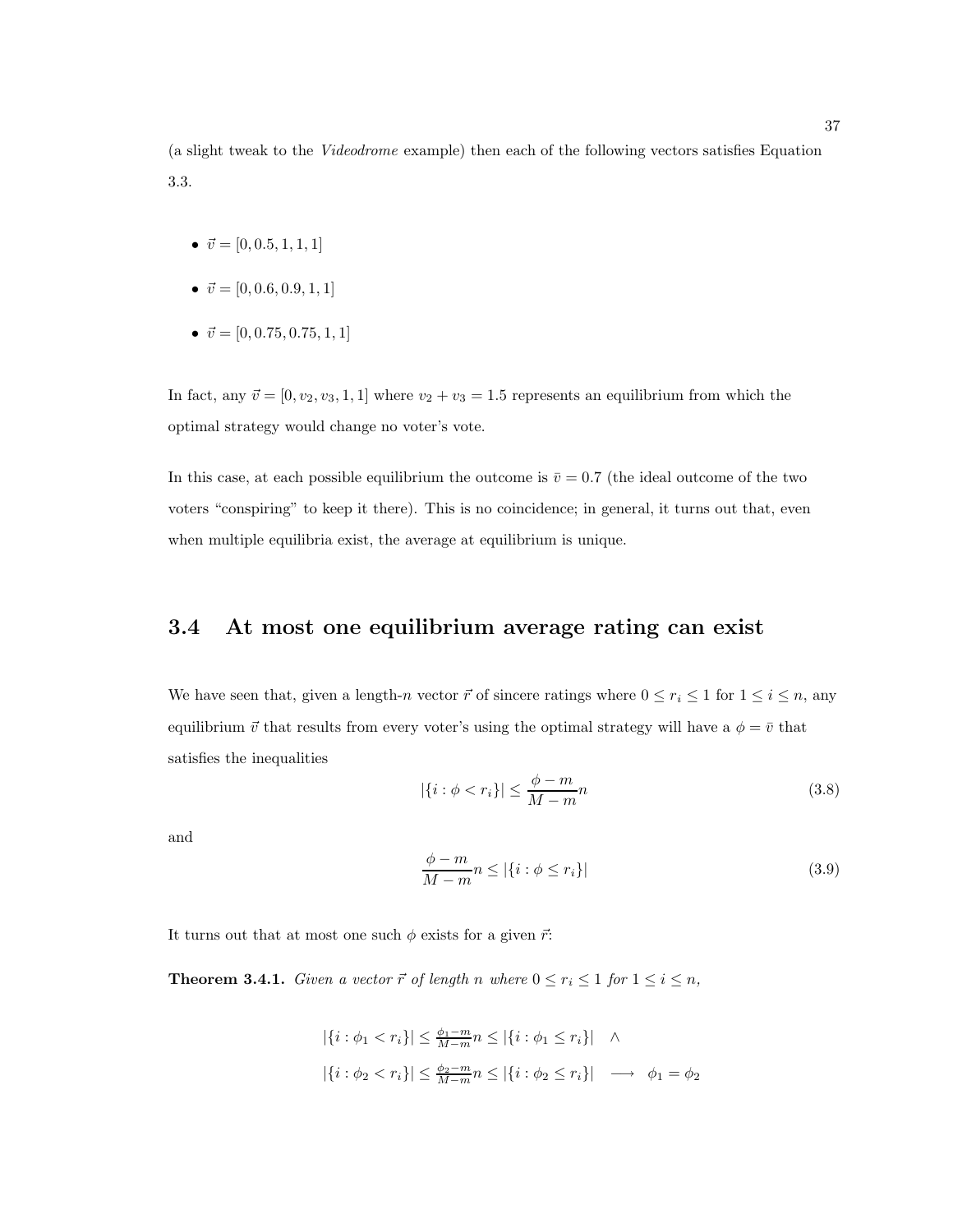*Proof.* The proof considers two symmetric cases,  $\phi_1 < \phi_2$  and  $\phi_2 < \phi_1$ , and shows by contradiction that each is impossible.

Case 1. Assume that  $\phi_1 < \phi_2$ . Then

$$
(\forall i)\ \phi_2 \le r_i \longrightarrow \phi_1 < r_i
$$

Therefore

$$
\{i : \phi_2 \le r_i\} \subseteq \{i : \phi_1 < r_i\}
$$

and then

$$
|\{i : \phi_2 \le r_i\}| \le |\{i : \phi_1 < r_i\}|
$$

We know that  $\frac{\phi_2 - m}{M - m} n \leq |\{i : \phi_2 \leq r_i\}|$  and  $|\{i : \phi_1 < r_i\}| \leq \frac{\phi_1 - m}{M - m} n$ . So

$$
\frac{\phi_2 - m}{M-m} n \leq |\{i : \phi_2 \leq r_i\}| \leq |\{i : \phi_1 < r_i\}| \leq \frac{\phi_1 - m}{M-m} n
$$

Since  $n$  is positive, we have

$$
\frac{\phi_2 - m}{M - m} \le \frac{\phi_1 - m}{M - m}
$$

and, since  $M > m$ ,

$$
\phi_2 - m \le \phi_1 - m
$$

and  $\phi_2 \leq \phi_1$ , contradicting the assumption that  $\phi_1 < \phi_2$ . Therefore the assumption must be false, and  $\phi_1 \nless \phi_2$ .

Case 2. Assume that  $\phi_2 < \phi_1$ . Then, for each  $i, \phi_1 \leq r_i$  implies  $\phi_2 < r_i$ . Therefore  $\{i: \phi_1 \leq r_i\} \subseteq \{i: \phi_2 < r_i\}$  and then

$$
|\{i : \phi_1 \le r_i\}| \le |\{i : \phi_2 < r_i\}|
$$

We know that  $\frac{\phi_1 - m}{M - m} n \leq |\{i : \phi_1 \leq r_i\}|$  and  $|\{i : \phi_2 < r_i\}| \leq \frac{\phi_2 - m}{M - m} n$ . So

$$
\frac{\phi_1 - m}{M - m} n \le |\{i : \phi_1 \le r_i\}| \le |\{i : \phi_2 < r_i\}| \le \frac{\phi_2 - m}{M - m} n
$$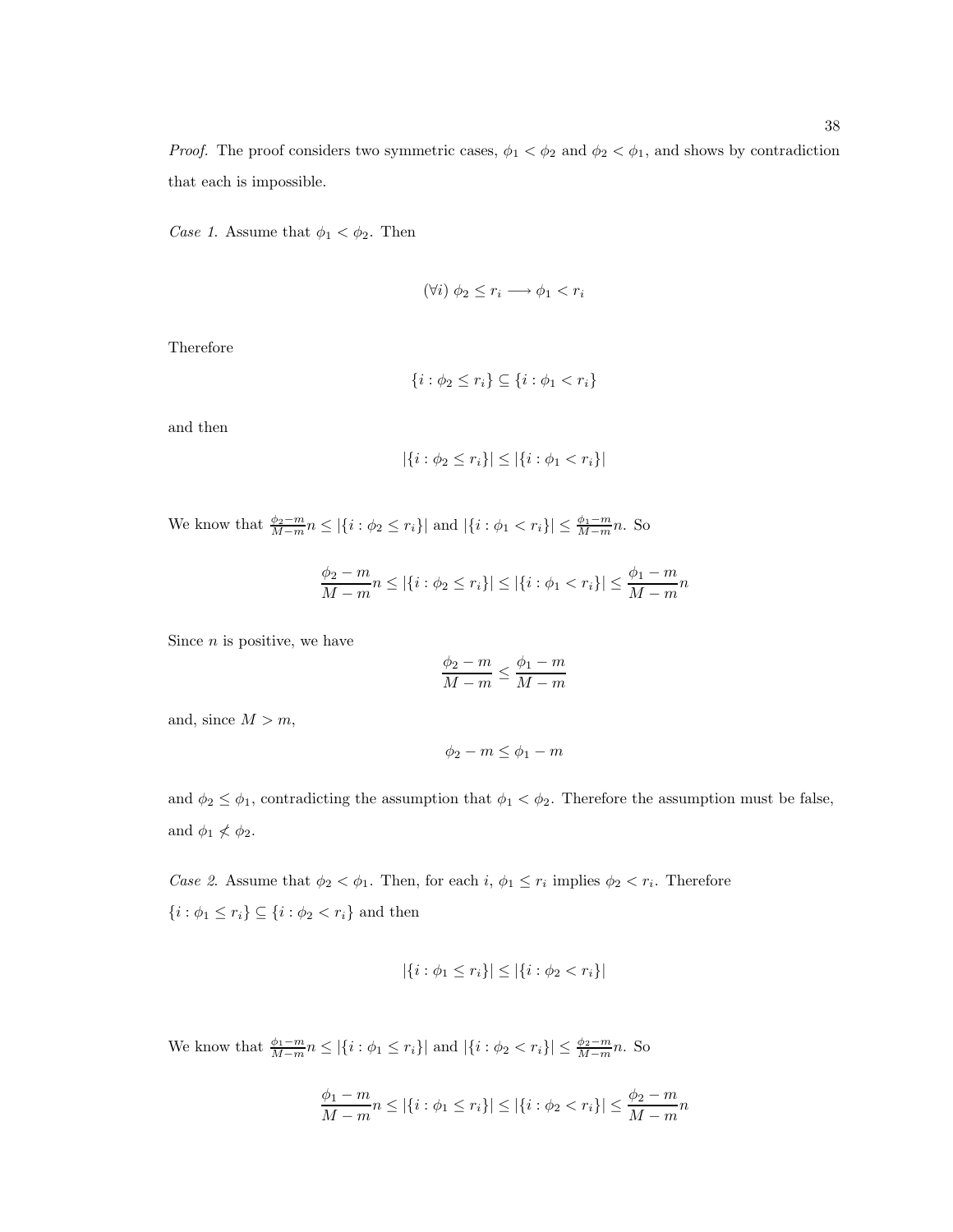which gives us

$$
\frac{\phi_1 - m}{M - m} \le \frac{\phi_2 - m}{M - m}
$$

and

$$
\phi_1 - m \le \phi_2 - m
$$

and  $\phi_1 \leq \phi_2$ , contradicting the assumption that  $\phi_2 < \phi_1$ . Therefore the assumption must be false, and  $\phi_2 \nless \phi_1$ .

*Conclusion.* Since  $\phi_1 \nless \phi_2$  and  $\phi_2 \nless \phi_1$ , it must be that  $\phi_1 = \phi_2$ .  $\Box$ 

## 3.5 At least one equilibrium always exists

It does little good to show that all equilibria will have equal averages if an equilibrium does not always exist. Fortunately, for any set of sincere preferred outcomes  $\vec{r}$ , there will always be at least one equilibrium  $\vec{v}$  such that no voter i would choose to change  $v_i$  according to the optimal Average strategy defined above.

We can show that a particular procedure will always find an equilibrium. Using the Videodrome example (with  $m = 0$ ,  $M = 1$ ) again for demonstration:

$$
\vec{r} = [0.4, 0.7, 0.8, 0.8, 0.88]
$$

This time, let us say initial votes are assumed to be, not sincere, but zero (the minimum allowed vote):

$$
\vec{v} = [0, 0, 0, 0, 0]
$$

Then we again allow voters to revise their votes in order, from voter 5 down to voter 1. (This particular order will prove significant.) First, voter 5 deliberates:

$$
v_5 = \min\left(\max\left(r_5n - \sum_{j \neq 5} r_j, 0\right), 1\right) = \min\left(\max\left(0.8 \cdot 5 - (0 + 0 + 0 + 0), 0\right), 1\right) = 1
$$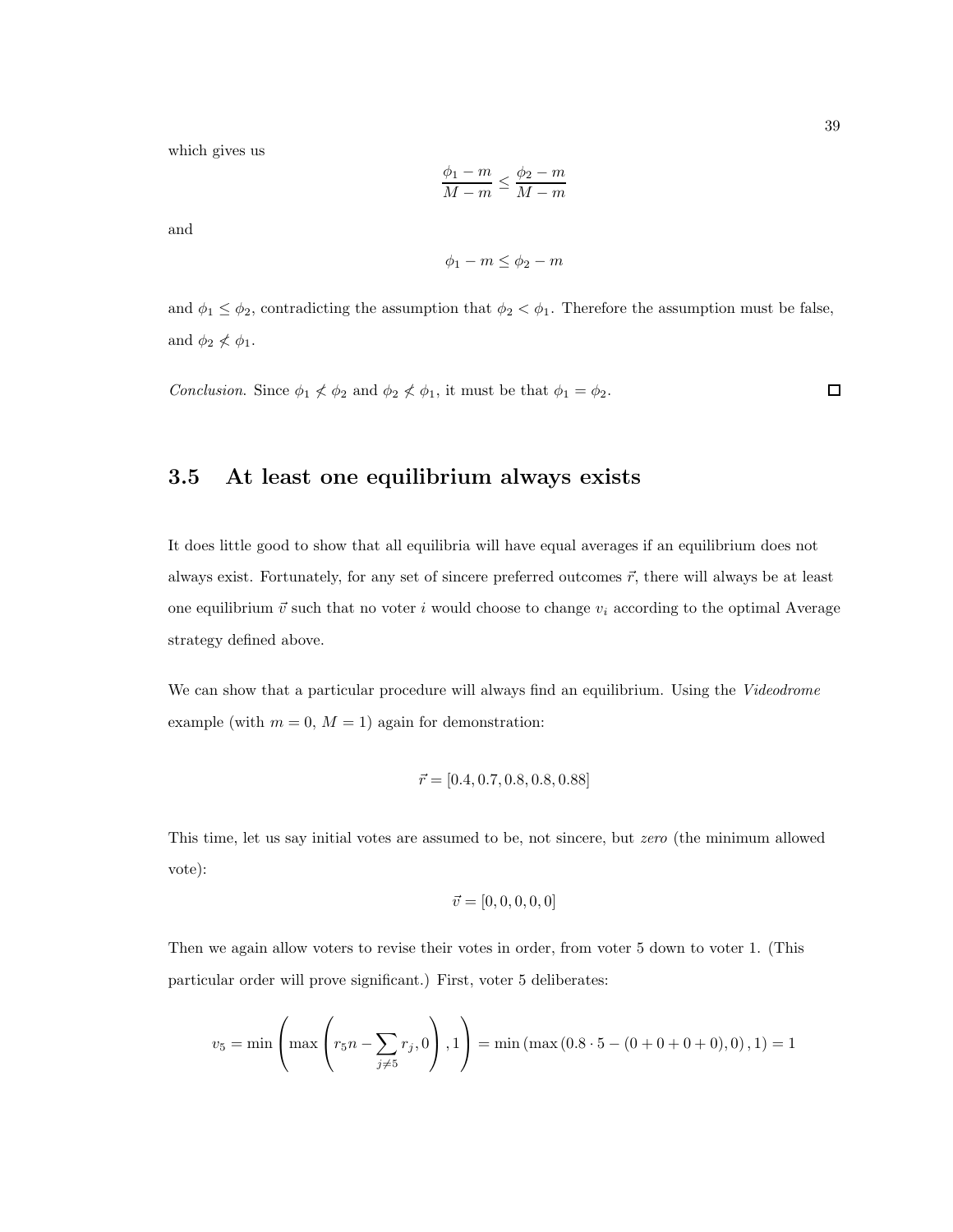and changes  $v_5$  to 1. The voters then in turn reason similarly and change  $v_4$  to 1,  $v_3$  to 1,  $v_2$  to 0.5 and  $v_1$  to 0. The resulting vote vector,

$$
\vec{v} = [0, 0.5, 1, 1, 1]
$$

is indeed the same equilibrium found above in section 3.2.2, this time going through the voters only once.

This procedure inspires the following straightforward algorithm, which takes a  $\vec{r}$  as input and outputs an equilibrium  $\vec{v}$ , assigning to each  $v_i$  exactly once. It orders the voters by decreasing  $r_i$ values, then uses the optimal strategy for each voter  $i$  in order, implicitly making the assumption that  $v_j = m$  for  $j > i$ .

#### Algorithm 3.5.1.

 $FindEquilibrium(\vec{r}, m, M):$ sort  $\vec{r}$  so that  $(\forall i \leq j)$   $r_i \geq r_j$ for  $i = 1$  to n do  $v_i \leftarrow \min\left(\max\left(r_i n - \sum_{k < i} v_k - (n - i)m, m\right), M\right)$ return  $\vec{v}$ 

Note that the algorithm assigns a value between  $m$  and  $M$ , inclusive, to each  $v_i$  exactly once, and that the assignment to  $v_i$  does not depend on the values of  $v_j$  where  $j > i$ . Therefore, after Algorithm 3.5.1 completes, it must be true that

$$
(\forall i) \ v_i = \min\left(\max\left(r_i n - \sum_{k < i} v_k - (n - i)m, m\right), M\right)
$$

but this is not enough to see that the resulting  $\vec{v}$  is an equilibrium. To see that, we must show that

$$
(\forall i) v_i = \min\left(\max\left(r_i n - \sum_{k \neq i} v_k, m\right), M\right)
$$

To aid the proof that Algorithm 3.5.1 always reaches an equilibrium, we first prove a few lemmata that must hold true after the algorithm completes. The first intuitively says that the optimal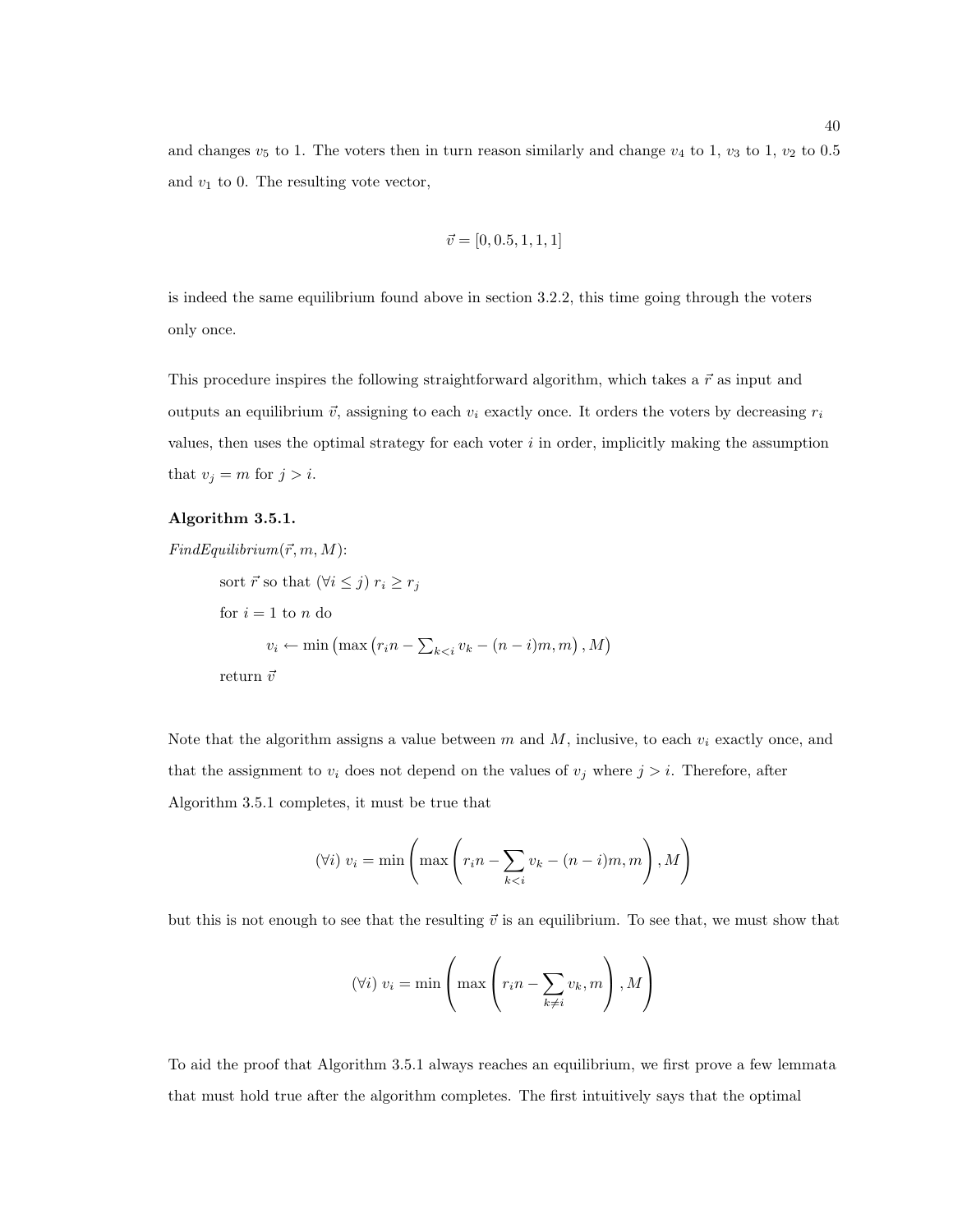strategy never recommends a vote  $v_i$  greater than  $m$  that would result in an average higher than the voter i's ideal outcome, with the assumption that the voters coming after voter i vote m:

Lemma 3.5.2.  $(\forall i)$   $v_i > m \longrightarrow r_i n \geq \sum_{k \leq i} v_k + (n-i) m$ .

Proof. For any i, if

$$
v_i = \min\left(\max\left(r_i n - \sum_{k < i} v_k - (n-i)m, m\right), M\right) > m
$$

then it must be that

$$
r_i n - \sum_{k < i} v_k - (n - i)m > m
$$

Notice that whenever we have some x such that  $x > m$ , it must be true that  $x \geq \min(\max(x, m), M)$ . It follows that

$$
r_i n - \sum_{k < i} v_k - (n - i)m \ge \min\left(\max\left(r_i n - \sum_{k < i} v_k - (n - i)m, m\right), M\right)
$$

Therefore,

$$
r_i n - \sum_{k < i} v_k - (n - i)m \ge v_i
$$

and

$$
r_i n \ge v_i + \sum_{k < i} v_k + (n - i)m = \sum_{k \le i} v_k + (n - i)m
$$

 $\Box$ 

Another lemma is substantially similar, saying that the optimal strategy never recommends a vote  $v_i$  less than M that would result in an average lower than the voter i's ideal outcome, with the assumption that the voters coming after voter  $i$  vote  $m$ :

Lemma 3.5.3.  $(\forall i)$   $v_i < M \longrightarrow r_i n \leq \sum_{k \leq i} v_k + (n-i) m$ .

Proof. For any *i*, if

$$
v_i = \min\left(\max\left(r_i n - \sum_{k < i} v_k - (n-i)m, m\right), M\right) < M
$$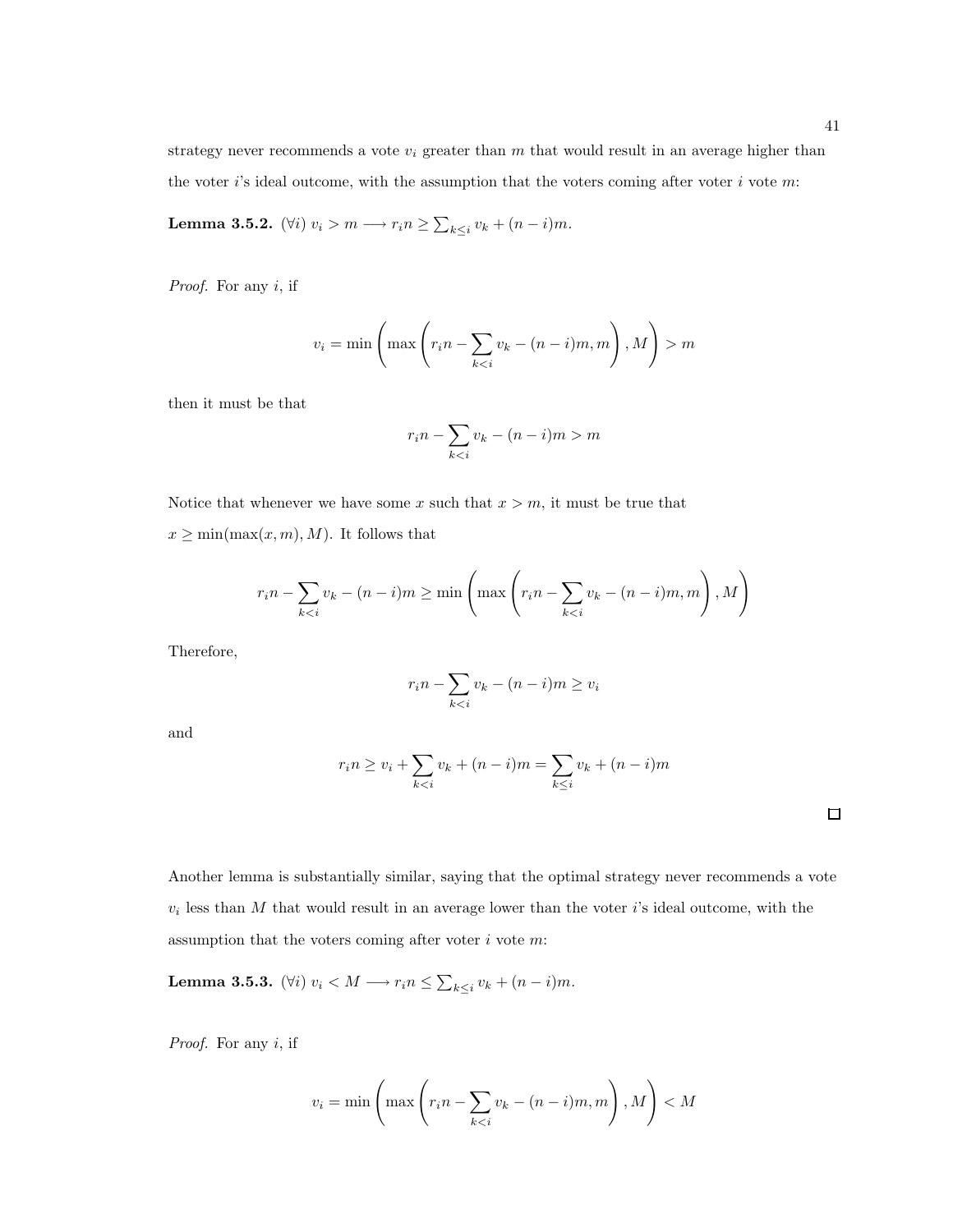then it must be that

$$
r_i n - \sum_{k < i} v_k - (n - i)m < M
$$

Notice that whenever  $x < M$  for some x, it must be true that  $x \le \min(\max(x, m), M)$ . It follows that

$$
r_i n - \sum_{k < i} v_k - (n-i)m \le \min\left(\max\left(r_i n - \sum_{k < i} v_k - (n-i)m, m\right), M\right)
$$

Therefore,

$$
r_i n - \sum_{k < i} v_k - (n - i)m \le v_i
$$

and

$$
r_i n \le v_i + \sum_{k < i} v_k + (n - i)m = \sum_{k \le i} v_k + (n - i)m
$$

Finally, whenever Algorithm 3.5.1 assigns a value greater than the minimum  $m$  to a vote  $v_i$ , it must have assigned the maximum vote  $M$  to all  $v_j$  where  $j < i$ :

Lemma 3.5.4.  $v_i > m \longrightarrow (\forall j < i)$   $v_j = M$ .

Proof. If

$$
v_i = \min\left(\max\left(r_i n - \sum_{k < i} v_k - (n - i)m, m\right), M\right) > m
$$

then, by Lemma 3.5.2, we have

$$
r_i n \ge \sum_{k \le i} v_k + (n - i)m = v_i + \sum_{k < i} v_k + (n - i)m
$$

from which follows

$$
r_i n - \sum_{k < i} v_k - (n - i)m \ge v_i
$$

and, since  $v_i > m$ ,

$$
r_i n - \sum_{k < i} v_k - (n - i)m > m
$$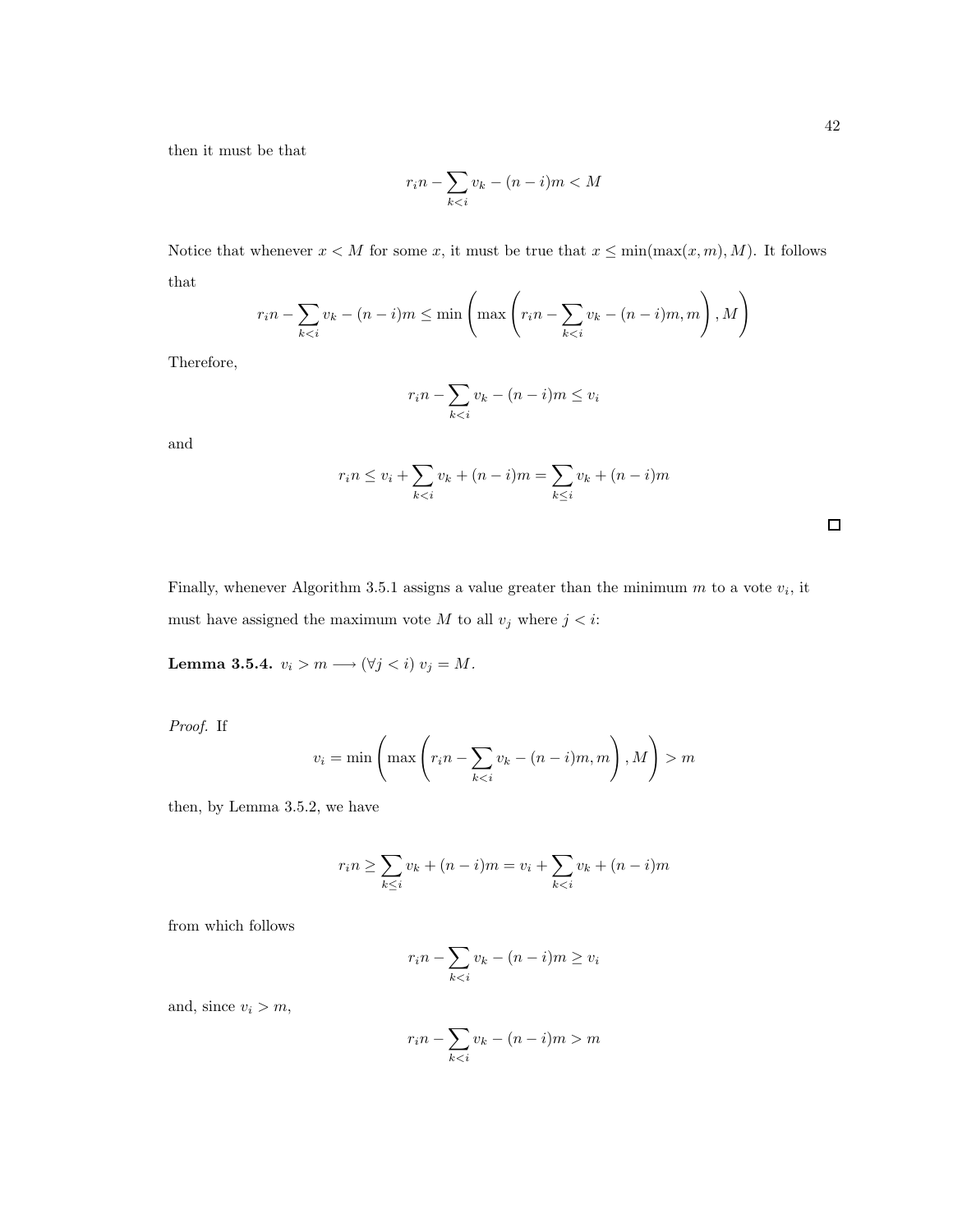or

$$
r_i n > m + \sum_{k < i} v_k + (n - i)m = \sum_{k < i} v_k + (n - i + 1)m
$$

Then, since  $\{k: k\leq j\}\subseteq \{k: k< i\}$  whenever  $j< i,$ 

$$
(\forall j < i) \ r_i n > \sum_{k \le j} v_k + (n - i + 1)m
$$

Furthermore,  $(\forall j < i)$   $r_j \ge r_i$  and  $(\forall j < i)$   $r_j n \ge r_i n$ , and so

$$
(\forall j < i) \; r_j n > \sum_{k \le j} v_k + (n - i + 1)m
$$

which means

$$
(\forall j < i) \ (i-1)m > \sum_{k \le j} v_k + nm - r_j n
$$

Since  $j < i$ ,  $j \leq i - 1$ ; since  $m \leq 0$ ,  $jm \geq (i - 1)m$ . So

$$
(\forall j < i) \, jm > \sum_{k \le j} v_k + nm - r_j n
$$

and

$$
(\forall j < i) \; r_j n > \sum_{k \le j} v_k + (n - j)m
$$

and, by applying the contrapositive of Lemma 3.5.3,

$$
(\forall j < i) v_j \ge M
$$

which means

 $(\forall j < i) v_j = M$ 

since  $(\forall i)$   $m \leq v_i \leq M$ .

Next we define a property that captures a notion of "partial" equilibrium. The Boolean value StableUpTo(*i*) is true when, for  $j \leq i$ , all votes  $v_j$  are equal to their voters' optimal strategies if it is assumed that  $(k > i) v_k = m$ .

 $\Box$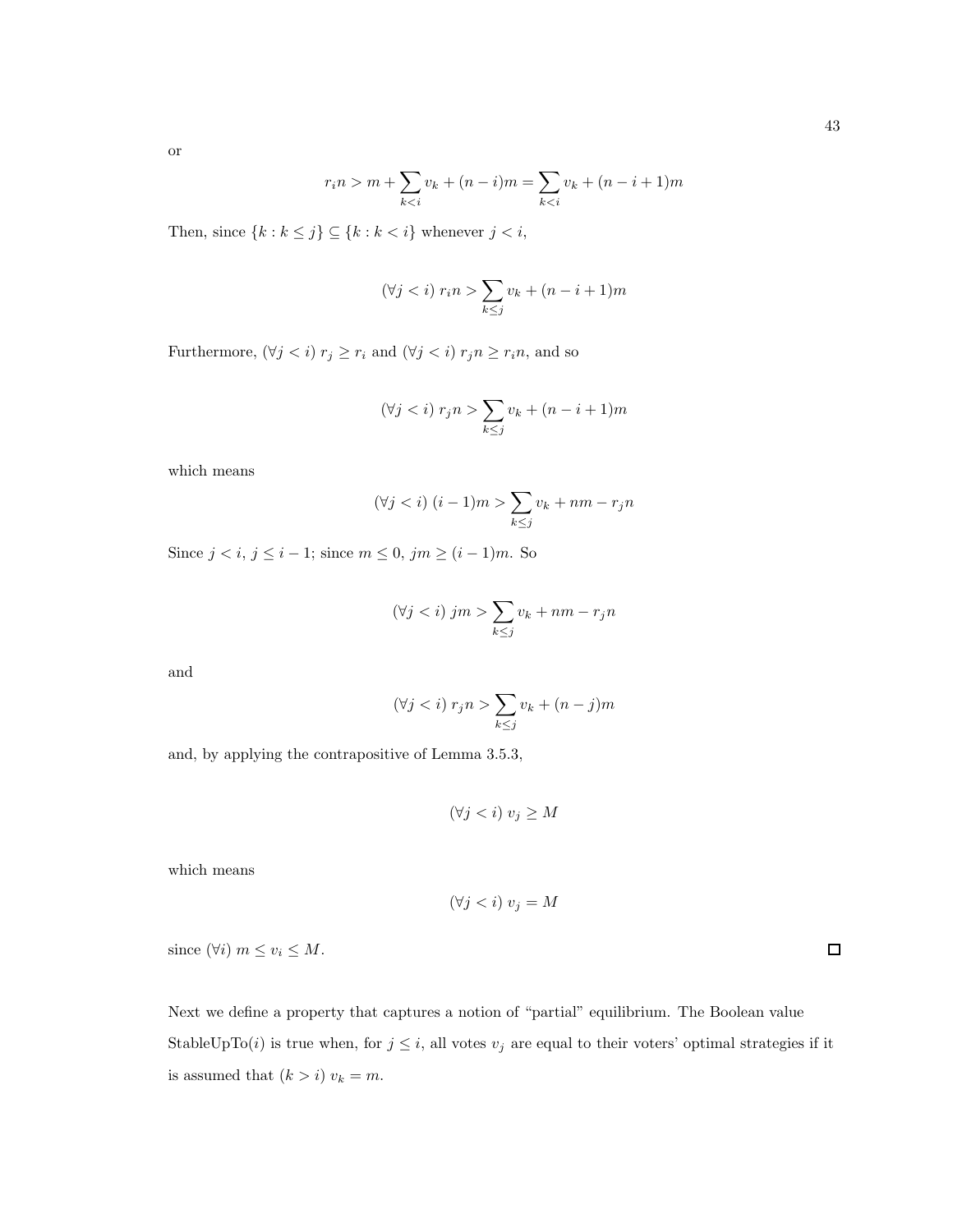StableUpTo(*i*) 
$$
\equiv (\forall j \leq i) v_j = \min \left( \max \left( r_j n - \sum_{k \leq i \land k \neq j} v_k - (n-i) m, m \right), M \right)
$$

If we can show that  $StableUpTo(n)$  is necessarily true, then we will have succeeded in proving that  $\vec{v}$  is an equilibrium. StableUpTo(0) is vacuously true; that StableUpTo(1) is true follows trivially from Algorithm 3.5.1's assignment to  $v_1$ . On the other hand, it is less obvious that StableUpTo(2) is true; specifically, it may be hard to see why

$$
v_1 = \min\left(\max\left(r_1 n - \sum_{k \le 2 \land k \ne 1} v_k - (n-2)m, m\right), M\right) = \min(\max(r_1 n - v_2 - (n-2)m, m), M)
$$

(the  $i = 2$ ,  $j = 1$  case) must be true. To prove StableUpTo(i) for  $2 \le i \le n$ , we use a kind of induction.

**Theorem 3.5.5.**  $(\forall i > 0)$  StableUpTo $(i - 1) \longrightarrow$  StableUpTo $(i)$ .

*Proof.* If StableUpTo $(i - 1)$  is true, then

$$
(\forall j < i) v_j = \min \left( \max \left( r_j n - \sum_{k < i \land k \neq j} v_k - (n - (i - 1))m, m \right), M \right)
$$

Algorithm 3.5.1 will assign a value between m and M, inclusive, to  $v_i$ . There are two cases:  $v_i = m$ and  $v_i > m$ .

Case 1:  $v_i = m$ . Then  $v_i - m = 0$ , and

$$
(\forall j < i) \sum_{k < i \land k \neq j} v_k = \sum_{k < i \land k \neq j} v_k + v_i - m = \sum_{k \leq i \land k \neq j} v_k - m
$$

Therefore, substituting into StableUpTo $(i - 1)$ ,

$$
(\forall j < i) v_j = \min \left( \max \left( r_j n - \left( \sum_{k \le i \land k \ne j} v_k - m \right) - (n - (i - 1)) m, m \right), M \right)
$$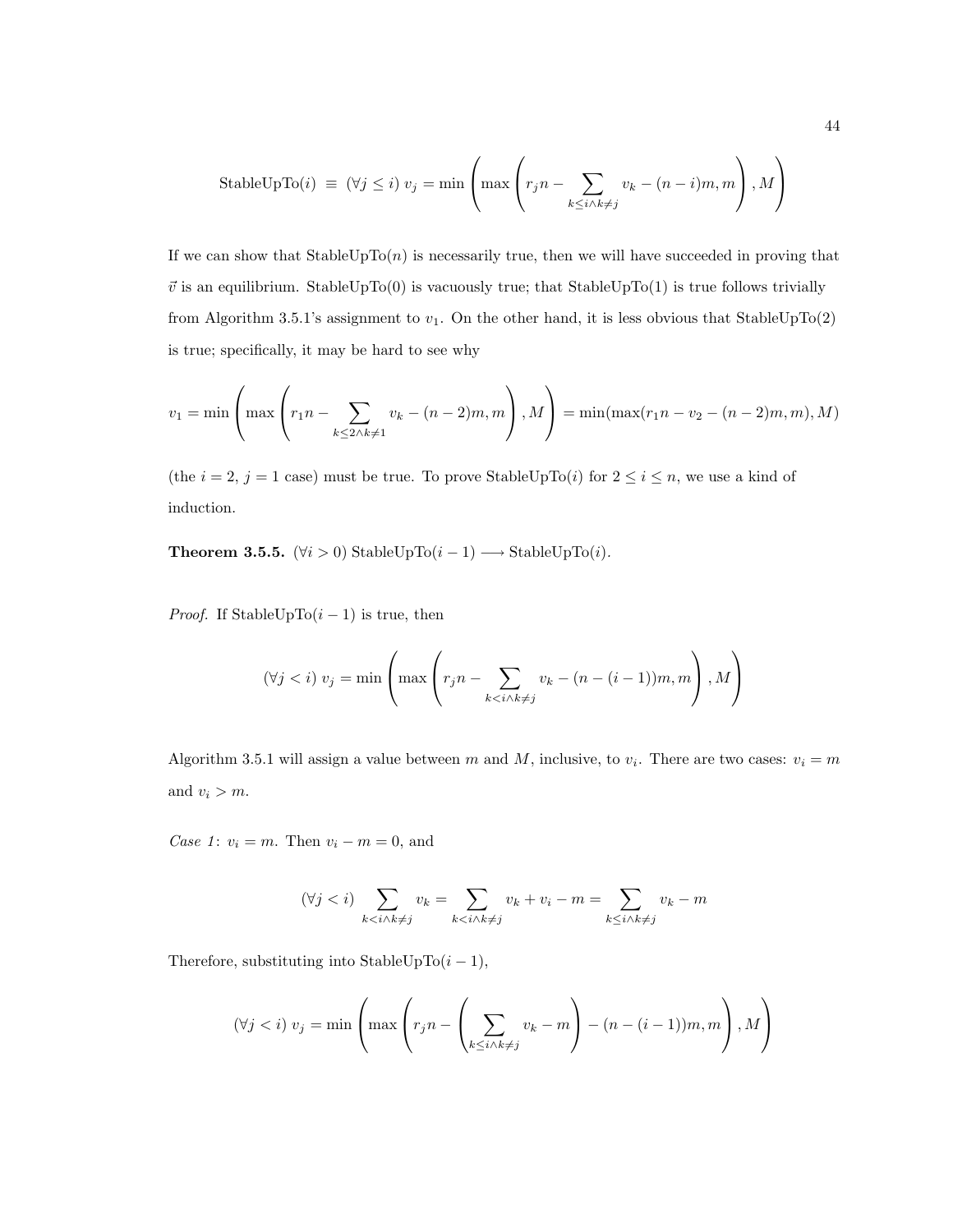or

$$
(\forall j < i) v_j = \min \left( \max \left( r_j n - \sum_{k \le i \land k \ne j} v_k - (n - i)m, m \right), M \right)
$$

*Case 2:*  $v_i > m$ . Applying Lemma 3.5.2, we have

$$
r_i n \ge \sum_{k \le i} v_k + (n - i)m
$$

It follows that

$$
(\forall j < i) \ r_i n \ge \sum_{k \le i \land k \ne j} v_k + v_j + (n - i)m
$$

Since  $v_i > m$ , Lemma 3.5.4 tells us that  $(\forall j < i)$   $v_j = M$ , and so

$$
(\forall j < i) \ r_i n \ge \sum_{k \le i \land k \ne j} v_k + M + (n - i)m
$$

Then, since  $(\forall j < i)$   $r_j n \ge r_i n$ ,

$$
(\forall j < i) \; r_j n \ge \sum_{k \le i \land k \ne j} v_k + M + (n - i)m
$$

or

$$
(\forall j < i) \ r_j n - \sum_{k \le i \land k \ne j} v_k - (n - i)m \ge M
$$

It follows that

$$
(\forall j < i) \min \left( \max \left( r_j n - \sum_{k \le i \land k \ne j} v_k - (n - i)m, m \right), M \right) = M
$$

Again we can use Lemma 3.5.4,  $(\forall j < i)$   $v_j = M,$  and

$$
(\forall j < i) \min \left( \max \left( r_j n - \sum_{k \le i \land k \ne j} v_k - (n - i)m, m \right), M \right) = v_j
$$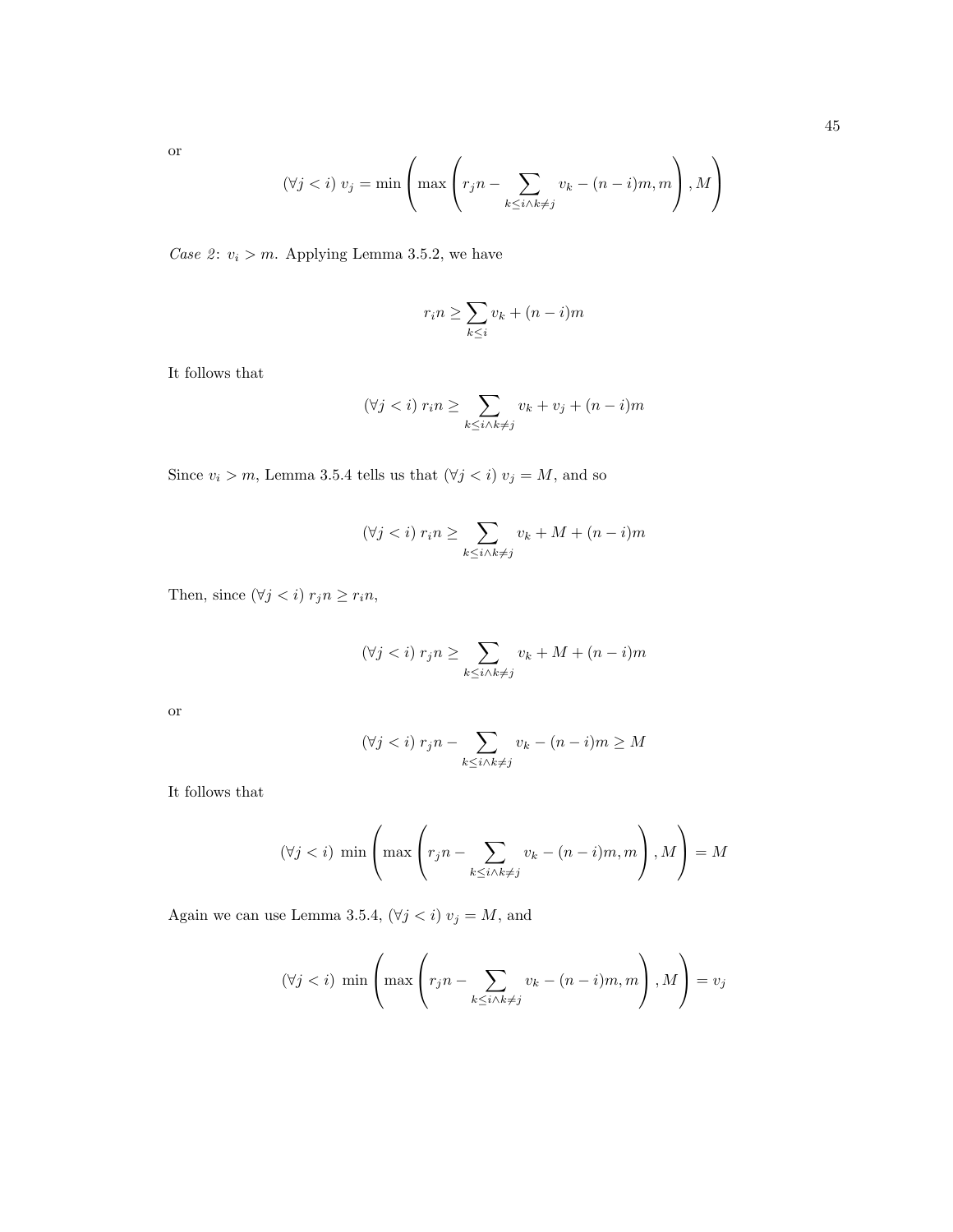Conclusion. So, whether  $v_i = m$  or  $v_i > m$ ,

$$
(\forall j < i) v_j = \min \left( \max \left( r_j n - \sum_{k \le i \land k \ne j} v_k - (n - i)m, m \right), M \right)
$$

In addition, Algorithm 3.5.1 guarantees that  $v_i$  is assigned the value

 $\min\left(\max\left(r_{i}n-\sum_{k$  $\min\left(\max\left(r_{i}n-\sum_{k\leq i\wedge k\neq i}v_{k}-(n-i)m,m\right),M\right),$  so

$$
(\forall j \leq i) v_j = \min \left( \max \left( r_j n - \sum_{k \leq i \land k \neq j} v_k - (n - i)m, m \right), M \right)
$$

which is precisely StableUpTo $(i)$ .

So, for any *i*, whether 
$$
v_i = m
$$
 or  $v_i > m$ , StableUpTo( $i - 1$ )  $\longrightarrow$  StableUpTo(*i*).

We are finally ready to prove that an equilibrium always exists.

**Theorem 3.5.6.** For any  $\vec{r}$ , where  $0 \le r_i \le 1$  for  $1 \le i \le n$ , the vote vector  $\vec{v}$  returned by Algorithm 3.5.1 satisfies

$$
(\forall i) \ v_i = \min\left(\max\left(r_i n - \sum_{k \neq i} v_k, m\right), M\right)
$$

*Proof.* If  $\vec{v}$  is the vector returned by Algorithm 3.5.1, StableUpTo(0) is vacuously true, and so the truth of  $(\forall i \leq n)$  StableUpTo(i) follows from Theorem 3.5.5. In particular, StableUpTo(n) must be true:

$$
(\forall j \leq n) v_j = \min \left( \max \left( r_j n - \sum_{k \leq n \land k \neq j} v_k - (n - n) m, m \right), M \right)
$$

or

$$
(\forall j \leq n) v_j = \min\left(\max\left(r_j n - \sum_{k \neq j} v_k, m\right), M\right)
$$

which is the optimal strategy for all voters. It directly follows that Algorithm 3.5.1, which is deterministic and always halts, will necessarily find an equilibrium from which no voter i would choose to change  $v_i$  using the rational Average strategy.

 $\Box$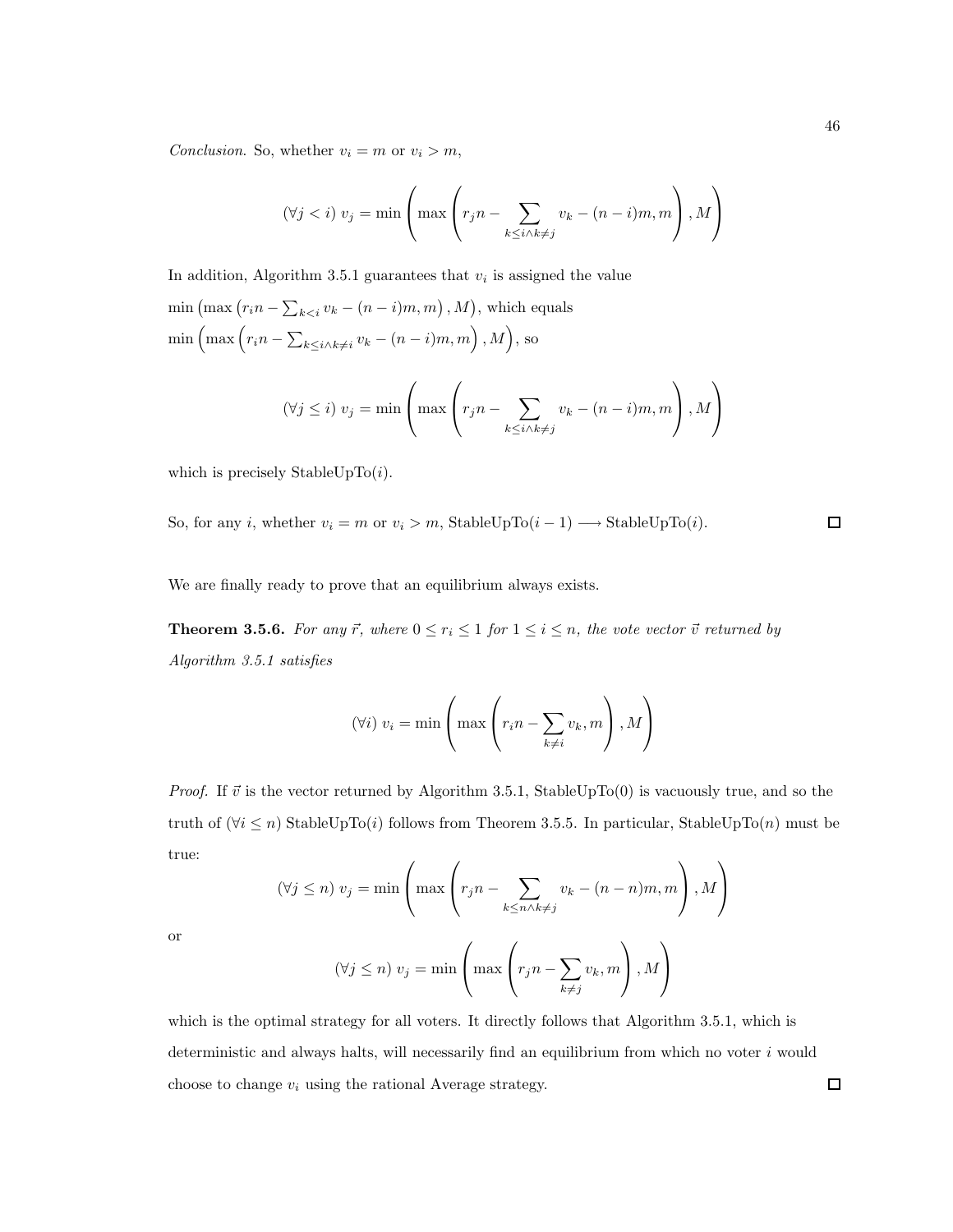So an equilibrium  $\vec{v}$  must always exist for any input  $\vec{r}$  and any  $m \leq 0$  and  $M \geq 1$ .

We now know that, given some sincere-preference vector  $\vec{r}$ ,

- at most one value  $\phi$  satisfies Equations 3.8 and 3.9 (Theorem 3.4.1),
- any equilibrium  $\vec{v}$  has average vote  $\vec{v}$  satisfying Equations 3.6 and 3.7 (section 3.2.2), and
- at least one equilibrium  $\vec{v}$  must exist (Theorem 3.5.6)

and so we can conclude that any  $\phi$  that satisfies Equations 3.8 and 3.9 must equal the average vote  $\bar{v}$  at all equilibria  $\vec{v}$ .

## 3.6 Average-Approval-Rating DSV

We have seen that Algorithm 3.5.1,  $FindEquilibrium$ , always finds an equilibrium for any sincere-preference vector  $\vec{r}$ . We also know that any equilibrium  $\vec{v}$  will have the same average  $\vec{v}$ (and that  $0 \leq \bar{v} \leq 1$ ). It follows that the average at equilibrium is unique and can be defined as a function:

#### Algorithm 3.6.1.

 $AverageAtEquilibrium(\vec{r}, m, M):$ 

$$
\vec{v} \leftarrow \text{FindEquilibrium}(\vec{r}, m, M)
$$
  
return 
$$
\bar{v} = \frac{\sum_{i=1}^{n} v_i}{n}
$$

Even when  $m < 0$  and/or  $M > 1$ , AverageAtEquilibrium will return an outcome between 0 and 1. In fact, the outcome returned will be within the range defined by the input vector of cardinal preferences:

Theorem 3.6.2.  $(\forall m \leq 0, M \geq 1) \min(\vec{r}) \leq \text{AverageAtEquilibrium}(\vec{r}, m, M) \leq \max(\vec{r}).$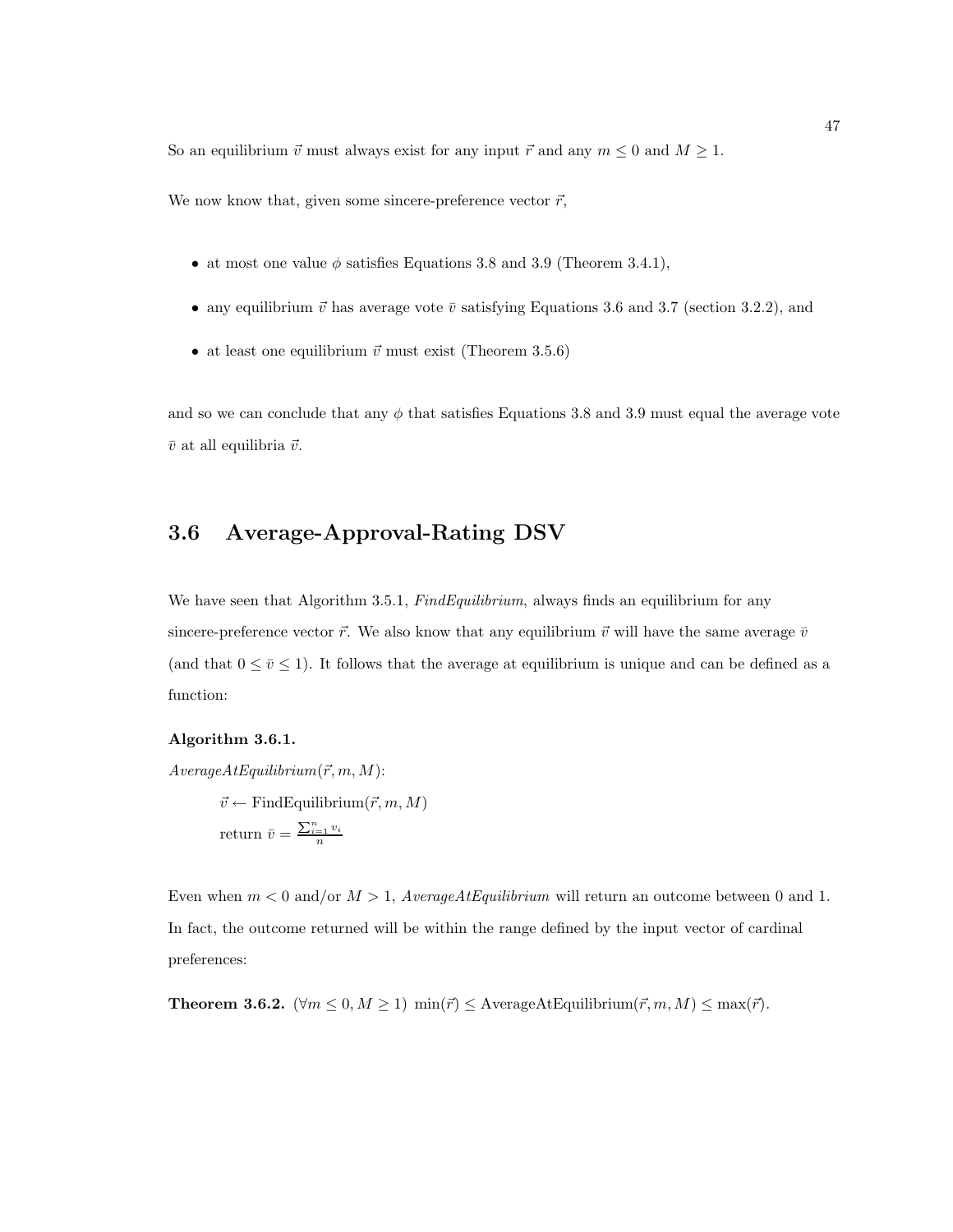$\min(\vec{r})$  > AverageAtEquilibrium $(\vec{r}, m, M)$ . Then it follows that

$$
(\forall i) r_i > \text{AverageAtEquilibrium}(\vec{r}, m, M)
$$

and so

$$
(\forall i)\;r_i > \bar{v} = \frac{\sum_{j=1}^n v_j}{n}
$$

where  $\vec{v} = \text{FindEquilibrium}(\vec{r}, m, M)$ . According to Equation 3.4,

$$
(\forall i)\; r_i > \bar{v} \longrightarrow v_i = M
$$

and we can conclude that

$$
(\forall i)\ v_i = M
$$

which means that  $\bar{v} = M \geq 1$ . But  $(\forall i)$   $r_i > \bar{v}$ , so

$$
(\forall i)\; r_i > 1
$$

which contradicts the fact that  $(\forall i)$   $0 \le r_i \le 1$ . Therefore there can be no  $m \le 0$  and  $M \ge 1$  such that  $\min(\vec{r}) > \text{AverageAtEquilibrium}(\vec{r}, m, M).$ 

Now say there is some  $m \leq 0$  and some  $M \geq 1$  such that  $\max(\vec{r}) <$  AverageAtEquilibrium $(\vec{r}, m, M)$ . Then it follows that

$$
(\forall i) r_i < \text{AverageAtEquilibrium}(\vec{r}, m, M)
$$

and so

$$
(\forall i)\;r_i < \bar{v} = \frac{\sum_{j=1}^n v_j}{n}
$$

where  $\vec{v} = \text{FindEquilibrium}(\vec{r}, m, M)$ . According to Equation 3.5,

$$
(\forall i)\; r_i < \bar{v} \longrightarrow v_i = m
$$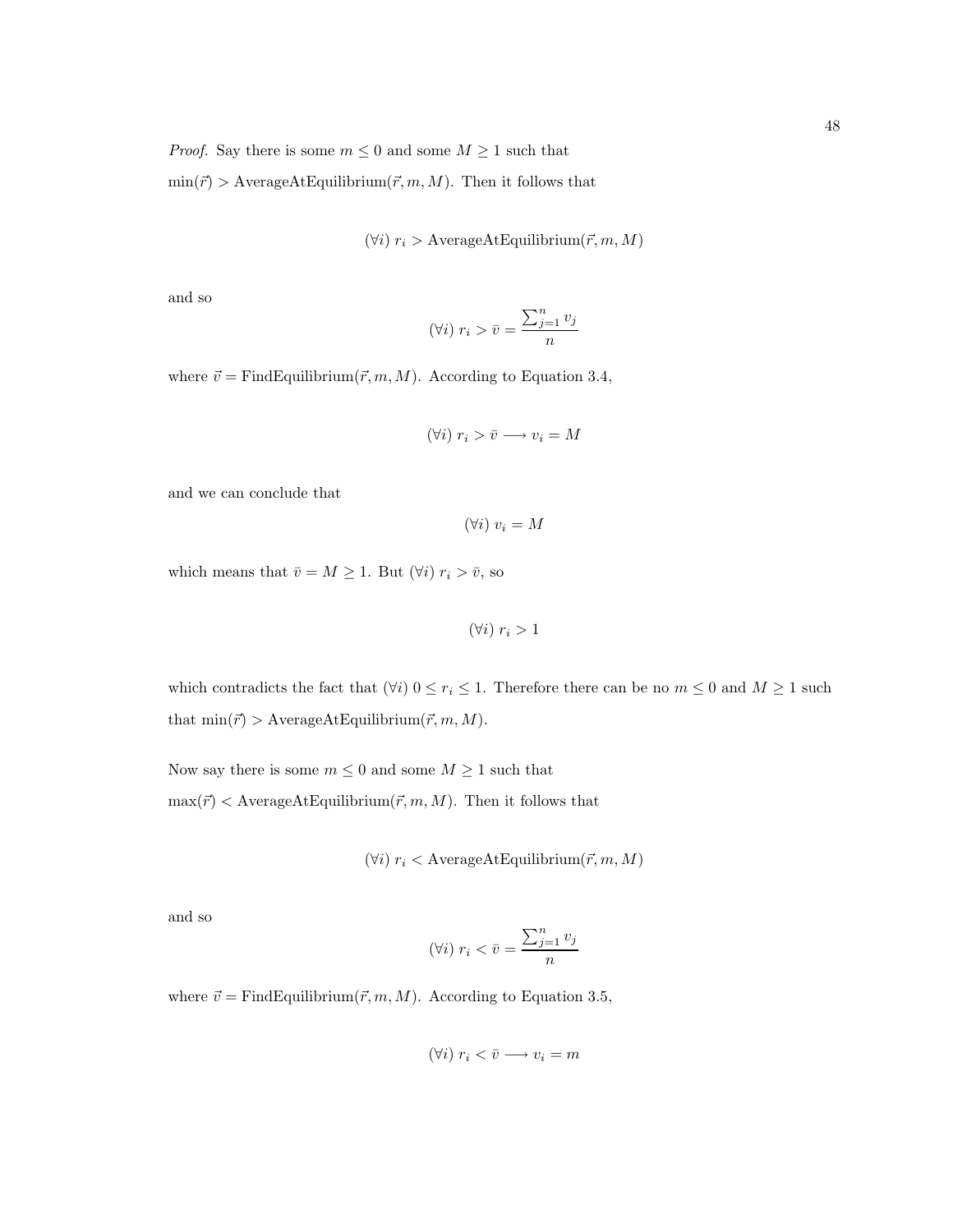and we can conclude that

$$
(\forall i)\ v_i = m
$$

which means that  $\bar{v} = m \leq 0$ . But  $(\forall i)$   $r_i < \bar{v}$ , so

$$
(\forall i)\;r_i<0
$$

which contradicts the fact that  $(\forall i)$   $0 \le r_i \le 1$ . Therefore there can be no  $m \le 0$  and  $M \ge 1$  such that  $\max(\vec{r}) <$  AverageAtEquilibrium $(\vec{r}, m, M)$ .

So there is no  $m \leq 0$  and  $M \geq 1$  such that  $\min(\vec{r}) >$  AverageAtEquilibrium $(\vec{r}, m, M)$  or  $\max(\vec{r})$  < AverageAtEquilibrium $(\vec{r}, m, M)$ . Therefore it must be that

$$
(\forall m \le 0, M \ge 1) \ \min(\vec{r}) \le \text{AverageAtEquilibrium}(\vec{r}, m, M) \le \max(\vec{r})
$$

These bounds are tight; in fact,

$$
(\forall M \ge 1) \ \lim_{m \to -\infty} \text{AverageAtEquilibrium}(\vec{v}, m, M) = \min(\vec{v})
$$

and

$$
(\forall m \leq 0) \ \lim_{M \to +\infty} {\rm AverageAtEquilibrium}(\vec{v},m,M) = \max(\vec{v})
$$

### 3.6.1 A new class of rating systems

The Average and Median protocols necessarily take a vote vector  $\vec{v}$  as input—voters' sincere preference information cannot be directly and reliably elicited, so  $\vec{r}$  is not generally available. If the Average system is used and voters are rationally strategic (and are allowed to keep changing their votes until all decide to stand pat), the outcome can reasonably be expected to equal AverageAtEquilibrium( $\vec{r}$ , 0, 1). But instead of using Average on the vote vector  $\vec{v}$  and relying on the voters to use optimally rational strategy when deciding on their votes  $v_i$ , AverageAtEquilibrium( $\vec{v}$ , 0, 1) can be calculated and taken as the outcome, implicitly and

 $\Box$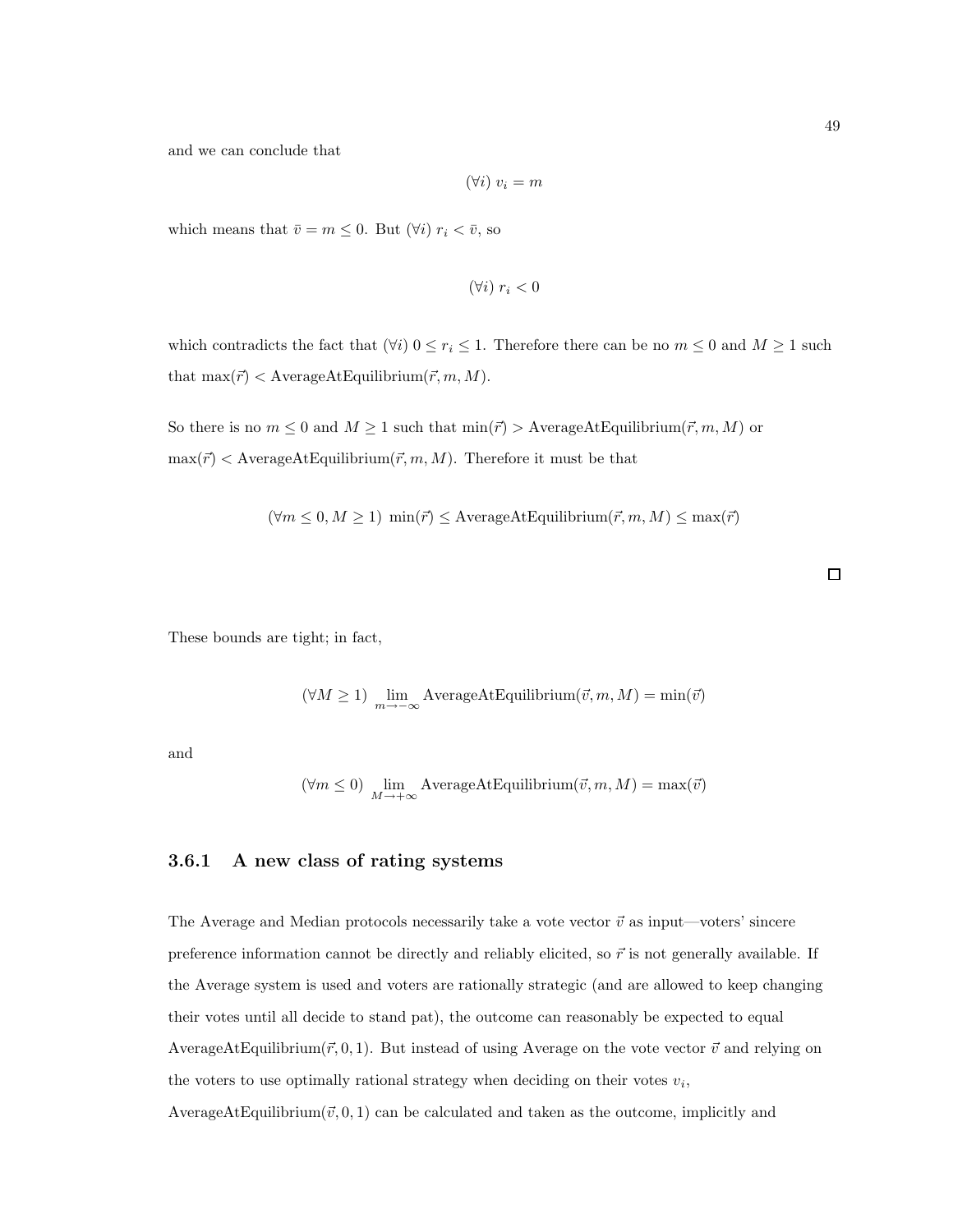effectively using the DSV [23] framework with Average as the underlying voting protocol. In fact, we are not limited to AverageAtEquilibrium $(\vec{v}, 0, 1)$ ; we have just seen that AverageAtEquilibrium $(\vec{v}, m, M)$  lies between 0 and 1 for any  $m \leq 0$  and  $M \geq 1$  and so can serve as a rating system as well.

For illustration, we reuse the Videodrome example and assume sincere voters:

$$
\vec{v} = [0.4, 0.7, 0.8, 0.8, 0.88]
$$

Suppose we want to take as the outcome of this election not the average vote  $\bar{v}$  or the median vote  $\tilde{v}$  but AverageAtEquilibrium( $\vec{v}$ , 0, 1). First we calculate FindEquilibrium( $\vec{v}$ , 0, 1), which we have seen in section 3.2.2 to be

$$
\vec{w} =
$$
 FindEquilibrium( $\vec{v}, 0, 1$ ) = [0, 0.5, 1, 1, 1]

Then we see that

$$
\bar{w} = \frac{\sum_{i=1}^{5} w_i}{5} = \frac{0 + 0.5 + 1 + 1 + 1}{5} = 0.7
$$

giving the outcome as 0.7, which equals neither the Average outcome ( $\bar{v} = 0.716$ ) nor the Median outcome ( $\tilde{v} = 0.8$ ).

Alternatively, we can let  $m = -99$  and  $M = 100$ . Then the equilibrium we find turns out to be

 $\vec{w} = \text{FindEquilibrium}(\vec{v}, -99, 100) = [-99, -99, 2, 100, 100]$ 

And then

$$
\bar{w} = \frac{\sum_{i=1}^{5} w_i}{5} = \frac{-99 + (-99) + 2 + 100 + 100}{5} = 0.8
$$

This time the power to determine the outcome fell to voter 3 rather than voter 2, giving the Median outcome of 0.8. (We will see that if  $m + M = 1$  and  $M - m$  is allowed to become large enough, the resultant outcome will equal the Median outcome.)

It turns out that in neither of these cases will any voter be able to gain from voting insincerely. For example, if voter 3 in the  $m = -99$ ,  $M = 100$  case voted anything but 2, the outcome would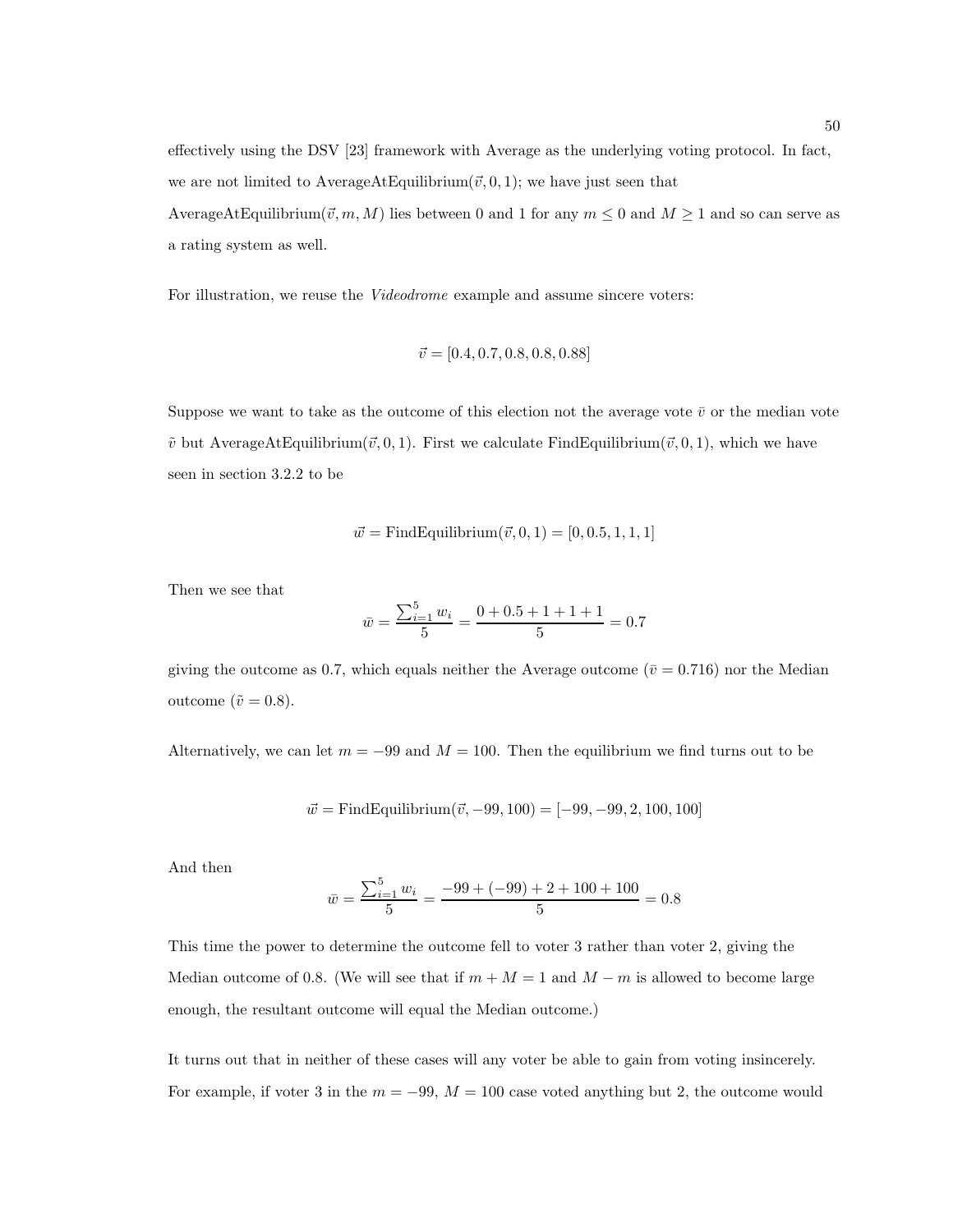deviate from the ideal  $r_3 = 0.8$ ; if voter 2 voted anything other than  $-99$ , the outcome would be larger than 0.8, moving farther away from  $r_2 = 0.7$ . This is no coincidence.

We will now prove that this Average-Approval-Rating (AAR) DSV system has three intuitively desirable properties: a kind of monotonicity (Theorem 3.6.3), immunity to Average-like strategy (Theorem 3.6.4) and a general nonmanipulability (Theorem 3.6.5). The first two will imply the third.

### 3.6.2 Monotonicity of AAR DSV

First, the monotonicity property: When some input votes are increased and none is decreased, the outcome never decreases.

**Theorem 3.6.3.** If  $\vec{v} = [v_1, v_2, \dots v_n]$  and  $\vec{v}' = [v'_1, v'_2, \dots v'_n]$  where  $(\forall i) v_i \leq v'_i$ , then  $\text{AverageAtEquilibrium}(\vec{v}, m, M) \leq \text{AverageAtEquilibrium}(\vec{v}', m, M).$ 

Proof. Equations 3.6 and 3.7 say that

$$
|\{i:\bar{w}< v_i\}|\leq \frac{\bar{w}-m}{M-m}n\leq |\{i:\bar{w}\leq v_i\}|
$$

where  $\vec{w} = \text{FindEquilibrium}(\vec{v}, m, M).$ 

Therefore, if  $\hat{v} = \text{AverageAtEquilibrium}(\vec{v}, m, M)$  and  $\hat{v}' = \text{AverageAtEquilibrium}(\vec{v}', m, M)$ , it must be that

$$
|\{i : \hat{v} < v_i\}| \leq \frac{\hat{v} - m}{M - m} n \leq |\{i : \hat{v} \leq v_i\}|
$$

and

$$
|\{i: \hat{v}' < v'_i\}| \leq \frac{\hat{v}' - m}{M - m} n \leq |\{i: \hat{v}' \leq v'_i\}|
$$

Also, since  $(\forall i)$   $v_i \leq v'_i$ , we have that

$$
(\forall i) \hat{v} \le v_i \longrightarrow \hat{v} \le v'_i
$$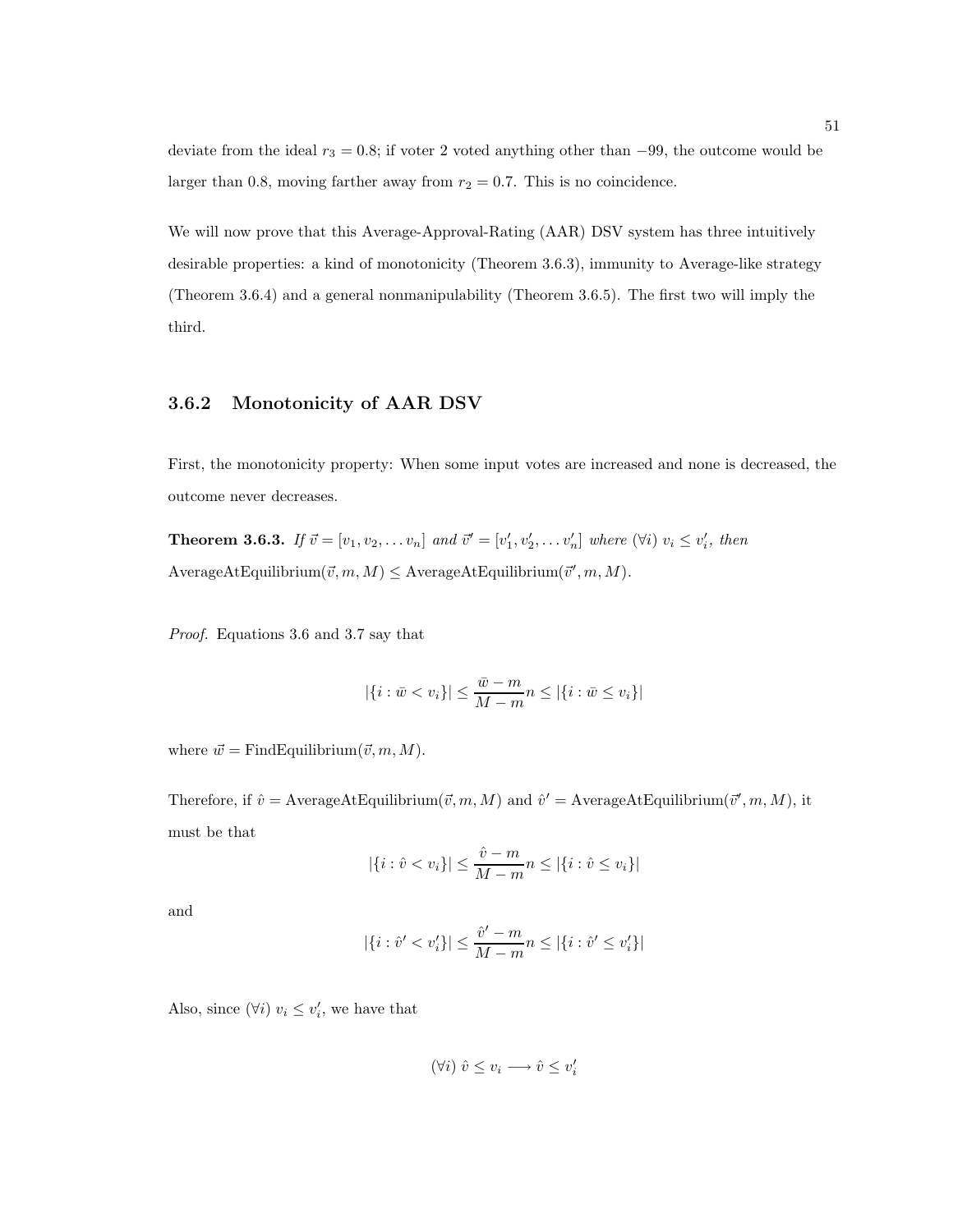Assume for now that  $\hat{v} > \hat{v}'$ . Then

$$
(\forall i)\ \hat{v} \leq v_i \longrightarrow \hat{v}' < v'_i
$$

and so

$$
\{i : \hat{v} \le v_i\} \subseteq \{i : \hat{v}' < v'_i\}
$$

which means that

$$
|\{i : \hat{v} \le v_i\}| \le |\{i : \hat{v}' < v'_i\}|
$$

But, since  $\frac{\hat{v}-m}{M-m}n \leq |\{i : \hat{v} \leq v_i\}|$  and  $|\{i : \hat{v}' < v'_i\}| \leq \frac{\hat{v}'-m}{M-m}n$ , it must be true that

$$
\frac{\hat{v} - m}{M - m} n \le \frac{\hat{v}' - m}{M - m} n
$$

 $n$  is positive, so

$$
\frac{\hat{v}-m}{M-m}\leq \frac{\hat{v}^\prime-m}{M-m}
$$

and  $M > m$ , so

$$
\hat{v}-m\leq \hat{v}'-m
$$

and thus

 $\hat{v} \leq \hat{v}'$ 

contradicting the assumption that  $\hat{v} > \hat{v}'$ . Therefore  $\hat{v} > \hat{v}'$  must be false, so  $\hat{v} \leq \hat{v}'$ .

#### $\Box$

## 3.6.3 AAR DSV is immune to Average-style strategy

Another desirable property of AAR DSV is that its outcome is unaffected by voters' using Average-style strategy, trying to move the outcome in the desired direction by moving their votes in that direction.

**Theorem 3.6.4.** If  $\vec{v} = [v_1, v_2, \dots v_n]$  and  $\vec{v}' = [v'_1, v'_2, \dots v'_n]$  where, for all  $1 \le i \le n$ ,

•  $v'_i \leq v_i$  if AverageAtEquilibrium $(\vec{v}, m, M) > v_i$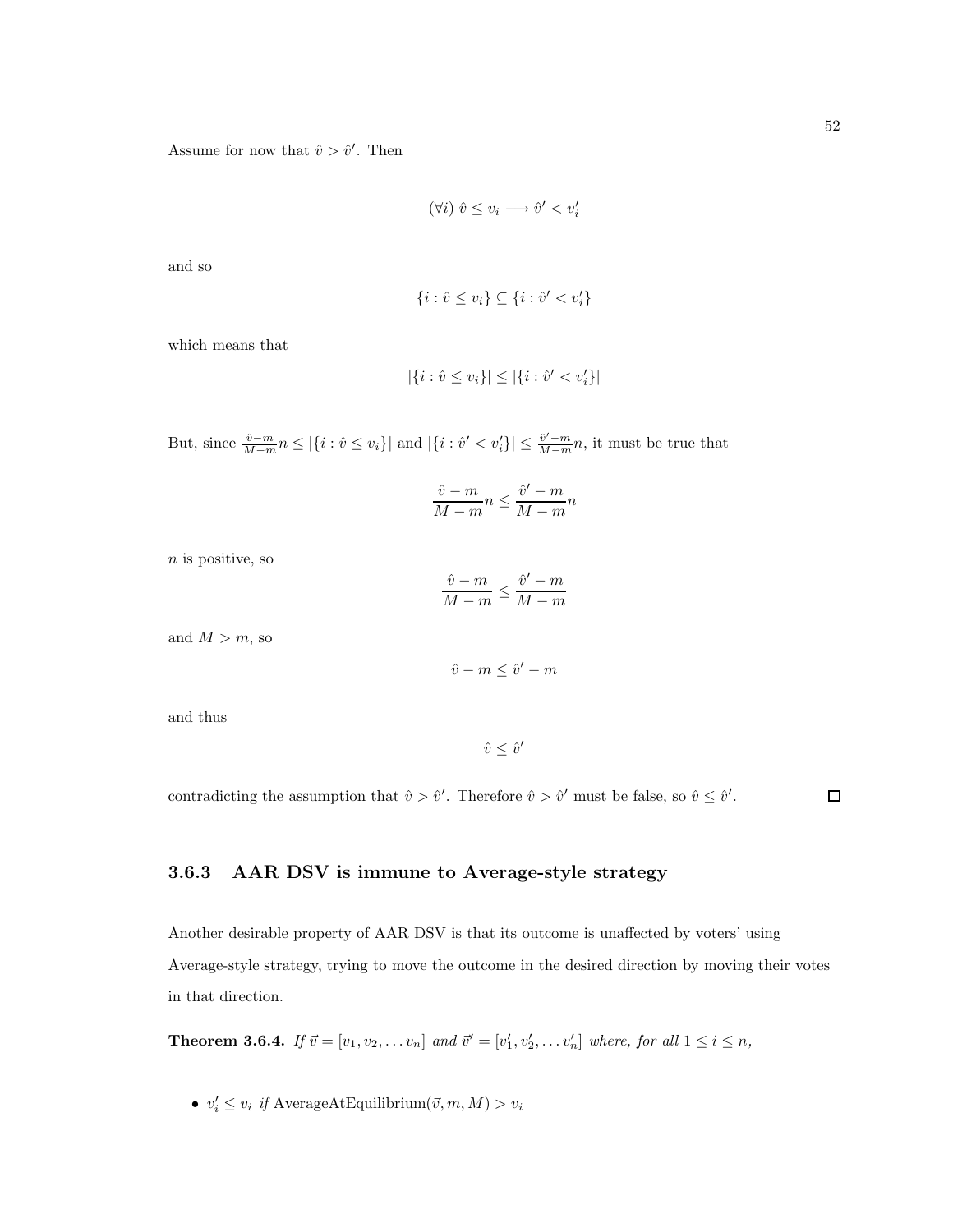- $v_i' = v_i$  if AverageAtEquilibrium $(\vec{v}, m, M) = v_i$
- $v'_i \geq v_i$  if AverageAtEquilibrium $(\vec{v}, m, M) < v_i$

then AverageAtEquilibrium $(\vec{v}', m, M) =$ AverageAtEquilibrium $(\vec{v}, m, M)$ .

*Proof.* From the definition of  $\vec{v}'$ , we have that

 $(\forall i) \hat{v} > v_i \longrightarrow v'_i \leq v_i$  $(\forall i) \hat{v} = v_i \longrightarrow v'_i = v_i$  $(\forall i) \hat{v} < v_i \longrightarrow v'_i \geq v_i$ 

where  $\hat{v} = \text{AverageAtEquilibrium}(\vec{v}, m, M)$ . These respectively imply that

$$
(\forall i)\ \hat{v} > v_i \longrightarrow \hat{v} > v'_i \tag{3.10}
$$

$$
(\forall i) \ \hat{v} = v_i \longrightarrow \hat{v} = v'_i \tag{3.11}
$$

$$
(\forall i) \ \hat{v} < v_i \longrightarrow \hat{v} < v'_i \tag{3.12}
$$

From 3.10 and 3.11 we can see that

$$
(\forall i)\ \hat{v}\geq v_i\longrightarrow \hat{v}\geq v'_i
$$

Combining the contrapositive of this result with 3.12 gives

$$
(\forall i)\ \hat{v} < v_i \longleftrightarrow \hat{v} < v'_i
$$

which means that

$$
\{i: \hat{v} < v_i\} = \{i: \hat{v} < v'_i\}
$$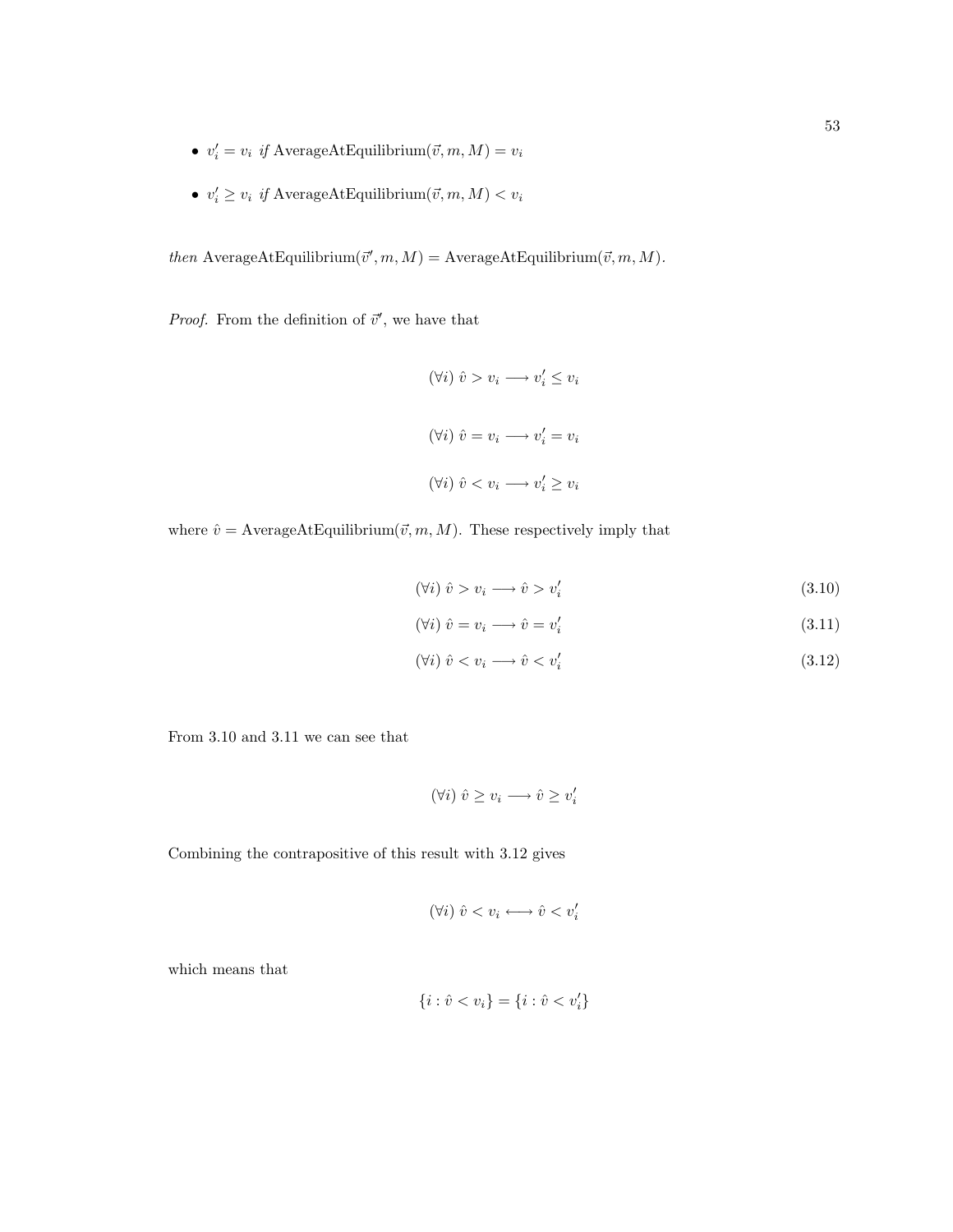Since  $\hat{v} = \text{AverageAtEquilibrium}(\vec{v}, m, M)$ , Equation 3.6 tells us that

$$
|\{i : \hat{v} < v_i\}| \le \frac{\hat{v} - m}{M - m}n
$$

and so we can conclude that

$$
|\{i : \hat{v} < v_i'\}| \le \frac{\hat{v} - m}{M - m}n
$$

Similarly, from 3.11 and 3.12 we can see that

$$
(\forall i)\ \hat{v} \leq v_i \longrightarrow \hat{v} \leq v'_i
$$

Combining this result with the contrapositive of 3.10 gives

$$
(\forall i)\ \hat{v} \leq v_i \longleftrightarrow \hat{v} \leq v'_i
$$

which means that

$$
\{i : \hat{v} \le v_i\} = \{i : \hat{v} \le v'_i\}
$$

Since  $\hat{v} = \text{AverageAtEquilibrium}(\vec{v}, m, M)$ , Equation 3.7 tells us that

$$
\frac{\hat{v}-m}{M-m}n\leq |\{i:\hat{v}\leq v_i\}|
$$

and so we can conclude that

$$
\frac{\hat{v}-m}{M-m}n\leq |\{i:\hat{v}\leq v_i'\}|
$$

Now we have that

$$
|\{i: \hat{v} < v'_i\}| \leq \frac{\hat{v} - m}{M - m} n \leq |\{i: \hat{v} \leq v'_i\}|
$$

and, if  $\hat{v}' = \text{AverageAtEquilibrium}(\vec{v}', m, M)$ , then  $\hat{v}'$  satisfies

$$
|\{i:\hat{v}'
$$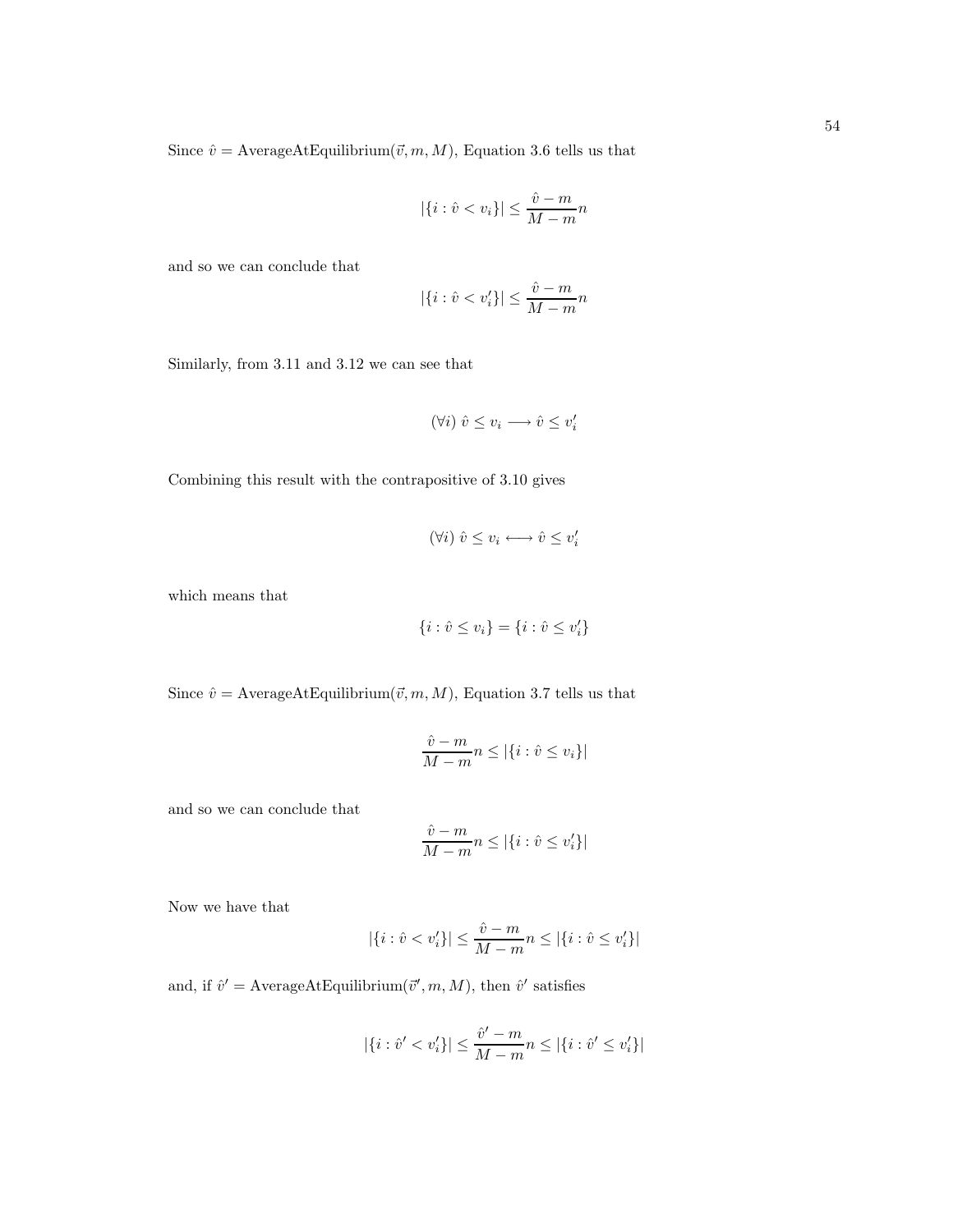Finally, by Theorem 3.4.1,  $\hat{v} = \hat{v}'$ , and so AverageAtEquilibrium $(\vec{v}, m, M) =$  AverageAtEquilibrium $(\vec{v}', m, M)$ .  $\Box$ 

55

## 3.6.4 AAR DSV never rewards insincerity

For any voting system, it is desirable to show that a voter can never gain a better outcome by voting insincerely than by voting sincerely, however sincerity is defined. It turns out that, when AverageAtEquilibrium $(\vec{v}, m, M)$  is selected as the outcome, no voter i can gain an outcome closer to the ideal  $r_i$  by voting  $v_i \neq r_i$  instead of  $v_i = r_i$ , guaranteeing a strong nonmanipulability property to AAR DSV:

**Theorem 3.6.5.** If  $\vec{v} = [v_1, v_2, \dots v_n]$  where  $v_1 = r_1$  and  $\vec{v}' = [v'_1, v'_2, \dots v'_n]$  where  $v'_1 \neq r_1$  and  $(\forall i > 1) v'_i = v_i$ , then  $|\text{AverageAtEquilibrium}(\vec{v}, m, M) - r_1| \leq |\text{AverageAtEquilibrium}(\vec{v}', m, M) - r_1|.$ 

*Proof.* Abbreviating AverageAtEquilibrium $(\vec{v}, m, M)$  as  $\hat{v}$  and AverageAtEquilibrium $(\vec{v}', m, M)$  as  $\hat{v}'$ , if  $\hat{v} = r_1$ , then  $|\hat{v} - r_1| = 0$ , and so then we can conclude immediately that

$$
|\hat{v} - r_1| \le |\hat{v}' - r_1|
$$

On the other hand, it may be that  $\hat{v} \neq r_1$ . Since it is also true that  $v'_1 \neq r_1$ , there are now four cases to consider:

- 1.  $\hat{v} > r_1$  and  $v'_1 > r_1$
- 2.  $\hat{v} > r_1$  and  $v'_1 < r_1$
- 3.  $\hat{v} < r_1$  and  $v'_1 < r_1$
- 4.  $\hat{v} < r_1$  and  $v'_1 > r_1$

Cases 2 and 4 might be said to represent reasonable attempts at effective strategy, while cases 1 and 3 entail insincere voting in the "wrong" direction. Considering them in order: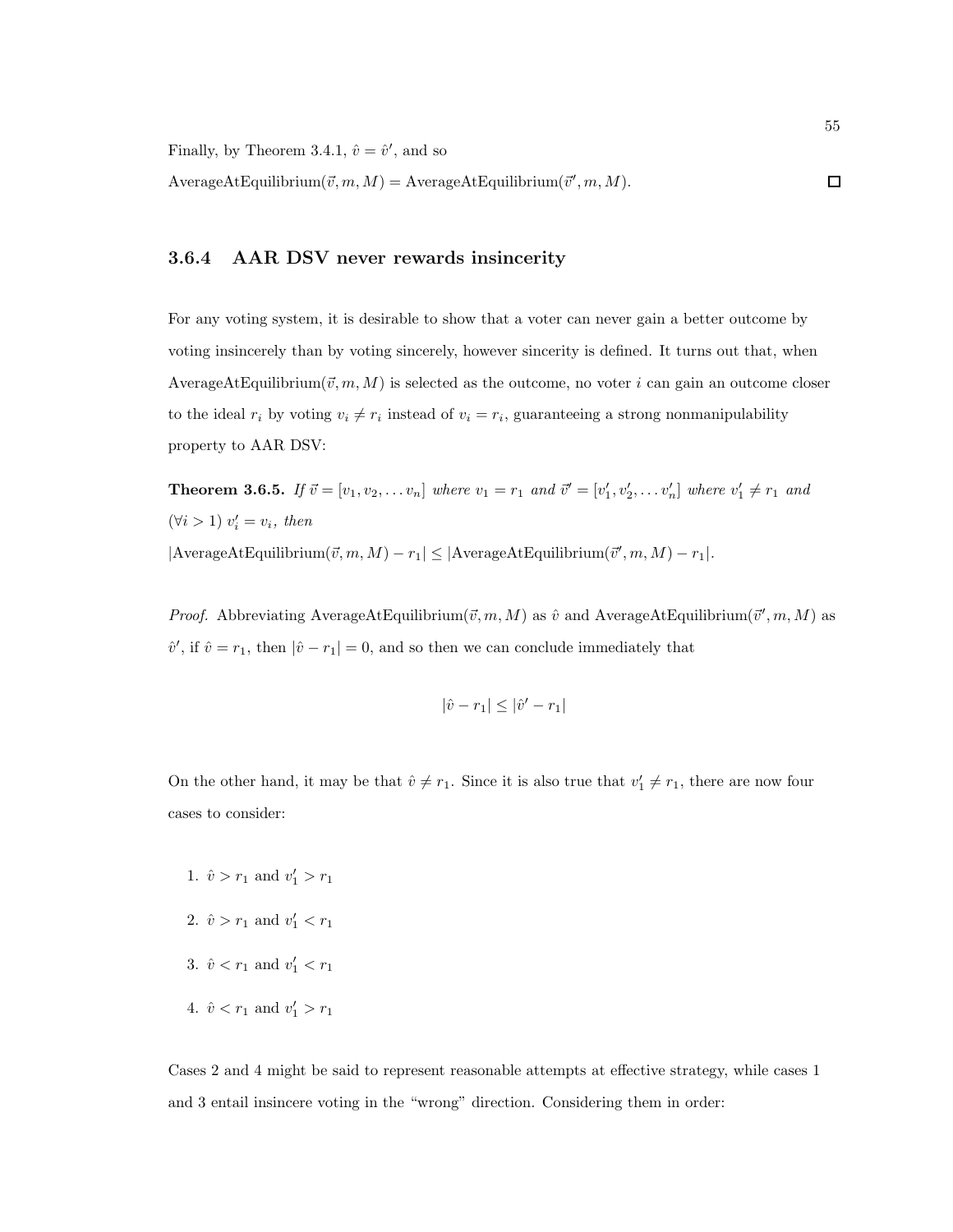*Case 1*:  $\hat{v} > r_1$  and  $v'_1 > r_1$ . Then, since  $v_1 = r_1$ ,  $v'_1 > v_1$ ; since  $(\forall i > 1) v'_i = v_i$ ,

$$
(\forall i)\ v_i \leq v'_i
$$

and so Theorem 3.6.3 allows us to conclude that

$$
\hat{v} = \text{AverageAtEquilibrium}(\vec{v}, m, M) \leq \text{AverageAtEquilibrium}(\vec{v}', m, M) = \hat{v}'
$$

which means

$$
\hat{v} - r_1 \leq \hat{v}' - r_1
$$

We know that  $\hat{v} > r_1$ , and  $\hat{v} > r_1$  since  $\hat{v} \leq \hat{v}'$ , so  $\hat{v} - r_1$  and  $\hat{v}' - r_1$  are both positive. Thus

$$
|\hat{v} - r_1| \le |\hat{v}' - r_1|
$$

Case 2:  $\hat{v} > r_1$  and  $v'_1 < r_1$ . Then, since  $v_1 = r_1$ ,  $\hat{v} > v_1$  and  $v'_1 < v_1$ . We also know that  $(\forall i > 1)$   $v'_i = v_i$ , so we can use Theorem 3.6.4 to get

$$
\hat{v}=\hat{v}'
$$

and it immediately follows that

$$
|\hat{v} - r_1| \le |\hat{v}' - r_1|
$$

*Case 3*:  $\hat{v} < r_1$  and  $v'_1 < r_1$ . Then, since  $v_1 = r_1$ ,  $v'_1 < v_1$ ; since  $(\forall i > 1) v'_i = v_i$ ,

$$
(\forall i)\ v_i \geq v'_i
$$

and so Theorem 3.6.3 allows us to conclude that

$$
\hat{v} = \text{AverageAtEquilibrium}(\vec{v}, m, M) \ge \text{AverageAtEquilibrium}(\vec{v}', m, M) = \hat{v}'
$$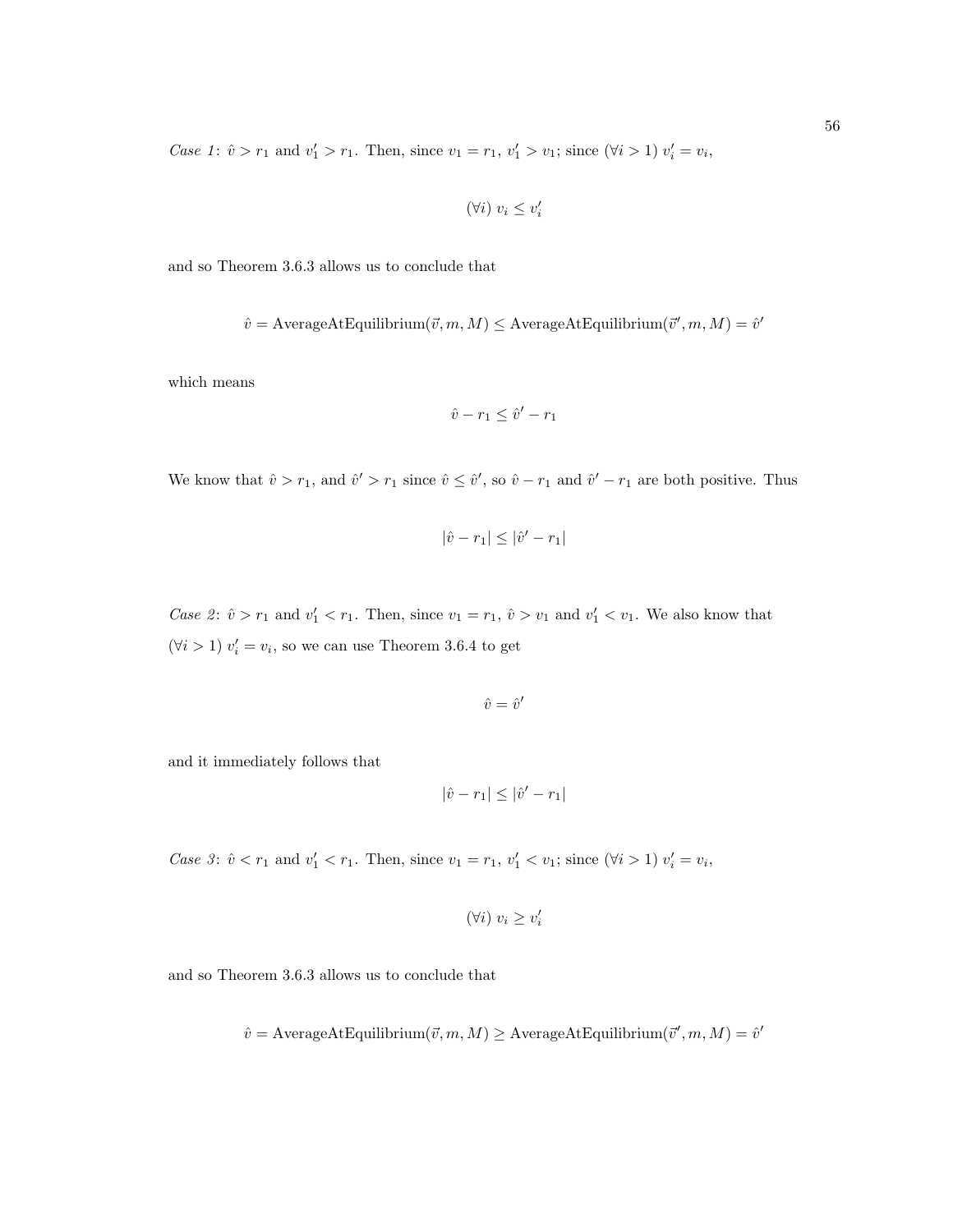which means

$$
\hat{v} - r_1 \ge \hat{v}' - r_1
$$

We know that  $\hat{v} < r_1$ , and  $\hat{v}' < r_1$  since  $\hat{v} \geq \hat{v}'$ , so  $\hat{v} - r_1$  and  $\hat{v}' - r_1$  are both negative. Thus

$$
|\hat{v} - r_1| \le |\hat{v}' - r_1|
$$

Case 4:  $\hat{v} < r_1$  and  $v'_1 > r_1$ . Then, since  $v_1 = r_1$ ,  $\hat{v} < v_1$  and  $v'_1 > v_1$ . We also know that  $(\forall i > 1)$   $v'_i = v_i$ , so we can use Theorem 3.6.4 to get

$$
\hat{v}=\hat{v}'
$$

and it immediately follows that

$$
|\hat{v} - r_1| \le |\hat{v}' - r_1|
$$

Conclusion. In each case we have found  $|\hat{v} - r_1| \leq |\hat{v}' - r_1|$  to hold. The cases are exhaustive, so we can conclude that

$$
|\text{AverageAtEquilibrium}(\vec{v},m,M)-r_1|\leq|\text{AverageAtEquilibrium}(\vec{v}',m,M)-r_1|
$$

So insincere voters under these AAR DSV systems cannot move the outcome closer to ideal. However, it should be mentioned that a nonmanipulable rating system cannot be easily generalized to give nonmanipulable single-winner voting protocols. For example, while it is always rational to vote sincerely when using Median aggregation, the "majority judgement" protocol of Balinski and Laraki [6] (under which each voter submit cardinal votes over a finite number of discrete alternatives and the one with the highest median vote wins) can be manipulated by voting insincerely. For example, say there are three voters and three alternatives, and the votes are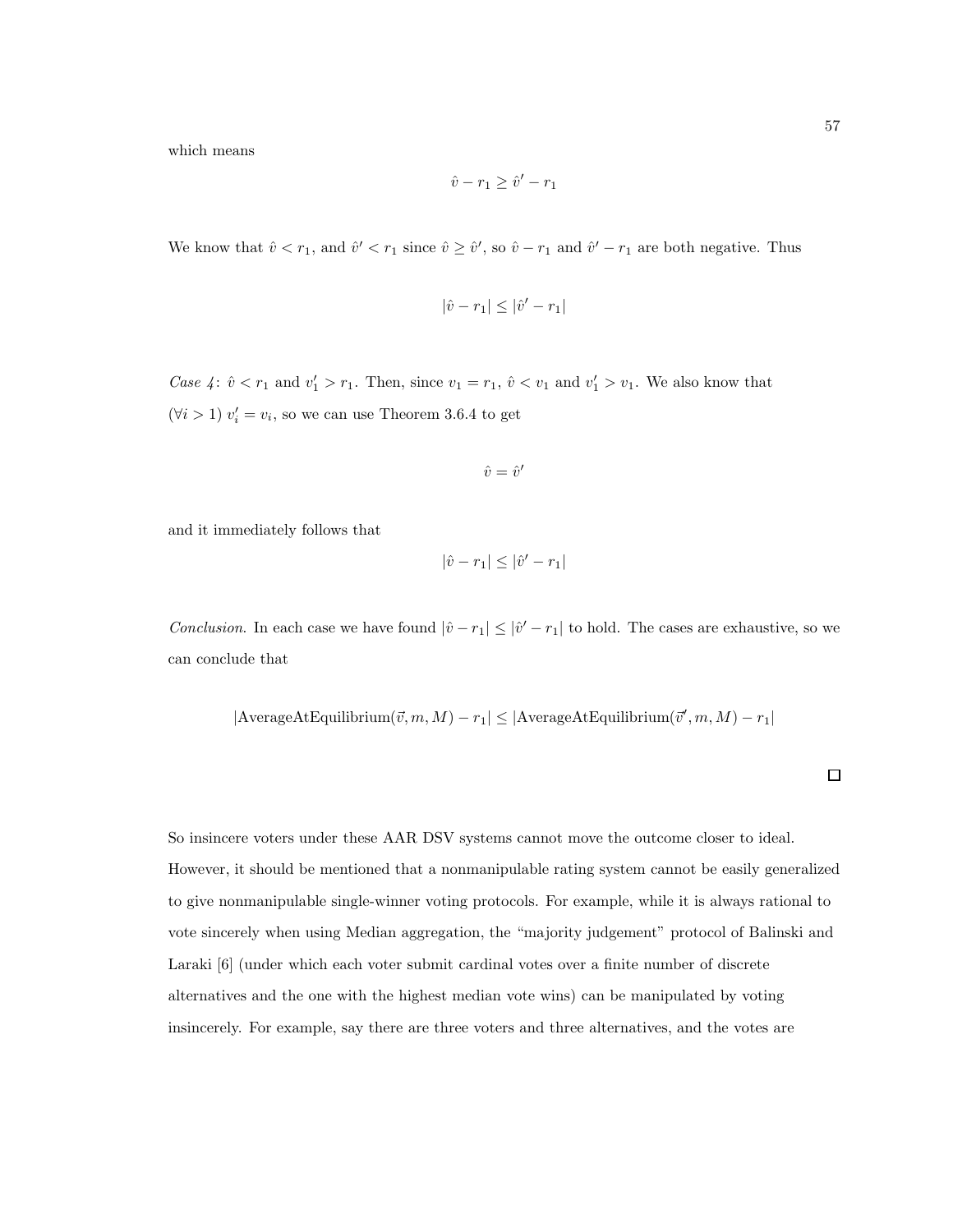|           |          | $\boldsymbol{B}$ |     |
|-----------|----------|------------------|-----|
| voter 1   | $0.8\,$  | 0.7              | 0.1 |
| voter $2$ | $0.6\,$  | $\rm 0.2$        | 0.4 |
| voter 3   | $\theta$ | 0.9              | 0.3 |

A's median vote is 0.6, B's is 0.7 and C's is 0.3, so B wins. But if voter 1 gave B an insincere vote of 0.5 instead, thus lowering B's median vote to 0.5, A would win and voter 1 would benefit.

## 3.7 A simpler AAR DSV algorithm

It is possible to find a quicker, more direct way of calculating AverageAtEquilibrium( $\vec{v}, m, M$ ) given a vector  $\vec{v}$ . One promising approach is to use the property

$$
|\{i : \phi < v_i\}| \le \frac{\phi - m}{M - m} n \le |\{i : \phi \le v_i\}|
$$

We know that, given  $\vec{v}$ , this property is true for exactly one value  $\phi$ , which is equal to AverageAtEquilibrium( $\vec{v}, m, M$ ). The problem is that  $\phi$  may be any number between 0 and 1; testing every  $0 \le \phi \le 1$  individually is impossible.

Happily, it turns out that testing a finite number of possibilities for  $\phi$  is sufficient to guarantee finding one that satisfies the above property. In particular, AverageAtEquilibrium( $\vec{v}, m, M$ ) is always equal to either  $v_i$  for some  $1 \leq i \leq n$  or  $m + \frac{M-m}{n}i$  for some  $i \in \mathbb{Z}$ ,  $0 \leq i \leq n$ .

#### Theorem 3.7.1.

 $(\exists i \in \mathbb{Z})$  AverageAtEquilibrium $(\vec{v}, m, M) = v_i \vee$  AverageAtEquilibrium $(\vec{v}, m, M) = m + \frac{M-m}{n}i$ .

*Proof.* Recall that, given some vote vector  $\vec{v}$ ,

$$
AverageAtEquilibrium(\vec{v},m,M) = \frac{\sum_{i} FindEquilibrium(\vec{v},m,M)_{i}}{n}
$$

Define  $\vec{w} \equiv \text{FindEquilibrium}(\vec{v}, m, M)$ , the vector that results when  $\vec{v}$  is treated as the voters' sincere preferences and optimal Average strategy is applied on behalf of all voters until an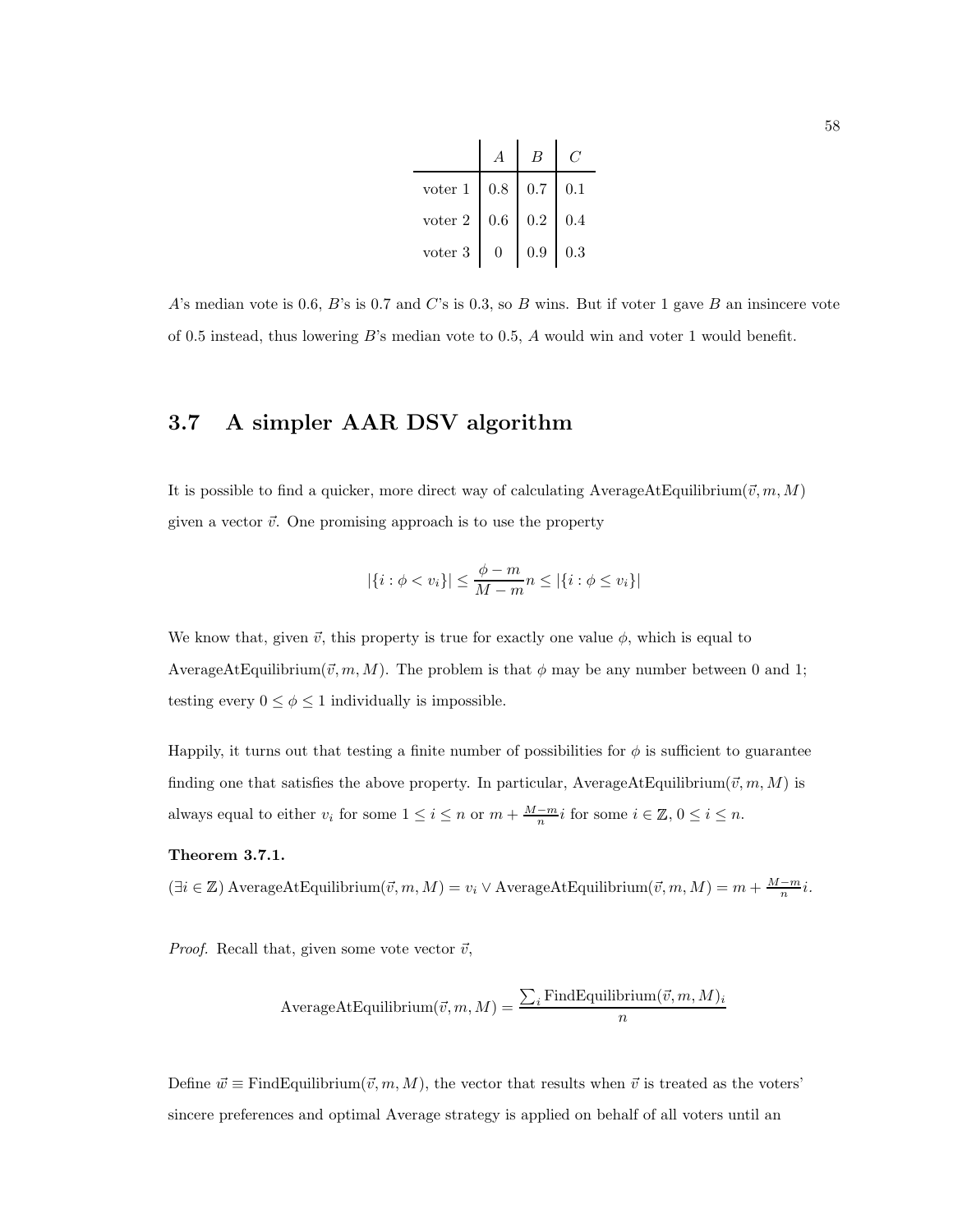equilibrium is reached. We now proceed in two cases: Either there is some  $w_i$  such that  $m < w_i < M$  or there is none.

Case 1. ( $\exists i$ )  $m < w_i < M$ . Take i to be any value such that  $m < w_i < M$ . Since  $\vec{w} =$  FindEquilibrium $(\vec{v}, m, M)$ , we know by Theorem 3.5.6 that

$$
(\forall j) \ w_j = \min\left(\max\left(v_j n - \sum_{k \neq j} w_k, m\right), M\right)
$$

and, in particular for  $i$ ,

$$
w_i = \min \left( \max \left( v_i n - \sum_{k \neq i} w_k, m \right), M \right)
$$

Since  $m < w_i < M$ ,

$$
w_i = v_i n - \sum_{k \neq i} w_k
$$

and therefore

$$
v_i n = w_i + \sum_{k \neq i} w_k = \sum_k w_k
$$

and

$$
v_i = \frac{\sum_k w_k}{n} = \text{AverageAtEquilibrium}(\vec{v}, m, M)
$$

It follows that  $(\exists i)$   $v_i = \text{AverageAtEquilibrium}(\vec{v}, m, M)$ . This case illustrates that any voter at equilibrium not voting at one of the extremes must have realized his or her ideal outcome.

Case 2. (∀i)  $w_i = m \vee w_i = M$ . Then  $\sum_k w_k$  must equal  $jM + (n - j)m = nm + j(M - m)$  for integer  $j = |\{i : w_i = M\}|$ . So we have

AverageAtEquilibrium(
$$
\vec{v}, m, M
$$
) =  $\frac{\sum_k w_k}{n} = \frac{nm + j(M - m)}{n} = m + \frac{M - m}{n}j$ 

and it follows that  $(\exists i \in \mathbb{Z})$  AverageAtEquilibrium $(\vec{v}, m, M) = m + \frac{M - m}{n}i$ .

Conclusion. These two cases are exhaustive. Therefore,

$$
(\exists i \in \mathbb{Z}) \text{ AverageAtEquilibrium}(\vec{v}, m, M) = v_i \vee \text{ AverageAtEquilibrium}(\vec{v}, m, M) = m + \frac{M - m}{n}i
$$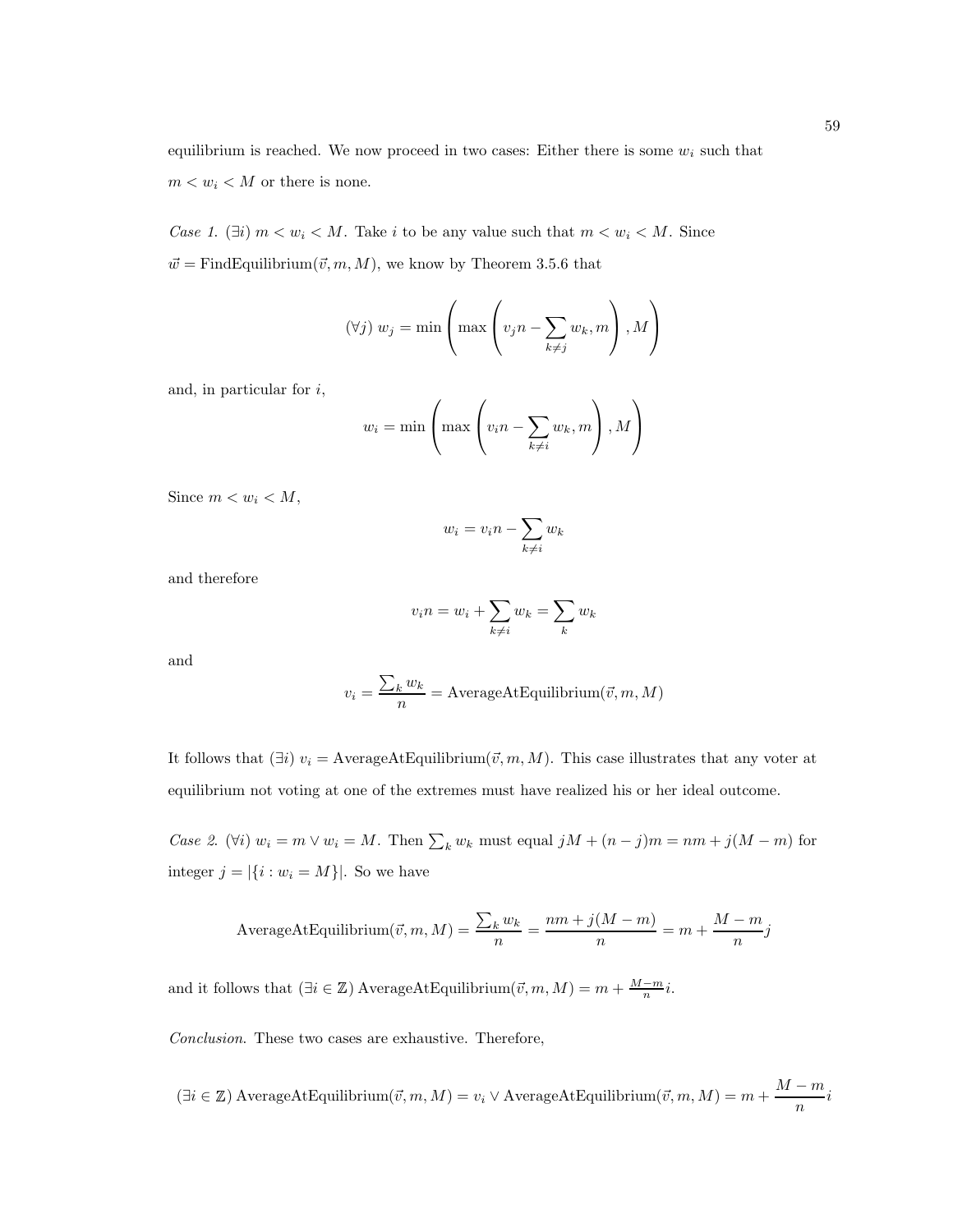This fact would seem to motivate a direct and efficient algorithm for computing

AverageAtEquilibrium( $\vec{v}, m, M$ ). First, take  $O(n \log n)$  time to sort  $\vec{v}$  so that  $v_1 \ge v_2 \ge ... \ge v_n$ . Then binary searches can be used to test each  $v_i$  value and each  $\frac{M-m}{n}i$  value. For each potential solution  $\phi$ , if

$$
\frac{\phi - m}{M - m}n > |\{i : \phi \le v_i\}|
$$

then we can rule out  $\phi$  and every value greater than  $\phi$ ; if

$$
|\{i : \phi < v_i\}| > \frac{\phi - m}{M - m}n
$$

then we can rule out  $\phi$  and every value less than  $\phi$ . Each of these tests runs in  $O(n)$  time, so the binary searches will finish and the correct outcome will be found (as Theorem 3.7.1 guarantees) in  $O(n \log n)$  time.

Another efficient approach is to streamline Algorithm 3.6.1 directly:

 $AverageAtEquilibrium( $\vec{v}, m, M$ ):$ sort  $\vec{v}$  so that  $(\forall i \leq j) v_i \geq v_j$ for  $i = 1$  to n do  $w_i \leftarrow \min\left(\max\left(v_i n - \sum_{k < i} w_k - (n - i)m, m\right), M\right)$ return  $\bar{w} = \frac{\sum_{i=1}^{n} w_i}{n}$ 

The  $w_i$  assignment effectively assumes that  $w_j = m$  for  $j > i$  and applies the optimal strategy function for the ith voter:

#### Algorithm 3.7.2.

$$
AverageAtEquilibrium (\vec{v}, m, M):
$$
\n
$$
sort\ \vec{v} \text{ so that } (\forall i \leq j) \ v_i \geq v_j
$$
\n
$$
\text{for } i = 1 \text{ to } n \text{ do}
$$
\n
$$
w_i \leftarrow m
$$
\n
$$
\text{for } i = 1 \text{ to } n \text{ do}
$$
\n
$$
w_i \leftarrow \min \left( \max \left( v_i n - \sum_{k \neq i} w_k, m \right), M \right)
$$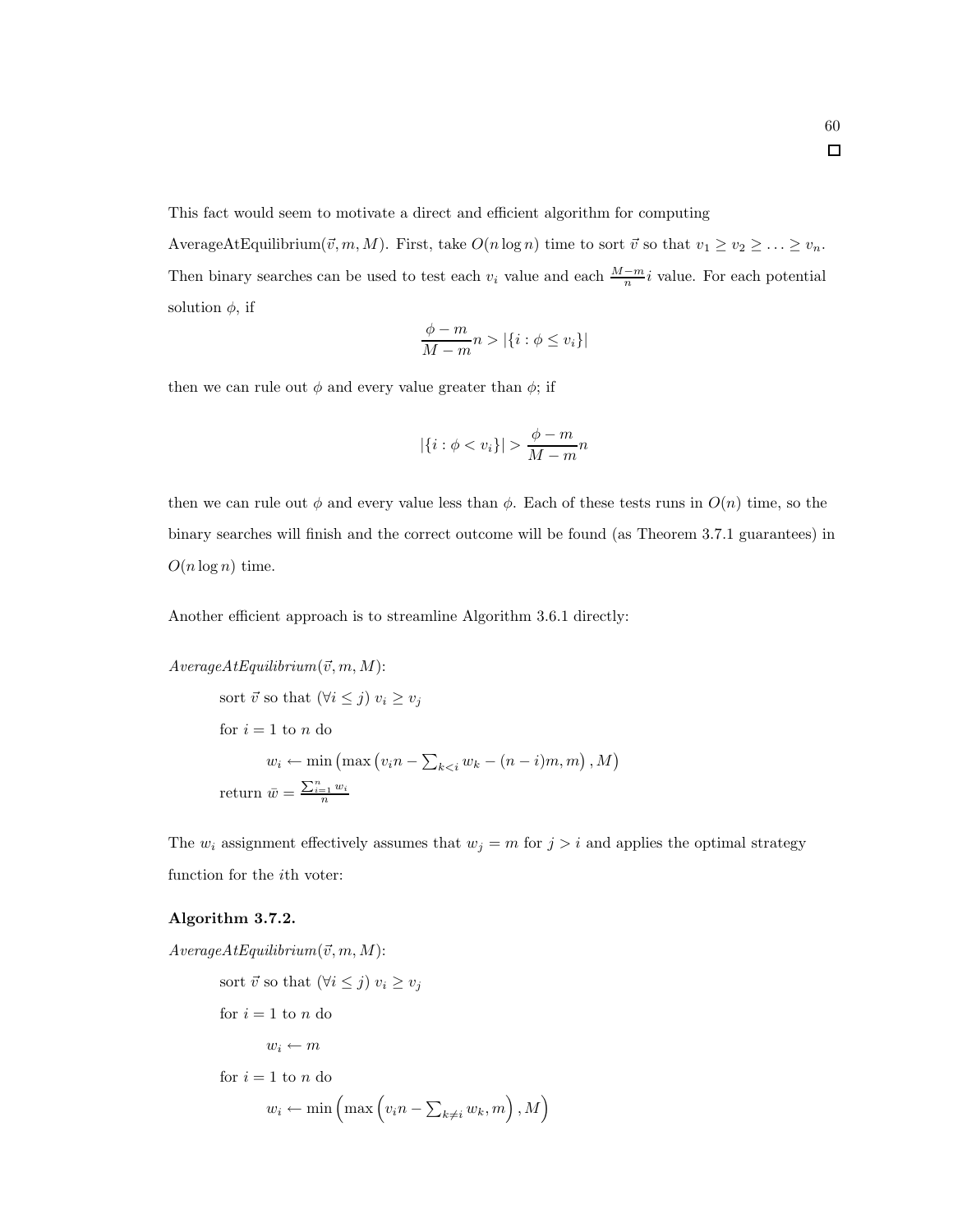$$
\text{return } \bar{w} = \frac{\sum_{i=1}^{n} w_i}{n}
$$

Instead of calculating  $\sum_{k\neq i} w_k$  freshly each time, we can easily keep track of  $w_{sum} = \sum_k w_k$  and subtract  $w_i = m$  from it. For the first loop iteration  $w_{sum}$  is equal to  $\sum_k m = nm$ , and from the *i*th to the  $(i + 1)$ th iteration it increases by  $w_i - m$ , as the new value of  $w_i$  replaces the old value, m:

#### Algorithm 3.7.3.

```
AverageAtEquilibrium(<math>\vec{v}, m, M</math>):sort \vec{v} so that (\forall i \leq j) v_i \geq v_jw_{sum} \leftarrow nmfor i = 1 to n do
         w_i \leftarrow \min(\max(v_i n - w_{sum} + m, m), M)w_{sum} \leftarrow w_{sum} + w_i - mreturn \bar{w} = \frac{\sum_{i=1}^{n} w_i}{n}
```
Now we can get rid of  $\vec{w}$  entirely:

#### Algorithm 3.7.4.

```
AverageAtEquilibrium(<math>\vec{v}, m, M</math>):sort \vec{v} so that (\forall i \leq j) v_i \geq v_jw_{sum} \leftarrow nmfor i = 1 to n do
           w_{sum} \leftarrow w_{sum} + \min \left( \max \left( v_i n - w_{sum}, 0 \right), M - m \right)return \frac{w_{sum}}{n}
```
The sorting step can be done in  $O(n \log n)$  time; each  $w_{sum}$  update takes constant time, so everything after the sorting step finishes in  $O(n)$  time.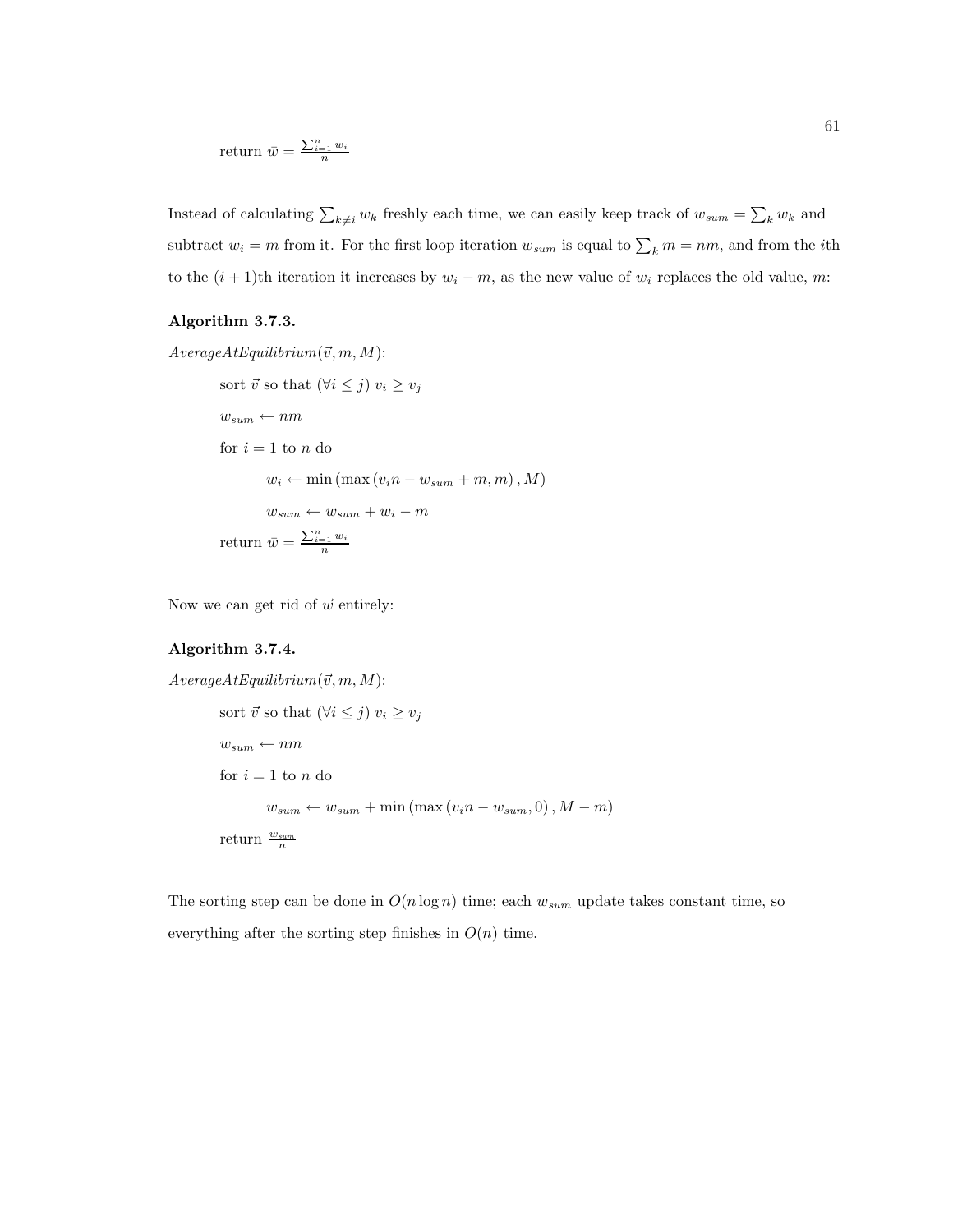# 3.8 Parameterizing AAR DSV

Given a vote vector  $\vec{v}$ , we have seen that the outcome  $\hat{v} = \text{AverageAtEquilibrium}(\vec{v}, 0, 1)$  of "pure" AAR DSV, which is DSV applied to the original [0, 1]-Average system, satisfies the property

$$
|\{i : \hat{v} < v_i\}| \le \hat{v}n \le |\{i : \hat{v} \le v_i\}|
$$

We also know that the order-statistic outcome  ${}^b\tilde{v}$  (the generalization of Median from section 3.1.3), for constant  $0 \leq b \leq 1$ , satisfies

$$
|\{i : {}^b\tilde{v} < v_i\}| \le bn \le |\{i : {}^b\tilde{v} \le v_i\}|
$$

This looks like a job for interpolation! We define a new parameter  $a$  that varies between  $0$  (giving  ${}^b\tilde{v}$ ) and 1 (giving AverageAtEquilibrium( $\vec{v}$ , 0, 1)). The generalized outcome  $\Phi_{a,b}(\vec{v})$  then will satisfy

$$
|\{i : \Phi_{a,b}(\vec{v}) < v_i\}| \le (a\Phi_{a,b}(\vec{v}) + (1-a)b)n \le |\{i : \Phi_{a,b}(\vec{v}) \le v_i\}| \tag{3.13}
$$

and we have already found exactly such a function. We know that

$$
|\{i : \hat{v} < v_i\}| \le \frac{\hat{v} - m}{M - m} n \le |\{i : \hat{v} \le v_i\}|
$$

where  $\hat{v} = \text{AverageAtEquilibrium}(\vec{v}, m, M)$ . So if

$$
\frac{\Phi_{a,b}(\vec{v}) - m}{M - m} = a\Phi_{a,b}(\vec{v}) + (1 - a)b
$$

where  $a = \frac{1}{M-m}$ ,  $b = \frac{m}{1-M+m}$ ,  $m = b - \frac{b}{a}$  and  $M = b + \frac{1-b}{a}$ , then we can define

$$
\Phi_{a,b}(\vec{v}) \equiv \lim_{x \to a^{+}} \text{AverageAtEquilibrium} \left( \vec{v}, b - \frac{b}{x}, b + \frac{1-b}{x} \right)
$$

and  $\Phi_{a,b}(\vec{v})$  will satisfy Equation 3.13. (The limit is needed for the  $a = 0$  case; as a approaches 0,  $\Phi_{a,b}(\vec{v})$  approaches the  ${}^b\tilde{v}$  outcome defined in section 3.1.3.) In fact, a value  $\phi$  satisfies

$$
|\{i : \phi < v_i\}| \le (a\phi + (1 - a)b)n \le |\{i : \phi \le v_i\}|
$$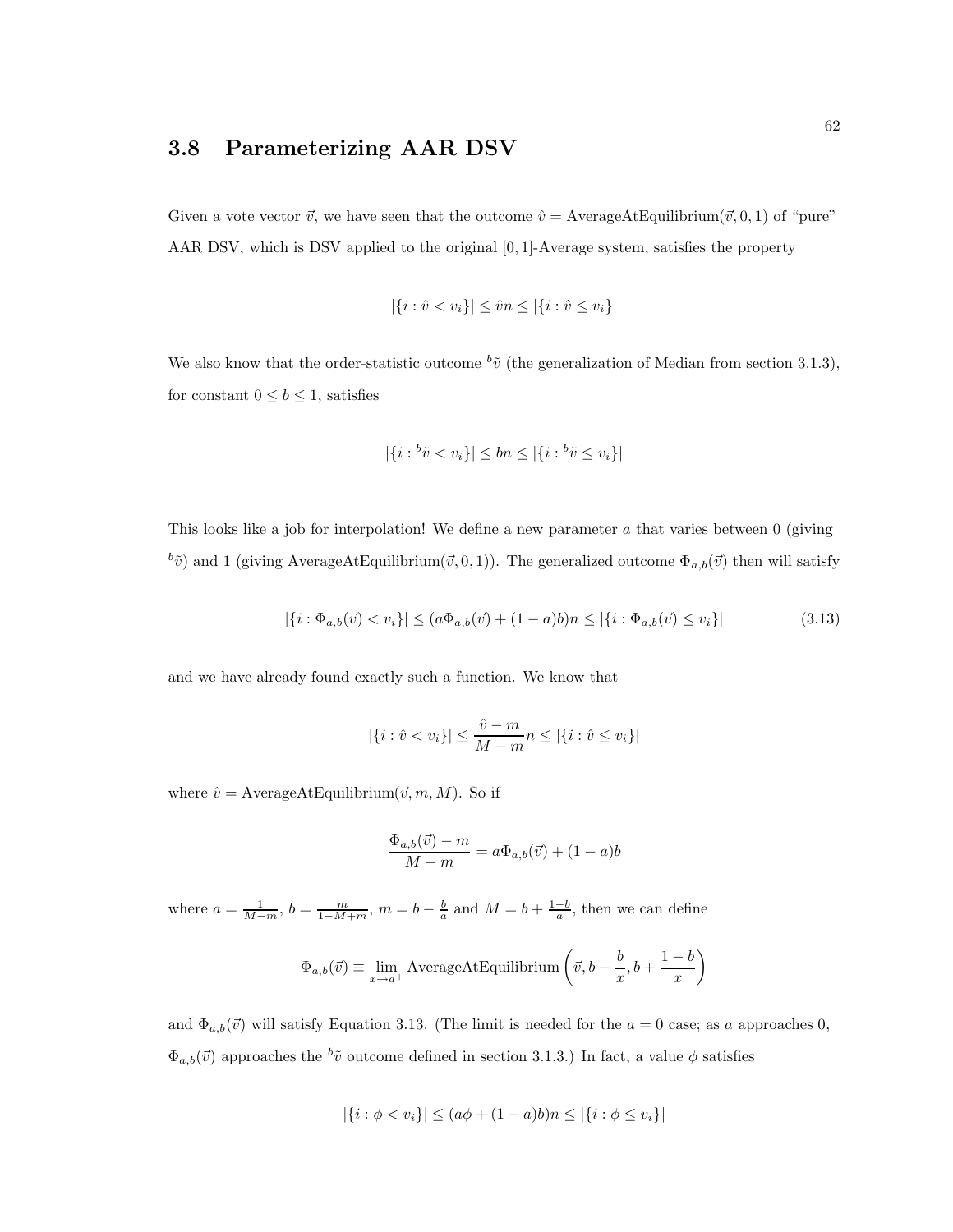if and only if  $\phi = \Phi_{a,b}(\vec{v})$ , as we showed in section 3.5.

**Theorem 3.8.1.**  $(\forall a, b) \min(\vec{v}) \leq \Phi_{a,b}(\vec{v}) \leq \max(\vec{v})$ .

*Proof.* Whenever  $0 \le a, b \le 1$ , it is true that

 $ab \leq b$ 

and so

$$
\lim_{x \to a^{+}} b - \frac{b}{x} \le 0 \tag{3.14}
$$

It also must be that  $a-1\leq 0$  and  $b-1\leq 0,$  so

 $(a-1)(b-1) = ab - a - b + 1 \ge 0$ 

and

$$
ab + 1 - b \ge a
$$

which means

$$
\lim_{x \to a^{+}} b + \frac{1 - b}{x} \ge 1
$$
\n(3.15)

Theorem 3.6.2 says that

 $(\forall m \leq 0, M \geq 1)$  min $(\vec{v}) \leq$  AverageAtEquilibrium $(\vec{v}, m, M) \leq$ max $(\vec{v})$ 

Given this and Equations 3.14 and 3.15, it follows that

$$
(\forall a, b) \ \min(\vec{v}) \le \lim_{x \to a^+} \text{AverageAtEquilibrium} \left( \vec{v}, b - \frac{b}{x}, b + \frac{1 - b}{x} \right) \le \max(\vec{v})
$$

By definition of the  $\Phi_{a,b}$  function, we can conclude that

$$
(\forall a, b) \ \min(\vec{v}) \le \Phi_{a,b}(\vec{v}) \le \max(\vec{v})
$$

 $\Box$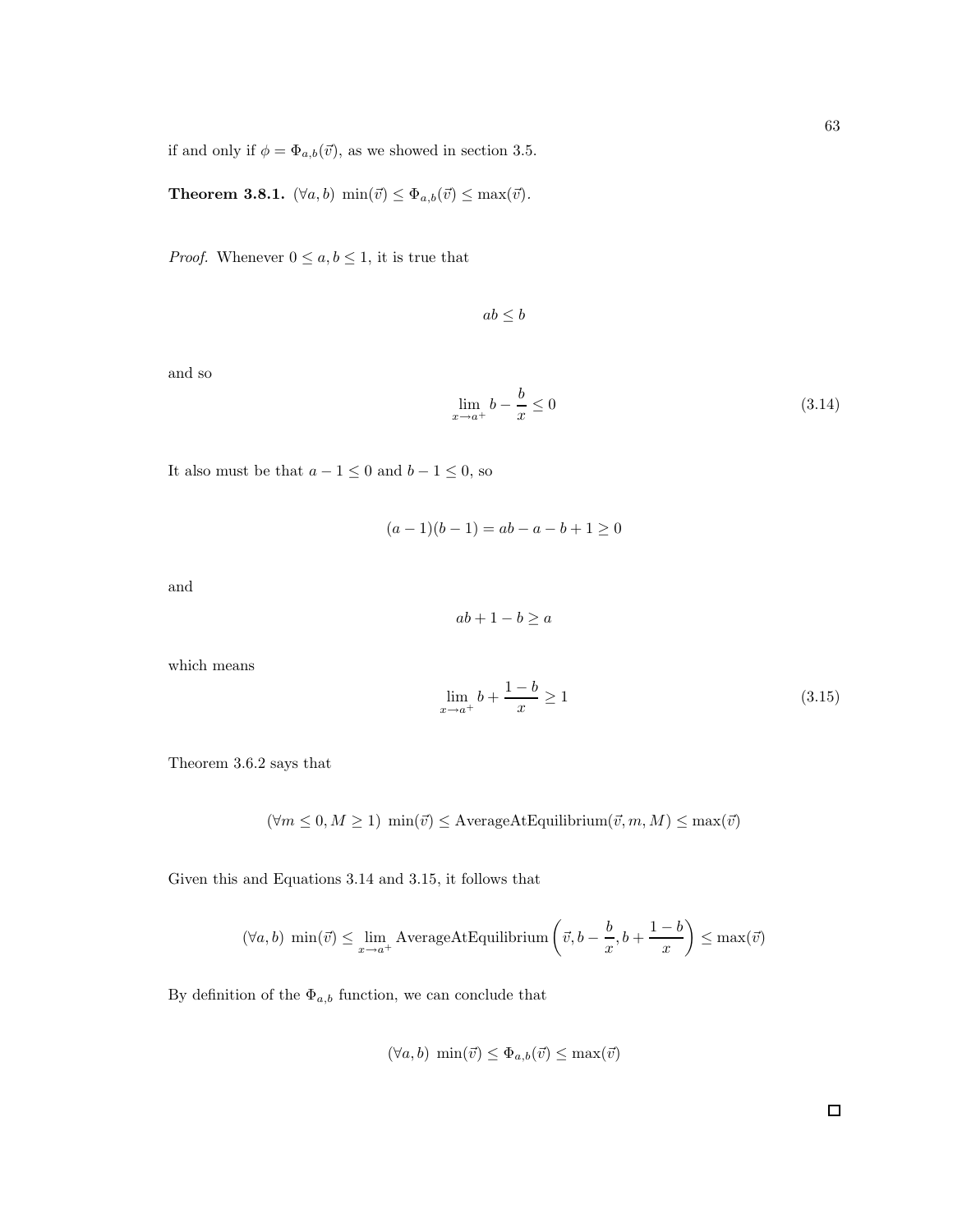Therefore any Φ function's output can be neither higher than all inputs nor lower than all inputs. In particular, if  $(\forall i)$   $v_i = \omega$ , then  $(\forall a, b)$   $\Phi_{a,b}(\vec{v}) = \omega$ , so any  $\Phi$  function satisfies an intuitively appealing unanimity property: when all voters agree, the outcome agrees with them.

## 3.9 Evaluation of AAR DSV systems

Any system that uses the outcome function  $\Phi_{a,b}(\vec{v})$  where  $0 \le a \le 1$  and  $0 \le b \le 1$  has the property that no voter can gain by voting insincerely. But it does not follow that any values of a and b give equally desirable outcomes.

One approach to evaluating this continuous range of nonmanipulable systems is to take the Average system as a benchmark and determine which  $\Phi_{a,b}$  function comes nearest, on average, to giving the Average outcome. Given a vote vector  $\vec{v}$ , we can calculate the Average outcome  $\vec{v}$  and the outcome  $\Phi_{a,b}(\vec{v})$  for many a, b combinations. For any particular a and b, we can calculate the squared error from  $\bar{v}$ :

$$
SE_{a,b}(\vec{v}) = (\Phi_{a,b}(\vec{v}) - \bar{v})^2
$$

If  $\mathbf{V} = {\vec{v_1}, \vec{v_2}, \vec{v_3} \dots \vec{v_N}}$  is a vector of N vote vectors, then we can find the root-mean-squared error from Average, weighted by the number of ratings in each vote vector  $\vec{v}_i$ :

RMSE<sub>a,b</sub>(**V**) = 
$$
\sqrt{\frac{\sum_{i=1}^{N} |\vec{v}_i| \cdot \text{SE}_{a,b}(\vec{v}_i)}{\sum_{i=1}^{N} |\vec{v}_i|}}
$$

Given some "training" vector  $V$  of vote vectors, we would like to choose a and b to minimize  $RMSE_{a,b}(\mathbf{V}).$ 

This approach requires a concrete source of vote-vector data or a distribution for generating such. The website Metacritic [1] offers ideal data for our purposes: Reviews for over 4000 films (plus many books, music albums, video games, etc.) are summarized into ratings between 0 and 100. For example, one film<sup>1</sup> has the seven ratings 70, 70, 80, 80, 88, 88 and 100, which are easily

<sup>&</sup>lt;sup>1</sup>The 1978 film  $Animal$  House.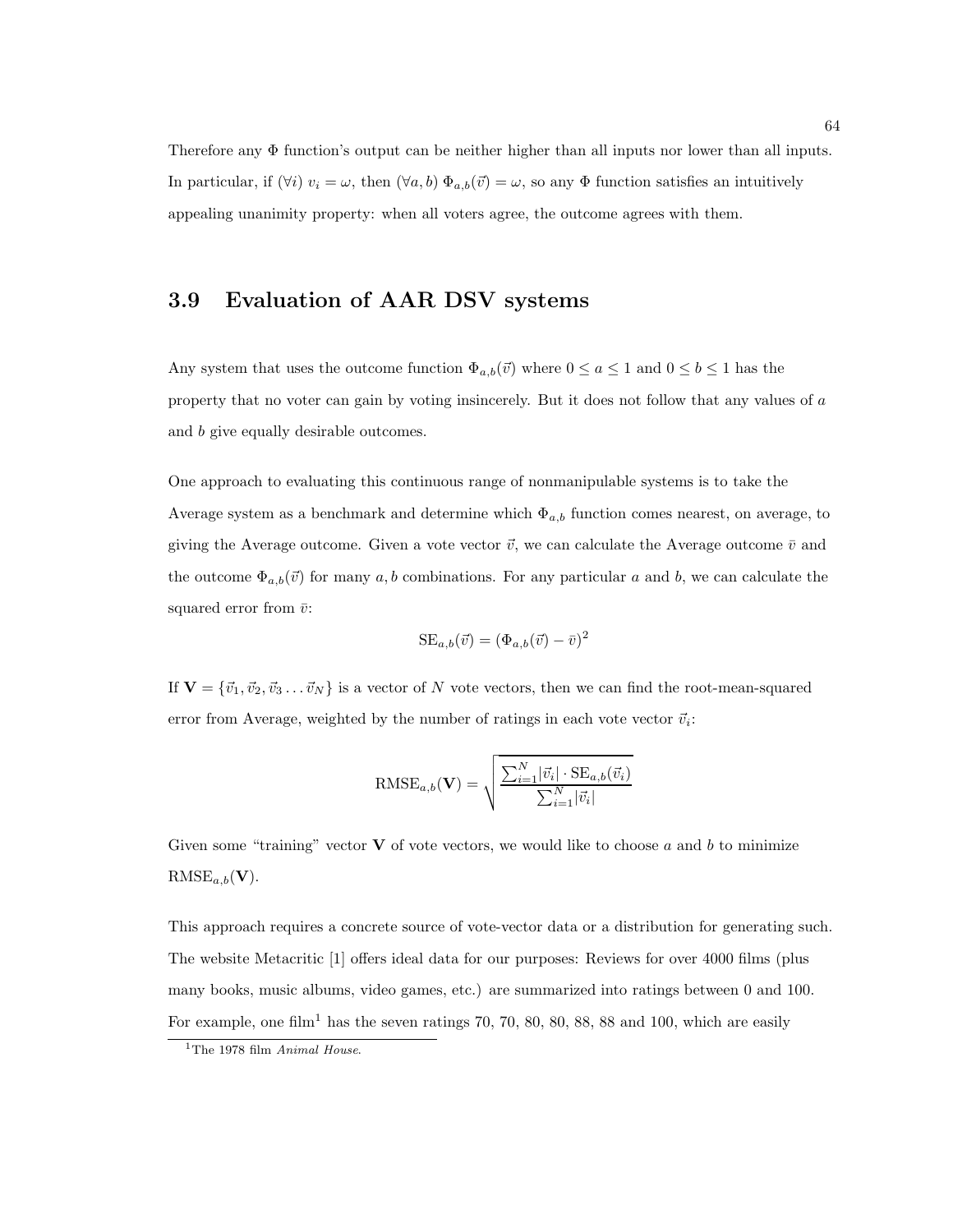converted into the vote vector

$$
\vec{v} = [0.7, 0.7, 0.8, 0.8, 0.88, 0.88, 1]
$$

Converting all films on Metacritic the same way gives us a large vector  $V$  of vote vectors.<sup>2</sup>

Since there are two parameters,  $a$  and  $b$ , it is somewhat impractical to try all combinations. But it may be desired to fix  $b = 0.5$  to ensure a kind of symmetry: If  $(\forall i)$   $v'_i = 1 - v_i$ , then  $(\forall a) \ \Phi_{a,0.5}(\vec{v}') = 1 - \Phi_{a,0.5}(\vec{v})$ , so electorates that prefer low and high outcomes are treated symmetrically. Fixing  $b = 0.5$  and trying all 10001 evenly spaced values of a, we find that  $a = 0.3240$  (Figure 3.1) gives the minimum RMSE for the Metacritic data.



Figure 3.1: RMSE, varying a and fixing  $b = 0.5000$ 

Having fixed  $b = 0.5$  and found the value of a that minimizes RMSE (0.3240), we can now fix

 $a = 0.3240$  and find the value of b that minimizes RMSE, then fix b again accordingly and continue

 $2$ We use the data for the 4581 films mined from Metacritic on Thursday, 3 April 2008, that had at least three critics rate them.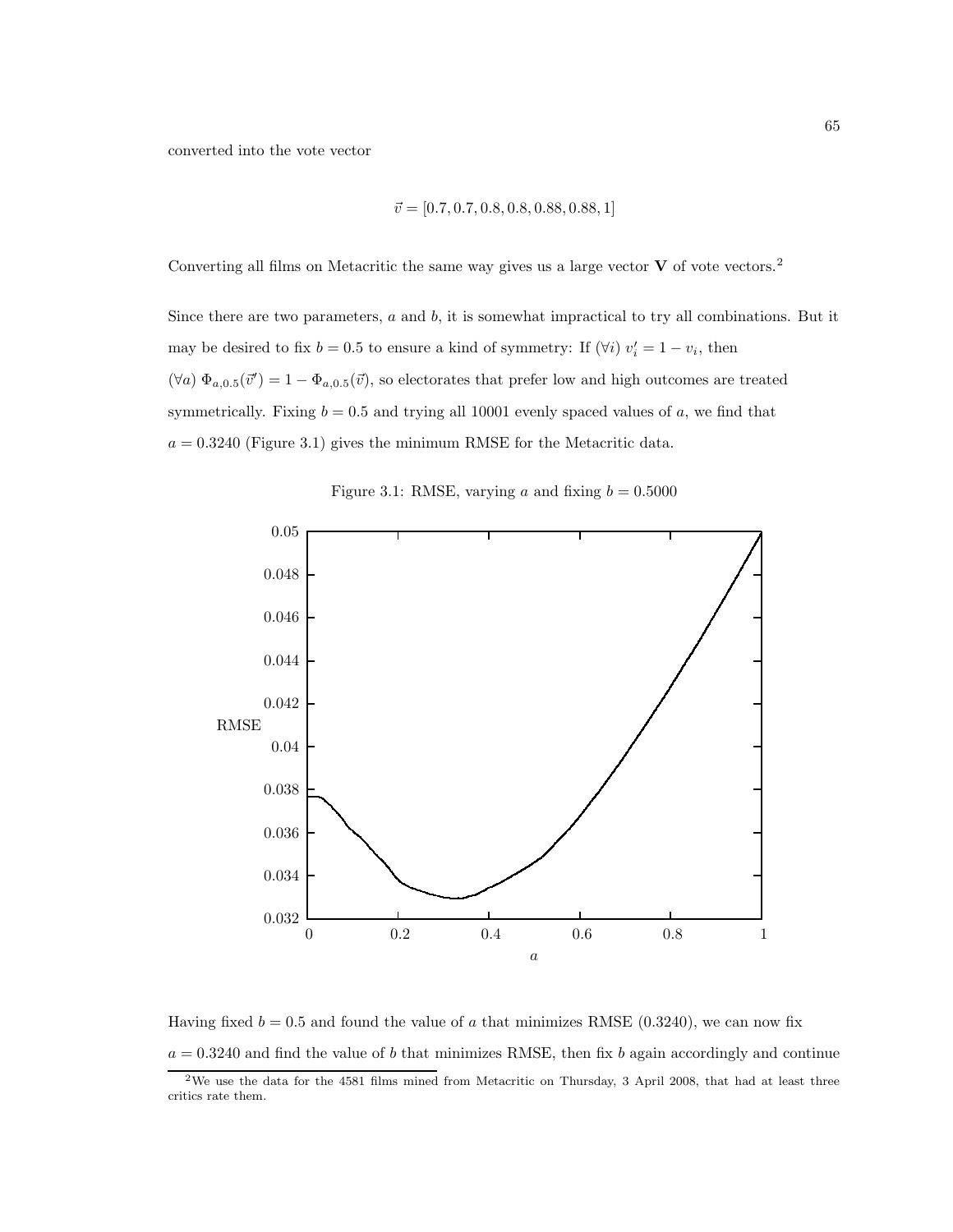in a hill-climbing fashion until we find a stable minimum. In practice, the procedure is guaranteed to halt because the RMSE decreases at each step for which either a or b changes.

Using this procedure on the Metacritic data and testing 10001 evenly spaced values of a or b at each step, whether we start with  $a = 0$  or with  $b = 0.5$ , we find a local RMSE minimum (approximately 0.03242) at  $a = 0.3647$ ,  $b = 0.4820$  (Figures 3.2 and 3.3); such a system is equivalent to running an Average election with rationally optimal voters and allowing votes between  $m \approx -0.8396$  and  $M \approx 1.9023$ .



Figure 3.2: RMSE, varying a and fixing  $b = 0.4820$ 

It can be seen in Figure 3.4 that  $\Phi_{0.3647,0.4820}(\vec{v})$  and  $\vec{v}$  do indeed correlate nicely for the Metacritic data.

To a good approximation, then, the AAR DSV system that comes closest to matching Average outcomes for the Metacritic data is one with  $a = \frac{1}{3}$  and  $b = \frac{1}{2}$ , which corresponds to allowing votes between  $m = -1$  and  $M = 2$ .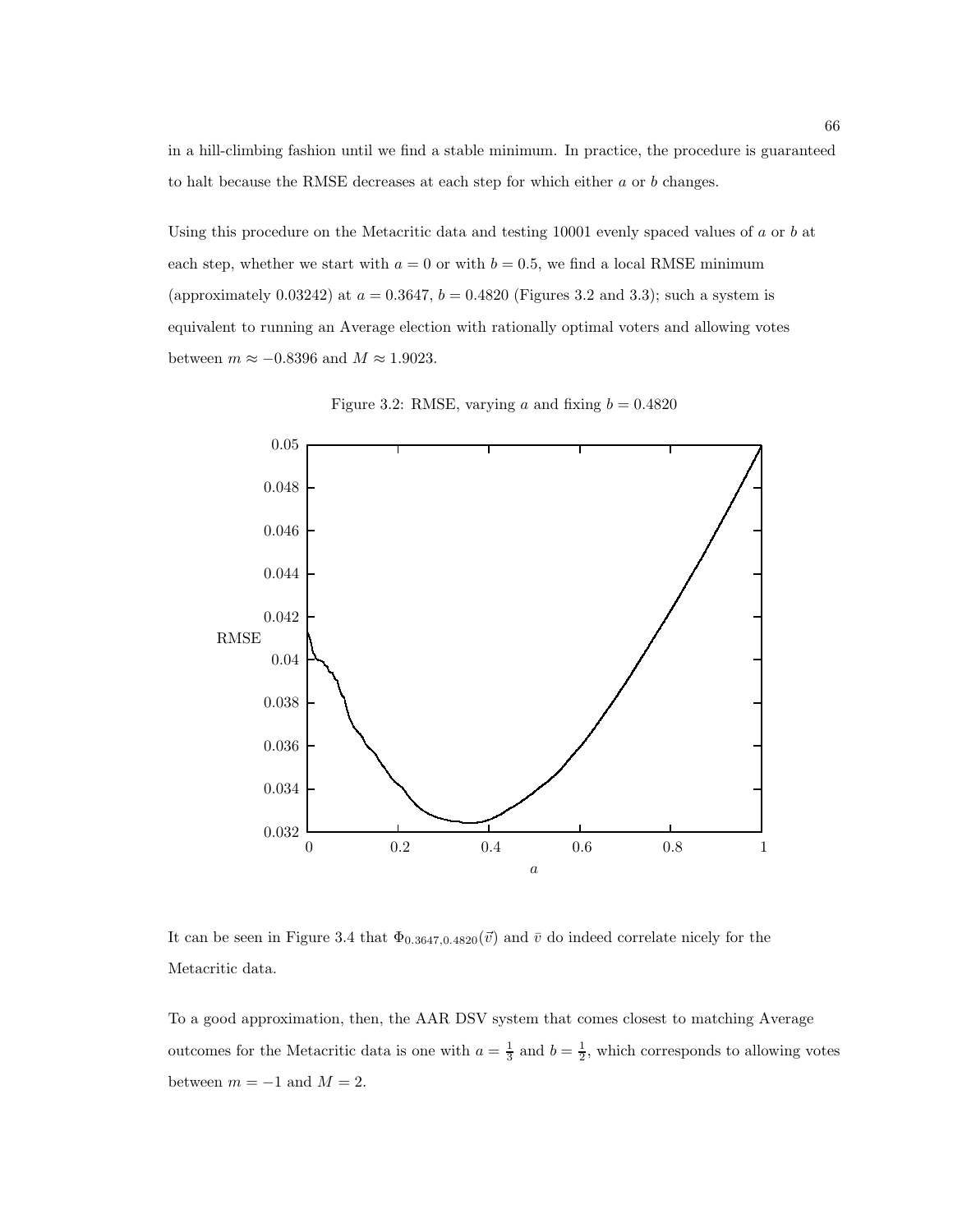

Figure 3.3: RMSE, fixing  $a = 0.3647$  and varying b

## 3.10 Generalizations to more dimensions

What if the votes and the outcome are in d-dimensional space, where  $d > 1$  and each dimension is restricted between 0 and 1 (giving a hypercube)? For example, if the votes are (0.3, 0.3), (0.3, 0.3),  $(0.3, 0.7), (0.7, 0.3)$  and  $(0.7, 0.7)$ , what should the outcome be? This problem is very similar to single point estimation, the problem of finding a most "representative" point given a set of points.

The Average system is easily generalized to multiple dimensions by taking the average of each coordinate, effectively calculating the centroid, the center of mass given a set of unit masses. (Alternatively, one can imagine attaching Hookean springs of equal spring constants to each fixed input point, then gluing the other ends of the springs together; the glue point will come to rest at the centroid.) This generalization is equivalent to finding the point  $t$  that minimizes

$$
\sum_{i=1}^{n} \text{dist}(t, v_i)^2
$$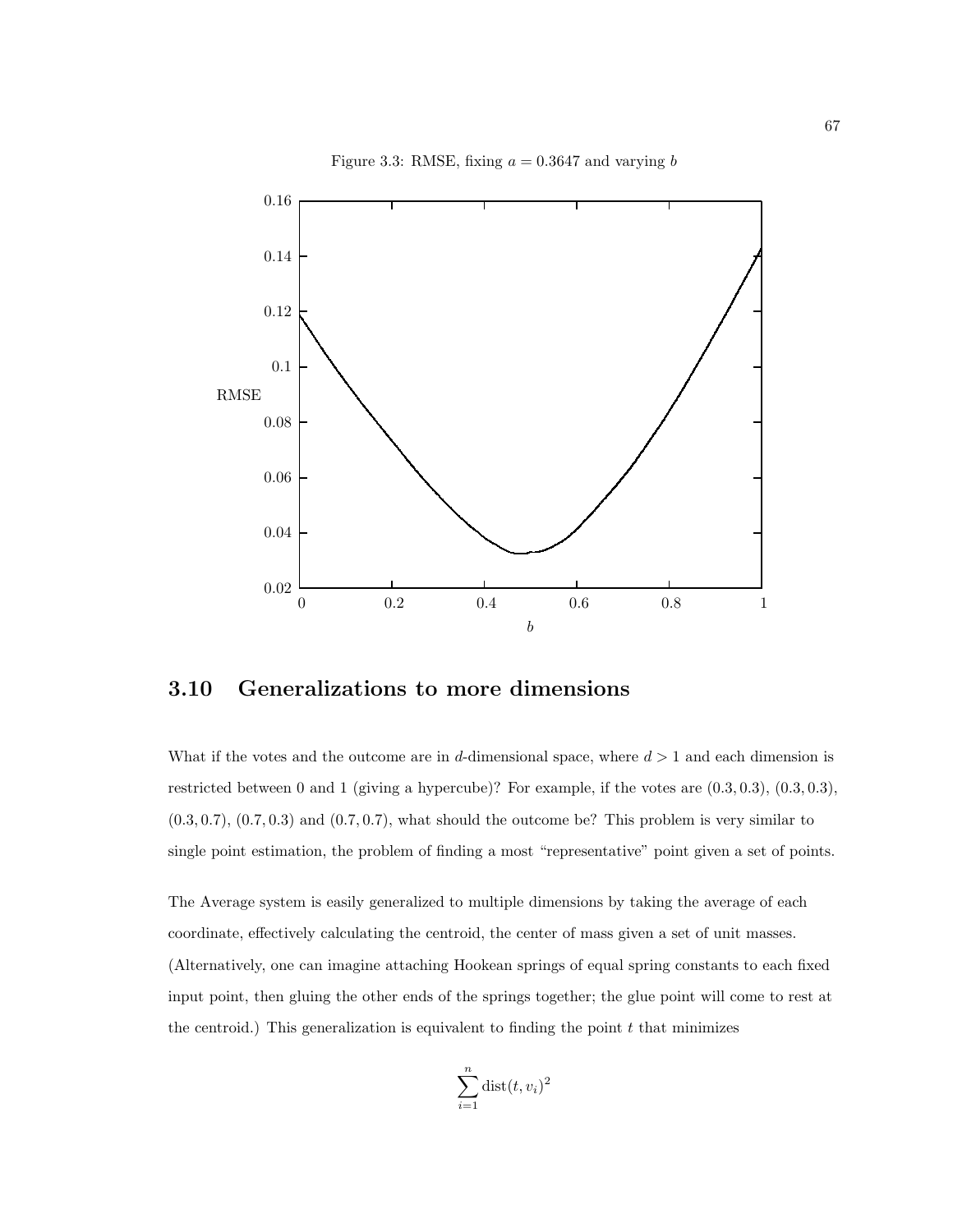

### Figure 3.4:  $\Phi_{0.3647,0.4820}(\vec{v})$  vs.  $\bar{v}$  scatterplot

where dist $(t, v_i) = \left(\sum_{j=1}^d (t_j - v_{ij})^2\right)^{1/2}$ , the Euclidean distance between t and  $v_i$  (and the  $\ell^2$ norm of the vector  $t - v_i$ ). (We must now conceptually allow all real numbers, not just rationals.) The resulting system is rotationally invariant and is equivalent to conducting d separate and independent Average elections, and the results above for strategic behavior under the one-dimensional Average system apply to the "election" for each coordinate. In particular, conducting a d-dimensional Average DSV election is equivalent to conducting  $d$  parallel one-dimensional Average DSV elections, and so gives a nonmanipulable system.

Generalizing Median to multiple dimensions by finding the median of each coordinate also results in a nonmanipulable system, but, unlike in the Average case, the result is not rotationally invariant (consider the points  $(0, 0)$ ,  $(0, 1)$  and  $(1, 0)$ , and then rotate them 45 degrees). But these are not the only ways to generalize the above one-dimensional systems.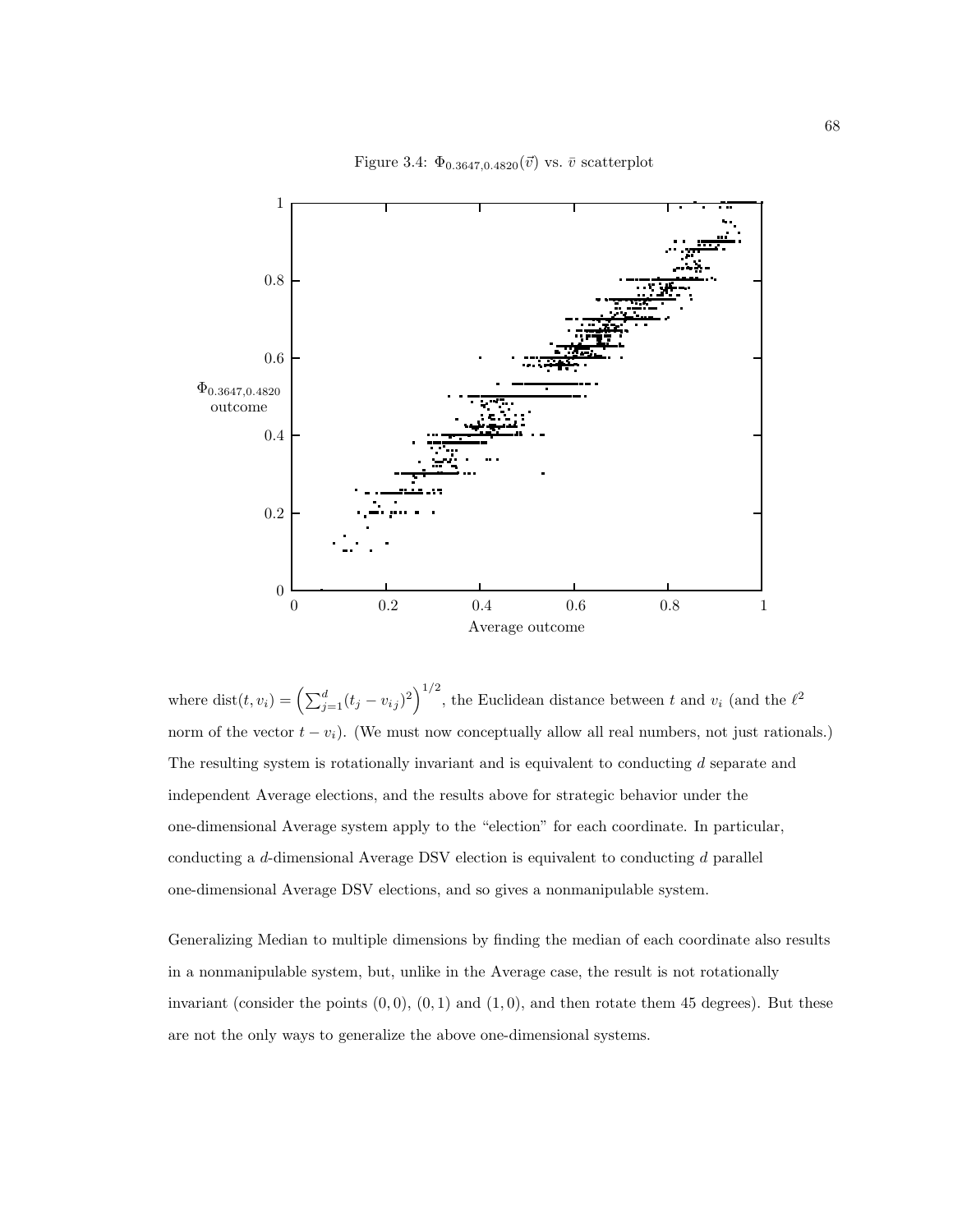First, the one-dimensional space between 0 and 1 (or  $-1$  and 1) can be generalized in other ways than into hypercubes. For example, the d-dimensional space could be the zero-centered d-dimensional sphere of radius 1 (for example,  $\{(x, y) \in \mathbb{R}^2 : x^2 + y^2 \le 1\}$ ), and each voter can be assumed to prefer points with smaller Euclidean distance to his or her ideal point to those farther from it. Or it could be the d-dimensional surface of the  $(d+1)$ -dimensional sphere of radius 1 (for example,  $\{(x, y) \in \mathbb{R}^2 : x^2 + y^2 = 1\}$ . Perhaps even more interestingly, the outcome space could be the *d*-dimensional simplex (for example,  $\{(x, y, z) \in \mathbb{R}^3 : x + y + z = 1\}$ ), which could describe the division of a limited resource among several uses (such as a committee allocating a fixed sum among budget items). Applying DSV to these problems may be addressed in future work.

Second, the Median system itself can be generalized in other interesting ways besides applying it independently to each coordinate. An alternative, and arguably superior, generalization of the Median system is found by finding the point  $t$  that minimizes

$$
\sum_{i=1}^{n} \text{dist}(t, v_i)
$$

t is known as the Fermat–Weber point [58, 17]. The resulting system is rotationally invariant, unlike the median-in-each-dimension system. When  $d > 1$ , unlike in the one-dimensional case, it usually has a single optimum point even when  $n$  is even (the only exception is an even number of collinear points). Unfortunately, there is no computationally feasible exact algorithm to calculate the Fermat–Weber point in general [5], but numerical approximation is quite easy [56, 11].

The Fermat–Weber point does not change when a point  $v_i$  is moved farther away from t in the direction of the vector  $\vec{tv}_i$  [54], so, in a sense, direction matters but not distance. Because of this property, a naïve Average-style strategy for manipulating this Fermat–Weber system fails, and any successful manipulation would have to move a sincere vote in some other direction.

Unfortunately, an insincere voter can indeed manipulate the Fermat–Weber point to move closer to his or her ideal outcome. Consider the square outcome space  $\{(x, y) \in \mathbb{R}^2 : 0 \le x, y \le 1\}$ . If there are four voters whose ideal outcomes are  $(0.4, 0)$ ,  $(0.4, 1)$ ,  $(0.6, 0)$  and  $(0.6, 1)$ , and they all vote sincerely, then the Fermat–Weber point is (0.5, 0.5). But then the fourth voter can insincerely vote  $(0.4, 1)$ , giving a Fermat–Weber point of  $(0.4, 1)$ , which is closer by Euclidean distance to the ideal  $(0.6, 1)$  than is the previous outcome  $(0.5, 0.5)$ .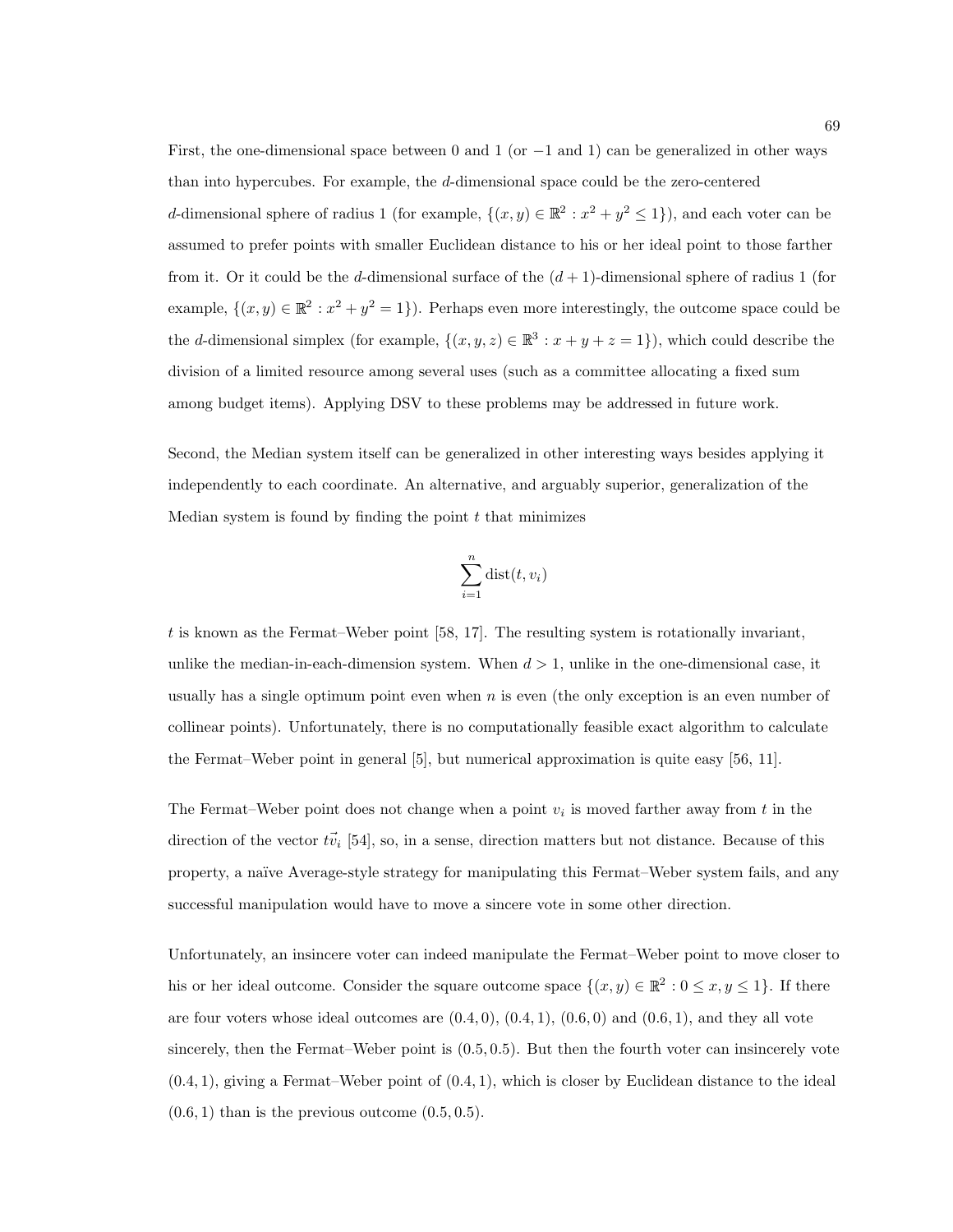# 3.11 Summary of contributions

In this research, we have accomplished the following.

- 1. Described a rational voter's optimal strategy for Average aggregation.
- 2. Proved that at least one equilibrium will exist when all Average voters are optimally strategic.
- 3. Proved that all such equilibria will have the same Average outcome.
- 4. Defined a large new class of AAR DSV systems and showed that they are all immune to manipulation by insincere voters.
- 5. Provided an efficient algorithm to compute any AAR DSV outcome.
- 6. Used real-world data to choose an AAR DSV system that comes closest to matching Average outcomes over those data.
- 7. Showed that using the Fermat–Weber point as the outcome in a multi-dimensional space can be manipulated by insincere voters.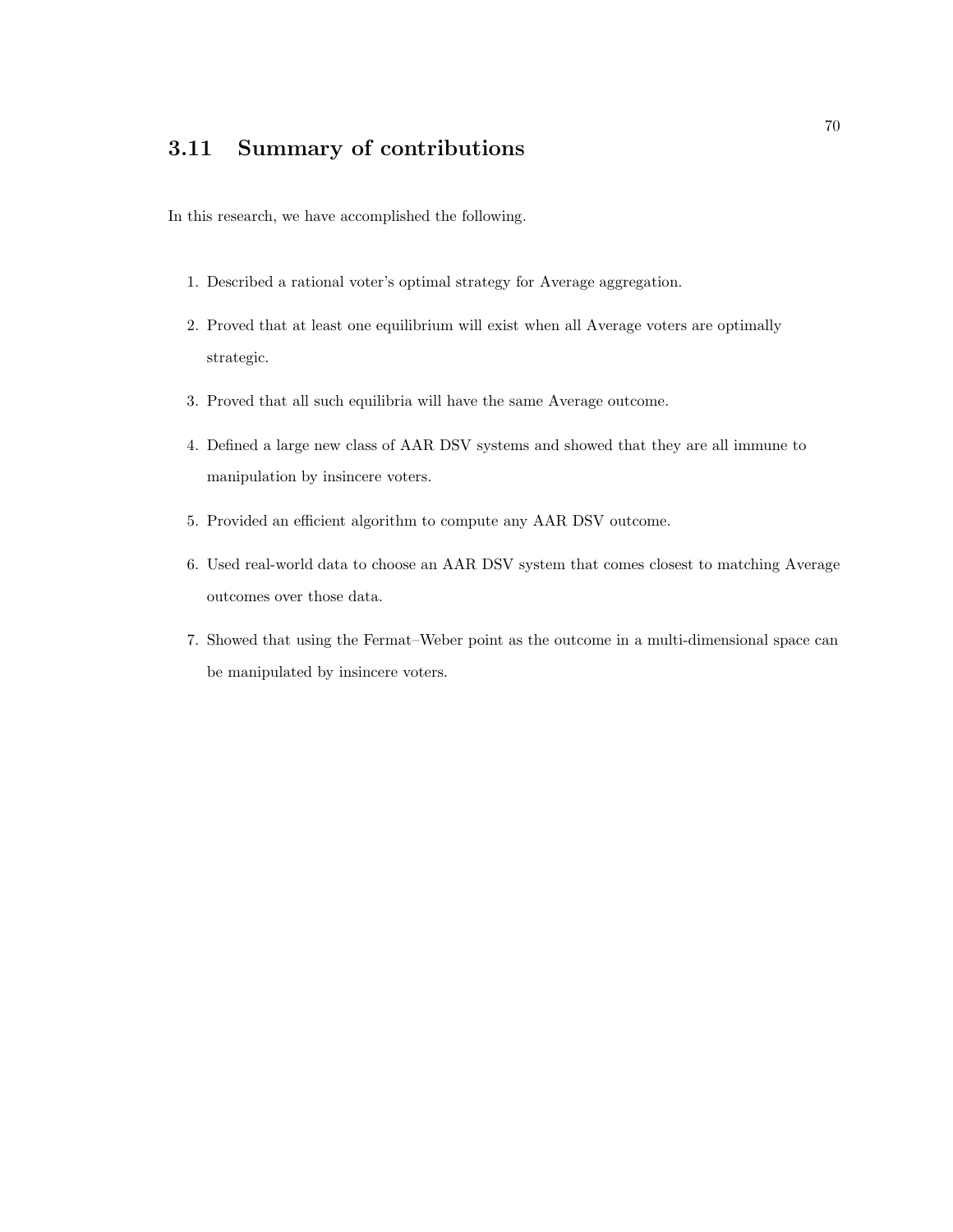# Chapter 4

# Comparing Approval Strategies for DSV

DSV systems have been considered for plurality elections with the following goals in mind. First, it is known that voters will behave strategically, in that they will vote an insincere ballot if they are convinced a better outcome can be obtained. DSV systems attempt to distill the sincere cardinal preferences of a voter into the best possible strategic behavior for that voter. One obvious benefit is that the voter is motivated to provide sincere cardinal preferences, secure in the knowledge that his or her strategy will vote effectively according to those preferences. If DSV systems can derive provably best possible strategic voting behavior from those preferences, then providing other than sincere cardinal preferences would not be in the best interest of the voter. Second, reasoning about the best possible strategic behavior may be difficult and well beyond the means of some voters. A DSV system has the potential of affording the same advantages to all voters, so that no voter has disproportionate power in an election.

So a goal of DSV systems was to allow greater expression from a voter while providing that voter the best possible thinking in an election situation.

The above factors are also compelling arguments for elections using approval voting. Approval ballots are more expressive than plurality ballots, since favor can be expressed for multiple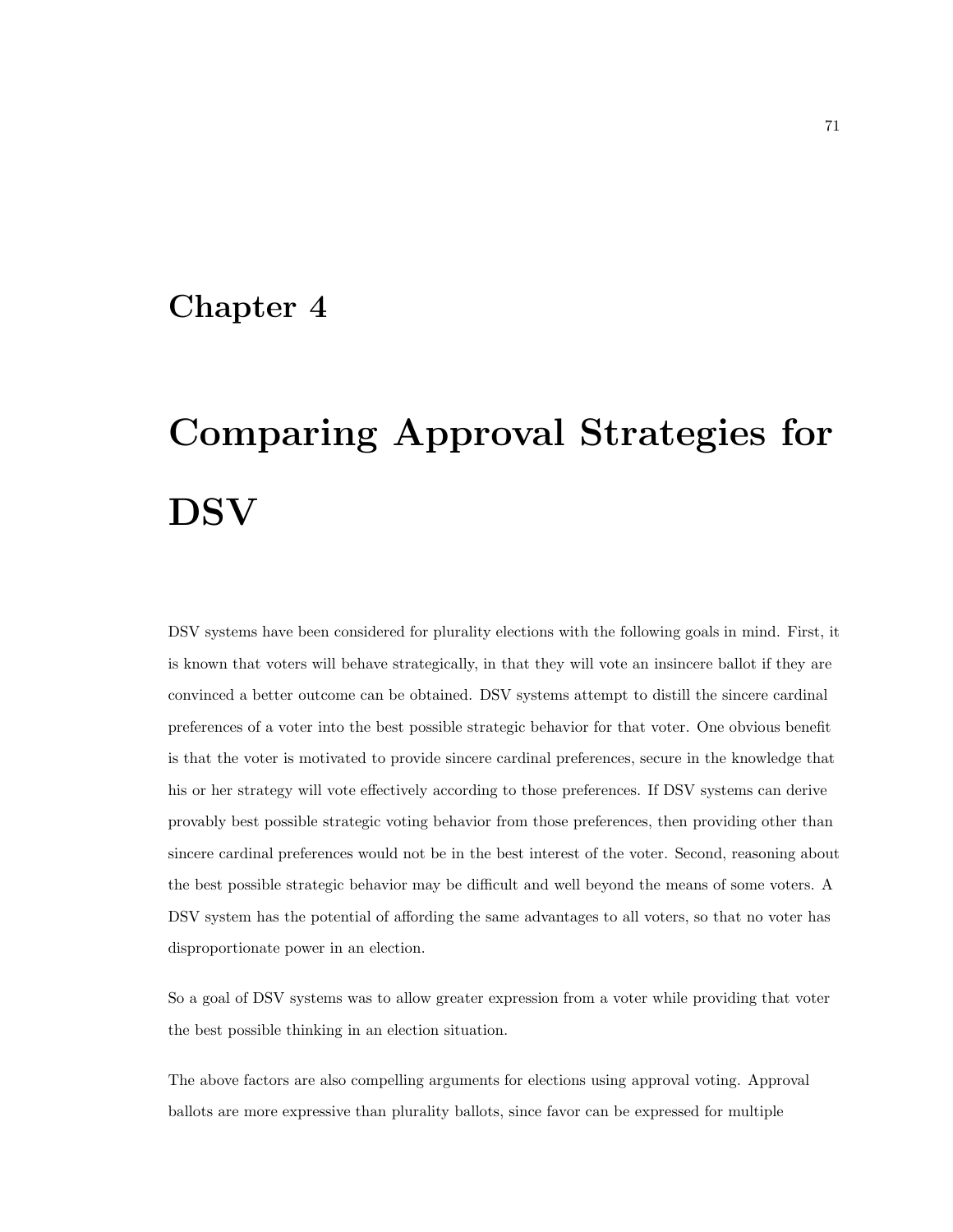alternatives; in particular, a voter can approve both favorite and compromise alternatives. Thus, it may be the case that an effective approval ballot is, in some sense, more sincere than a plurality ballot of equal effectiveness. That is, there exists a (weakly, at least) sincere approval ballot that has the same or greater effectiveness as a correspondingly effective but insincere plurality ballot.

But Cranor's and Cytron's [23] approach to plurality strategy cannot be trivially extended to approval voting; that is, using their strategy to find the optimal plurality ballot and then converting it into an approval ballot simply by adding all alternatives preferred to the one already approved will not necessarily result in an optimal approval ballot. The problem is not simply finding the optimal alternative for which to vote but finding the optimal cutoff point between approved and disapproved alternatives; in other words, instead of maximizing a measure of effectiveness, a natural threshold above which approval is optimal must be found.

For example, if a voter prefers  $A$  to  $B$  to  $C$ , and  $C$  is judged to have far and away the best chance of winning with  $B$  the least likely to win, then the Cranor/Cytron approach to plurality strategy would recommend voting for A. Extending that plurality ballot trivially to an approval ballot by also approving all alternatives preferred to A results in approving only A, but it may well be that approving both  $A$  and  $B$  will give the voter a higher expected utility of the outcome. Indeed, "strategy A", presented in section 4.2 and later seen to be optimal under certain conditions (sections 4.4.6 and 4.5.1), would recommend approving both A and B.

Given extant work on DSV systems and on approval voting, it seems natural to examine the extent to which DSV systems can be used beneficially in approval elections. The following questions arise:

- 1. Is there a rationally optimal strategy for approval elections that is suitable under the same assumptions used for plurality elections  $(i.e., \text{Cranor/Cytron DSV pivot-probability}$ computations and equations from social-choice literature concerning utilities)?
- 2. Under a wider set of assumptions, how do various approval voting strategies compare in terms of their cost, their effectiveness and their ability to elicit sincere cardinal preferences from voters?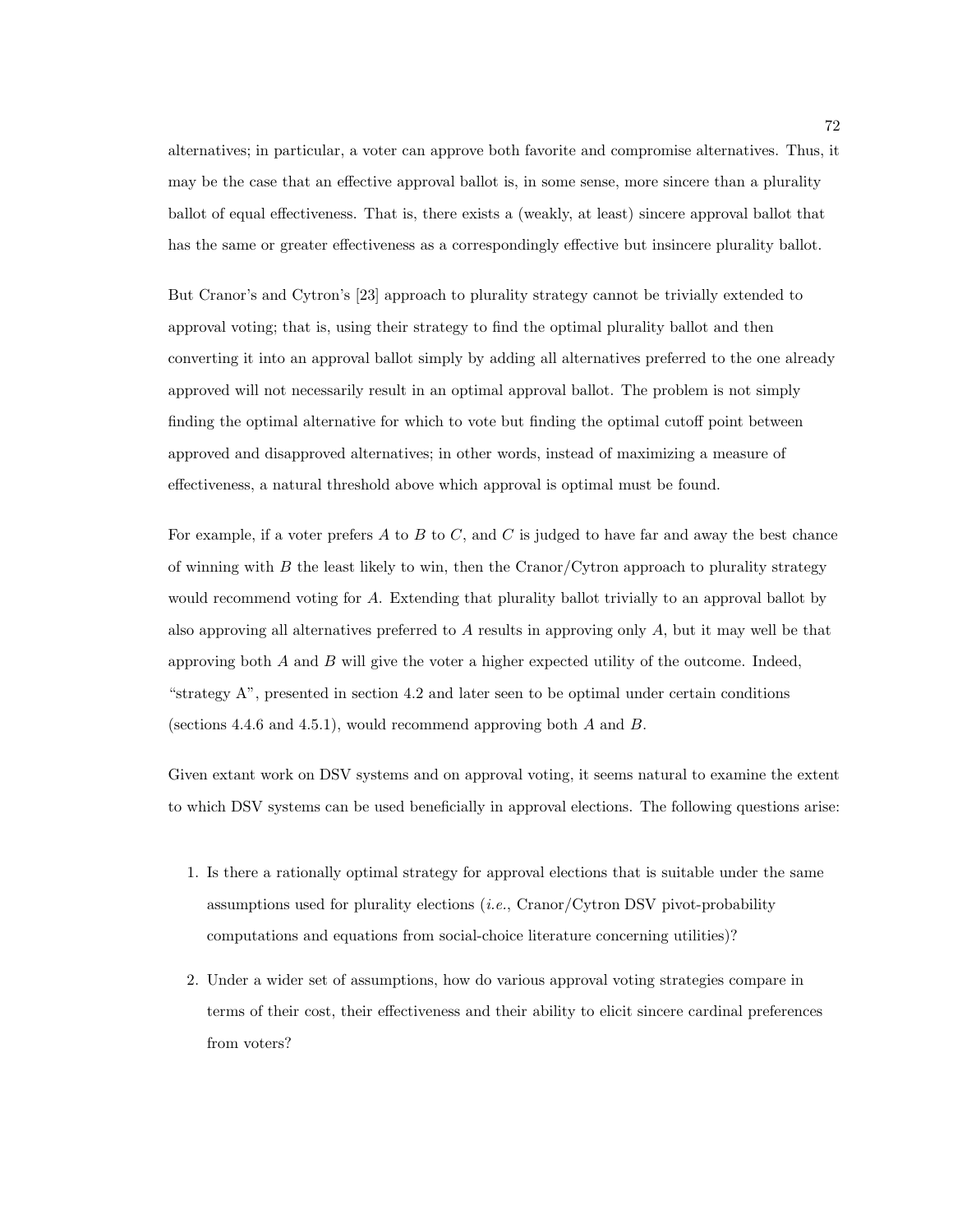In this chapter we begin the work of examining the above issues. A long-term goal of work in this area would be to establish strategies that work as well as any voter could in an approval election. While we may not fully reach that goal in this work, we propose methodologies for evaluating the effectiveness of an approval strategy and methods for comparing strategies.

## 4.1 The space of approval ballots

One might assume strategizing in an approval election to be more difficult than in a plurality election, since the number of allowed ballots is exponential in the number of alternatives rather than linear. But rarely does it make sense to vote an approval ballot that is not even weakly sincere by the definition in chapter 1, and in fact it never makes sense when all other ballots are known and fixed. More importantly from a DSV point of view, as we saw in section 1.4, only weakly sincere ballots make sense given only the information in an election state as set out in chapter 1.

There are only  $k + 1$  possible weakly sincere approval ballots over k alternatives (and fewer if abstention is ruled out or if the voter's cardinal preferences impose only a partial order on the alternatives). So only  $O(k)$  ballots need to be considered for any one voter.

## 4.2 A new declared strategy for approval voting

Somewhat similar to approval strategy T (Figure 1.3) is strategy A [35], which essentially (when preferences and election state are tie-free) approves all alternatives preferred to the currently leading alternative, including that leading alternative if preferred to the currently second-place alternative. In other words, it places an approval cutoff next to the current leader on the side of the current second-placer. More precisely and generally, we define strategy A in Figure 4.1.

Notice that when there are no ties in the election state or in the voter's cardinal preferences, strategy A effectively approves alternative i if and only if  $p_i \geq p_1$  when  $p_1 > p_2$  and  $p_i > p_1$  when  $p_1 < p_2$ .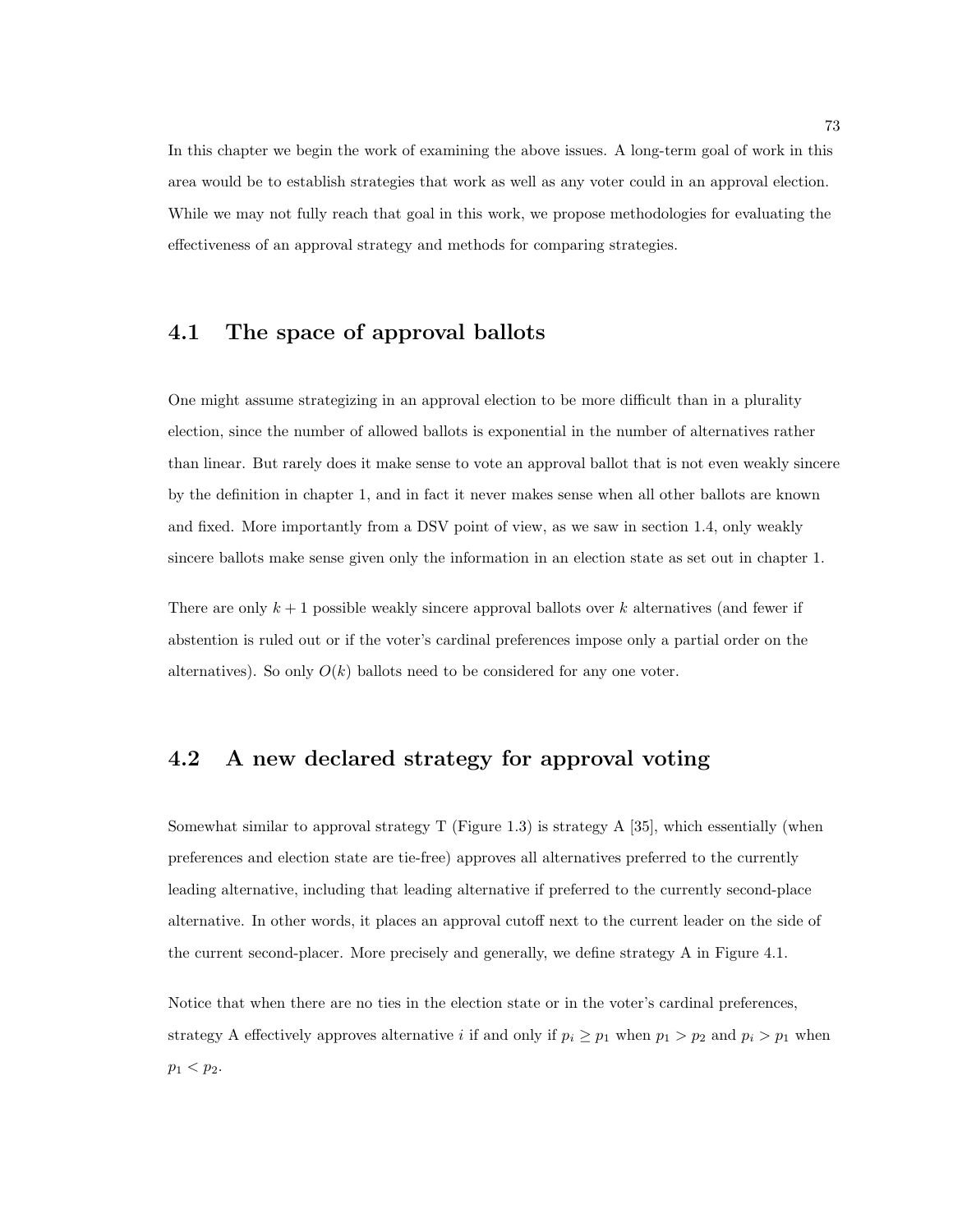For voter v voting in round  $r + 1$ ,

- $\bullet\,$  for each alternative  $i\colon$ 
	- find smallest y such that  $p(v, i) \cdot |\text{Top}_y(r)| \neq \text{PSum}_y(v, r)$   $(y = k \text{ if none})$
	- approve alternative *i* if and only if  $p(v, i) \cdot |\text{Top}_y(r)| > \text{PSum}_y(v, r)$

# 4.3 Evaluating approval strategies

Our assumption is that all a voter ultimately cares about is the outcome of an election. Accordingly, perhaps the ideal measure of a particular strategy's effectiveness is, according to some distribution of sets of one focal voter's preferences and other voters' programs, the weighted average of the values of the outcomes that result when the focal voter uses that strategy. The difficulty of using such an approach to strategy evaluation is chiefly computational, but the approach also relies on finding such a distribution that is compellingly realistic.

## 4.3.1 Evaluating election states directly

Instead of trying to evaluate a strategy based on the eventual outcomes that obtain when it is used, then, one could simply find a way to evaluate the election states that immediately obtain. If, given a particular election state and set of preferences, one strategy produces a ballot that leads to an election state judged to be better by some measure than the election state found by another strategy, we could judge the first strategy superior to the second in that isolated case.

To illustrate this approach, here's one relatively simple way to evaluate a given election state: Chapter 6 of Merrill [38] inspires a way to estimate the expected value of the eventual election result by using only each alternative's current vote total.  $W_i$ , the probability of alternative *i*'s winning, is estimated at  $W_i = \frac{s_i^x}{\sum_{j=1}^k s_j^x}$  where  $s_i$  is alternative *i*'s current vote total (alternative *i*'s entry in the election state) and x is some constant greater than 1; Merrill (somewhat arbitrarily) suggests using  $x = 2<sup>1</sup> W<sub>i</sub>$  values estimated in this way can then be used to calculate an estimated

<sup>&</sup>lt;sup>1</sup>Relatively speaking, using a smaller x spreads out the winning probability among the alternatives; using a larger  $x$  gives a relatively higher winning probability to the current leaders. Therefore it might make sense to vary  $x$  by increasing it as the election progresses, say by doubling it after each round.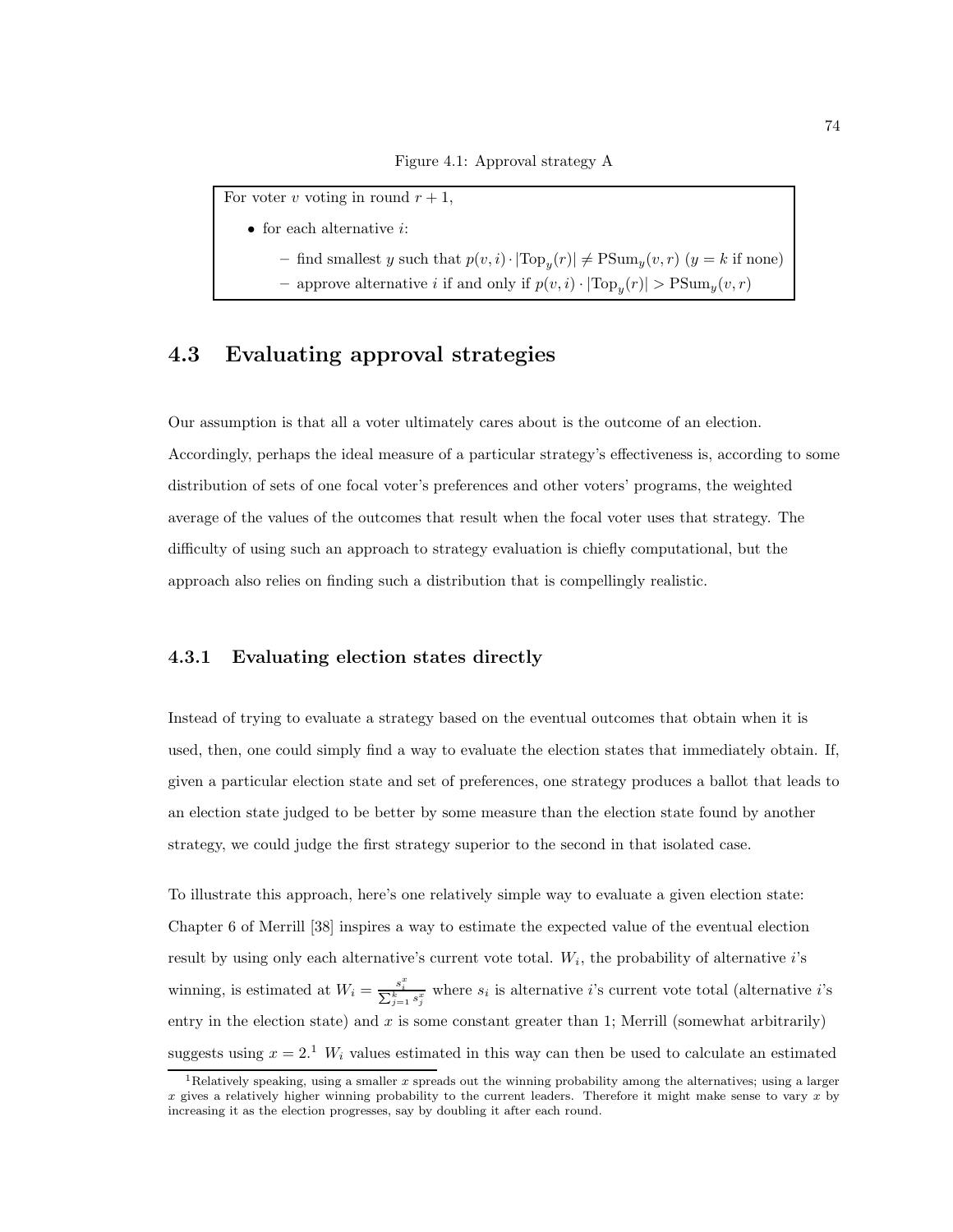value of the election from a particular voter's point of view by calculating  $\sum_{i=1}^{k} p_i W_i$ , where  $p_i$  is the cardinal preference that voter gives to alternative i.

For example, suppose the voter that submitted the program that executes next in a three-alternative approval DSV election rated the alternatives  $[1, \frac{2}{3}, 0]$ , and the current election state is  $[14, 5, 10]$ . Now the program must decide whether to vote  $[1, 0, 0]$  or  $[1, 1, 0]$ , essentially choosing between the election states [15, 5, 10] (if only the first alternative is approved) and [15, 6, 10] (if the first two are approved).

Strategies T and J, described in chapter 1, disagree on the best ballot to cast in this situation; T recommends  $[1, 0, 0]$  and J recommends  $[1, 1, 0]$ . So, according to this election-state-evaluation approach, T makes the right choice if  $[15, 5, 10]$  is estimated to have a superior value to  $[15, 6, 10]$ and J makes the right choice if the opposite is true.

Calculating the estimated value of each election state is straightforward. For [15, 5, 10], the estimated probabilites of winning (assuming  $x = 2$ ) are

$$
\frac{\left[15^2, 5^2, 10^2\right]}{15^2 + 5^2 + 10^2} = \left[\frac{9}{14}, \frac{1}{14}, \frac{4}{14}\right] \approx \left[0.643, 0.071, 0.286\right]
$$

and so the estimated value of this election state  $\rm is^2$ 

$$
\left[\frac{9}{14}, \frac{1}{14}, \frac{4}{14}\right] \cdot \left[1, \frac{2}{3}, 0\right] = \frac{9}{14} + \frac{1}{21} = \frac{29}{42} \approx 0.6905
$$

For [15, 6, 10], the estimated probabilites of winning are

$$
\frac{\left[15^2, 6^2, 10^2\right]}{15^2 + 6^2 + 10^2} = \left[\frac{225}{361}, \frac{36}{361}, \frac{100}{361}\right] \approx \left[0.623, 0.100, 0.277\right]
$$

and so the estimated value of this election state is

$$
\left[\frac{225}{361}, \frac{36}{361}, \frac{100}{361}\right] \cdot \left[1, \frac{2}{3}, 0\right] = \frac{225}{361} + \frac{24}{361} = \frac{249}{361} \approx 0.6898
$$

<sup>&</sup>lt;sup>2</sup>The symbol · denotes vector dot product:  $[a_1, a_2, \ldots a_n] \cdot [b_1, b_2, \ldots b_n] = [a_1b_1, a_2b_2, \ldots a_nb_n] = \sum_{i=1}^n a_ib_i$ .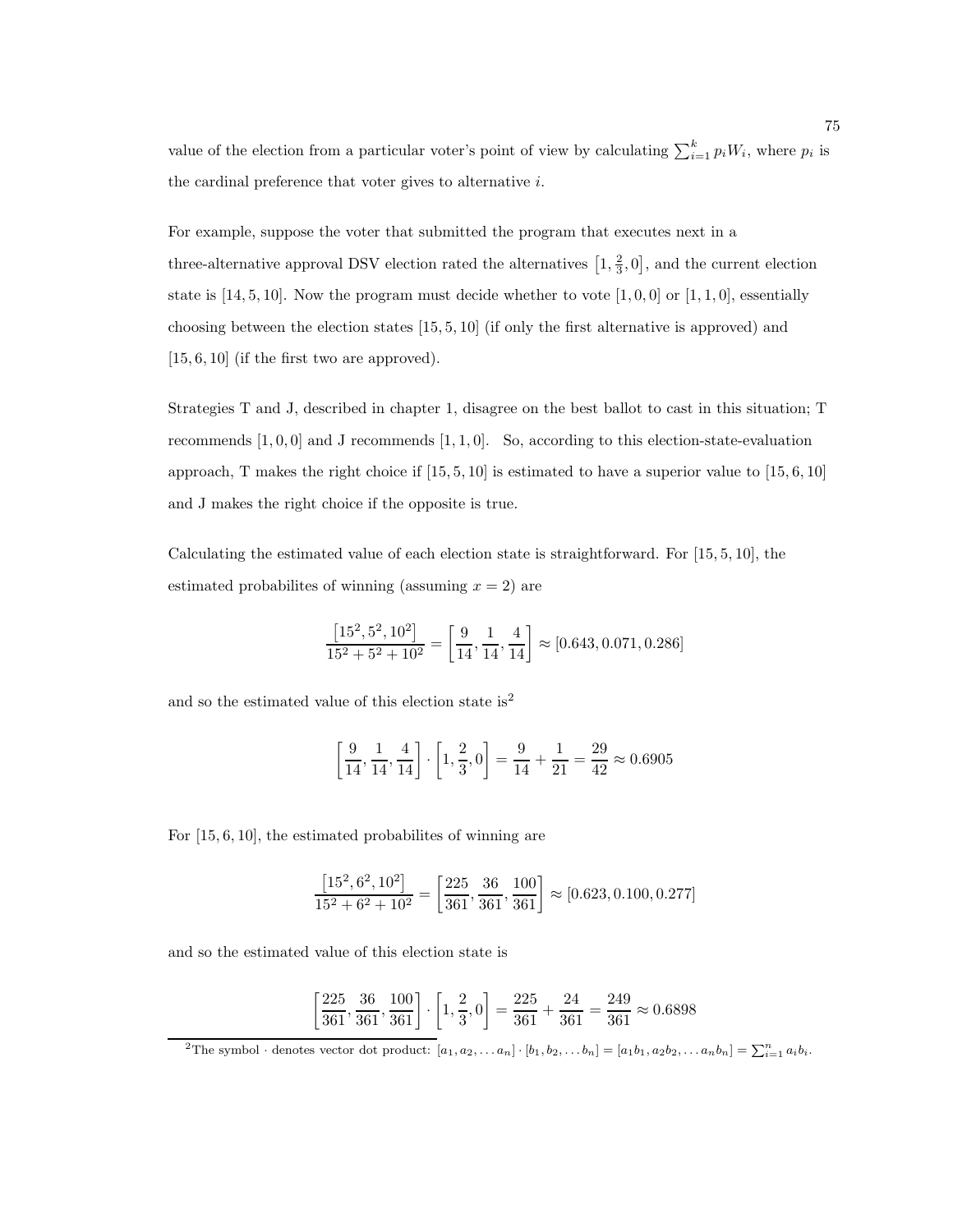Since  $0.6905 > 0.6898$ , [15, 5, 10] is judged to be a better election state for the voter than [15, 6, 10] and so strategy T is the superior performer in this specific case.

A similar example situation shows that strategy T does not always perform better for a voter than strategy J by this measure. Suppose the next program's voter again rates the alternatives  $[1, \frac{2}{3}, 0]$ , but now the current election state is [9, 5, 15]. This time, again, strategy T recommends the ballot  $[1, 0, 0]$ , leading to  $[10, 5, 15]$ , and J recommends  $[1, 1, 0]$ , leading to  $[10, 6, 15]$ . For  $[10, 5, 15]$ , the estimated probabilites of winning, again assuming  $x = 2$ , are

$$
\frac{\left[10^2, 5^2, 15^2\right]}{10^2 + 5^2 + 15^2} = \left[\frac{4}{14}, \frac{1}{14}, \frac{9}{14}\right] \approx \left[0.286, 0.071, 0.643\right]
$$

and so the estimated value of this election state is

$$
\left[\frac{4}{14}, \frac{1}{14}, \frac{9}{14}\right] \cdot \left[1, \frac{2}{3}, 0\right] = \frac{4}{14} + \frac{1}{21} = \frac{1}{3} \approx 0.3333
$$

For [10, 6, 15], the estimated probabilites of winning are

$$
\frac{\left[10^2, 6^2, 15^2\right]}{10^2 + 6^2 + 15^2} = \left[\frac{100}{361}, \frac{36}{361}, \frac{225}{361}\right] \approx \left[0.277, 0.100, 0.623\right]
$$

and so the estimated value of this election state is

$$
\left[\frac{100}{361}, \frac{36}{361}, \frac{225}{361}\right] \cdot \left[1, \frac{2}{3}, 0\right] = \frac{100}{361} + \frac{24}{361} = \frac{124}{361} \approx 0.3435
$$

Since  $0.3435 > 0.3333$ , [10, 6, 15] is judged to be a better election state for the voter than [10, 5, 15] and so strategy J now performs better in this case. Therefore, according to this election-state measure, neither strategy T nor J outperforms the other in every possible situation; both sometimes give inferior ballot recommendations.

This method of estimating alternatives' eventual winning probabilities by magnifying the vote totals of leading alternatives illustrates one way to evaluate strategies by evaluating election states. It essentially takes rules of thumb, which have been described in the literature and are easy to describe in English, and evaluates them according to a standard which has appeared in the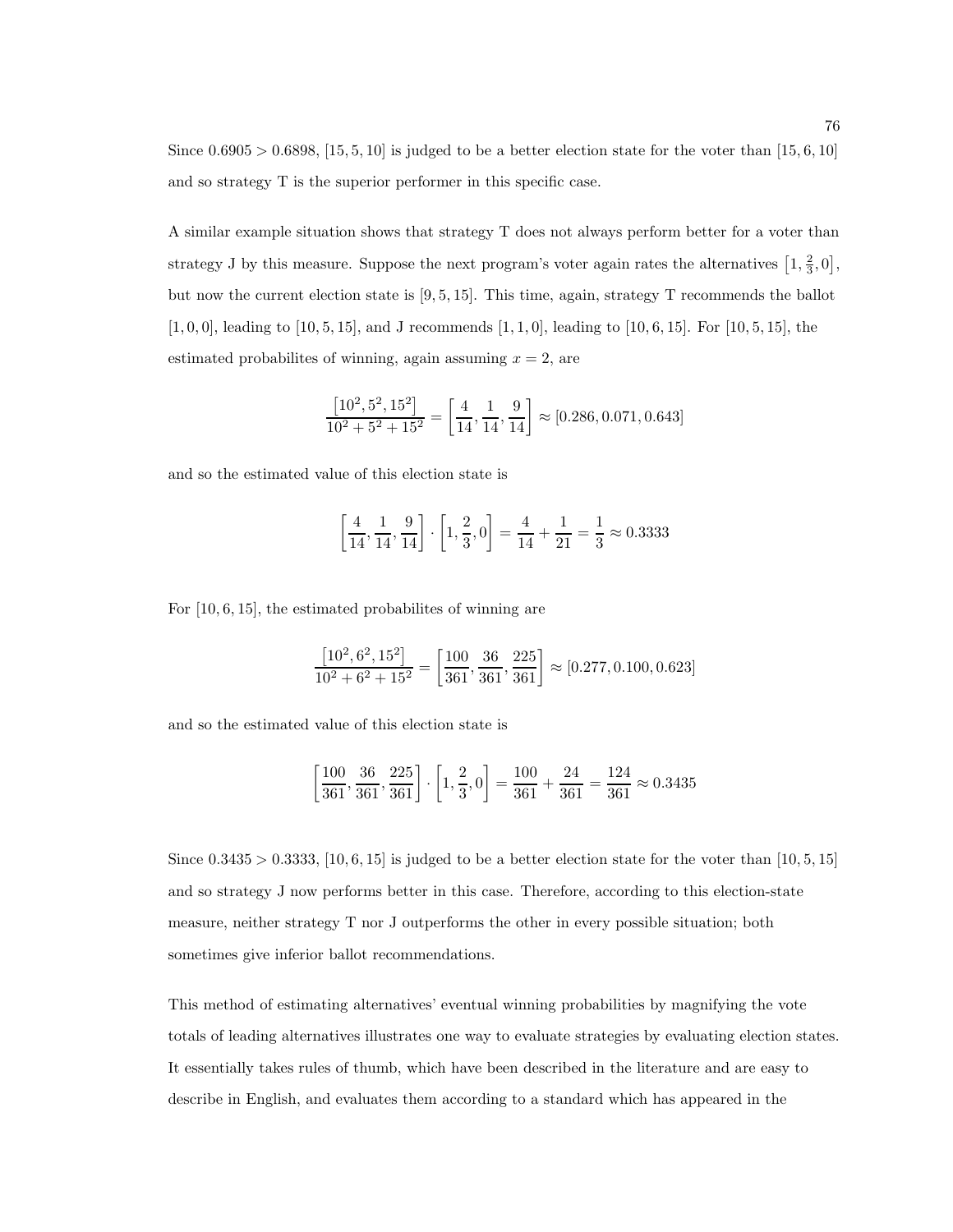literature and is mathematically precise and easily motivated and parameterized. But, still, it may seem somewhat arbitrary, not directly taking into account a probability distribution of future ballots. More compelling election-state-evaluation approaches are possible.

## 4.3.2 Evaluating election states by looking ahead

When a program is run during a DSV election, it has information on the ballots previously cast but cannot predict ballots to come with certainty. Any ballot that it chooses may turn out to have been the most effective one and it may not. The best that can be hoped for, therefore, is to maximize the expected value of the election for its voter, and to do so requires the program to make an assumption about the probabilities of the various possible outcomes.

Say an approval DSV election is run in ballot-by-ballot mode with only one round. A particular voter's program is about to be run; the ballot vector contains the ballots of those voters whose programs have already been run. The current program has no information about the ballots to come. One could imagine the situation as a large decision tree where each node corresponds to a set of voted ballots and a resulting election state. Each node's children are the states reachable from it by voting some specific ballot. The root of the tree is the current election state, and the leaves are those election states that result when all ballots have been cast and a winner can be crowned. The question then becomes, How likely is each leaf to be the one corresponding to the outcome eventually reached?<sup>3</sup> Knowing these probabilities, the program can calculate the expected value of the election for its voter for each possible ballot by weighting the outcomes according to their assumed probabilities of occurring and vote the ballot that maximizes that expected value.

There are at least two reasonable ways to estimate the leaf outcome probabilities. One, the agnostic approach, is to assume that at each node in the tree, the relevant program chooses each possible ballot with equal likelihood. All leaf outcomes reachable from the root node are therefore assumed to be equally likely to obtain. Another, the statistical approach, is to consider the ballots seen so far as a representative sample of the final set of ballots and assume that the probability of each future ballot approving an alternative is equal to the proportion of ballots seen so far that

 $3$ This question, in which we know a set of intermediate vote totals and ask about likely eventual totals, is much like the inverse of the "ballot problem" [50], in which we know the eventual vote total for each alternative and ask about intermediate vote totals as the ballots are counted one by one.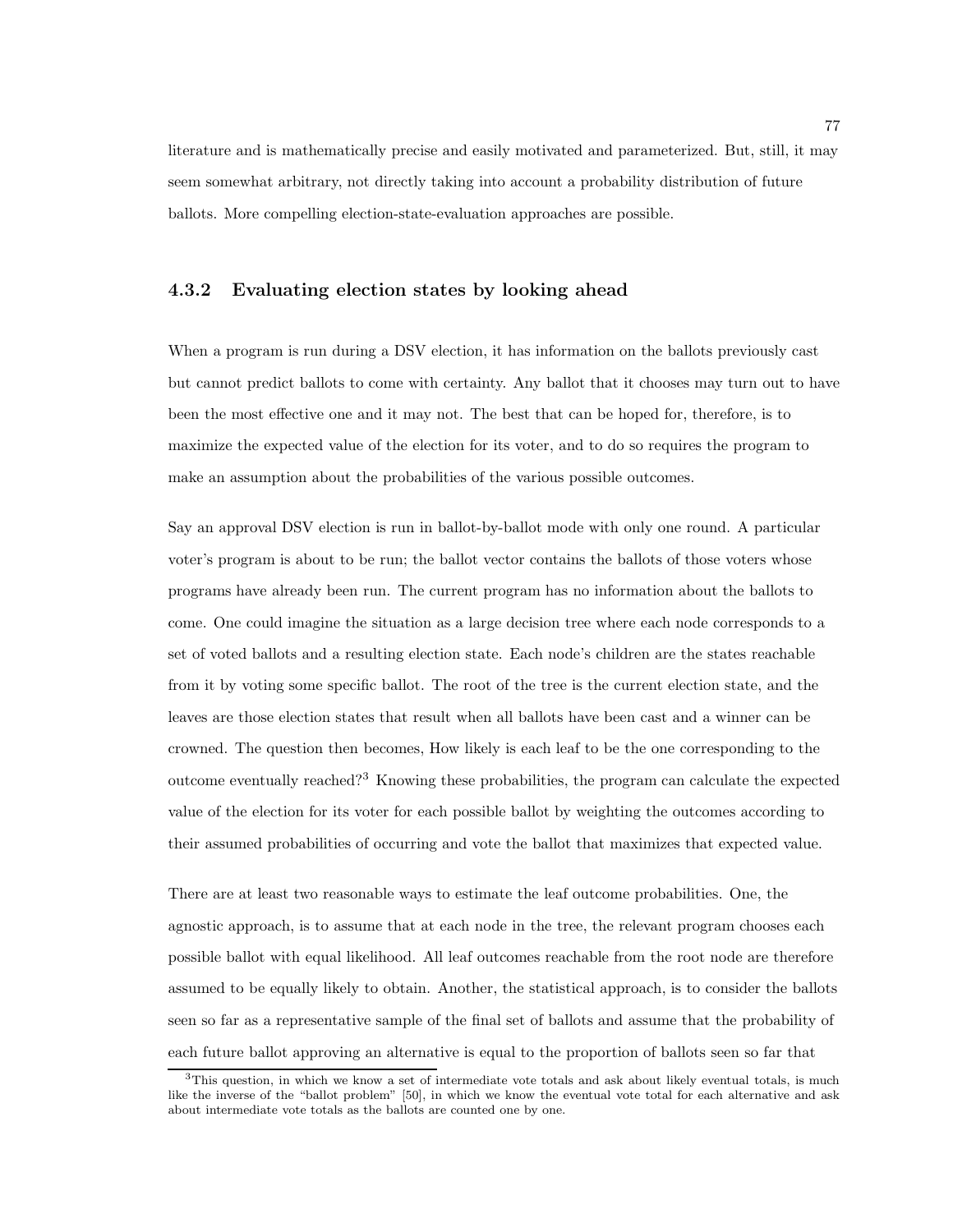approve that alternative. (These two approaches could be combined; for example, programs run early in the DSV round might assume all outcomes to be relatively equally probable while those coming later in the round might tend toward the statistical-sample approach.)

Once an expected value of the election can be computed for each possible ballot, they can be directly compared. By this standard, a strategy is better than another in a specific instance if it chooses a ballot with a higher expected value of the election. Similarly, a strategy election-state-dominates another if it never chooses a ballot that leads to an election state with a lower expected value of the election than the other, no matter the current election state.

As an example, consider a single-round approval DSV election in ballot-by-ballot mode with three alternatives and 26 voters. Twenty-four of those voters' programs have already executed and voted their ballots, resulting in the election state [10, 12, 12]; therefore  $\frac{5}{12}$  of those voters approved  $a_1$  and  $\frac{1}{2}$  of them approved each of  $a_2$  and  $a_3$ . The penultimate voter's cardinal preferences are  $[1, \frac{2}{5}, 0]$ , so his or her program needs only to consider the ballots  $[1, 0, 0]$  and  $[1, 1, 0]$ . If  $[1, 0, 0]$  is chosen, the new election state will be [11, 12, 12], and the winner of the election will depend on the ballot voted by the ultimate voter's program. There are eight possibilities:

| ultimate voter's | resulting final | value of winner(s) to        | estimated probability        | expected                      |
|------------------|-----------------|------------------------------|------------------------------|-------------------------------|
| ballot           | election state  | penultimate voter            | of occurrence                | value                         |
| [0, 0, 0]        | [11, 12, 12]    | $\frac{1}{5} = 0.2$          | $\frac{7}{48} \approx 0.146$ | $\frac{7}{240} \approx 0.029$ |
| [0, 0, 1]        | [11, 12, 13]    | $\theta$                     | $\frac{7}{48} \approx 0.146$ | $\theta$                      |
| [0, 1, 0]        | [11, 13, 12]    | $\frac{2}{5} = 0.4$          | $\frac{7}{48} \approx 0.146$ | $\frac{7}{120} \approx 0.058$ |
| [0, 1, 1]        | [11, 13, 13]    | $\frac{1}{5} = 0.2$          | $\frac{7}{48} \approx 0.146$ | $\frac{7}{240} \approx 0.029$ |
| [1, 0, 0]        | [12, 12, 12]    | $\frac{7}{15} \approx 0.467$ | $\frac{5}{48} \approx 0.104$ | $\frac{7}{144} \approx 0.049$ |
| [1, 0, 1]        | [12, 12, 13]    | $\Omega$                     | $\frac{5}{48} \approx 0.104$ | $\Omega$                      |
| [1, 1, 0]        | [12, 13, 12]    | $\frac{2}{5} = 0.4$          | $\frac{5}{48} \approx 0.104$ | $\frac{1}{24} \approx 0.042$  |
| [1, 1, 1]        | [12, 13, 13]    | $\frac{1}{5} = 0.2$          | $\frac{5}{48} \approx 0.104$ | $\frac{1}{48} \approx 0.021$  |

total expected value:  $\frac{41}{180} \approx 0.2278$ 

When two or more alternatives tie for the win, the tie is assumed to be broken with equal probability; for example, when the final election state is  $[11, 13, 13]$ ,  $a_2$  and  $a_3$  tie for the win and so the penultimate voter's expected value of this outcome is  $\frac{1}{2} \cdot \frac{2}{5} + \frac{1}{2} \cdot 0 = \frac{1}{5}$ . The estimated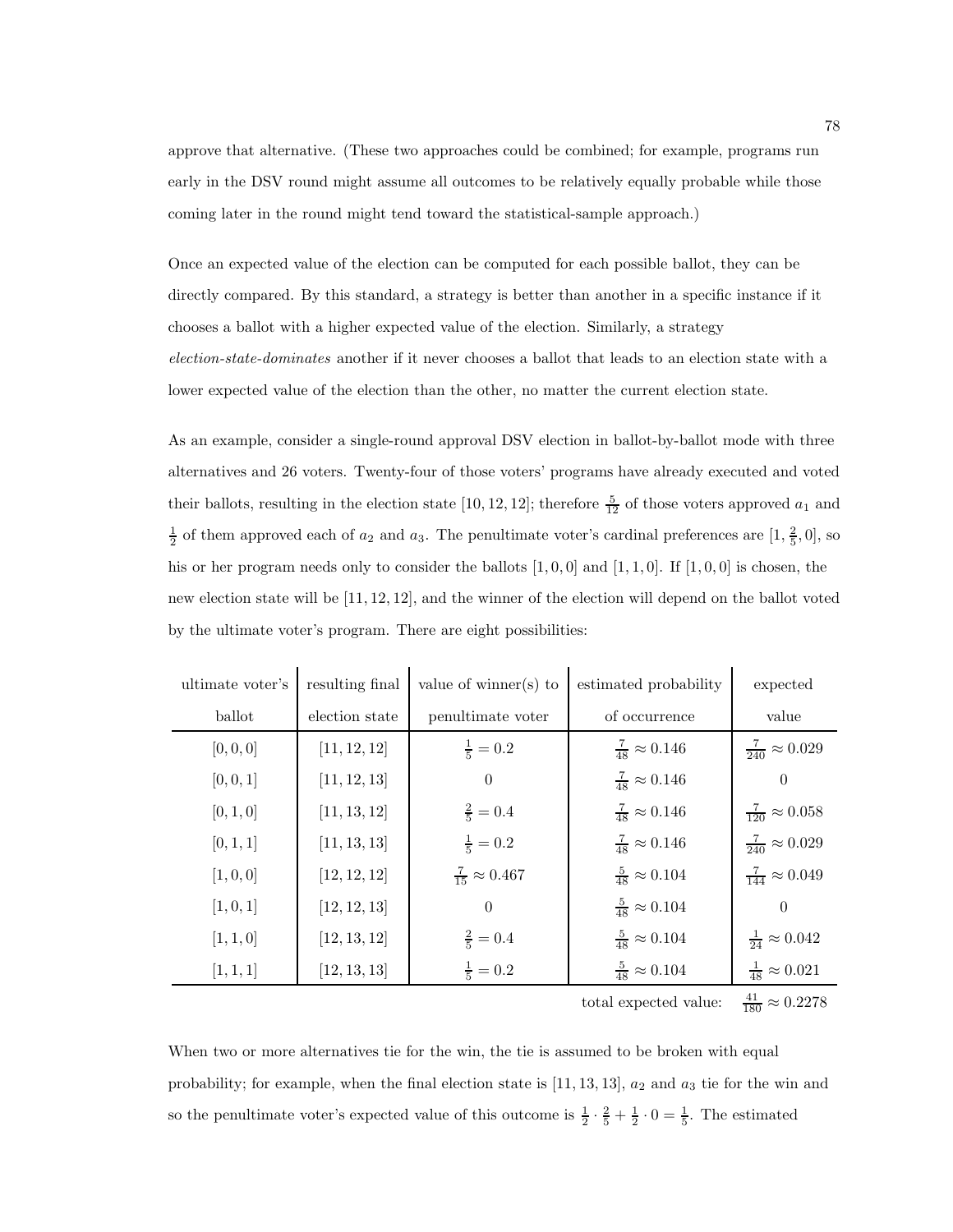probability of each of the ultimate voter's ballots is calculated by assuming that the ultimate voter approves  $a_i$  with probability equal to the proportion of  $a_i$ 's approval among ballots seen so far. So the probability of the ultimate voter's ballot being  $[0, 1, 0]$  equals  $\frac{7}{12}$  (the proportion of ballots so far that did *not* approve  $a_1$ ) times  $\frac{1}{2}$  (the proportion of ballots so far that *did* approve  $a_2$ ) times  $\frac{1}{2}$ (the proportion of ballots so far that did *not* approve  $a_3$ ). The total of the product column is the estimated value of the final outcome from the penultimate voter's point of view.

| ultimate voter's | resulting final | value of winner(s) to | estimated probability        | expected                      |
|------------------|-----------------|-----------------------|------------------------------|-------------------------------|
| ballot           | election state  | penultimate voter     | of occurrence                | value                         |
| [0, 0, 0]        | [11, 13, 12]    | $\frac{2}{5} = 0.4$   | $\frac{7}{48} \approx 0.146$ | $\frac{7}{120} \approx 0.058$ |
| [0, 0, 1]        | [11, 13, 13]    | $\frac{1}{5} = 0.2$   | $\frac{7}{48} \approx 0.146$ | $\frac{7}{240} \approx 0.029$ |
| [0, 1, 0]        | [11, 14, 12]    | $\frac{2}{5} = 0.4$   | $\frac{7}{48} \approx 0.146$ | $\frac{7}{120} \approx 0.058$ |
| [0, 1, 1]        | [11, 14, 13]    | $\frac{2}{5} = 0.4$   | $\frac{7}{48} \approx 0.146$ | $\frac{7}{120} \approx 0.058$ |
| [1, 0, 0]        | [12, 13, 12]    | $\frac{2}{5} = 0.4$   | $\frac{5}{48} \approx 0.104$ | $\frac{1}{24} \approx 0.042$  |
| [1, 0, 1]        | [12, 13, 13]    | $\frac{1}{5} = 0.2$   | $\frac{5}{48} \approx 0.104$ | $\frac{1}{48} \approx 0.021$  |
| [1, 1, 0]        | [12, 14, 12]    | $\frac{2}{5} = 0.4$   | $\frac{5}{48} \approx 0.104$ | $\frac{1}{24} \approx 0.042$  |
| [1, 1, 1]        | [12, 14, 13]    | $\frac{2}{5} = 0.4$   | $\frac{5}{48} \approx 0.104$ | $\frac{1}{24} \approx 0.042$  |
|                  |                 |                       |                              |                               |

On the other hand, if the penultimate voter's program chooses the ballot  $[1, 1, 0]$ , the new election state will be [11, 13, 12], and the possibilities become

total expected value:  $\frac{7}{20} = 0.3500$ 

The penultimate voter's estimated value of the final outcome is greater when voting  $[1, 1, 0]$  than  $[1, 0, 0]$ , so in this situation a strategy that recommended  $[1, 1, 0]$  would be judged better than one that recommended  $[1, 0, 0]$ . If the first strategy were never similarly judged inferior to the second strategy for any such situation, then it would be said to election-state-dominate the second.

This branching-probabilities approach to computing the expected value of an election state results in a very similar distribution of expected vote totals as Cranor's [22] pivot-probability approach. But instead of taking the parameter  $S<sup>2</sup>$  as an estimate of uncertainty, the branching-probabilities approach requires knowing how many ballots are still to come. This knowledge is possible when running a single-round ballot-by-ballot DSV election, as was assumed above. However, the same approach can be used for multi-round and batch DSV elections in at least two ways. First, it could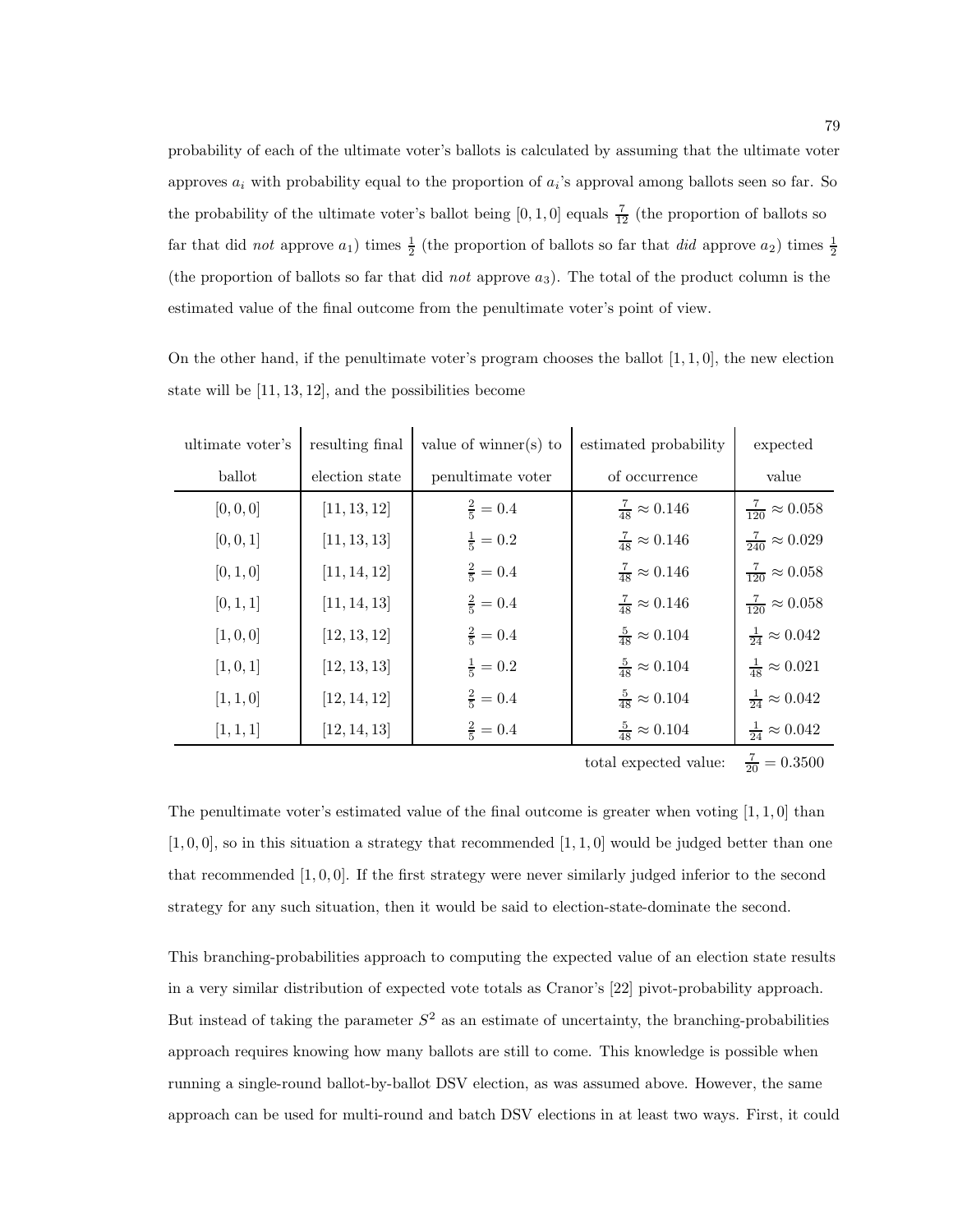be assumed that the current round is the last one and proceed accordingly. Second, and arguably more satisfying, the calculation could be carried out while allowing the number of future ballots to approach infinity—roughly equivalent to having  $S^2$  approach zero in the pivot-probability approach. Note that this approach will in the limit assign to any election state with a clear leading alternative an expected value equal to the value of that alternative, but one election state will usually have a larger expected value than another as the number of future ballots is increased, even if the same alternative leads in both election states.

For example, imagine that the 20th voter in a three-alternative approval DSV election has the cardinal preferences  $[1, \frac{1}{3}, 0]$  and is about to vote; the current election state is [9, 6, 13]. The voter's declared strategy considers voting either the ballot  $[1, 0, 0]$ , leading to the election state  $[10, 6, 13]$ , or the ballot  $[1, 1, 0]$ , leading to the election state  $[10, 7, 13]$ . When the number of future ballots is allowed to approach infinity, the expected value of each of the two considered election states approaches 0, making no distinction between the two. But if it can be shown that the expected value of  $[10, 7, 13]$  is always greater than that of  $[10, 6, 13]$  as the number of future ballots approaches infinity, then, in this case, the ballot  $[1, 1, 0]$  could be said to dominate the ballot  $[1, 0, 0].$ 

But how can the effectiveness of two different strategies be compared when neither dominates the other by this measure? One approach would make more assumptions regarding the likelihoods of all possible election situations and calculate a weighted average of expected election values, but it may be difficult to make the problem computationally feasible without making extremely restrictive assumptions.

When neither of two strategies election-state-dominates the other, so that strategy  $\alpha$  is better than strategy  $\beta$  in some situations and  $\beta$  is better than  $\alpha$  in others, a new "uberstrategy" can be created that is superior to both. Simply define strategy  $\alpha\beta$  as the strategy that, in any particular situation, uses the election-state metric to decide whether  $\alpha$ 's or  $\beta$ 's recommended ballot has a better expected election result and follow that recommendation. The resulting strategy  $\alpha\beta$ necessarily election-state-dominates each of  $\alpha$  and  $\beta$ . The computational cost of such a constructed uberstrategy may, however, be substantial compared to that of the component strategies.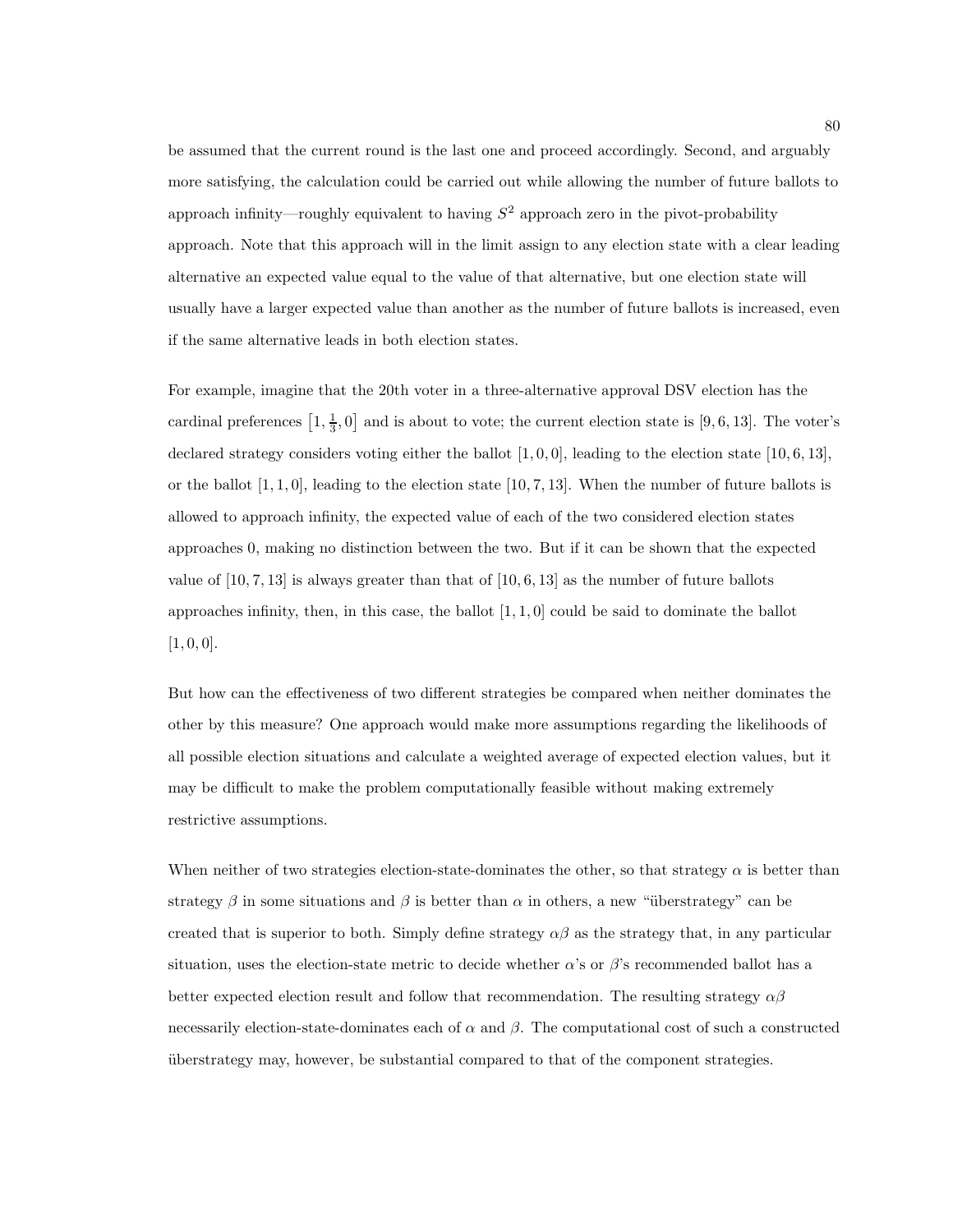## 4.4 General results using the Merrill election-state metric

We've seen some approaches to comparing relative effectiveness of approval strategies in specific situations, but it may not be obvious how to use these election-state metrics to compare two strategies against each other in general. Nevertheless, it is possible to prove some relatively general results using the Merrill election-state metric defined above.

In this section we compare strategies by looking at decisions from one particular focal voter's point of view at a time, so the relevant voter  $v$  and the current round  $r$  can be treated as constants. As a notational convenience, we use  $p_i$  to mean  $p(v,i)$ , the focal voter's cardinal preference for alternative i, and  $s_i$  to mean  $s(i, r - 1)$ , alternative i's vote total in the current visible election state.

## 4.4.1 Comparing strategies A and T in the three-alternative case

A compelling result can be obtained by focusing on elections with three alternatives<sup>4</sup> and comparing strategies A and T. We narrow consideration to situations in which no two alternatives are tied in the election state (further assuming with no loss of generality that alternative 1 is in the lead followed by alternative 2 and then alternative 3) and the focal voter has strictly ordered cardinal preferences.

**Theorem 4.4.1.** In a three-alternative election with current election state  $\vec{s} = [s_1, s_2, s_3]$  where  $s_1 > s_2 > s_3$  and focal voter's cardinal preferences  $\vec{p} = [p_1, p_2, p_3]$  where  $p_i \neq p_j$  for  $i \neq j$ , employing strategy A will only lead the focal voter to a worse next election state than strategy T as measured using the Merrill election-state metric with parameter x when  $p_2 > p_3 > p_1$  and  $\frac{p_2-p_3}{p_3-p_1} > \left(\frac{s_1}{s_2+1}\right)^x.$ 

*Proof.* When no ties exist in  $\vec{s}$  or  $\vec{p}$ , the ballots recommended by strategies A and T are fully determined by the orderings of the alternatives in  $\vec{s}$  and  $\vec{p}$ . When  $s_1 > s_2 > s_3$ , strategies A and T disagree in only one of the six possible orderings of  $\vec{p}$ :

<sup>&</sup>lt;sup>4</sup>Note that in two-alternative elections, all of the approval strategies considered in this research are equivalent: approve the preferred of the two alternatives. In fact, this strategy dominates all others in the strict game-theoretical sense; see Brams and Fishburn [14, p. 25].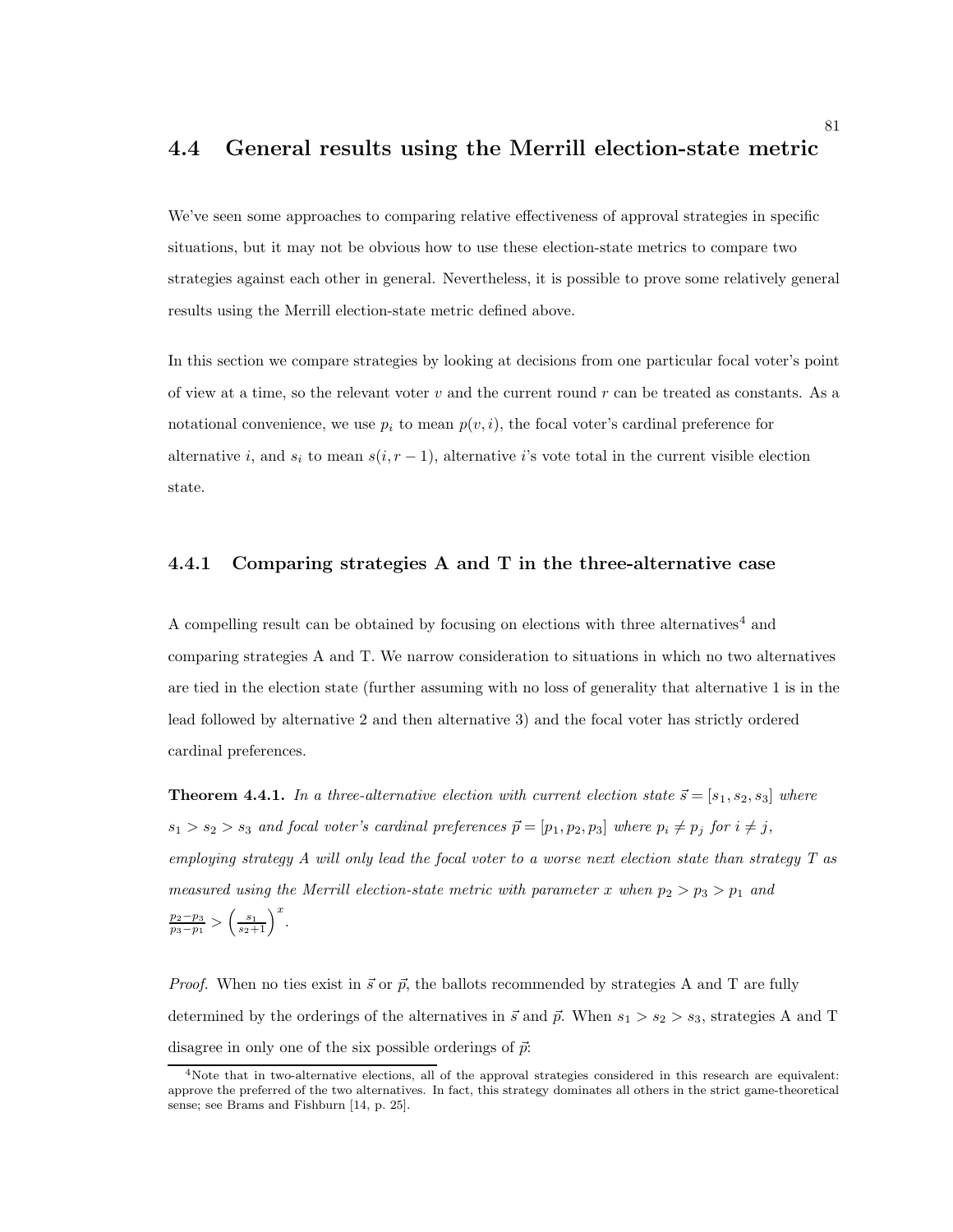| voter's preferences | strategy A's recommended ballot | strategy T's recommended ballot |
|---------------------|---------------------------------|---------------------------------|
| $p_1 > p_2 > p_3$   | [1, 0, 0]                       | [1, 0, 0]                       |
| $p_1 > p_3 > p_2$   | [1, 0, 0]                       | [1, 0, 0]                       |
| $p_2 > p_1 > p_3$   | [0, 1, 0]                       | [0, 1, 0]                       |
| $p_2 > p_3 > p_1$   | [0, 1, 1]                       | [0, 1, 0]                       |
| $p_3 > p_1 > p_2$   | [1, 0, 1]                       | [1, 0, 1]                       |
| $p_3 > p_2 > p_1$   | [0, 1, 1]                       | [0, 1, 1]                       |

So, when  $s_1 > s_2 > s_3$ , strategies A and T can only lead to different next election states when  $p_2 > p_3 > p_1$ . To compare them according to the Merrill metric, we use the new election state found by voting the ballot recommended by each strategy, calculate each alternative's new estimated probability of winning, and use them to calculate the voter's estimated value of the election. The new estimated value of the election that results from voting  $[0, 1, 1]$  is

$$
V_{[0,1,1]} = [p_1, p_2, p_3] \cdot \frac{[s_1^x, (s_2+1)^x, (s_3+1)^x]}{s_1^x + (s_2+1)^x + (s_3+1)^x} = \frac{p_1s_1^x + p_2(s_2+1)^x + p_3(s_3+1)^x}{s_1^x + (s_2+1)^x + (s_3+1)^x}
$$

and  $V_{[0,1,0]}$  is calculated similarly. To find when strategy A leads to a worse expectation of the election result than strategy T in terms of  $\vec{s}$ ,  $\vec{p}$  and x, we can set  $V_{[0,1,1]} < V_{[0,1,0]}$ :

$$
\frac{p_1s_1^x + p_2(s_2+1)^x + p_3(s_3+1)^x}{s_1^x + (s_2+1)^x + (s_3+1)^x} < \frac{p_1s_1^x + p_2(s_2+1)^x + p_3s_3^x}{s_1^x + (s_2+1)^x + s_3^x}
$$

To simplify the derivation somewhat, we define  $A = p_1 s_1^x + p_2(s_2 + 1)^x$  and  $B = s_1^x + (s_2 + 1)^x$ , so the previous inequality becomes

$$
\frac{A+p_3(s_3+1)^x}{B+(s_3+1)^x} < \frac{A+p_3 s_3^x}{B+s_3^x}
$$

Since  $s_i \geq 0$  for all *i*, the denominators are positive, and so

$$
(A + p_3(s_3 + 1)^x) (B + s_3^x) < (A + p_3 s_3^x) (B + (s_3 + 1)^x)
$$

Expanding factors,

$$
AB + As_3^x + p_3(s_3 + 1)^x B + p_3(s_3 + 1)^x s_3^x < AB + A(s_3 + 1)^x + p_3 s_3^x B + p_3 s_3^x (s_3 + 1)^x
$$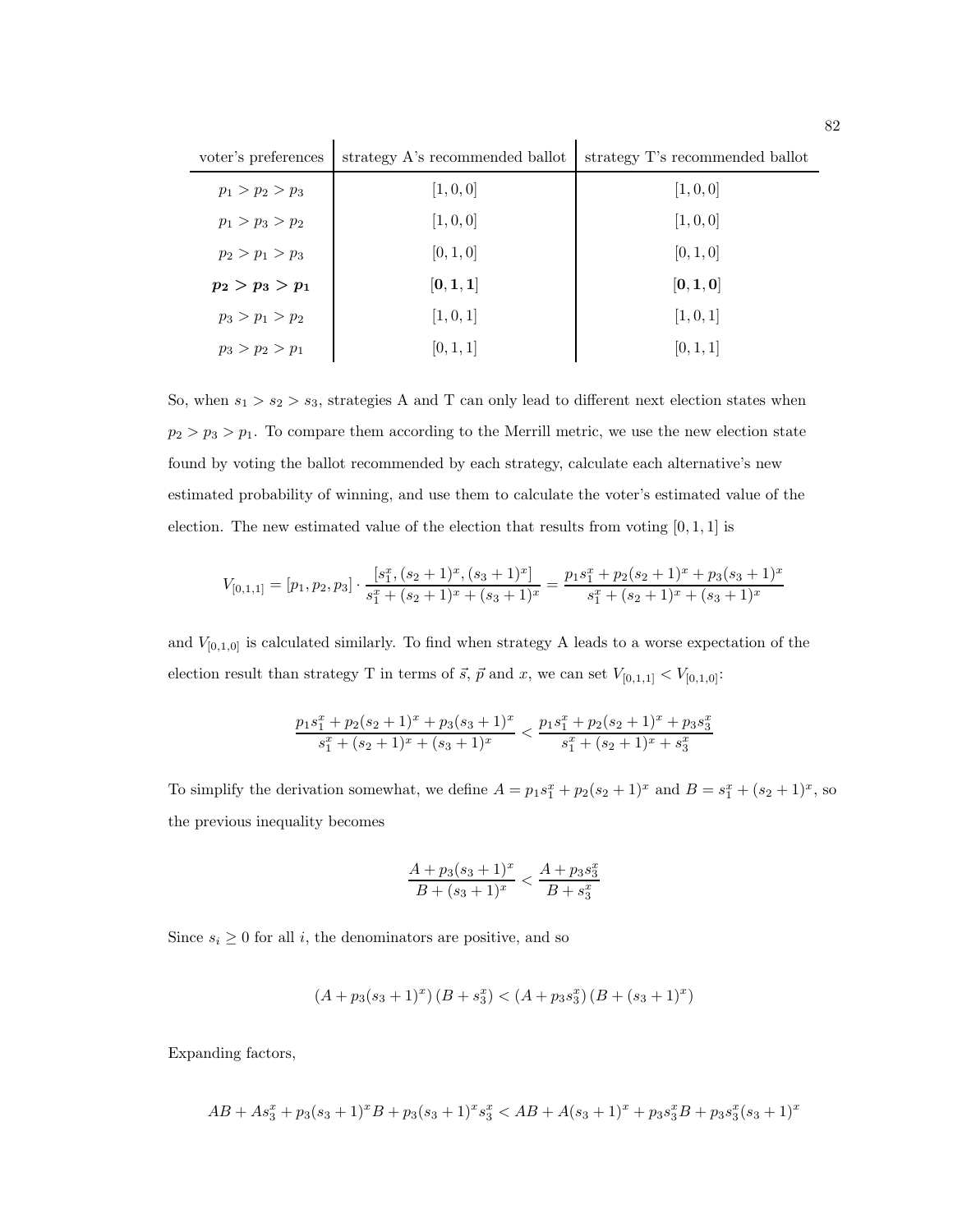Canceling the  $ABs$  and substituting for  $A$  and  $B$  gives

$$
(p_1s_1^x + p_2(s_2+1)^x)s_3^x + p_3(s_3+1)^x(s_1^x + (s_2+1)^x) + p_3(s_3+1)^x s_3^x <
$$
  

$$
(p_1s_1^x + p_2(s_2+1)^x)(s_3+1)^x + p_3s_3^x(s_1^x + (s_2+1)^x) + p_3s_3^x(s_3+1)^x
$$

Expanding factors and then canceling terms once again,

$$
p_1s_1^x s_3^x + p_2(s_2+1)^x s_3^x + p_3s_1^x(s_3+1)^x + p_3(s_2+1)^x(s_3+1)^x <
$$
  

$$
p_1s_1^x(s_3+1)^x + p_2(s_2+1)^x(s_3+1)^x + p_3s_1^x s_3^x + p_3(s_2+1)^x s_3^x
$$

Separating  $s_1^x$  terms and  $(s_2 + 1)^x$  terms gives

$$
p_3s_1^x(s_3+1)^x - p_3s_1^xs_3^x - p_1s_1^x(s_3+1)^x + p_1s_1^xs_3^x <
$$
  

$$
p_2(s_2+1)^x(s_3+1)^x - p_2(s_2+1)^xs_3^x - p_3(s_2+1)^x(s_3+1)^x + p_3(s_2+1)^xs_3^x
$$

And, factoring each side,

$$
(p_3-p_1)s_1^x((s_3+1)^x-s_3^x)<(p_2-p_3)(s_2+1)^x((s_3+1)^x-s_3^x)\\
$$

Since  $x > 1$ , it is always true that  $(s_3 + 1)^x - s_3^x > 0$ , and so

$$
(p_3 - p_1)s_1^x < (p_2 - p_3)(s_2 + 1)^x
$$

Each of the steps that lead from  $V_{[0,1,1]} < V_{[0,1,0]}$  to  $(p_3 - p_1)s_1^x < (p_2 - p_3)(s_2 + 1)^x$  is reversible—each implication is two-way. So, if and only if  $p_2 > p_3 > p_1$  and  $\frac{p_2-p_3}{p_3-p_1} > \left(\frac{s_1}{s_2+1}\right)^x$ , strategy T leads to a better next election state than strategy A. Conversely, it can be easily seen with similar logic that strategy A is superior when  $p_2 > p_3 > p_1$  and  $\frac{p_2-p_3}{p_3-p_1} < \left(\frac{s_1}{s_2+1}\right)^x$ . (Recall that both strategies result in the same ballots when it is not the case that  $p_2 > p_3 > p_1$  and so  $\Box$ perform identically by any metric.)

Corollary 4.4.2. When the exponent x is taken to approach infinity and  $s_1 > s_2 + 1$ , strategy A dominates strategy T.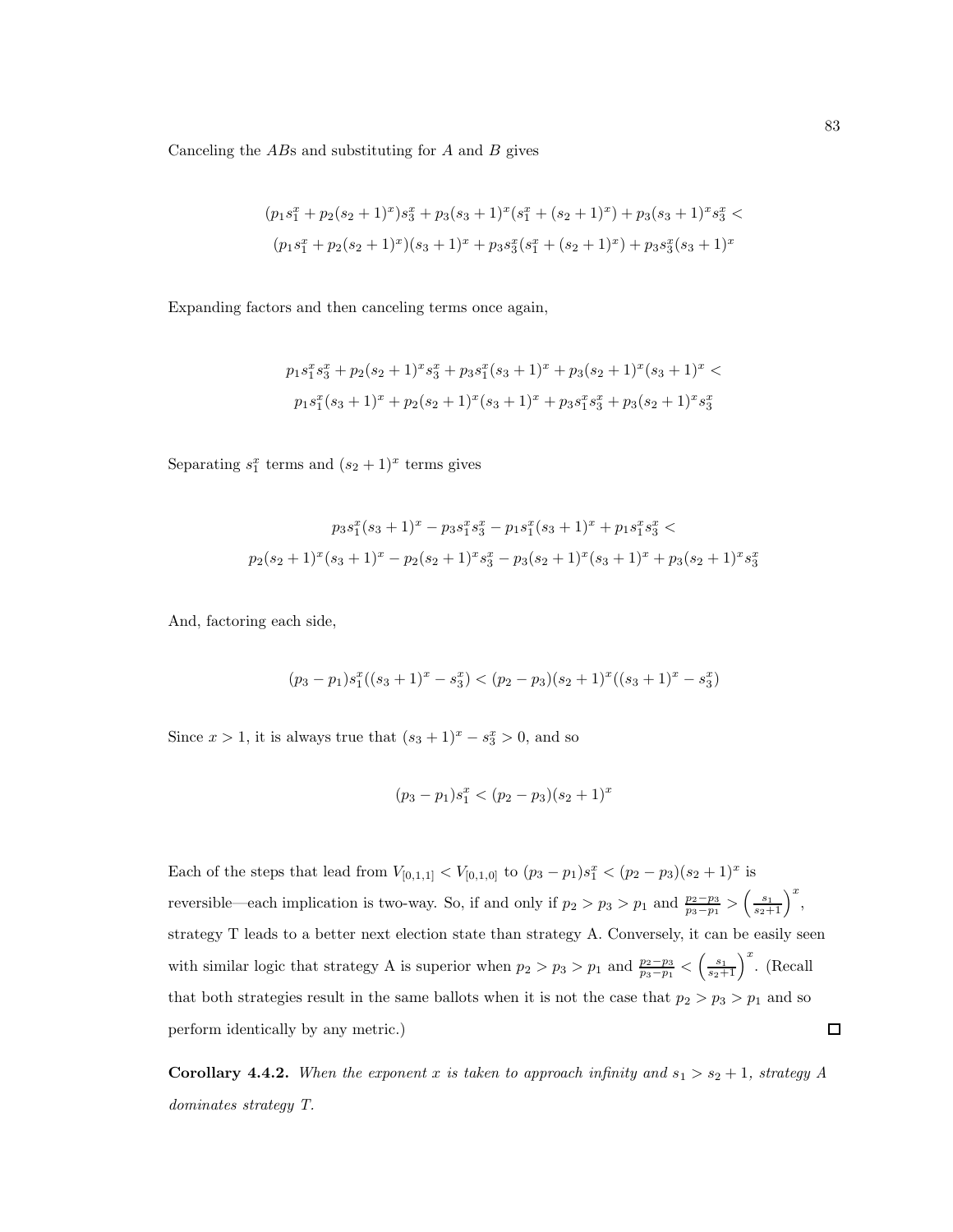*Proof.* If  $s_1 > s_2 + 1$ , then  $\left(\frac{s_1}{s_2+1}\right)^x$  goes to infinity as  $x \to \infty$ , so strategy T dominates strategy A only when  $\frac{p_3-p_1}{p_2-p_3} < 0$ , which is impossible when  $p_2 > p_3 > p_1$ . 口

Corollary 4.4.2 will be generalized to elections with more alternatives in section 4.4.6 below. **Corollary 4.4.3.** When  $p_3 > \frac{p_1+p_2}{2}$ , strategy A dominates strategy T.

*Proof.* When it is not the case that  $p_2 > p_3 > p_1$ , strategies A and T agree. If  $p_2 > p_3 > p_1$  and  $p_3 > \frac{p_1+p_2}{2}$ , then  $p_3 - p_1 > p_2 - p_3$  and  $\frac{p_2-p_3}{p_3-p_1} < 1$ , and since  $\left(\frac{s_1}{s_2+1}\right)^x \ge 1$ , it is impossible to satisfy  $\frac{p_2-p_3}{p_3-p_1} > \left(\frac{s_1}{s_2+1}\right)^x$ , so strategy T cannot do better than strategy A.  $\Box$ 

Notice that  $p_3 > \frac{p_1+p_2}{2}$  is true if and only if  $p_3 > \frac{p_1+p_2+p_3}{3}$  is true, so this corollary means that strategy A is never worse for a voter than strategy T when  $p_3$  is higher than the voter's average cardinal preference.

To lend some intuition to these results, notice that it is possible for strategy T to do better than strategy A according to the Merrill metric only under limited circumstances. For example, say  $\vec{p} = [0, 1, \frac{1}{12}]$  and  $\vec{s} = [12, 9, 8]$ . Then strategy A is better if  $x > \frac{\ln 11}{\ln 6 - \ln 5} \approx 13.152$  and strategy T is better otherwise. Or, say  $\vec{p} = [0, 1, p_3], \vec{s} = [12, 9, 8]$  and  $x = 2$ . Then strategy A is better if  $p_3 > \frac{25}{61} \approx 0.4098$  and strategy T is better otherwise. Generally and loosely speaking, strategy T can rate as better than strategy A only when  $s_1$  and  $s_2$  are relatively close, x is relatively small and  $p_3$  is relatively close to  $p_1$  compared to  $p_2$ . (And, of course, even then only when  $p_2 > p_3 > p_1$ .)

## 4.4.2 Comparing strategies A and J in the three-alternative case

A similar result can be obtained by focusing on elections with three alternatives and comparing strategies A and J. We again narrow consideration to situations in which no two alternatives are tied in the election state and the focal voter has strictly ordered cardinal preferences; further, we stipulate that none of the cardinal preferences should equal their average.

**Theorem 4.4.4.** In a three-alternative election with current election state  $\vec{s} = [s_1, s_2, s_3]$  where  $s_1 > s_2 > s_3$  and focal voter's cardinal preferences  $\vec{p} = [p_1, p_2, p_3]$  where  $p_i \neq \frac{p_1+p_2+p_3}{3}$  for all i and  $p_i \neq p_j$  for  $i \neq j$ , employing strategy A will only lead the focal voter to a worse next election state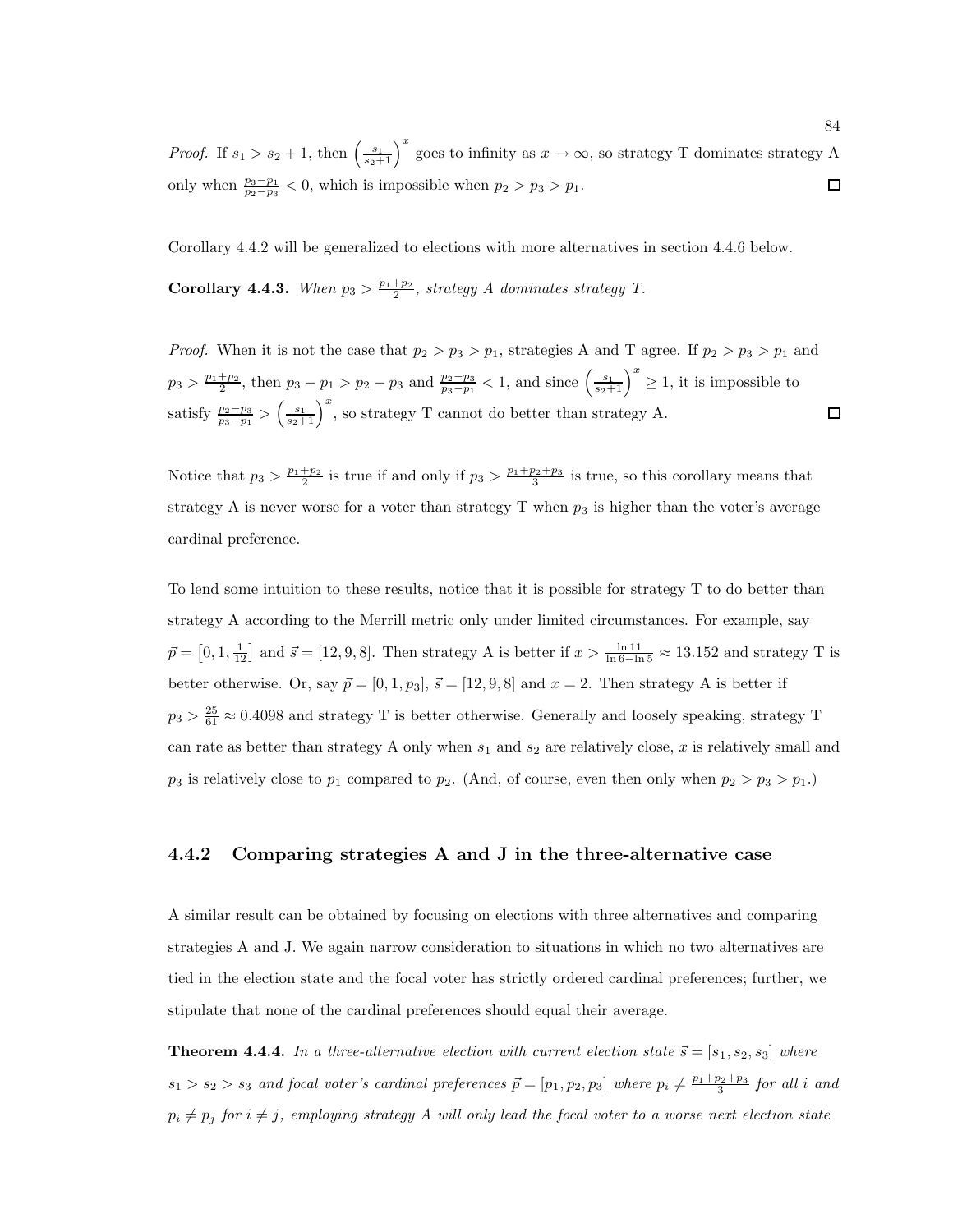than strategy  $J$  as measured using the Merrill election-state metric with parameter  $x$  when  $p_2 > \frac{p_1+p_2}{2} > p_3 > p_1$  and  $\frac{p_2-p_3}{p_3-p_1} > \left(\frac{s_1}{s_2+1}\right)^x$  or when  $p_1 > p_3 > \frac{p_1+p_2}{2} > p_2$  and  $\frac{p_1-p_3}{p_3-p_2} < \left(\frac{s_2}{s_1+1}\right)^x$ .

*Proof.* When no ties exist in  $\vec{s}$  or  $\vec{p}$ , the ballots recommended by strategy J are fully determined by the orderings of the alternatives in  $\vec{s}$  and the relative ordering of the entries in  $\vec{p}$  and their average  $\bar{p} = \frac{p_1+p_2+p_3}{3}$ . When  $s_1 > s_2 > s_3$ , strategies A and J disagree in two of the twelve possible orderings of  $\vec{p}$  and  $\vec{p}$ :

| voter's preferences         | strategy A recommends | strategy J recommends |
|-----------------------------|-----------------------|-----------------------|
| $p_1 > \bar{p} > p_2 > p_3$ | [1, 0, 0]             | [1, 0, 0]             |
| $p_1 > p_2 > \bar{p} > p_3$ | [1, 0, 0]             | [1, 0, 0]             |
| $p_1 > \bar{p} > p_3 > p_2$ | [1, 0, 0]             | [1, 0, 0]             |
| $p_1 > p_3 > \bar{p} > p_2$ | $\bm{[1,0,0]}$        | $\bm{[1,0,1]}$        |
| $p_2 > \bar{p} > p_1 > p_3$ | [0, 1, 0]             | [0, 1, 0]             |
| $p_2 > p_1 > \bar{p} > p_3$ | [0, 1, 0]             | [0, 1, 0]             |
| $p_2 > \bar{p} > p_3 > p_1$ | [0, 1, 1]             | [0, 1, 0]             |
| $p_2 > p_3 > \bar{p} > p_1$ | [0, 1, 1]             | [0, 1, 1]             |
| $p_3 > \bar{p} > p_1 > p_2$ | [1, 0, 1]             | [1, 0, 1]             |
| $p_3 > p_1 > \bar{p} > p_2$ | [1, 0, 1]             | [1, 0, 1]             |
| $p_3 > \bar{p} > p_2 > p_1$ | [0, 1, 1]             | [0, 1, 1]             |
| $p_3 > p_2 > \bar{p} > p_1$ | [0, 1, 1]             | [0, 1, 1]             |

So, when  $s_1 > s_2 > s_3$ , strategies A and J can only lead to different next election states in the two opposite cases  $p_1 > p_3 > \bar{p} > p_2$  and  $p_2 > \bar{p} > p_3 > p_1$ . We compare A and J according to the Merrill metric, as in section 4.4.1, considering the two cases separately.

Case 1:  $p_1 > p_3 > \bar{p} > p_2$ . Strategy A recommends the vote  $[1, 0, 0]$  but strategy J recommends  $[1, 0, 1]$ . The new estimated value of the election that results from voting  $[1, 0, 0]$  is

$$
V_{[1,0,0]} = [p_1,p_2,p_3] \cdot \frac{[(s_1+1)^x,s_2^x,s_3^x]}{(s_1+1)^x+s_2^x+s_3^x} = \frac{p_1(s_1+1)^x+p_2s_2^x+p_3s_3^x}{(s_1+1)^x+s_2^x+s_3^x}
$$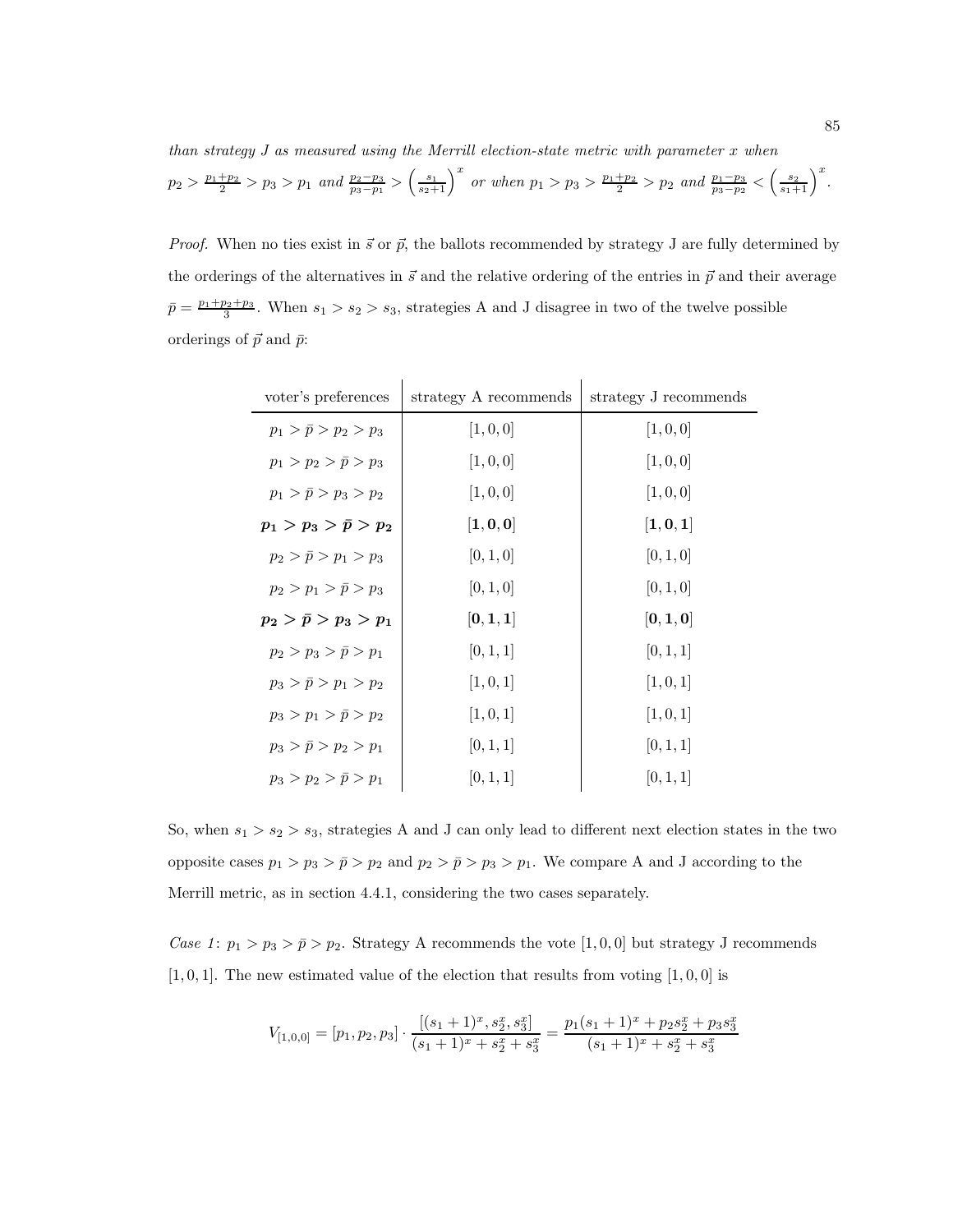and  $V_{[1,0,1]}$  is calculated similarly. To find when strategy A leads to a worse expectation of the election result than strategy J in terms of  $\vec{s}$ ,  $\vec{p}$  and x, we can set  $V_{[1,0,0]} < V_{[1,0,1]}$ :

$$
\frac{p_1(s_1+1)^x + p_2s_2^x + p_3s_3^x}{(s_1+1)^x + s_2^x + s_3^x} < \frac{p_1(s_1+1)^x + p_2s_2^x + p_3(s_3+1)^x}{(s_1+1)^x + s_2^x + (s_3+1)^x}
$$

Following a derivation similar to the one in section 4.4.1, we find this inequality equivalent to

$$
(p_1 - p_3)(s_1 + 1)^x < (p_3 - p_2)s_2^x
$$

Case 2:  $p_2 > \bar{p} > p_3 > p_1$ . Strategy A recommends the vote [0, 1, 1] but strategy J recommends  $[0, 1, 0]$ . We found in section 4.4.1 that  $[0, 1, 1]$  is worse for the voter than  $[0, 1, 0]$  if and only if

$$
\frac{p_2 - p_3}{p_3 - p_1} > \left(\frac{s_1}{s_2 + 1}\right)^x
$$

So, if and only if either  $p_1 > p_3 > \bar{p} > p_2$  and  $\frac{p_3-p_2}{p_1-p_3} > \left(\frac{s_1+1}{s_2}\right)^x$  or  $p_2 > \bar{p} > p_3 > p_1$  and  $\frac{p_2-p_3}{p_3-p_1}$  >  $\left(\frac{s_1}{s_2+1}\right)^x$ , strategy J leads to a better next election state than strategy A. Conversely, it can be easily seen with similar logic that strategy A is superior when either  $p_1 > p_3 > \bar{p} > p_2$  and  $\frac{p_3-p_2}{p_1-p_3} < \left(\frac{s_1+1}{s_2}\right)^x$  or  $p_2 > p_3 > p_1$  and  $\frac{p_2-p_3}{p_3-p_1} < \left(\frac{s_1}{s_2+1}\right)^x$ . □

#### 4.4.3 Comparing strategies T and J in the three-alternative case

A similar result can be obtained by focusing on elections with three alternatives and comparing strategies T and J. We again narrow consideration to situations in which no two alternatives are tied in the election state and none of the focal voter's cardinal preferences equals their average or another cardinal preference.

**Theorem 4.4.5.** In a three-alternative election with current election state  $\vec{s} = [s_1, s_2, s_3]$  where  $s_1 > s_2 > s_3$  and focal voter's cardinal preferences  $\vec{p} = [p_1, p_2, p_3]$  where  $p_i \neq \frac{p_1+p_2+p_3}{3}$  for all i and  $p_i \neq p_j$  for  $i \neq j$ , employing strategy T will only lead the focal voter to a worse next election state than strategy J as measured using the Merrill election-state metric with parameter x when  $p_1 > p_3 > \bar{p} > p_2$  and  $\frac{p_1-p_3}{p_3-p_2} < \left(\frac{s_2}{s_1+1}\right)^x$  or when  $p_2 > p_3 > \bar{p} > p_1$ .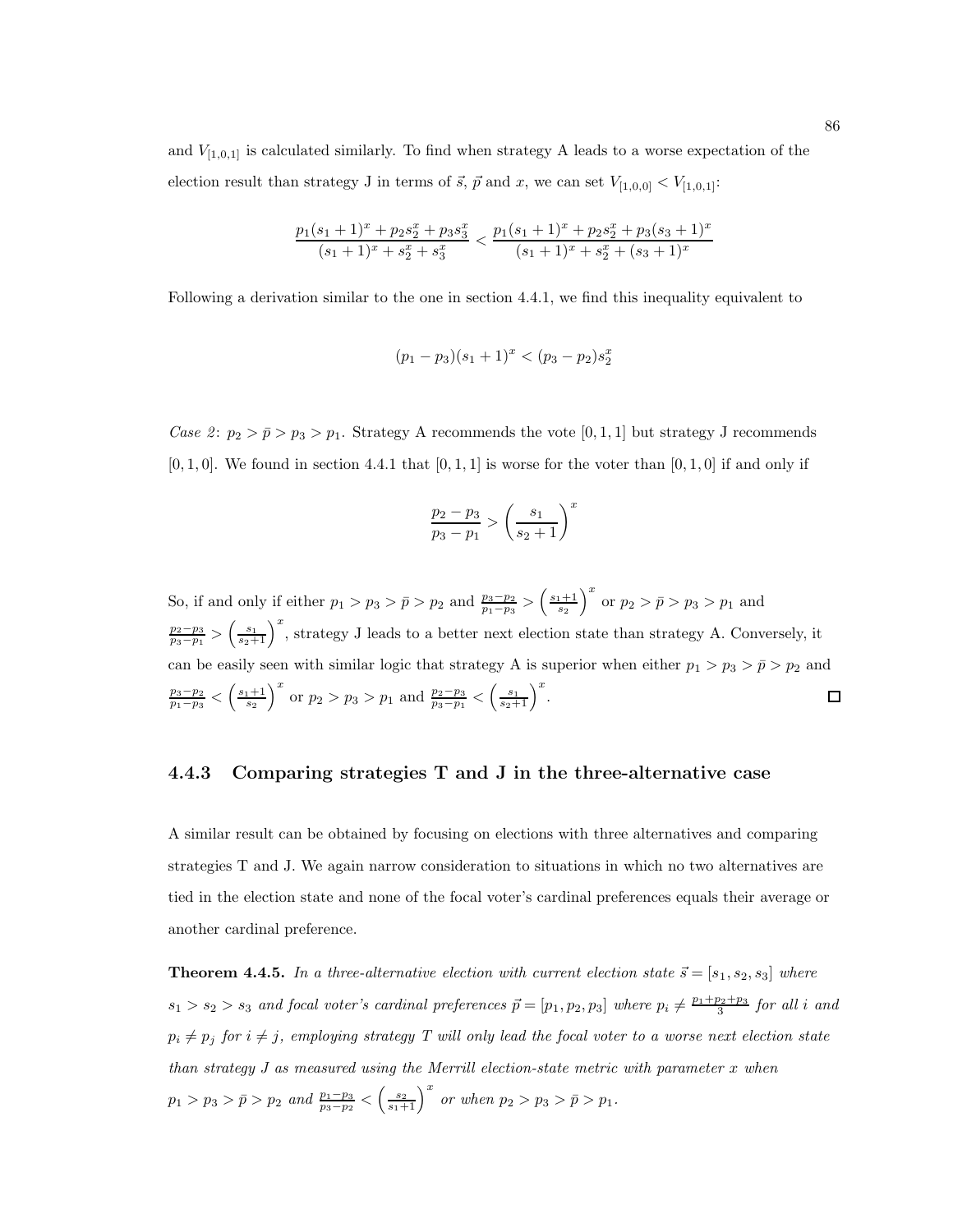*Proof.* When no ties exist in  $\vec{s}$  or  $\vec{p}$ , the ballots recommended by strategies T and J are fully determined by the orderings of the alternatives in  $\vec{s}$  and the relative ordering of the entries in  $\vec{p}$ and their average  $\bar{p} = \frac{p_1+p_2+p_3}{3}$ . When  $s_1 > s_2 > s_3$ , strategies T and J disagree in two of the twelve possible orderings of  $\vec{p}$  and  $\vec{p}$ :

| strategy T recommends | strategy J recommends |
|-----------------------|-----------------------|
| [1, 0, 0]             | [1, 0, 0]             |
| [1, 0, 0]             | [1, 0, 0]             |
| [1, 0, 0]             | [1, 0, 0]             |
| $\bm{[1,0,0]}$        | [1, 0, 1]             |
| [0, 1, 0]             | [0, 1, 0]             |
| [0, 1, 0]             | [0, 1, 0]             |
| [0, 1, 0]             | [0, 1, 0]             |
| [0,1,0]               | $\bm{[0,1,1]}$        |
| [1, 0, 1]             | [1, 0, 1]             |
| [1, 0, 1]             | [1, 0, 1]             |
| [0, 1, 1]             | [0, 1, 1]             |
| [0, 1, 1]             | [0, 1, 1]             |
|                       |                       |

So, when  $s_1 > s_2 > s_3$ , strategies T and J can only lead to different next election states in the two cases  $p_1 > p_3 > \bar{p} > p_2$  and  $p_2 > p_3 > \bar{p} > p_1$ . We compare T and J according to the Merrill metric, considering the two cases separately.

Case 1:  $p_1 > p_3 > \bar{p} > p_2$ . Strategy T recommends the vote  $[1, 0, 0]$  but strategy J recommends  $[1, 0, 1]$ . The new estimated value of the election that results from voting  $[1, 0, 0]$  is

$$
V_{[1,0,0]} = [p_1, p_2, p_3] \cdot \frac{[(s_1+1)^x, s_2^x, s_3^x]}{(s_1+1)^x + s_2^x + s_3^x} = \frac{p_1(s_1+1)^x + p_2s_2^x + p_3s_3^x}{(s_1+1)^x + s_2^x + s_3^x}
$$

and  $V_{[1,0,1]}$  is calculated similarly. To find when strategy A leads to a worse expectation of the election result than strategy J in terms of  $\vec{s}$ ,  $\vec{p}$  and x, we can set  $V_{[1,0,0]} < V_{[1,0,1]}$ :

$$
\frac{p_1(s_1+1)^x + p_2s_2^x + p_3s_3^x}{(s_1+1)^x + s_2^x + s_3^x} < \frac{p_1(s_1+1)^x + p_2s_2^x + p_3(s_3+1)^x}{(s_1+1)^x + s_2^x + (s_3+1)^x}
$$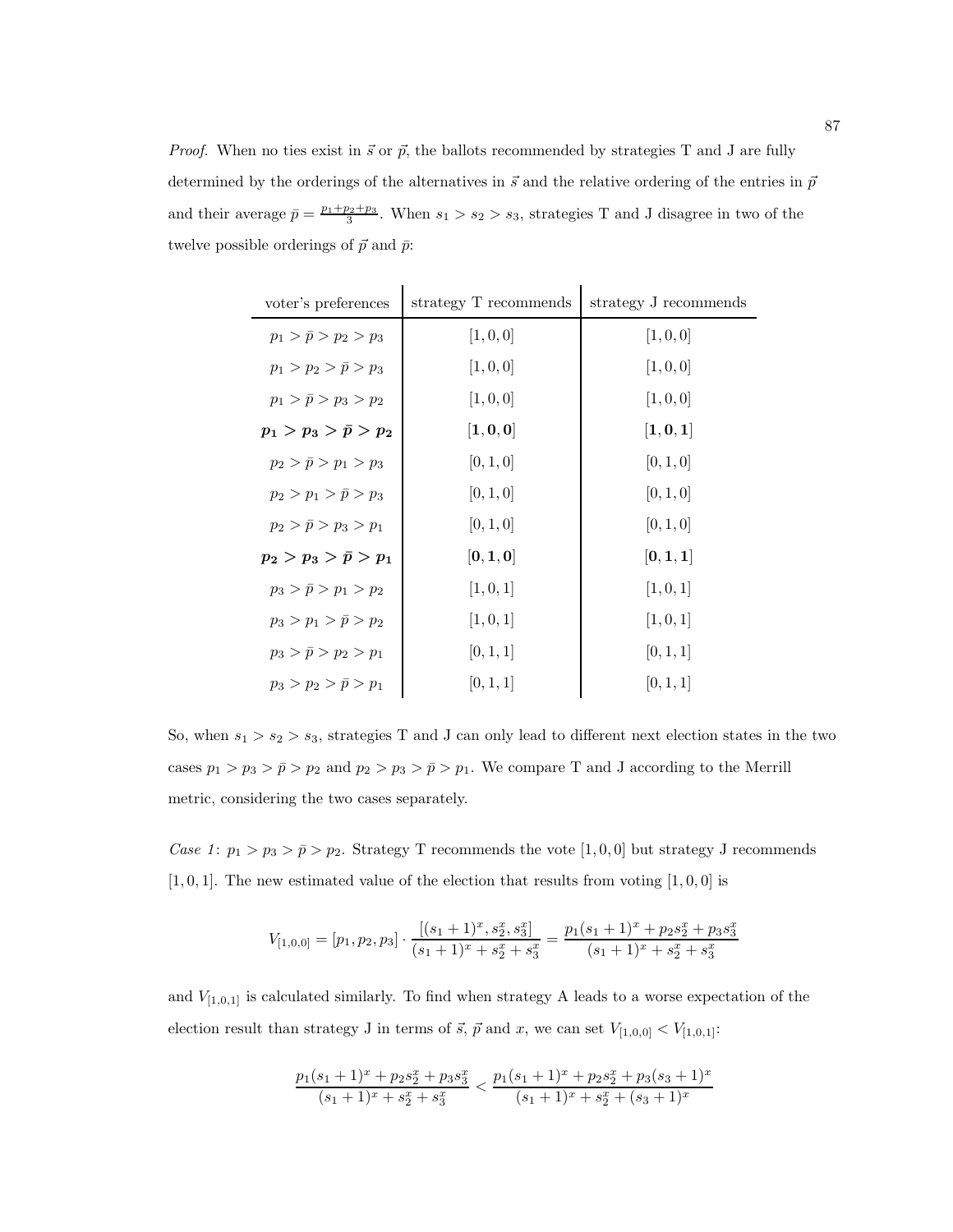Following a derivation similar to the one in section 4.4.1, we find this inequality equivalent to

$$
(p_1 - p_3)(s_1 + 1)^x < (p_3 - p_2)s_2^x
$$

Case 2:  $p_2 > p_3 > \bar{p} > p_1$ . Strategy J recommends the vote [0, 1, 1] but strategy T recommends  $[0, 1, 0]$ . We found in section 4.4.1 that  $[0, 1, 0]$  is worse for the voter than  $[0, 1, 1]$  if and only if

$$
\frac{p_2 - p_3}{p_3 - p_1} < \left(\frac{s_1}{s_2 + 1}\right)^x
$$

Notice that if  $p_3 > \bar{p} = \frac{p_1 + p_2 + p_3}{3}$ , then

$$
3p_3 > p_1 + p_2 + p_3
$$

$$
2p_3 > p_1 + p_2
$$

$$
p_3 - p_1 > p_2 - p_3
$$

and, if  $p_3 > p_1$ , then

$$
1 > \frac{p_2 - p_3}{p_3 - p_1}
$$

But when  $s_1 \geq s_2 + 1$  and  $x > 0$ , it must be that

$$
\left(\frac{s_1}{s_2+1}\right)^x \ge 1
$$

and so

$$
\frac{p_2 - p_3}{p_3 - p_1} < \left(\frac{s_1}{s_2 + 1}\right)^x
$$

and therefore strategy J is always judged better than strategy T when  $p_2 > p_3 > \bar{p} > p_1$ .

So, if and only if either  $p_1 > p_3 > \bar{p} > p_2$  and  $\frac{p_3-p_2}{p_1-p_3} > \left(\frac{s_1+1}{s_2}\right)^x$  or  $p_2 > p_3 > \bar{p} > p_1$ , strategy J leads to a better next election state than strategy T. Conversely, it can be easily seen with similar logic that strategy T is superior when  $p_1 > p_3 > \bar{p} > p_2$  and  $\frac{p_3-p_2}{p_1-p_3} < \left(\frac{s_1+1}{s_2}\right)^x$ .  $\Box$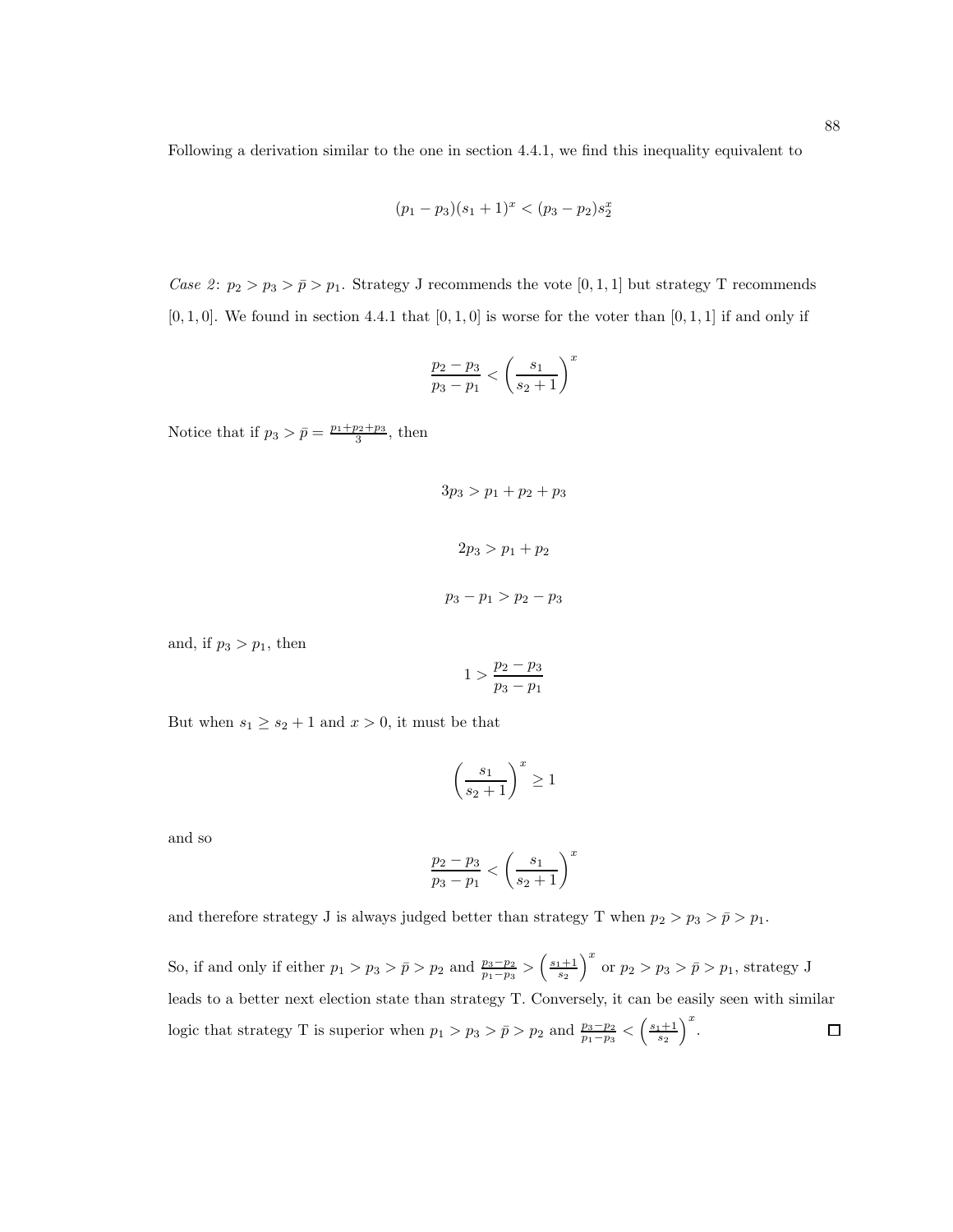#### 4.4.4 Comparing strategies A and Z in the three-alternative case

A similar result can be obtained by focusing on elections with three alternatives and comparing strategies A and Z. We again narrow consideration to situations in which no two alternatives are tied in the election state and none of the focal voter's cardinal preferences equals their average or another cardinal preference.

**Theorem 4.4.6.** In a three-alternative election with current election state  $\vec{s} = [s_1, s_2, s_3]$  where  $s_1 > s_2 > s_3$  and focal voter's cardinal preferences  $\vec{p} = [p_1, p_2, p_3]$  where  $p_i \neq \frac{p_1+p_2+p_3}{3}$  for all i and  $p_i \neq p_j$  for  $i \neq j$ , employing strategy A will only lead the focal voter to a worse next election state than strategy  $Z$  as measured using the Merrill election-state metric with parameter  $x$  when

•  $p_1 > p_2 > \frac{p_1+p_3}{2} > p_3$  and  $\frac{p_2-p_3}{p_1-p_2} > \left(\frac{s_1+1}{s_3}\right)^x$ , •  $p_1 > p_3 > \frac{p_1+p_2}{2} > p_2$  and  $\frac{p_3-p_2}{p_1-p_3} > \left(\frac{s_1+1}{s_2}\right)^x$ , •  $p_2 > p_1 > \frac{p_2+p_3}{2} > p_3$  and  $\frac{p_1-p_3}{p_2-p_1} > \left(\frac{s_2+1}{s_3}\right)^x$ , •  $p_2 > \frac{p_1+p_2}{2} > p_3 > p_1$  and  $\frac{p_2-p_3}{p_3-p_1} > \left(\frac{s_1}{s_2+1}\right)^x$ , •  $p_3 > \frac{p_2+p_3}{2} > p_1 > p_2$  and  $\frac{p_3-p_1}{p_1-p_2} > \left(\frac{s_2}{s_3+1}\right)^x$ , or •  $p_3 > \frac{p_1+p_3}{2} > p_2 > p_1$  and  $\frac{p_3-p_2}{p_2-p_1} > \left(\frac{s_1}{s_3+1}\right)^x$ .

*Proof.* When no ties exist in  $\vec{p}$ , the ballots recommended by strategy Z are fully determined by the relative ordering of the entries in  $\vec{p}$  and their average  $\bar{p} = \frac{p_1+p_2+p_3}{3}$ ; strategy Z ignores the  $\vec{s}$  vector. When  $s_1 > s_2 > s_3$ , strategies A and Z disagree in six of the twelve possible orderings of  $\vec{p}$  and  $\vec{p}$ :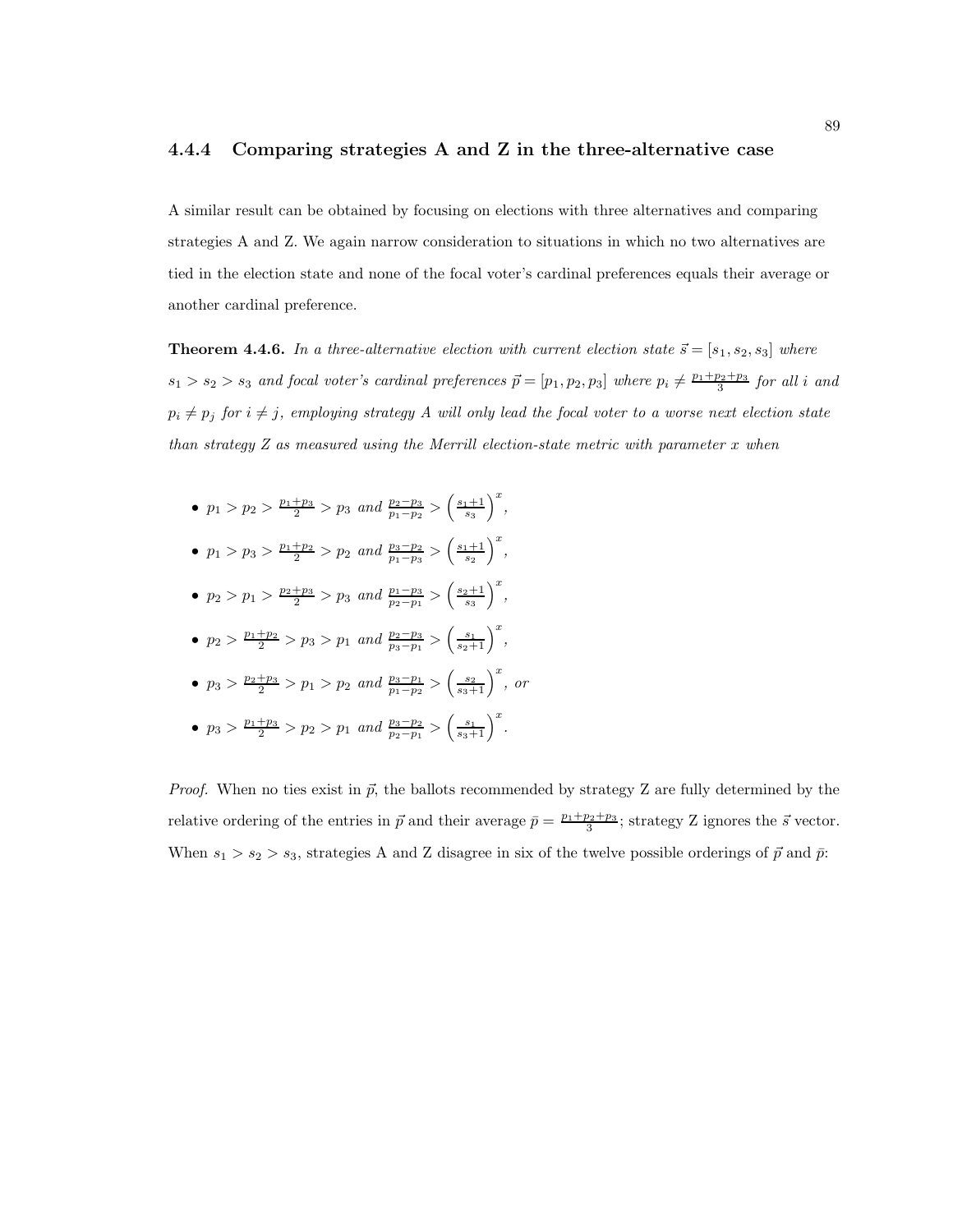| voter's preferences         | strategy A recommends | strategy Z recommends |
|-----------------------------|-----------------------|-----------------------|
| $p_1 > \bar{p} > p_2 > p_3$ | [1, 0, 0]             | [1, 0, 0]             |
| $p_1 > p_2 > \bar{p} > p_3$ | [1, 0, 0]             | [1, 1, 0]             |
| $p_1 > \bar{p} > p_3 > p_2$ | [1, 0, 0]             | [1, 0, 0]             |
| $p_1 > p_3 > \bar{p} > p_2$ | [1, 0, 0]             | [1, 0, 1]             |
| $p_2 > \bar{p} > p_1 > p_3$ | [0, 1, 0]             | [0, 1, 0]             |
| $p_2 > p_1 > \bar{p} > p_3$ | [0, 1, 0]             | [1, 1, 0]             |
| $p_2 > \bar{p} > p_3 > p_1$ | [0, 1, 1]             | [0, 1, 0]             |
| $p_2 > p_3 > \bar{p} > p_1$ | [0,1,1]               | [0, 1, 1]             |
| $p_3 > \bar{p} > p_1 > p_2$ | [1, 0, 1]             | [0, 0, 1]             |
| $p_3 > p_1 > \bar{p} > p_2$ | [1, 0, 1]             | [1, 0, 1]             |
| $p_3 > \bar{p} > p_2 > p_1$ | [0, 1, 1]             | [0, 0, 1]             |
| $p_3 > p_2 > \bar{p} > p_1$ | [0,1,1]               | [0, 1, 1]             |
|                             |                       |                       |

We compare A and Z according to the Merrill metric, as in section 4.4.1, considering the six cases separately.

Case 1:  $p_1 > p_2 > \bar{p} > p_3$ . Strategy A recommends the vote [1,0,0] but strategy Z recommends [1, 1, 0]. To find when strategy A leads to a worse expectation of the election result than strategy Z, we set  $V_{[1,0,0]} < V_{[1,1,0]}$ :

$$
\frac{p_1(s_1+1)^x+p_2s_2^x+p_3s_3^x}{(s_1+1)^x+s_2^x+s_3^x}<\frac{p_1(s_1+1)^x+p_2(s_2+1)^x+p_3s_3^x}{(s_1+1)^x+(s_2+1)^x+s_3^x}
$$

Following a derivation similar to the one in section 4.4.1, we find this inequality equivalent to

$$
\frac{p_2 - p_3}{p_1 - p_2} > \left(\frac{s_1 + 1}{s_3}\right)^x
$$

Case 2:  $p_1 > p_3 > \bar{p} > p_2$ . Strategy A recommends the vote  $[1, 0, 0]$  but strategy Z recommends  $[1, 0, 1]$ . We found in section 4.4.2 that  $[1, 0, 0]$  is worse for the voter than  $[1, 0, 1]$  if and only if

$$
\frac{p_3 - p_2}{p_1 - p_3} > \left(\frac{s_1 + 1}{s_2}\right)^x
$$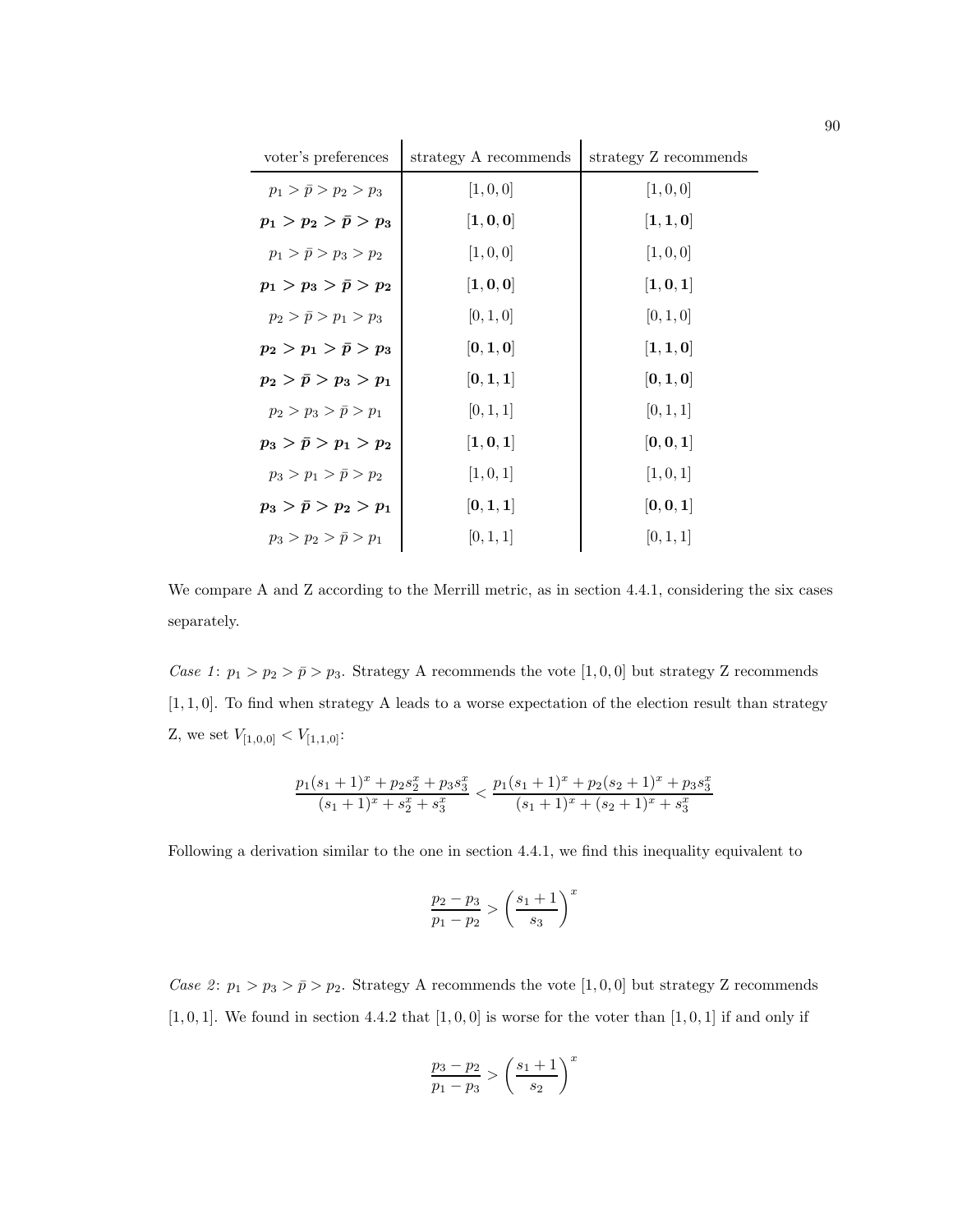Case 3:  $p_2 > p_1 > \bar{p} > p_3$ . Strategy A recommends the vote  $[0, 1, 0]$  but strategy Z recommends [1, 1, 0]. To find when strategy A leads to a worse expectation of the election result than strategy Z, we set  $V_{[0,1,0]} < V_{[1,1,0]}$ :

$$
\frac{p_1s_1^x + p_2(s_2+1)^x + p_3s_3^x}{s_1^x + (s_2+1)^x + s_3^x} < \frac{p_1(s_1+1)^x + p_2(s_2+1)^x + p_3s_3^x}{(s_1+1)^x + (s_2+1)^x + s_3^x}
$$

Following a now-familiar style of derivation, we find this inequality equivalent to

$$
\frac{p_1 - p_3}{p_2 - p_1} > \left(\frac{s_2 + 1}{s_3}\right)^x
$$

Case  $4: p_2 > \bar{p} > p_3 > p_1$ . Strategy A recommends the vote  $[0, 1, 1]$  but strategy Z recommends  $[0, 1, 0]$ . We found in section 4.4.1 that  $[0, 1, 1]$  is worse for the voter than  $[0, 1, 0]$  if and only if

$$
\frac{p_2 - p_3}{p_3 - p_1} > \left(\frac{s_1}{s_2 + 1}\right)^x
$$

Case 5:  $p_3 > \bar{p} > p_1 > p_2$ . Strategy A recommends the vote [1,0,1] but strategy Z recommends  $[0, 0, 1]$ . To find when strategy A leads to a worse expectation of the election result than strategy Z, we set  $V_{[1,0,1]} < V_{[0,0,1]}$ :

$$
\frac{p_1(s_1+1)^x + p_2s_2^x + p_3(s_3+1)^x}{(s_1+1)^x + s_2^x + (s_3+1)^x} < \frac{p_1s_1^x + p_2s_2^x + p_3(s_3+1)^x}{s_1^x + s_2^x + (s_3+1)^x}
$$

We find this inequality equivalent to

$$
\frac{p_3 - p_1}{p_1 - p_2} > \left(\frac{s_2}{s_3 + 1}\right)^x
$$

Case 6:  $p_3 > \bar{p} > p_2 > p_1$ . Strategy A recommends the vote [0, 1, 1] but strategy Z recommends  $[0, 0, 1]$ . To find when strategy A leads to a worse expectation of the election result than strategy Z, we set  $V_{[0,1,1]} < V_{[0,0,1]}$ :

$$
\frac{p_1s_1^x + p_2(s_2+1)^x + p_3(s_3+1)^x}{s_1^x + (s_2+1)^x + (s_3+1)^x} < \frac{p_1s_1^x + p_2s_2^x + p_3(s_3+1)^x}{s_1^x + s_2^x + (s_3+1)^x}
$$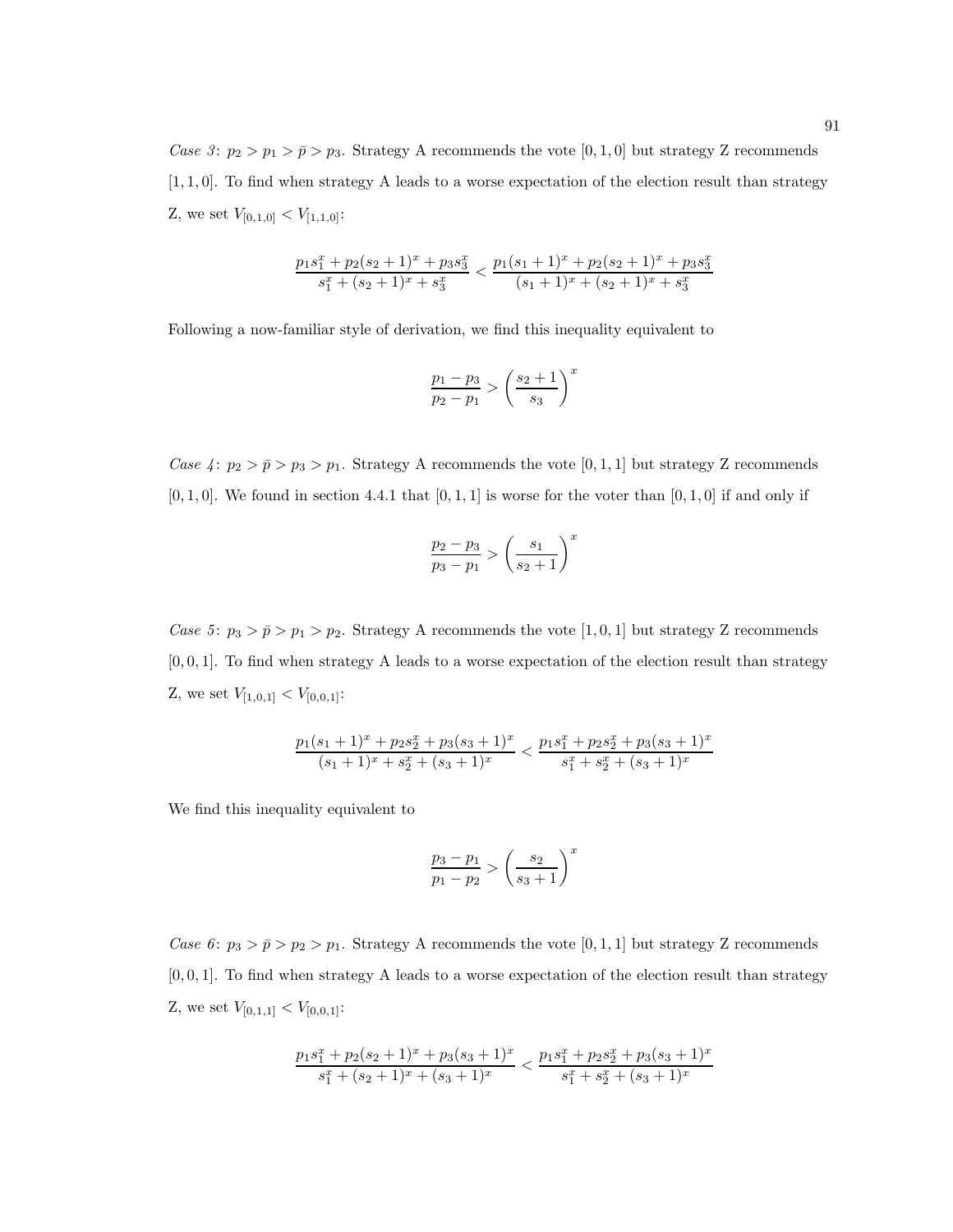This inequality is equivalent to

$$
\frac{p_3 - p_2}{p_2 - p_1} > \left(\frac{s_1}{s_3 + 1}\right)^x
$$

 $\Box$ So strategy Z leads to a better next election state than strategy A in only these six cases.

Note that, when  $s_1 > s_2 + 1 > s_3 + 2$  and x is large enough, none of these six cases will hold, so strategy A dominates strategy  $Z$  as  $x$  approaches infinity.

### 4.4.5 Comparing strategies A and T in the four-alternative case

We have generalized the result in section 4.4.1 to more strategy pairs; here we evaluate strategy A against strategy T in the four-alternative case.

**Theorem 4.4.7.** In a four-alternative election with current election state  $\vec{s} = [s_1, s_2, s_3, s_4]$  where  $s_1 > s_2 > s_3 > s_4$  and focal voter's cardinal preferences  $\vec{p} = [p_1, p_2, p_3, p_4]$  where  $p_i \neq p_j$  for  $i \neq j$ , employing strategy A will only lead the focal voter to a worse next election state than strategy  $T$  as measured using the Merrill election-state metric with parameter x when

- $p_2 > p_3 > p_1 > p_4$  and  $(p_3 p_1)s_1^x + (p_3 p_4)s_4^x < (p_2 p_3)(s_2 + 1)^x$ ,
- $p_2 > p_4 > p_1 > p_3$  and  $(p_4 p_1)s_1^x + (p_4 p_3)s_3^x < (p_2 p_4)(s_2 + 1)^x$ ,
- $p_2 > p_3 > p_1$  and  $p_2 > p_4 > p_1$  and  $((p_3-p_1)s_1^x-(p_2-p_3)(s_2+1)^x)((s_3+1)^x-s_3^x)+((p_4-p_1)s_1^x-(p_2-p_4)(s_2+1)^x)((s_4+1)^x-s_4^x)<\infty.$  $(p_3-p_4)(s_3^x(s_4+1)^x-(s_3+1)^x s_4^x),$
- $p_3 > p_2 > p_4 > p_1$  and  $(p_4 p_1)s_1^x < (p_2 p_4)(s_2 + 1)^x + (p_3 p_4)(s_3 + 1)^x$ , or
- $p_4 > p_2 > p_3 > p_1$  and  $(p_3 p_1)s_1^x < (p_2 p_3)(s_2 + 1)^x + (p_4 p_3)(s_4 + 1)^x$ .

*Proof.* When no ties exist in  $\vec{s}$  or  $\vec{p}$ , the ballots recommended by strategies A and T are fully determined by the orderings of the alternatives in  $\vec{s}$  and  $\vec{p}$ . When  $s_1 > s_2 > s_3 > s_4$ , strategies A and T disagree in six of the 24 possible orderings of  $\vec{p}$ :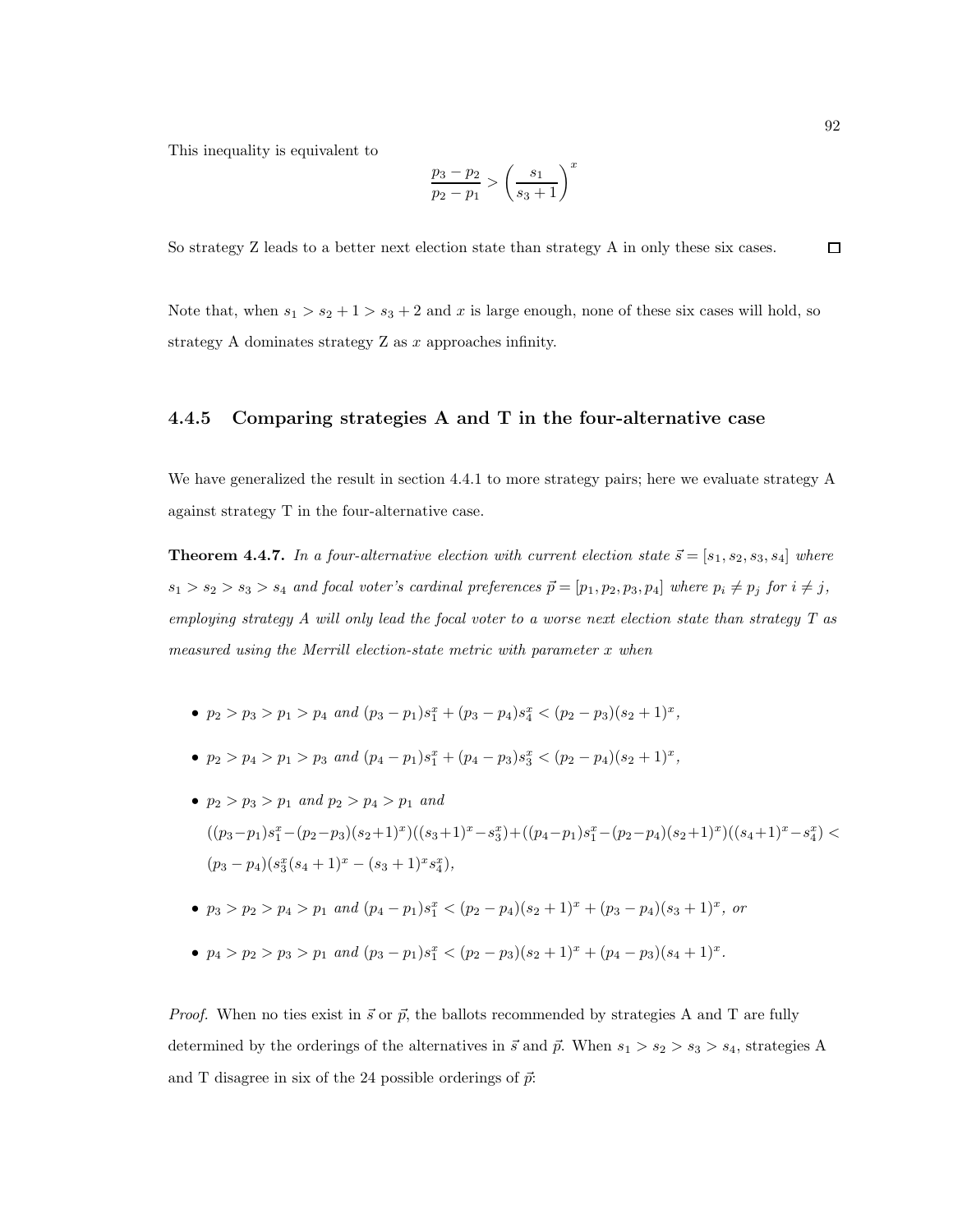| voter's preferences     | strategy A's recommended ballot | strategy T's recommended ballot |
|-------------------------|---------------------------------|---------------------------------|
| $p_1 > p_2 > p_3 > p_4$ | [1, 0, 0, 0]                    | [1, 0, 0, 0]                    |
| $p_1 > p_2 > p_4 > p_3$ | [1, 0, 0, 0]                    | [1, 0, 0, 0]                    |
| $p_1 > p_3 > p_2 > p_4$ | [1, 0, 0, 0]                    | [1, 0, 0, 0]                    |
| $p_1 > p_3 > p_4 > p_2$ | [1, 0, 0, 0]                    | [1, 0, 0, 0]                    |
| $p_1 > p_4 > p_2 > p_3$ | [1, 0, 0, 0]                    | [1, 0, 0, 0]                    |
| $p_1 > p_4 > p_3 > p_2$ | [1, 0, 0, 0]                    | [1, 0, 0, 0]                    |
| $p_2 > p_1 > p_3 > p_4$ | [0, 1, 0, 0]                    | [0, 1, 0, 0]                    |
| $p_2 > p_1 > p_4 > p_3$ | [0, 1, 0, 0]                    | [0, 1, 0, 0]                    |
| $p_2 > p_3 > p_1 > p_4$ | [0, 1, 1, 0]                    | [0, 1, 0, 0]                    |
| $p_2 > p_3 > p_4 > p_1$ | [0, 1, 1, 1]                    | [0, 1, 0, 0]                    |
| $p_2 > p_4 > p_1 > p_3$ | [0, 1, 0, 1]                    | $\bm{[0,1,0,0]}$                |
| $p_2 > p_4 > p_3 > p_1$ | [0, 1, 1, 1]                    | [0, 1, 0, 0]                    |
| $p_3 > p_1 > p_2 > p_4$ | [1, 0, 1, 0]                    | [1, 0, 1, 0]                    |
| $p_3 > p_1 > p_4 > p_2$ | [1, 0, 1, 0]                    | [1, 0, 1, 0]                    |
| $p_3 > p_2 > p_1 > p_4$ | [0, 1, 1, 0]                    | [0, 1, 1, 0]                    |
| $p_3 > p_2 > p_4 > p_1$ | [0, 1, 1, 1]                    | [0, 1, 1, 0]                    |
| $p_3 > p_4 > p_1 > p_2$ | [1, 0, 1, 1]                    | [1, 0, 1, 1]                    |
| $p_3 > p_4 > p_2 > p_1$ | [0, 1, 1, 1]                    | [0, 1, 1, 1]                    |
| $p_4 > p_1 > p_2 > p_3$ | [1, 0, 0, 1]                    | [1, 0, 0, 1]                    |
| $p_4 > p_1 > p_3 > p_2$ | [1, 0, 0, 1]                    | [1, 0, 0, 1]                    |
| $p_4 > p_2 > p_1 > p_3$ | [0, 1, 0, 1]                    | [0, 1, 0, 1]                    |
| $p_4 > p_2 > p_3 > p_1$ | [0, 1, 1, 1]                    | [0, 1, 0, 1]                    |
| $p_4 > p_3 > p_1 > p_2$ | [1, 0, 1, 1]                    | [1, 0, 1, 1]                    |
| $p_4 > p_3 > p_2 > p_1$ | [0, 1, 1, 1]                    | [0, 1, 1, 1]                    |

We compare A and T according to the Merrill metric, considering the six cases separately.

*Case 1*:  $p_2 > p_3 > p_1 > p_4$ . Strategy A recommends the vote  $[0, 1, 1, 0]$  but strategy T recommends  $[0, 1, 0, 0]$ . To find when strategy A leads to a worse expectation of the election result than strategy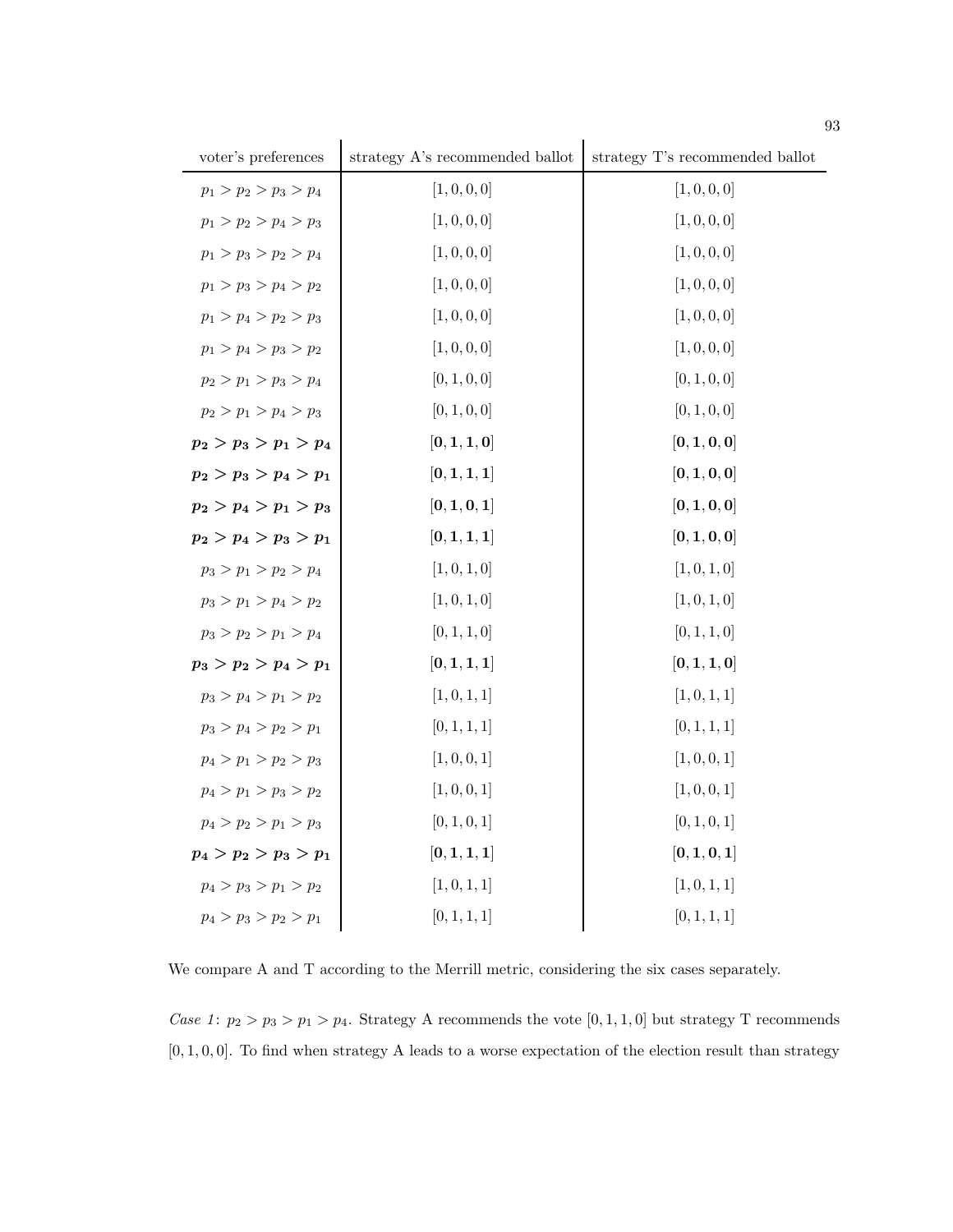T, we set  $V_{[0,1,1,0]} < V_{[0,1,0,0]}$ :

$$
\frac{p_1s_1^x + p_2(s_2+1)^x + p_3(s_3+1)^x + p_4s_4^x}{s_1^x + (s_2+1)^x + (s_3+1)^x + s_4^x} < \frac{p_1s_1^x + p_2(s_2+1)^x + p_3s_3^x + p_4s_4^x}{s_1^x + (s_2+1)^x + s_3^x + s_4^x}
$$

To simplify the derivation, we now define  $A = p_1 s_1^x + p_2(s_2 + 1)^x + p_4 s_4^x$  and  $B = s_1^x + (s_2 + 1)^x + s_4^x$ , so the previous inequality becomes

$$
\frac{A + p_3(s_3 + 1)^x}{B + (s_3 + 1)^x} < \frac{A + p_3 s_3^x}{B + s_3^x}
$$

Since  $s_i\geq 0$  for all  $i,$  the denominators are positive, and so

$$
(A + p3(s3 + 1)x) (B + s3x) < (A + p3s3x) (B + (s3 + 1)x)
$$

Expanding factors,

$$
AB + As_3^x + p_3(s_3 + 1)^x B + p_3(s_3 + 1)^x s_3^x < AB + A(s_3 + 1)^x + p_3 s_3^x B + p_3 s_3^x (s_3 + 1)^x
$$

Canceling the  $ABs$  and substituting for  $A$  and  $B$  gives

$$
(p_1s_1^x + p_2(s_2+1)^x + p_4s_4^x)s_3^x + p_3(s_3+1)^x(s_1^x + (s_2+1)^x + s_4^x) + p_3(s_3+1)^x s_3^x <
$$
  

$$
(p_1s_1^x + p_2(s_2+1)^x + p_4s_4^x)(s_3+1)^x + p_3s_3^x(s_1^x + (s_2+1)^x + s_4^x) + p_3s_3^x(s_3+1)^x
$$

Expanding factors and then canceling terms once again,

$$
p_1s_1^xs_3^x + p_2(s_2+1)^xs_3^x + p_4s_3^xs_4^x + p_3s_1^x(s_3+1)^x + p_3(s_2+1)^x(s_3+1)^x + p_3(s_3+1)^xs_4^x \n p_1s_1^x(s_3+1)^x + p_2(s_2+1)^x(s_3+1)^x + p_4(s_3+1)^xs_4^x + p_3s_1^xs_3^x + p_3(s_2+1)^xs_3^x + p_3s_3^xs_4^x
$$

Grouping  $s_1^x$  terms and  $s_4^x$  terms on the left side and  $(s_2 + 1)^x$  terms on the right side gives

$$
p_3s_1^x(s_3+1)^x - p_3s_1^xs_3^x - p_1s_1^x(s_3+1)^x + p_1s_1^xs_3^x + p_3(s_3+1)^xs_4^x - p_3s_3^xs_4^x - p_4(s_3+1)^xs_4^x +
$$
  

$$
p_4s_3^xs_4^x < p_2(s_2+1)^x(s_3+1)^x - p_2(s_2+1)^xs_3^x - p_3(s_2+1)^x(s_3+1)^x + p_3(s_2+1)^xs_3^x
$$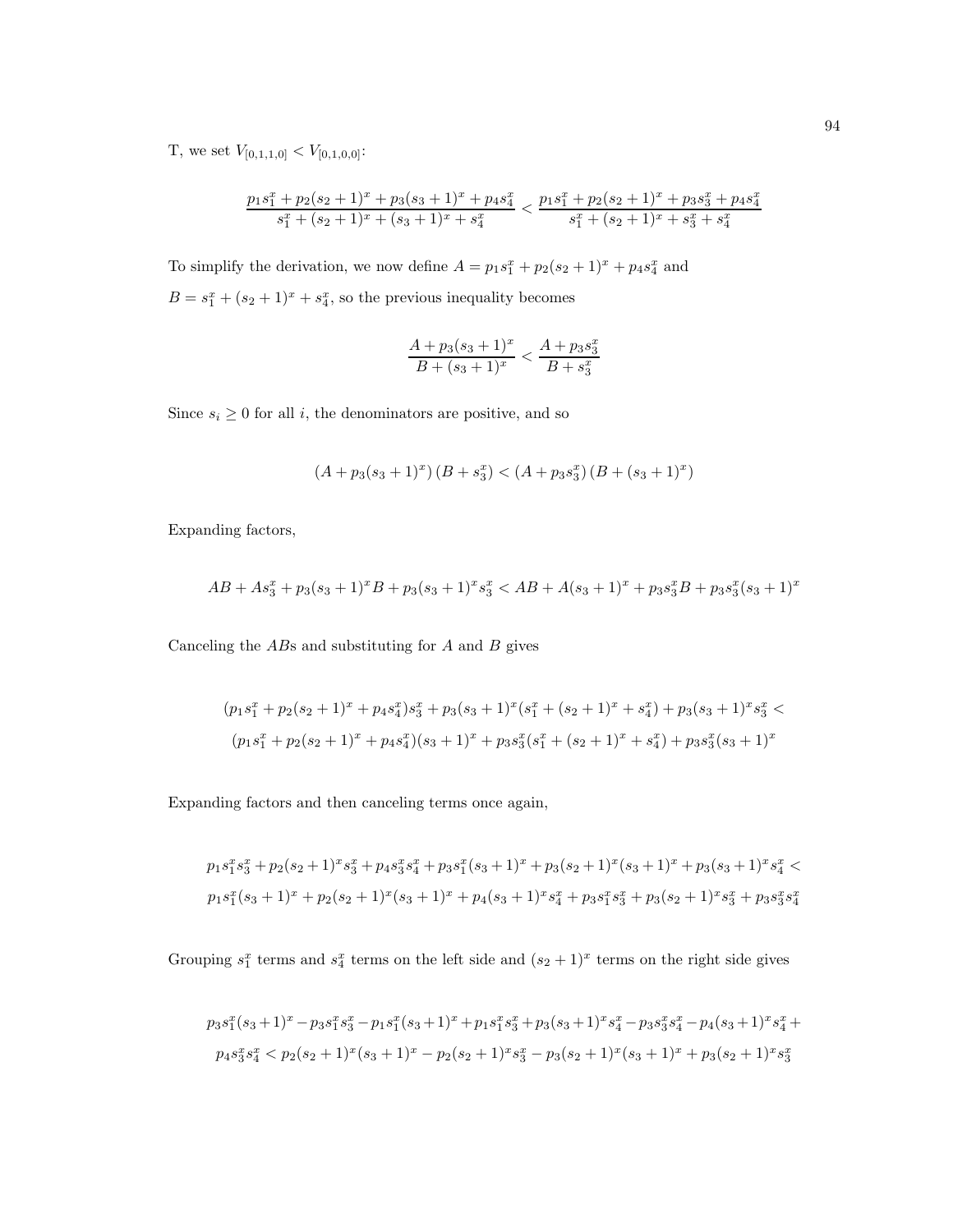Factoring gives us

$$
(p_3-p_1)s_1^x((s_3+1)^x-s_3^x)+(p_3-p_4)s_4^x((s_3+1)^x-s_3^x) < (p_2-p_3)(s_2+1)^x((s_3+1)^x-s_3^x)
$$

Since  $x > 1$ , it is always true that  $(s_3 + 1)^x - s_3^x > 0$ , and so

$$
(p_3 - p_1)s_1^x + (p_3 - p_4)s_4^x < (p_2 - p_3)(s_2 + 1)^x
$$

Case 2:  $p_2 > p_3 > p_4 > p_1$ . Strategy A recommends the vote  $[0, 1, 1, 1]$  but strategy T recommends  $[0, 1, 0, 0]$ . To find when strategy A leads to a worse expectation of the election result than strategy T, we set  $V_{[0,1,1,1]} < V_{[0,1,0,0]}$ :

$$
\frac{p_1s_1^x+p_2(s_2+1)^x+p_3(s_3+1)^x+p_4(s_4+1)^x}{s_1^x+(s_2+1)^x+(s_3+1)^x+(s_4+1)^x}<\frac{p_1s_1^x+p_2(s_2+1)^x+p_3s_3^x+p_4s_4^x}{s_1^x+(s_2+1)^x+s_3^x+s_4^x}
$$

To simplify the derivation, we now define  $A = p_1 s_1^x + p_2(s_2 + 1)^x$  and  $B = s_1^x + (s_2 + 1)^x$ , so the previous inequality becomes

$$
\frac{A+p_3(s_3+1)^x+p_4(s_4+1)^x}{B+(s_3+1)^x+(s_4+1)^x} < \frac{A+p_3s_3^x+p_4s_4^x}{B+s_3^x+s_4^x}
$$

Since  $s_i \geq 0$  for all *i*, the denominators are positive, and so

$$
\left(A+p_3(s_3+1)^x+p_4(s_4+1)^x\right)\left(B+s_3^x+s_4^x\right)<\left(A+p_3s_3^x+p_4s_4^x\right)\left(B+(s_3+1)^x+(s_4+1)^x\right)
$$

Expanding factors,

$$
AB + As_3^x + As_4^x + p_3(s_3 + 1)^x B + p_3(s_3 + 1)^x s_3^x + p_3(s_3 + 1)^x s_4^x + p_4(s_4 + 1)^x B +
$$
  
\n
$$
p_4(s_4 + 1)^x s_3^x + p_4(s_4 + 1)^x s_4^x < AB + A(s_3 + 1)^x + A(s_4 + 1)^x + p_3 s_3^x B + p_3 s_3^x (s_3 + 1)^x
$$
  
\n
$$
+ p_3 s_3^x (s_4 + 1)^x + p_4 s_4^x B + p_4 s_4^x (s_3 + 1)^x + p_4 s_4^x (s_4 + 1)^x
$$

Subtracting  $AB + p_3s_3^x(s_3 + 1)^x + p_4s_4^x(s_4 + 1)^x$  from each side and substituting for A and B gives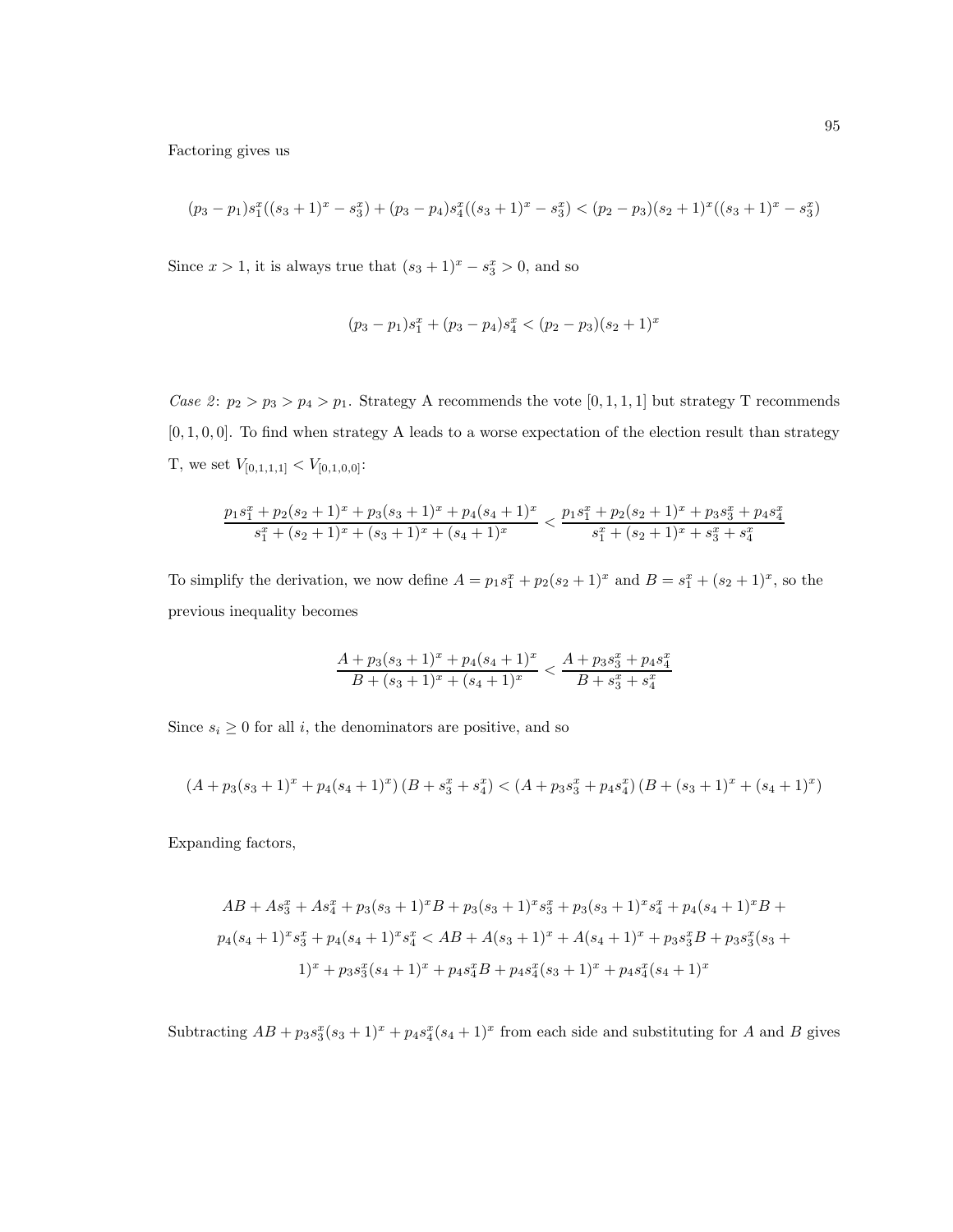$$
(p_1s_1^x+p_2(s_2+1)^x)s_3^x+(p_1s_1^x+p_2(s_2+1)^x)s_4^x+p_3(s_3+1)^x(s_1^x+(s_2+1)^x)+p_3(s_3+1)^xs_4^x+\\p_4(s_4+1)^x(s_1^x+(s_2+1)^x)+p_4(s_4+1)^xs_3^x<(p_1s_1^x+p_2(s_2+1)^x)(s_3+1)^x+(p_1s_1^x+p_2(s_2+1)^x)(s_4+1)^x+p_3s_3^x(s_1^x+(s_2+1)^x)+p_3s_3^x(s_4+1)^x+p_4s_4^x(s_1^x+(s_2+1)^x)+p_4s_4^x(s_3+1)^x
$$

Expanding factors,

$$
p_1s_1^xs_3^x + p_1s_1^xs_4^x + p_2(s_2+1)^xs_3^x + p_2(s_2+1)^xs_4^x + p_3s_1^x(s_3+1)^x + p_3(s_2+1)^x(s_3+1)^x + p_3(s_3+1)^xs_4^x + p_4s_1^x(s_4+1)^x + p_4(s_2+1)^x(s_4+1)^x + p_4s_3^x(s_4+1)^x \n p_1s_1^x(s_3+1)^x + p_1s_1^x(s_4+1)^x + p_2(s_2+1)^x(s_3+1)^x + p_2(s_2+1)^x(s_4+1)^x + p_3s_1^xs_3^x +\n p_3(s_2+1)^xs_3^x + p_3s_3^x(s_4+1)^x + p_4s_1^xs_4^x + p_4(s_2+1)^xs_4^x + p_4(s_3+1)^xs_4^x
$$

Grouping  $s_1^x$  and  $(s_2 + 1)^x$  terms on the left side and terms with no mention of  $s_1$  or  $s_2$  on the right side gives

$$
p_3s_1^x(s_3+1)^x - p_1s_1^x(s_3+1)^x - p_3s_1^xs_3^x + p_1s_1^xs_3^x - p_2(s_2+1)^x(s_3+1)^x + p_3(s_2+1)^x(s_3+1)^x + p_2(s_2+1)^xs_3^x - p_3(s_2+1)^xs_3^x + p_4s_1^x(s_4+1)^x - p_1s_1^x(s_4+1)^x - p_4s_1^xs_4^x + p_1s_1^xs_4^x - p_2(s_2+1)^x(s_4+1)^x + p_4(s_2+1)^x(s_4+1)^x + p_2(s_2+1)^xs_4^x - p_4(s_2+1)^xs_4^x p_3s_3^x(s_4+1)^x - p_3(s_3+1)^xs_4^x - p_4s_3^x(s_4+1)^x + p_4(s_3+1)^xs_4^x
$$

Factoring gives us

$$
((p_3 - p_1)s_1^x - (p_2 - p_3)(s_2 + 1)^x)((s_3 + 1)^x - s_3^x) + ((p_4 - p_1)s_1^x - (p_2 - p_4)(s_2 + 1)^x)((s_4 + 1)^x - s_4^x) < (p_3 - p_4)(s_3^x(s_4 + 1)^x - (s_3 + 1)^x s_4^x)
$$

Case 3:  $p_2 > p_4 > p_1 > p_3$ . Strategy A recommends the vote  $[0, 1, 0, 1]$  but strategy T recommends  $[0, 1, 0, 0]$ . To find when strategy A leads to a worse expectation of the election result than strategy T, we set  $V_{[0,1,0,1]} < V_{[0,1,0,0]}$ :

$$
\frac{p_1s_1^x + p_2(s_2 + 1)^x + p_3s_3^x + p_4(s_4 + 1)^x}{s_1^x + (s_2 + 1)^x + s_3^x + (s_4 + 1)^x} < \frac{p_1s_1^x + p_2(s_2 + 1)^x + p_3s_3^x + p_4s_4^x}{s_1^x + (s_2 + 1)^x + s_3^x + s_4^x}
$$

The same derivation as in case 1, but with alternatives 3 and 4 switched, results in

$$
(p_4 - p_1)s_1^x + (p_4 - p_3)s_3^x < (p_2 - p_4)(s_2 + 1)^x
$$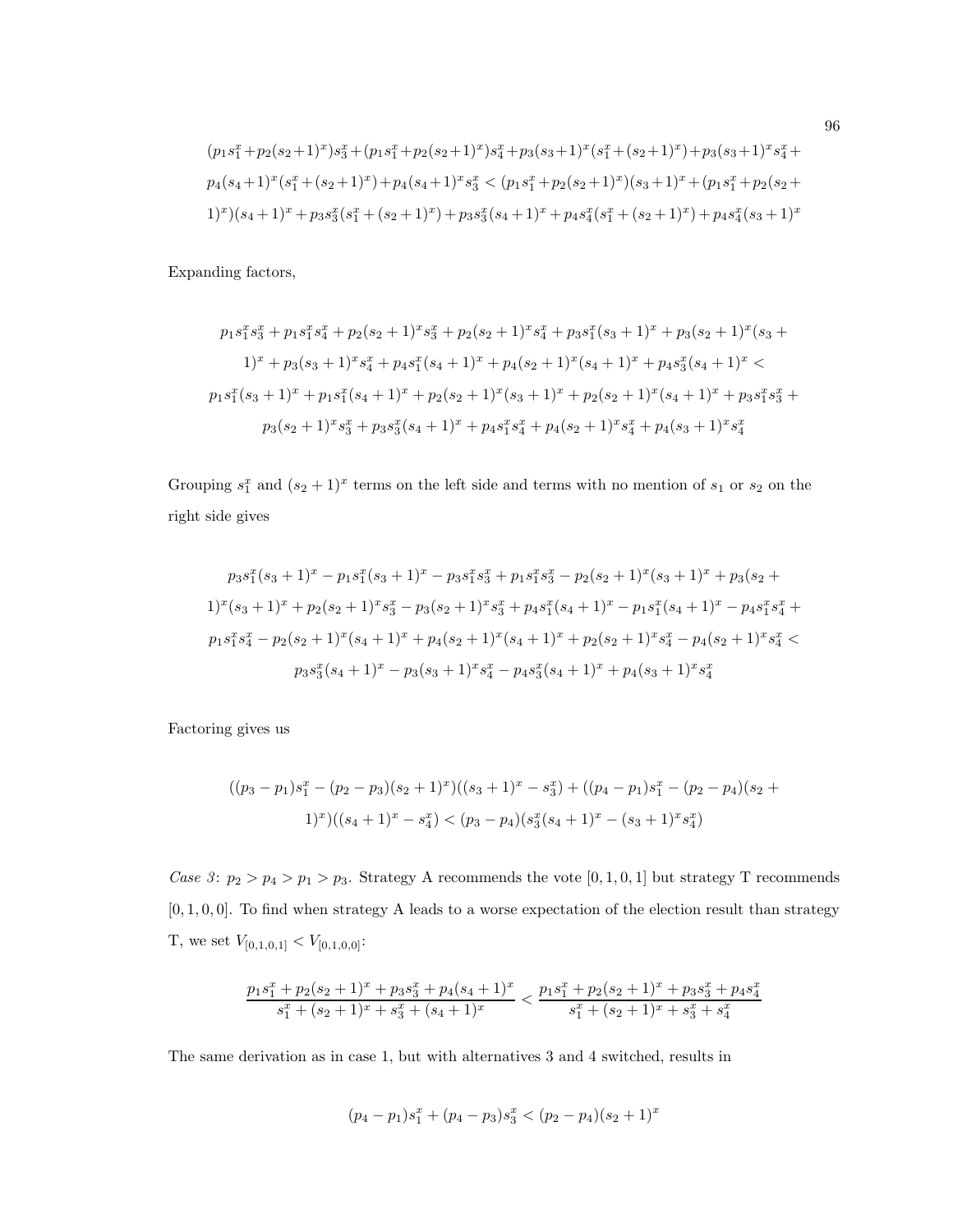Case 4:  $p_2 > p_4 > p_3 > p_1$ . Strategy A recommends the vote  $[0, 1, 1, 1]$  but strategy T recommends  $[0, 1, 0, 0]$ , just as in case 2, so the result found there:

$$
((p_3 - p_1)s_1^x - (p_2 - p_3)(s_2 + 1)^x)((s_3 + 1)^x - s_3^x) + ((p_4 - p_1)s_1^x - (p_2 - p_4)(s_2 + 1)^x)((s_4 + 1)^x - s_4^x) < (p_3 - p_4)(s_3^x(s_4 + 1)^x - (s_3 + 1)^x s_4^x)
$$

holds here. For convenience, call that inequality Ψ. Note that

 $(p_2 > p_3 > p_4 > p_1$  and  $\Psi)$  or  $(p_2 > p_4 > p_3 > p_1$  and  $\Psi)$ 

is equivalent to

$$
p_2 > p_3 > p_1
$$
 and  $p_2 > p_4 > p_1$  and  $\Psi$ 

Case 5:  $p_3 > p_2 > p_4 > p_1$ . Strategy A recommends the vote  $[0, 1, 1, 1]$  but strategy T recommends  $[0, 1, 1, 0]$ . To find when strategy A leads to a worse expectation of the election result than strategy T, we set  $V_{[0,1,1,1]} < V_{[0,1,1,0]}$ :

$$
\frac{p_1s_1^x+p_2(s_2+1)^x+p_3(s_3+1)^x+p_4(s_4+1)^x}{s_1^x+(s_2+1)^x+(s_3+1)^x+(s_4+1)^x}<\frac{p_1s_1^x+p_2(s_2+1)^x+p_3(s_3+1)^x+p_4s_4^x}{s_1^x+(s_2+1)^x+(s_3+1)^x+s_4^x}
$$

To simplify the derivation, we now define  $A = p_1 s_1^x + p_2(s_2 + 1)^x + p_3(s_3 + 1)^x$  and  $B = s_1^x + (s_2 + 1)^x + (s_3 + 1)^x$ , so the previous inequality becomes

$$
\frac{A+p_4(s_4+1)^x}{B+(s_4+1)^x} < \frac{A+p_4s_4^x}{B+s_4^x}
$$

Since  $s_i \geq 0$  for all i, the denominators are positive, and so

$$
(A + p_4(s_4 + 1)^x) (B + s_4^x) < (A + p_4 s_4^x) (B + (s_4 + 1)^x)
$$

Expanding factors,

$$
AB+As_4^x+p_4(s_4+1)^xB+p_4(s_4+1)^xs_4^x
$$

Canceling the  $ABs$  and substituting for  $A$  and  $B$  gives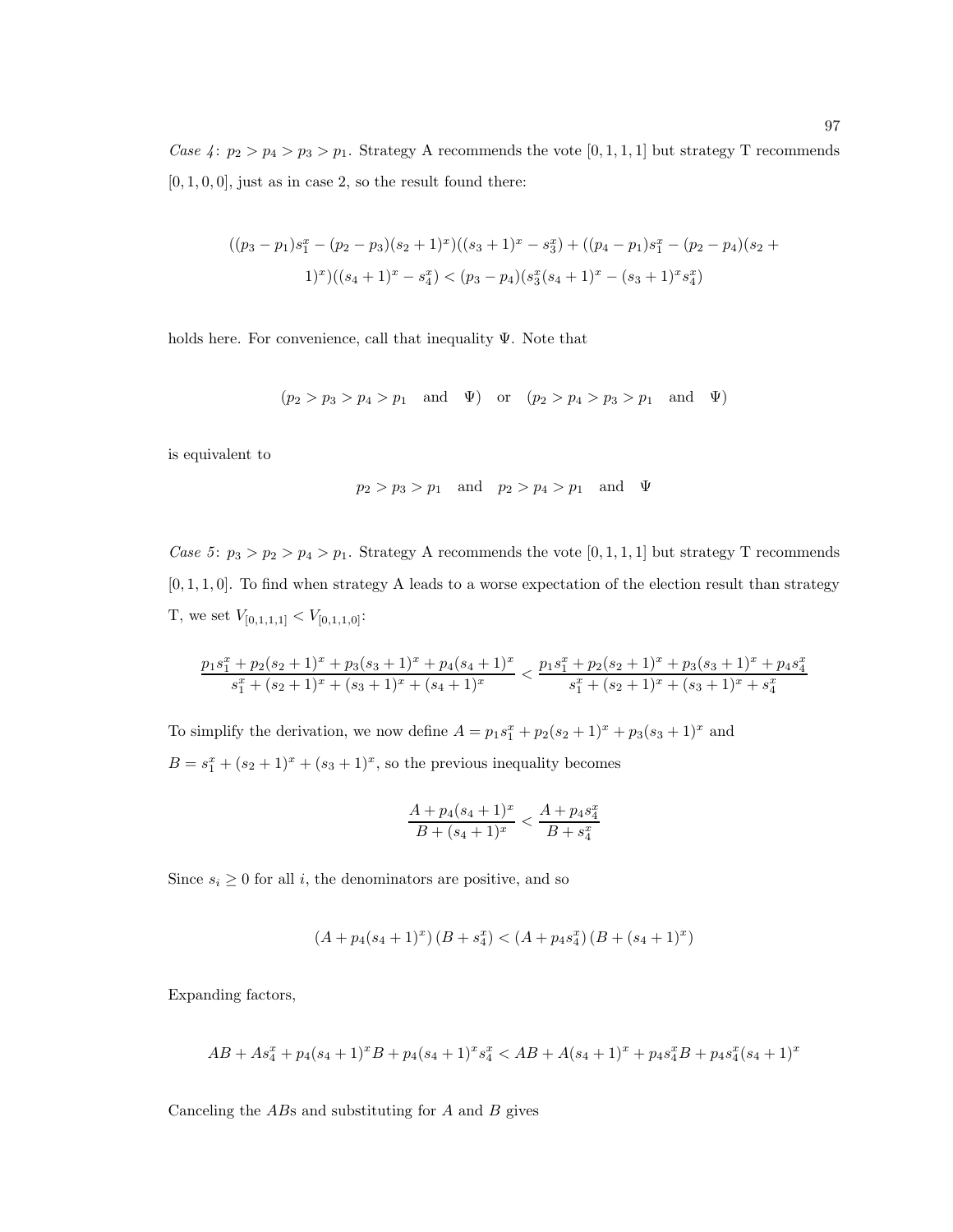$$
(p_1s_1^x+p_2(s_2+1)^x+p_3(s_3+1)^x)s_4^x+p_4(s_4+1)^x(s_1^x+(s_2+1)^x+(s_3+1)^x)+p_4(s_4+1)^xs_4^x< \\ (p_1s_1^x+p_2(s_2+1)^x+p_3(s_3+1)^x)(s_4+1)^x+p_4s_4^x(s_1^x+(s_2+1)^x+(s_3+1)^x)+p_4s_4^x(s_4+1)^x
$$

Expanding factors and then canceling terms once again,

$$
p_1s_1^xs_4^x + p_2(s_2+1)^xs_4^x + p_3(s_3+1)^xs_4^x + p_4s_1^x(s_4+1)^x + p_4(s_2+1)^x(s_4+1)^x + p_4(s_3+1)^x(s_4+1)^x < p_1s_1^x(s_4+1)^x + p_2(s_2+1)^x(s_4+1)^x + p_3(s_3+1)^x(s_4+1)^x + p_4s_1^xs_4^x + p_4(s_2+1)^xs_4^x + p_4(s_3+1)^xs_4^x
$$

Grouping  $s_1^x$  terms on the left side and  $(s_2 + 1)^x$  terms and  $(s_3 + 1)^x$  terms on the right side gives

$$
p_4s_1^x(s_4+1)^x - p_4s_1^xs_4^x - p_1s_1^x(s_4+1)^x + p_1s_1^xs_4^x p_2(s_2+1)^x(s_4+1)^x - p_2(s_2+1)^xs_4^x - p_4(s_2+1)^x(s_4+1)^x + p_4(s_2+1)^xs_4^x + p_3(s_3+1)^x(s_4+1)^x - p_3(s_3+1)^xs_4^x - p_4(s_3+1)^x(s_4+1)^x + p_4(s_3+1)^xs_4^x
$$

Factoring gives us

$$
(p_4-p_1)s_1^x((s_4+1)^x-s_4^x) < (p_2-p_4)(s_2+1)^x((s_4+1)^x-s_4^x) + (p_3-p_4)(s_3+1)^x((s_4+1)^x-s_4^x)
$$

Since  $x > 1$ , it is always true that  $(s_4 + 1)^x - s_4^x > 0$ , and so

$$
(p_4 - p_1)s_1^x < (p_2 - p_4)(s_2 + 1)^x + (p_3 - p_4)(s_3 + 1)^x
$$

Case 6:  $p_4 > p_2 > p_3 > p_1$ . Strategy A recommends the vote  $[0, 1, 1, 1]$  but strategy T recommends  $[0, 1, 0, 1]$ . To find when strategy A leads to a worse expectation of the election result than strategy T, we set  $V_{[0,1,1,1]} < V_{[0,1,0,1]}$ :

$$
\frac{p_1s_1^x + p_2(s_2+1)^x + p_3(s_3+1)^x + p_4(s_4+1)^x}{s_1^x + (s_2+1)^x + (s_3+1)^x + (s_4+1)^x} < \frac{p_1s_1^x + p_2(s_2+1)^x + p_3s_3^x + p_4(s_4+1)^x}{s_1^x + (s_2+1)^x + s_3^x + (s_4+1)^x}
$$

The same derivation as in case 5, but with alternatives 3 and 4 switched, results in

$$
(p_3 - p_1)s_1^x < (p_2 - p_3)(s_2 + 1)^x + (p_4 - p_3)(s_4 + 1)^x
$$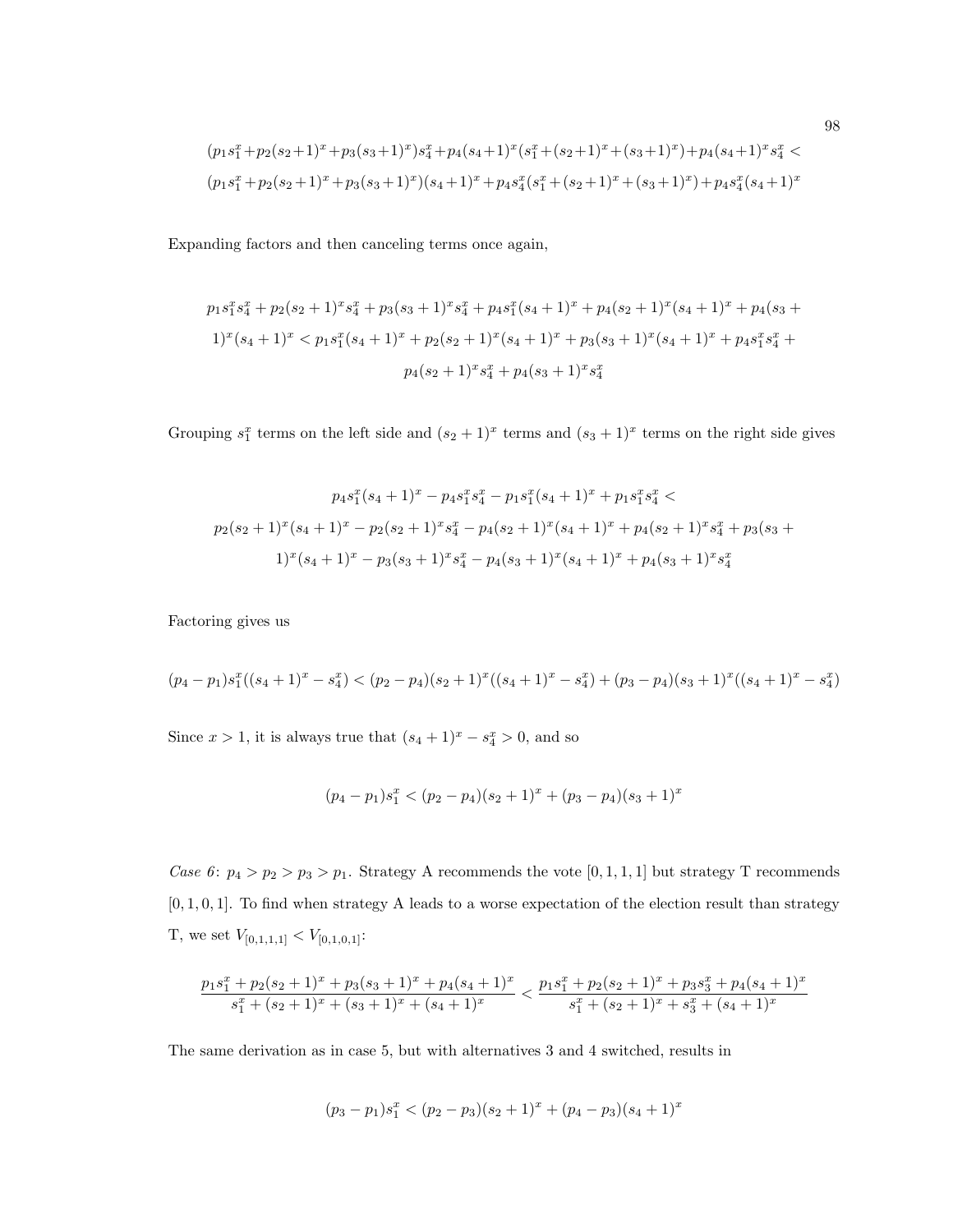### 4.4.6 A general result for strategy A using the Merrill metric

Perhaps surprisingly, a stronger result regarding strategy A can be found even if the number of alternatives k is unrestricted. If we assume that the cardinal preferences are tie-free  $(p_i \neq p_j)$  when  $i \neq j$  and that the election state is free of ties and near-ties  $(s_1 > s_2 + 1 > s_3 + 2 > \ldots > s_k + k - 1$  without loss of generality), then strategy A always recommends approving alternatives i, where  $p_i \geq p_1$  if  $p_1 > p_2$  and  $p_i > p_1$  if  $p_1 < p_2$ .

**Theorem 4.4.8.** If the current election state  $\vec{s}$  is tie- and near-tie-free, the focal voter's cardinal preferences  $\vec{p}$  are tie-free and the Merrill metric is used to evaluate election states with the exponent x taken to approach infinity, then strategy A dominates any other strategy; i.e., it leads to a next election state judged to be superior to any other election state reachable by one approval ballot.

*Proof.* We consider two cases,  $p_1 > p_2$  and  $p_2 > p_1$ .

In the first case, where  $p_1 > p_2$ , the expected value of the current election state<sup>5</sup> according to the Merrill metric is

$$
V_{[0,0,...0]} = \frac{\sum_{i=1}^{k} p_i s_i^x}{\sum_{i=1}^{k} s_i^x} = [p_1, p_2,... p_k] \cdot \frac{[s_1^x, s_2^x,... s_k^x]}{s_1^x + s_2^x + \dots + s_k^x}
$$

which is essentially nothing more than a weighted average of the  $p_i$  values. As  $x \to \infty$ ,  $\frac{s_i^x}{s_j^x} \to 0$  for all  $i > j$ . Therefore  $\frac{s_1^x}{s_1^x + s_2^x + \dots + s_k^x} \to 1$  and  $\frac{s_i^x}{s_1^x + s_2^x + \dots + s_k^x} \to 0$  for  $i > 1$ , so  $V_{[0,0,\dots 0]} \to p_1$ .

Furthermore,  $V_{[0,0,...0]} < p_1$  as  $x \to \infty$ , since (taking out the  $p_1$  component by reducing  $s_1$  to zero)

$$
[p_2, p_3, \dots p_k] \cdot \frac{[s_2^x, s_3^x, \dots s_k^x]}{s_2^x + s_3^x + \dots + s_k^x} \to p_2
$$

and  $p_2 < p_1$ . So  $V_{[0,0,...0]} \to p_1$  from below as  $x \to \infty$ , and, since no tie can be immediately broken or created, maximizing the expected value of the next election state is done by maximizing the "weights"  $s_i^x$  where  $p_i \geq p_1$  and minimizing the others, which means approving only those alternatives i where  $p_i \geq p_1$ .  $p_1$  is included since  $V_{[0,0,...0]} < p_1$  for all large enough x.

<sup>&</sup>lt;sup>5</sup>Note that the  $V_{[0,0,...0]}$  notation simply refers to the expected value of the election state found by voting the ballot  $[0, 0, \ldots 0]$ , which is the same as the current election state.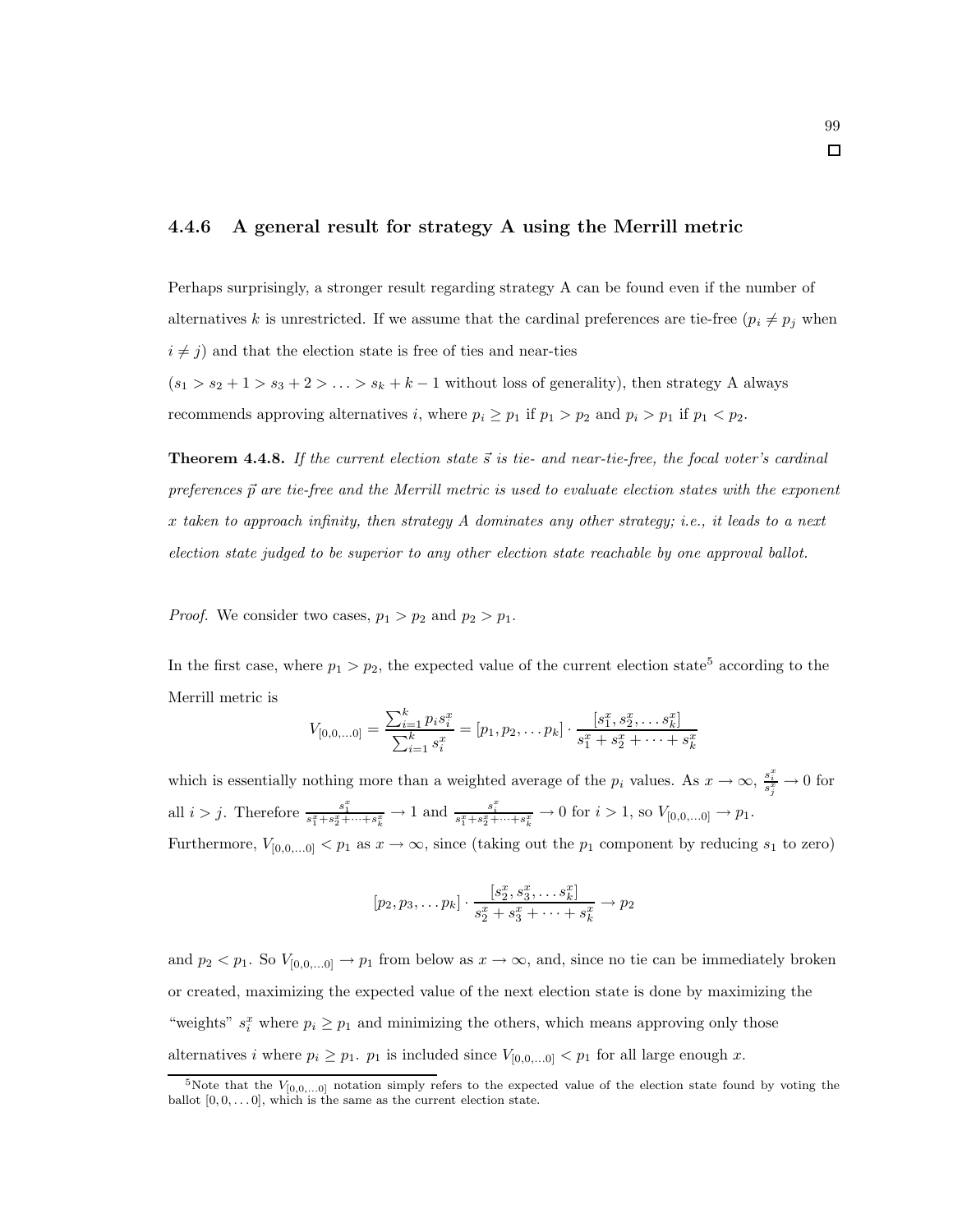The second case, where  $p_1 < p_2$ , is substantially similar to the first. Again, as  $x \to \infty$ ,  $\frac{s_1^x}{s_1^x+s_2^x+\cdots+s_k^x} \to 1$  and  $\frac{s_i^x}{s_1^x+s_2^x+\cdots+s_k^x} \to 0$  for  $i>1$ , so  $V_{[0,0,...0]} \to p_1$ . But this time  $V_{[0,0,...0]} > p_1$  as  $x \to \infty$ , since

$$
[p_2, p_3, \dots p_k] \cdot \frac{[s_2^x, s_3^x, \dots s_k^x]}{s_2^x + s_3^x + \dots + s_k^x} \to p_2
$$

and  $p_2 > p_1$ . So  $V_{[0,0,...0]} \to p_1$  from above as  $x \to \infty$ , and, since no tie can be immediately broken or created, maximizing the expected value of the next election state is done by maximizing the weights  $s_i^x$  where  $p_i > p_1$  and minimizing the others, which means approving only those alternatives i where  $p_i > p_1$ .  $p_1$  is not included since  $V_{[0,0,...0]} > p_1$  for all large enough x.

Therefore, to maximize the Merrill metric for the next election state, a voter's ballot should approve only alternatives i where  $p_i \geq p_1$  if  $p_1 > p_2$  and  $p_i > p_1$  if  $p_1 < p_2$ . Strategy A does exactly this when the election state and voter's cardinal preferences are tie-free.  $\Box$ 

# 4.5 General results using the branching-probabilities election-state metric

The branching-probabilities metric described in section 4.3.2 estimates the expected value to a focal voter of an election state by using the set of already-voted ballots as a representative sample of the ballots to come. This metric thus makes the assumption that each of the ballots not yet seen will approve each alternative with probability equal to the proportion of already-voted ballots that approve that alternative, giving each alternative's final vote total a binomial distribution.

To evaluate various approval strategies according to the branching-probabilities metric, we must define precisely how to calculate a voter's expected value of an election state. It turns out that the definition

$$
\binom{a}{b} = \begin{cases} \frac{a!}{(a-b)!b!} & \text{if } 0 \le b \le a\\ 0 & \text{otherwise} \end{cases}
$$

will simplify the derivations below.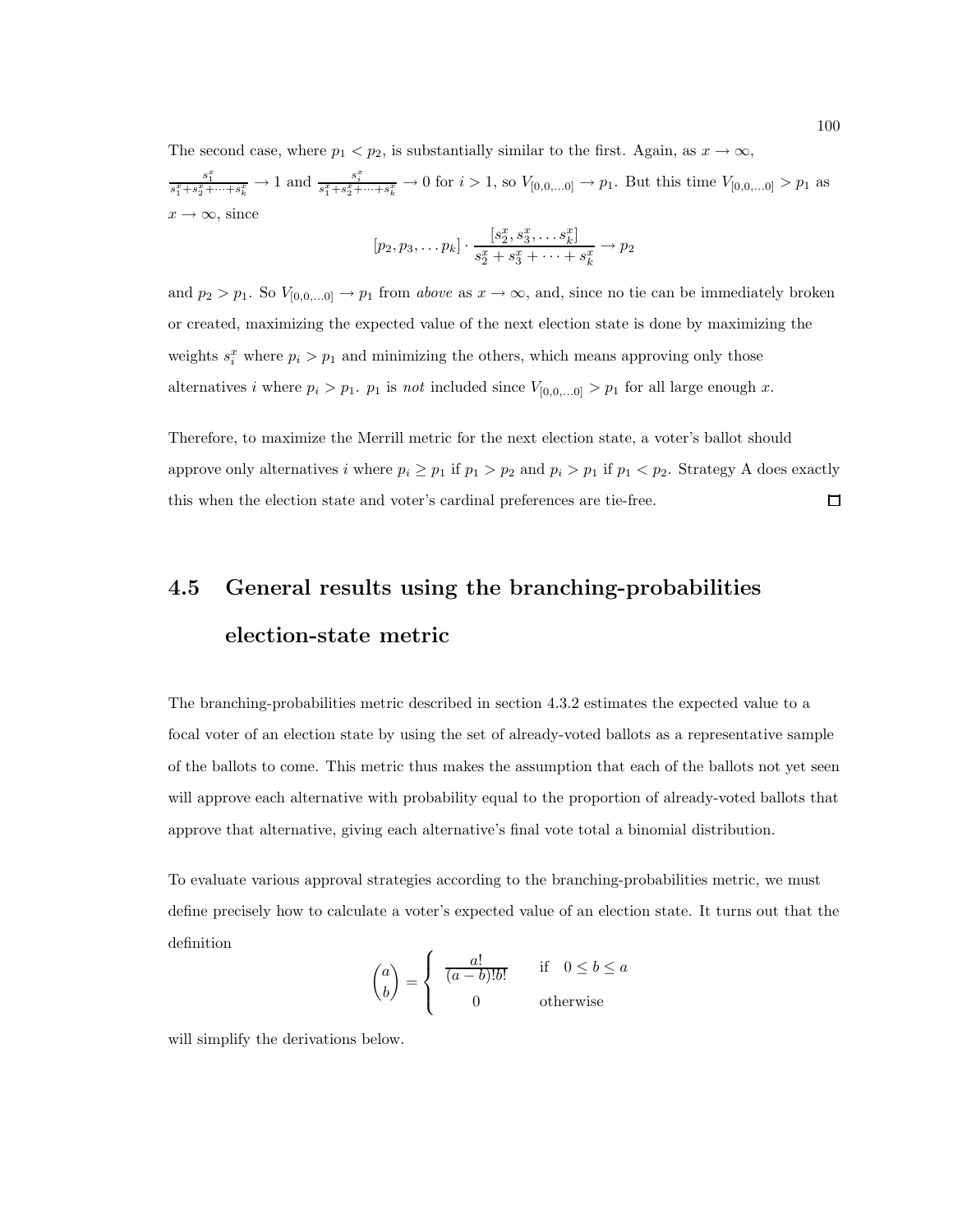If the election state  $\vec{s}$  is based on y already-voted ballots, we can define  $\vec{\pi} = \frac{\vec{s}}{y}$ , the proportion of ballots that approves each alternative. Since the branching-probabilities metric assumes that each of the x ballots not yet seen will approve alternative i with probability  $\pi_i$ , the probability that alternative i finishes with exactly a votes is

$$
\binom{x}{a-s_i} \pi_i^{a-s_i} (1-\pi_i)^{x-a+s_i}
$$

Similarly, the probability that alternative  $j$  finishes with exactly  $b$  votes is

$$
\binom{x}{b-s_j}\pi_j^{b-s_j}(1-\pi_j)^{x-b+s_j}
$$

The probability that alternative  $j$  finishes with fewer than  $a$  votes is

$$
\sum_{b=s_j}^{a-1} {x \choose b-s_j} \pi_j^{b-s_j} (1-\pi_j)^{x-b+s_j}
$$

The probability that *all* alternatives other than  $i$  finish with fewer than  $a$  votes is

$$
\prod_{j\neq i}\left(\sum_{b=s_j}^{a-1}\binom{x}{b-s_j}\pi_j^{b-s_j}(1-\pi_j)^{x-b+s_j}\right)
$$

The probability that alternative  $i$  finishes with exactly  $a$  votes and all other alternatives finish with fewer is

$$
\binom{x}{a-s_i} \pi_i^{a-s_i} (1-\pi_i)^{x-a+s_i} \cdot \prod_{j \neq i} \left( \sum_{b=s_j}^{a-1} \binom{x}{b-s_j} \pi_j^{b-s_j} (1-\pi_j)^{x-b+s_j} \right)
$$

Finally, since the eventual winning vote total must be at least  $s_1$  (the current total of the leading alternative) and at most  $x + y$  (the total number of ballots), the probability that alternative  $i$ finishes ahead of all other alternatives is

$$
W_i = \sum_{a=s_1}^{x+y} \left( \binom{x}{a-s_i} \pi_i^{a-s_i} (1-\pi_i)^{x-a+s_i} \cdot \prod_{j \neq i} \left( \sum_{b=s_j}^{a-1} \binom{x}{b-s_j} \pi_j^{b-s_j} (1-\pi_j)^{x-b+s_j} \right) \right)
$$

In section 4.3.2, we allowed the possibility of tied winners and assumed that ties would be broken in favor of each tied winner with equal probability. If we ignore the possibility of tied winners,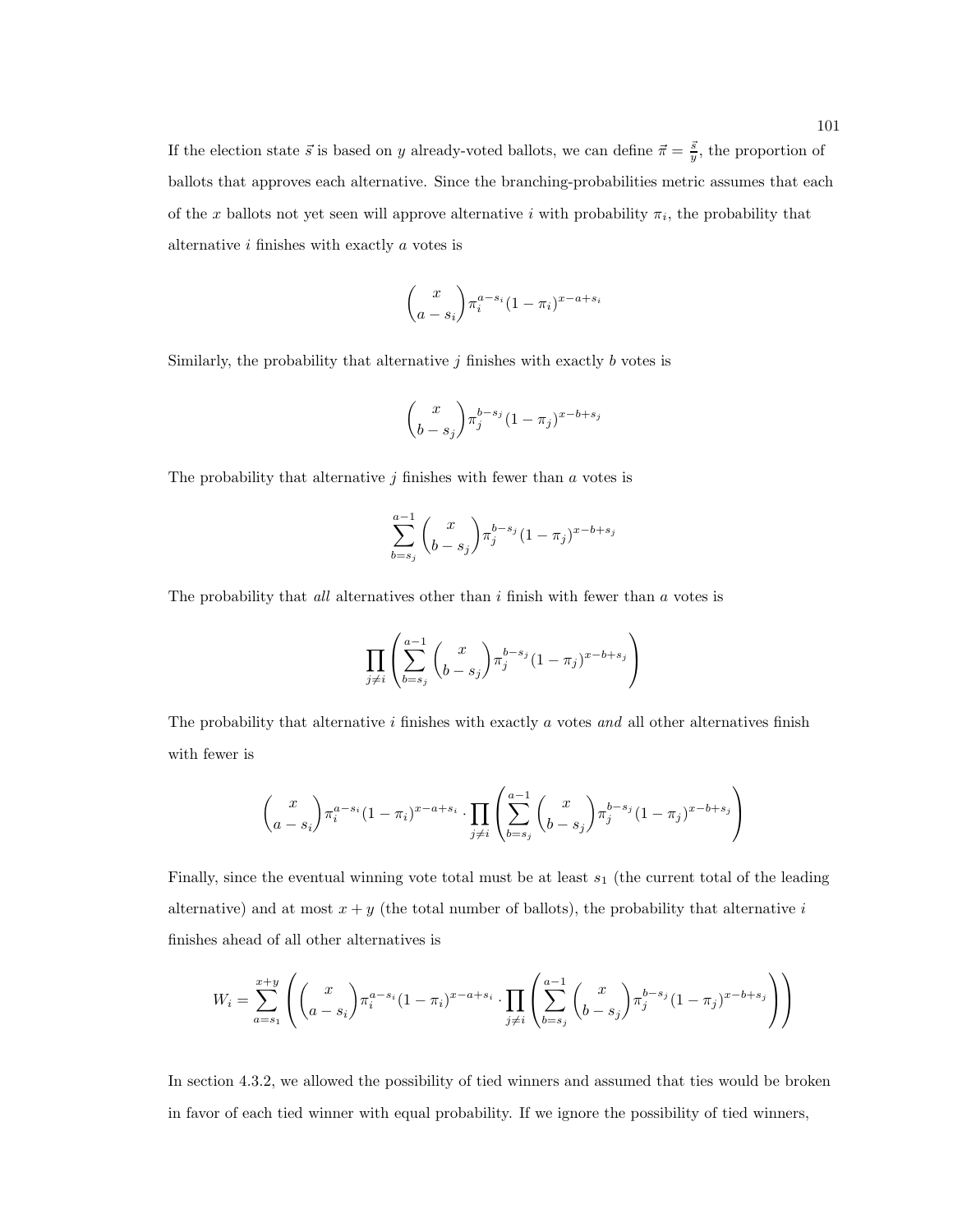which are less and less likely as x gets large, the focal voter's estimated value of the final outcome from election state  $\vec{s}$  is simply

$$
\sum_{i=1}^{k} p_i W_i
$$

Note that if x were small enough to make ties sufficiently likely, so that  $\sum_{i=1}^{k} W_i$  might be substantially less than 1, then

$$
\frac{\sum_{i=1}^{k} p_i W_i}{\sum_{i=1}^{k} W_i}
$$

would be a better estimate. An exact expected value would have to take account of the possibility of each subset of the alternatives tying for the win. In the interest of relative simplicity, for the rest of this chapter we will assume that any final election state will have one clear winner.

As x goes to infinity, this binomial distribution approaches a normal distribution, with alternative i's mean final vote total at  $s_i + x\pi_i$  (and thus mean approval proportion at  $\pi_i$ ) and the variance approaching zero. For  $i < j$  (and thus  $s_i > s_j$ ), it always holds that  $s_i + x\pi_i > s_j + x\pi_j$ ; as x gets large it becomes vanishingly unlikely that alternative  $i$  will finish behind alternative  $j$ . In particular, the probability that alternative 1, the leader in election state  $\vec{s}$ , finishes ahead of all the others approaches 1.

It will also prove valuable to notice that, if the rest of the vector  $\vec{s}$  remains constant, increasing  $s_i$ (and thus  $\pi_i$ ) necessarily increases  $W_i$  and decreasing  $s_i$  necessarily decreases  $W_i$ .

# 4.5.1 A general result for strategy A using the branching-probabilities metric

A similar result to that found in section 4.4.6 can be found using the branching-probabilities metric when  $x$ , the number of future ballots, is assumed to approach infinity.

The focal voter may choose any subset of the k alternatives for which to vote and so may reach  $2^k$ possible election states. If the focal voter is the yth voter and we call the election state reached by his or her ballot  $\vec{s}$ , then  $W_i$ , defined above, is the probability that alternative i eventually wins.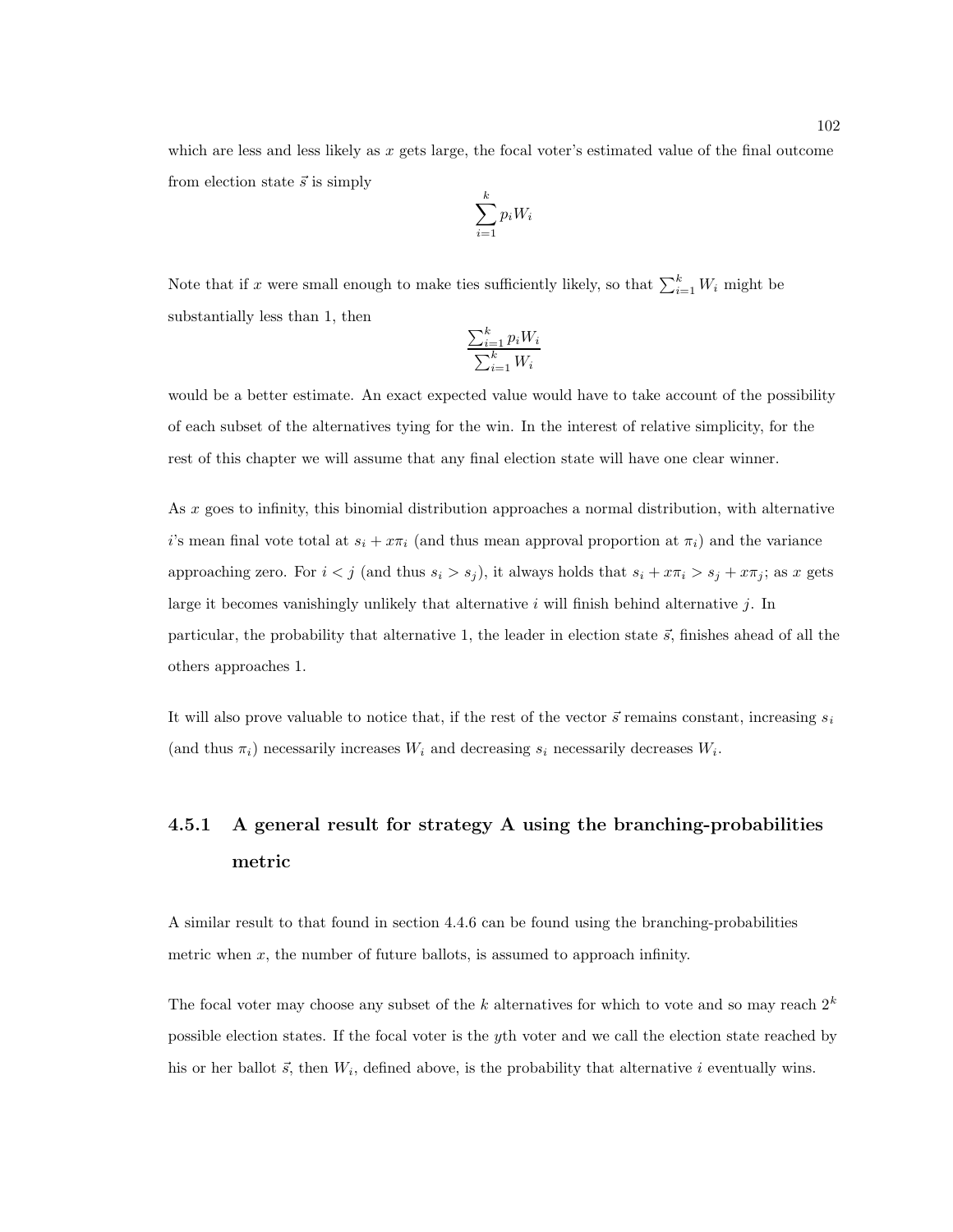Recall that, if we assume that the cardinal preferences are tie-free  $(p_i \neq p_j$  when  $i \neq j)$  and that the election state is free of ties and near-ties  $(s_1 > s_2 + 1 > s_3 + 2 > \ldots > s_k + k - 1)$ , then strategy A always recommends approving alternatives i, where  $p_i \geq p_1$  if  $p_1 > p_2$  and  $p_i > p_1$  if  $p_1 < p_2$ .

**Theorem 4.5.1.** If the current election state  $\vec{s}$  is tie- and near-tie-free, the focal voter's cardinal preferences  $\vec{p}$  are tie-free and the branching-probabilities metric is used to evaluate election states with x, the number of future ballots, taken to approach infinity, then strategy  $A$  dominates any other strategy; i.e., it leads to a next election state judged to be superior to any other election state reachable by one approval ballot.

*Proof.* We consider two cases,  $p_1 > p_2$  and  $p_2 > p_1$ .

In the first case, where  $p_1 > p_2$ , the expected value of the current election state according to the branching-probabilities metric is

$$
V_{[0,0,...0]} = [p_1, p_2,... p_k] \cdot [W_1, W_2,... W_k] = \sum_{i=1}^k p_i W_i
$$

where

$$
W_i = \sum_{a=s_1}^{x+y} \left( \binom{x}{a-s_i} \pi_i^{a-s_i} (1-\pi_i)^{x-a+s_i} \cdot \prod_{j \neq i} \left( \sum_{b=s_j}^{a-1} \binom{x}{b-s_j} \pi_j^{b-s_j} (1-\pi_j)^{x-b+s_j} \right) \right)
$$

which is essentially nothing more than a weighted average of the  $p_i$  values. As  $x \to \infty$ ,  $\frac{W_j}{W_i} \to 0$  for all  $i > j$ . In fact,  $W_1 \rightarrow 1$  and  $W_i \rightarrow 0$  for  $i > 1$ , so  $V_{[0,0,...0]} \rightarrow p_1$ . Furthermore,  $V_{[0,0,...0]} < p_1$  as  $x \to \infty$ , since (taking out the  $p_1$  component by reducing  $s_1$  to zero<sup>6</sup>)

$$
[p_2, p_3, \ldots p_k] \cdot [W_2, W_3, \ldots W_k] \rightarrow p_2
$$

and  $p_2 < p_1$ . So  $V_{[0,0,...0]} \to p_1$  from below as  $x \to \infty$ , and, since no tie can be immediately broken or created, maximizing the expected value of the next election state is done by maximizing the winning probabilities ("weights")  $W_i$  where  $p_i \geq p_1$  and minimizing the others—done by maximizing  $s_i$  where  $p_i \geq p_1$  and minimizing  $s_i$  where  $p_i < p_1$ —which means approving only those alternatives i where  $p_i \geq p_1$ .  $p_1$  is included since  $V_{[0,0,...0]} < p_1$  for all large enough x.

<sup>&</sup>lt;sup>6</sup>Note that reducing s<sub>1</sub> to zero also reduces  $\pi_1$  and  $W_1$  to zero and changes the rest of  $\vec{\pi}$  and  $\vec{W}$  so that they each still sum to one.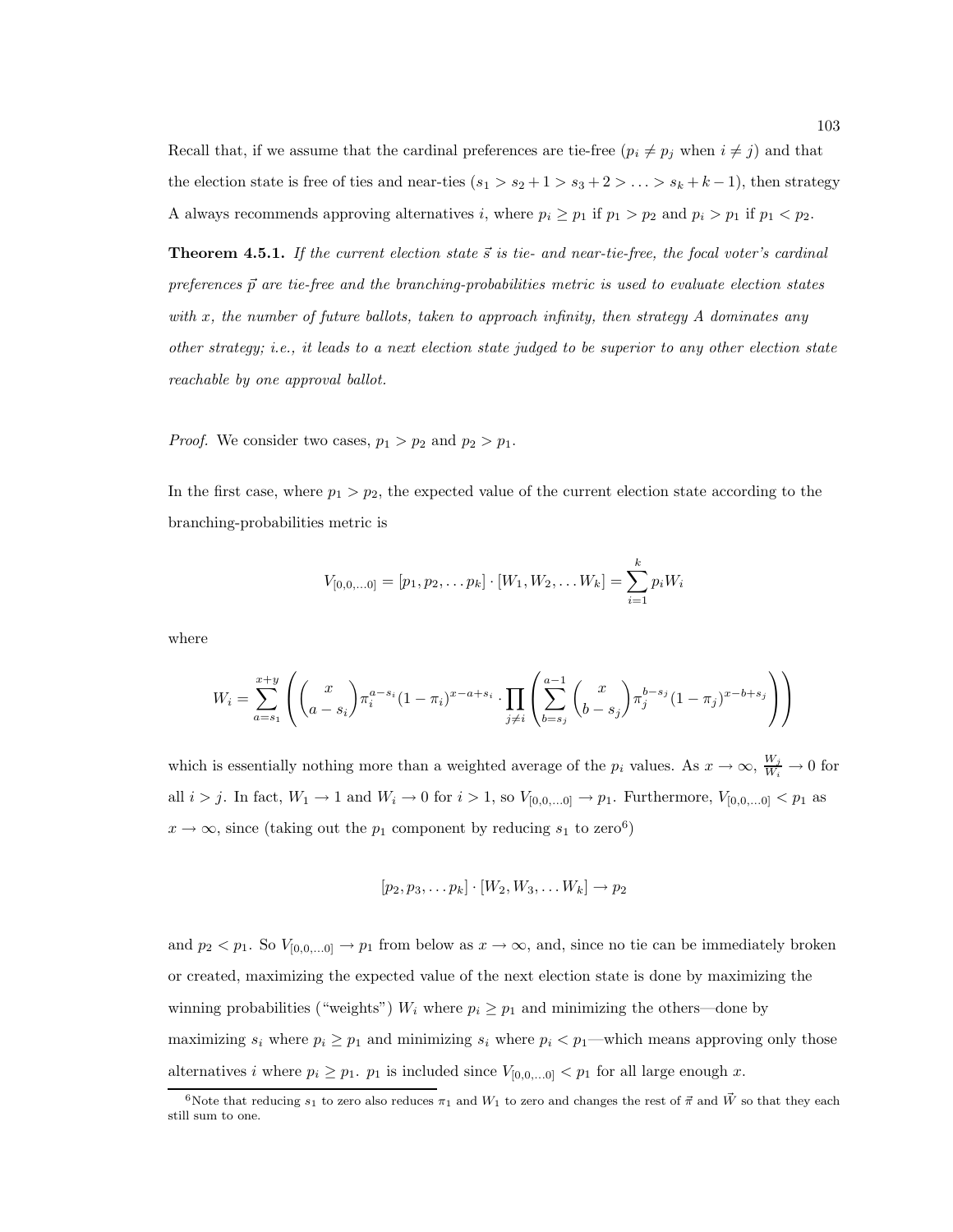The second case, where  $p_1 < p_2$ , is substantially similar to the first. Again, as  $x \to \infty$ ,  $W_1 \to 1$  and  $W_i \to 0$  for  $i > 1$ , so  $V_{[0,0,...0]} \to p_1$ . But this time  $V_{[0,0,...0]} > p_1$  as  $x \to \infty$ , since

$$
[p_2, p_3, \ldots p_k] \cdot [W_2, W_3, \ldots W_k] \rightarrow p_2
$$

and  $p_2 > p_1$ . So  $V_{[0,0,...0]} \to p_1$  from below as  $x \to \infty$ , and, since no tie can be immediately broken or created, maximizing the expected value of the next election state is done by maximizing the winning probabilities  $W_i$  where  $p_i > p_1$  and minimizing the others—done by maximizing  $s_i$  where  $p_i > p_1$  and minimizing  $s_i$  where  $p_i \leq p_1$ —which means approving only those alternatives i where  $p_i > p_1$ .  $p_1$  is not included since  $V_{[0,0,...0]} > p_1$  for all large enough x.

Therefore, to maximize the Merrill metric for the next election state, a voter's ballot should approve only alternatives i where  $p_i \geq p_1$  if  $p_1 > p_2$  and  $p_i > p_1$  if  $p_1 < p_2$ . Strategy A does exactly this when the election state and voter's cardinal preferences are tie-free.  $\Box$ 

## 4.6 Summary of contributions

In this research, we have presented approaches to evaluating arbitrary strategies for approval voting in a DSV context. Specifically, we have accomplished the following.

- 1. Presented two compelling metrics for use in evaluating the effectiveness of approval strategies that respond to poll data (an election state): one based on Merrill [38] and one based on branching approval probabilities.
- 2. Used the Merrill metric to compare strategy pairs A vs. T, A vs. J, T vs. J and A vs. Z for three-alternative elections.
- 3. Used the Merrill metric to compare strategy pairs A vs. T and A vs. J for four-alternative elections.
- 4. Proved that, in the tie- and near-tie-free case, strategy A dominates all other approval strategies using the Merrill metric as the exponent approaches infinity.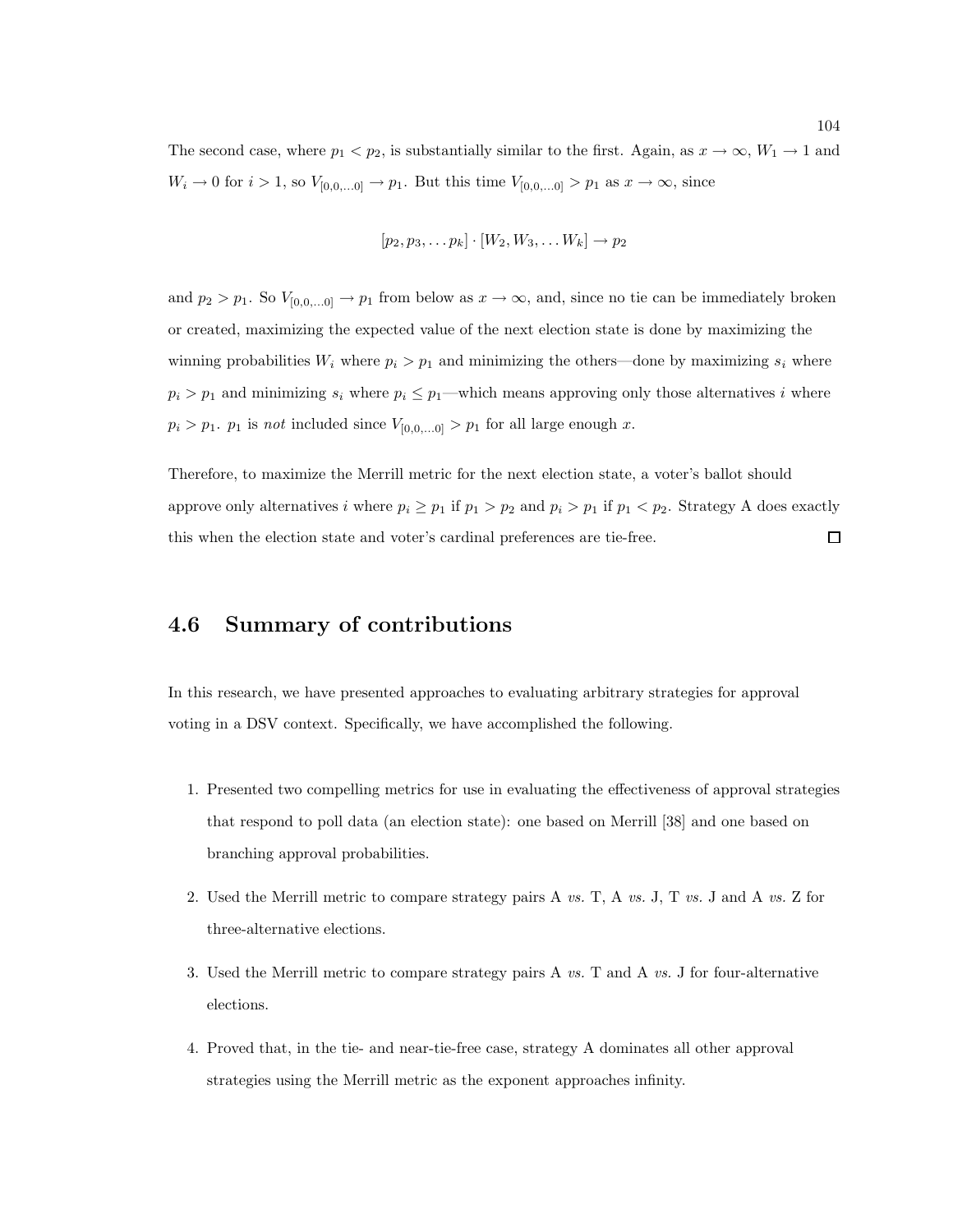5. Proved that, in the tie- and near-tie-free case, strategy A dominates all other approval strategies using the branching-probabilities metric as the number of future ballots approaches infinity.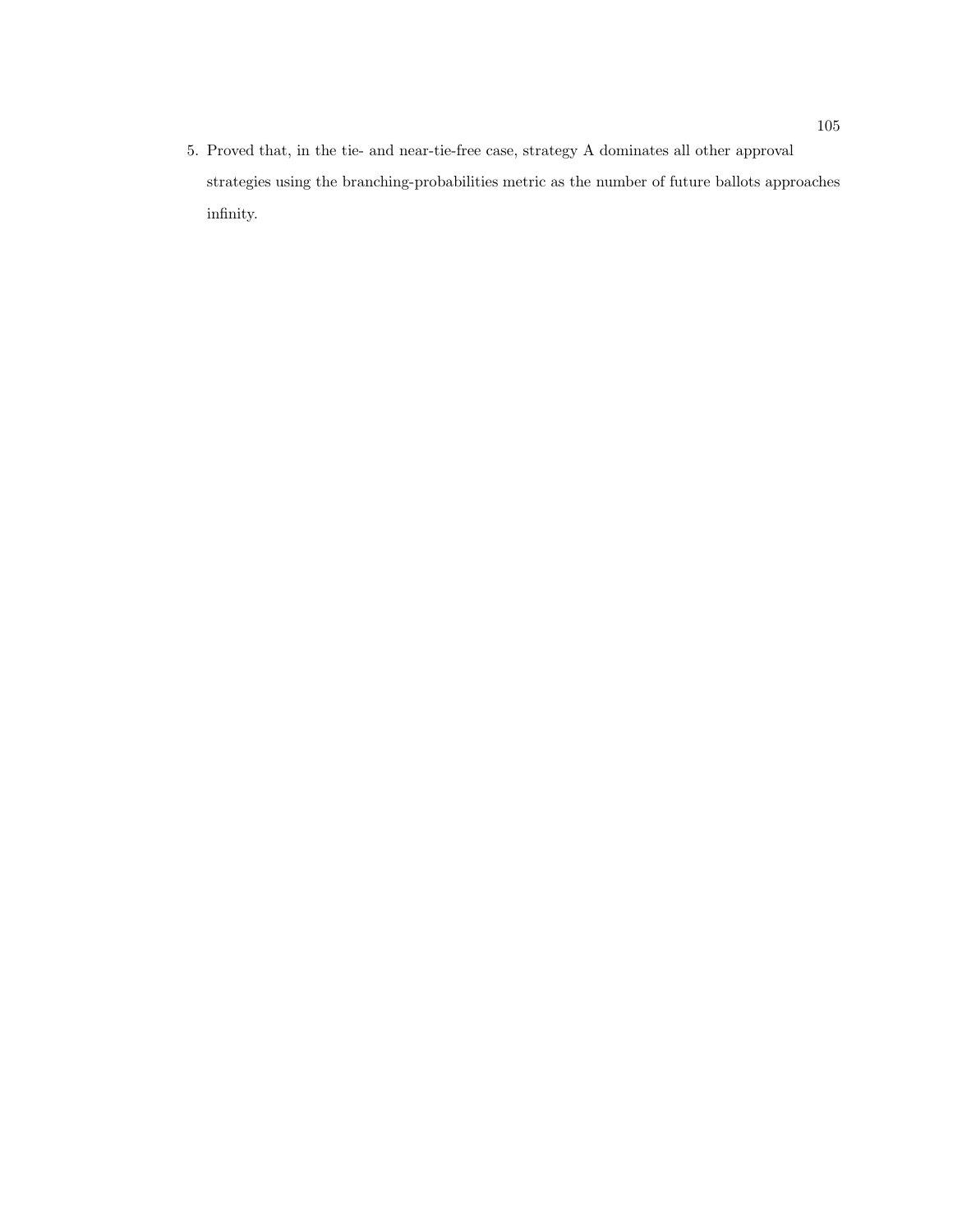# Chapter 5

# Fixed-size Minimax

This chapter represents joint work with Vangelis Markakis and Aranyak Mehta.

## 5.1 Introduction

Voting has been a very popular method for preference aggregation in multi-agent environments. It is often the case that a set of agents with different preferences need to make a choice among a set of alternatives, where the alternatives could be various entities such as potential committee members, or joint plans of action. A standard methodology for this scenario is to have each agent express his/her/its preferences and then select an alternative (or more than one alternative in multiwinner elections) according to some voting protocol. Several decision-making applications in artificial intelligence have followed this approach including problems in collaborative filtering [46] and planning [26, 27].

In this work we focus on solution concepts for approval voting, which is a voting scheme for committee elections (multiwinner elections). In such a protocol, the voters are allowed to vote for, or approve of, as many alternatives as they like. In the last three decades, many scientific societies and organizations have adopted approval voting, including, among others, the American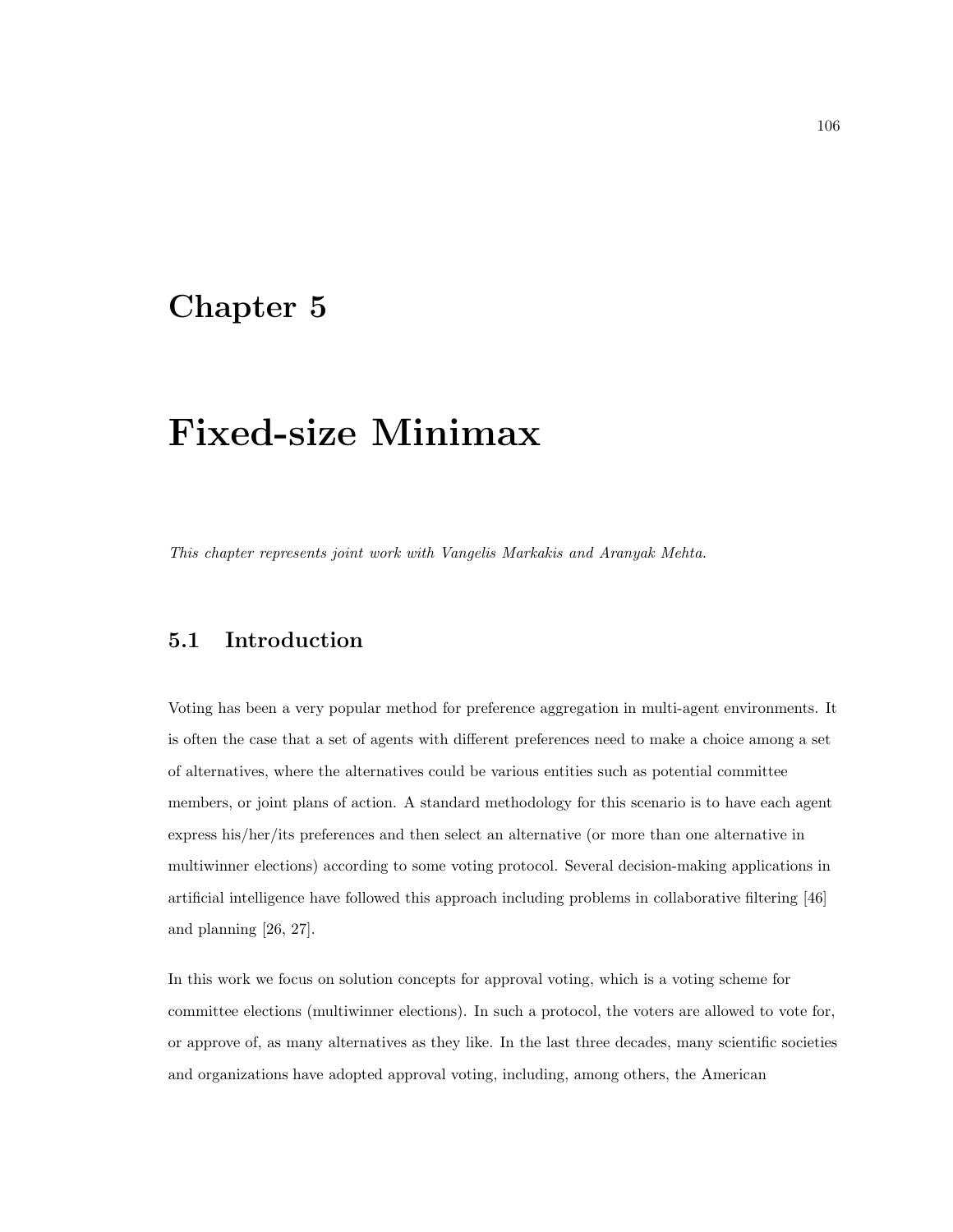Mathematical Society (AMS), the Institute of Electrical and Electronics Engineers (IEEE), the Game Theory Society (GTS) and the European Association for Logic, Language and Information.

A ballot in an approval voting protocol can be seen as a binary vector that indicates the alternatives approved of by the voter. Given the ballots, the obvious question is: what should the outcome of the election be? The solution concept that has been used in almost all such elections is the minisum solution, *i.e.*, output the committee which, when seen as a  $0/1$ -vector, minimizes the sum of the Hamming distances to the ballots. If there is no restriction on the size of the elected committee this is equivalent to a majority vote on each alternative. If there is a restriction,  $e.g.,$  if the elected committee should be of size exactly k, then the minisum solution consists of the  $k$ alternatives with the highest number of approvals [16].

Recently, a new solution concept, the minimax solution, was proposed by Brams, Kilgour and Sanver [15]. The minimax solution chooses a committee which, when seen as a  $0/1$ -vector, minimizes the maximum Hamming distance to all ballots. When there is a restriction that the size of the committee should be exactly  $k$ , then the minimax solution picks, among all committees of size  $k$ , the one that minimizes the maximum Hamming distance to the ballots.

The main motivation behind the minimax solution is to address the issues of fairness and compromise. Since minimax minimizes the disagreement with the least satisfied voter, it tends to result in outcomes that are more widely acceptable than the minisum solution. Also, majority tyranny is avoided: a majority of voters cannot guarantee a specific outcome, unlike under minisum. On the other hand, advantages of the minisum approach include simplicity, ease of computation and nonmanipulability. Further discussions on the properties and the pros and cons of the minisum and the minimax solutions are provided by Brams, Kilgour and Sanver [15, 16].

In this work we address computational aspects of the minimax solution, with a focus on elections for committees of fixed size. In contrast to the minisum solution, which is easy to compute in polynomial time, we show that finding a minimax solution is NP-hard. We therefore resort to polynomial-time heuristics and approximation algorithms.

We first exhibit a simple algorithm that achieves an approximation factor of 3. We then propose a variety of local search heuristics, some of which use the solution of our approximation algorithm as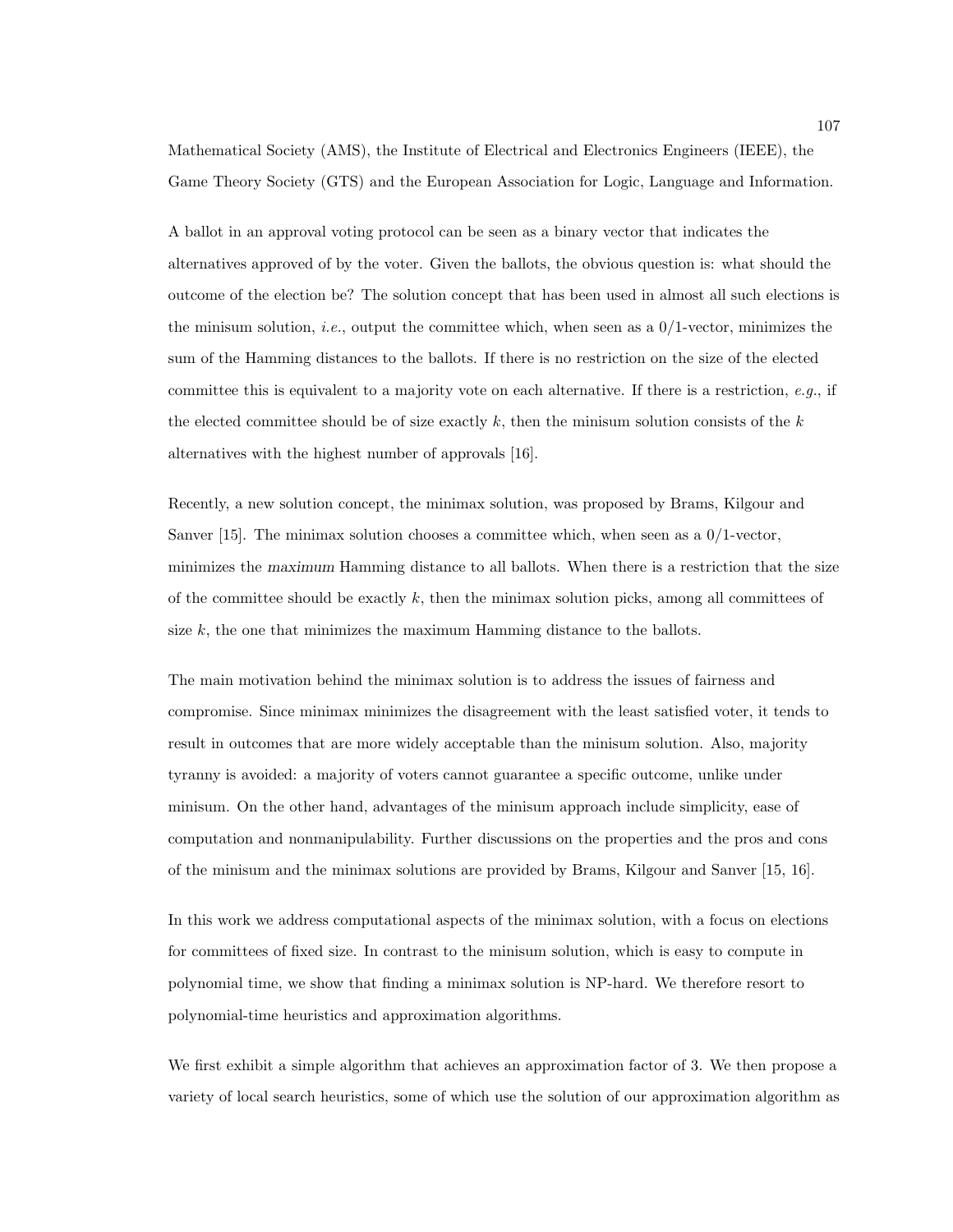an initial point. All our heuristics run relatively fast and we evaluated the quality of their output both on randomly generated data as well as on the 2003 Game Theory Society election. Our simulations show that the heuristics perform very well, finding a solution very close to optimal on average. In fact for some heuristics the average error in the approximation can be as low as 0.05%.

Finally, in section 5.5, we focus on the question of manipulating the minimax solution. We show that any algorithm that computes an optimal minimax solution is manipulable. However, the same may not be true for approximation algorithms. As an example, we show that our 3-approximation algorithm is nonmanipulable.

### 5.1.1 Related work

The minimax solution concept that we study here was introduced by Brams, Kilgour and Sanver [15]. In subsequent work by the same authors [16, 32, 12], a weighted version of the minimax solution is studied, which takes into account the number of voters who voted for each distinct ballot and the proximity of each ballot to the other voters' ballots. The algorithms that are proposed by those authors [15, 16, 32, 12] all run in worst-case exponential time, and this is not surprising since the problem is NP-hard, as we exhibit in section 5.3. Approximation algorithms have previously been established only for the version in which there is no restriction on the size of the committee (which includes as a possibility that no alternative is elected). This variant is referred to as the endogenous minimax solution and it also arises in coding theory under the name of the Minimum Radius Problem or the Hamming Center Problem and in computational biology, where it is known as the Closest String Problem. In the context of computational biology, it was shown by Li, Ma and Wang [37] that the endogenous version admits a Polynomial-Time Approximation Scheme (PTAS), *i.e.*, a  $(1 + \epsilon)$ -approximation for any constant  $\epsilon$  (with the running time depending exponentially in  $1/\epsilon$ ). Other constant-factor approximations for the endogenous version had been obtained before [29, 34]. We are not aware of any polynomial-time approximation algorithms or any heuristic approaches for the non-endogenous versions, i.e., in the presence of any upper or lower bounds on the size of the committee. Complexity considerations for winner determination in multiwinner elections have also been addressed recently [49] but not for the minimax solution.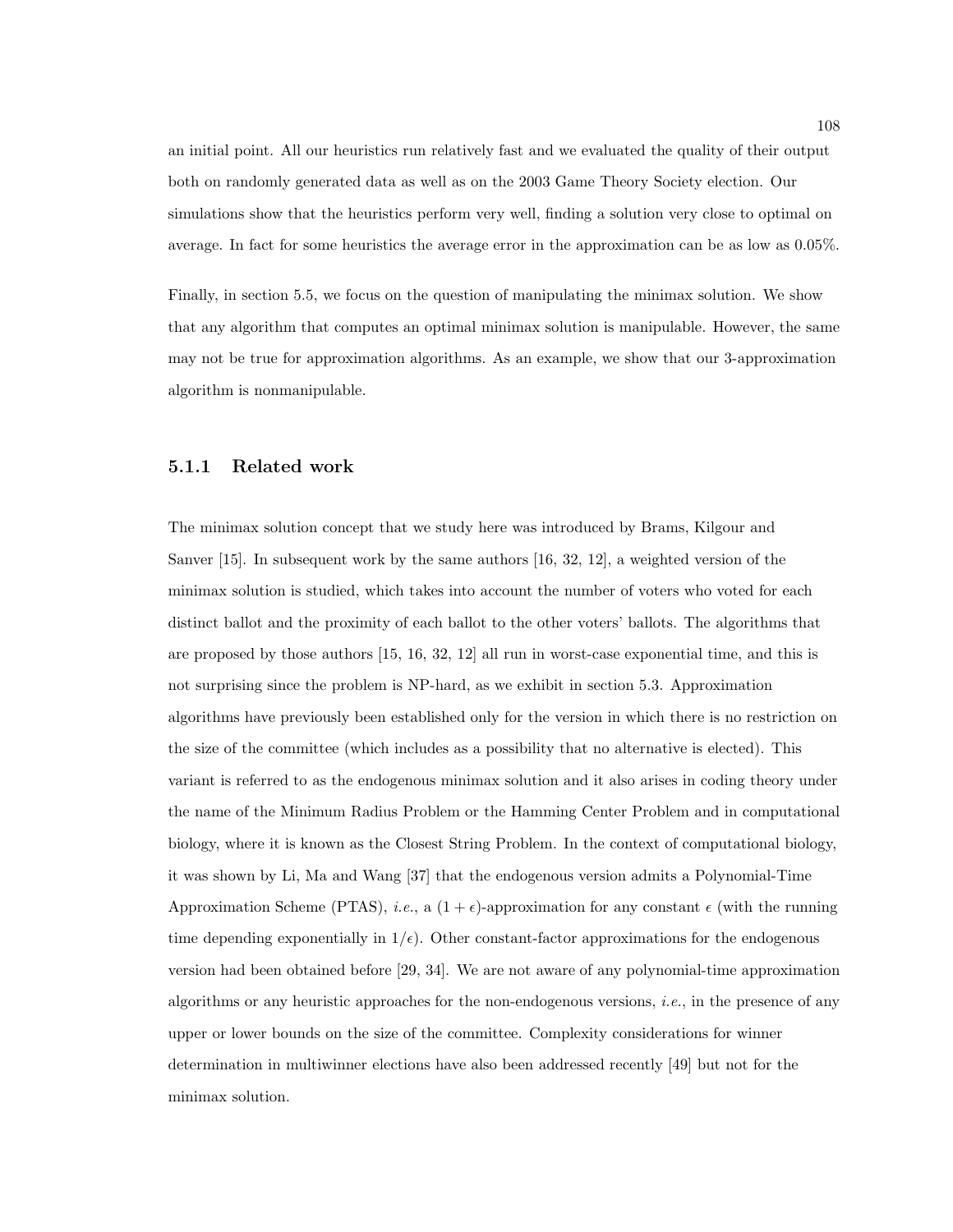## 5.2 Definitions and notation

We now formally define our problem. We have an election with  $m$  ballots and  $n$  alternatives. Each ballot is a binary vector  $v \in \{0,1\}^n$ , with the meaning that the *i*th coordinate of v is 1 if the voter approves of alternative *i*. For two binary vectors  $v_i, v_j$  of the same length, let  $H(v_i, v_j)$  denote their Hamming distance, which is the number of coordinates in which they differ. For a vector  $v \in \{0,1\}^n$ , we will denote by  $wt(v)$  the number of coordinates that are set to 1 in v. The maxscore of a binary vector is defined as the Hamming distance between it and the ballot farthest from it: maxscore(v)  $\equiv$  max<sub>i</sub>  $H(v, v_i)$  where  $v_i$  is the *i*<sup>th</sup> ballot. We first define the problem in its generality.

#### Bounded-size Minimax  $(BSM(k_1, k_2))$

INSTANCE: *m* ballots  $v_1, \ldots, v_m \in \{0, 1\}^n$  and integers  $k_1$  and  $k_2$  where  $0 \le k_1, k_2 \le n$ PROBLEM: Find a vector  $v^*$  such that  $k_1 \leq \text{wt}(v^*) \leq k_2$  so as to minimize  $maxscore(v^*)$ .

BSM includes as a special case the endogenous version,  $BSM(0, n)$ , *i.e.*, no restrictions on the size of the committee. Also, since in some committee elections, the size of the committee to be elected is fixed  $(e.g., the Game Theory Society, we are interested in the variant of BSM with$  $k_1 = k_2 = k$ , which we call Fixed-size Minimax (FSM(k)).

#### Fixed-size Minimax  $(FSM(k))$

INSTANCE: *m* ballots  $v_1, \ldots, v_m \in \{0, 1\}^n$  and integer k where  $0 \le k \le n$ PROBLEM: Find a vector  $v^*$  such that  $wt(v^*) = k$  so as to minimize maxscore $(v^*)$ .

In this research, we focus on elections with committees of fixed size and report our findings for FSM. We briefly mention in the relevant sections throughout the chapter as well as in section 5.6 which of our results extend to the general BSM problem.

As we show in the next section, BSM and FSM are NP-hard. Therefore, a natural approach is to focus on polynomial-time approximation algorithms. We use the standard notion of approximation algorithms: An algorithm for a minimization problem achieves an approximation ratio (or factor)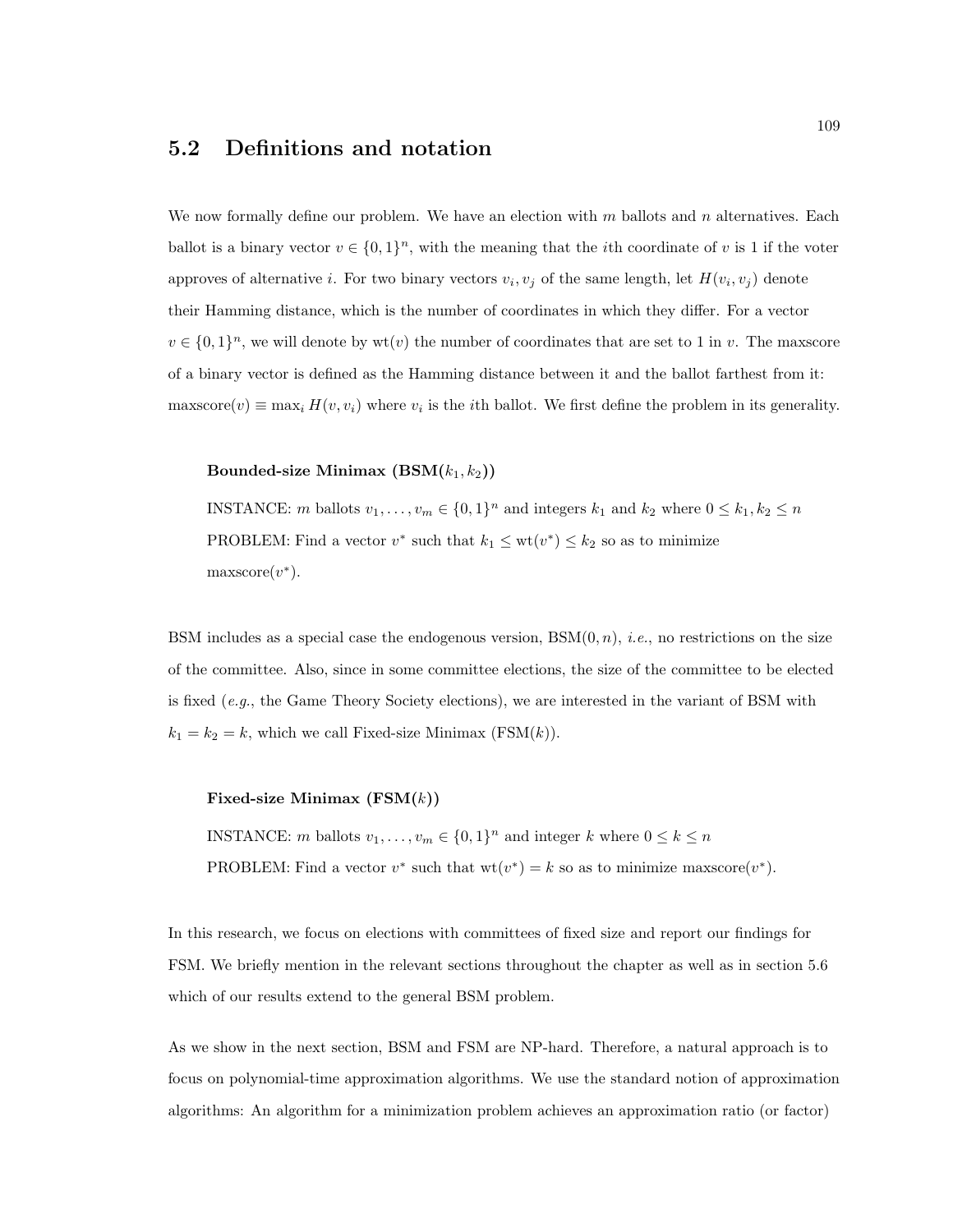of  $\alpha$  ( $\alpha \geq 1$ ), if for every instance of the problem the algorithm outputs a solution with cost at most  $\alpha$  times the cost of an optimal solution.

# 5.3 NP-hardness and approximation algorithms

We first show that it is unlikely to have a polynomial-time algorithm for the minimax solution. In fact for the endogenous version of BSM,  $BSM(0, n)$ , NP-hardness has already been established by Frances and Litman [28], where the problem is stated in the context of coding theory. It follows that BSM in general is NP-hard. We show now that FSM is also NP-hard.

Theorem 5.3.1. FSM is NP-hard.

Proof. Suppose we had a polynomial-time algorithm for FSM. Then we could run such an algorithm first with  $k = 0$ , then with  $k = 1$  and so on up to  $k = n$  and output the best solution. That would give an optimal solution for  $BSM(0, n)$ . Hence FSM is also NP-hard. An alternative proof for the NP-hardness of FSM (and consequently of BSM as well) via a reduction from VERTEX COVER was also obtained by LeGrand [36].  $\Box$ 

 $FSM(k)$  can be solved in polynomial time if k is an absolute constant, since then we can just go through all the  $\binom{n}{k}$  different committees and output the best one. Also, if m is an absolute constant then we can express the problem as an integer program with a constant number of constraints, which by a result of Papadimitriou [45] can be solved in polynomial time.

The standard approach in dealing with NP-hard problems is to search for approximation algorithms. We will say that an algorithm for a minimization problem achieves an approximation ratio of  $\alpha$  if for every instance of the problem the algorithm outputs a solution with cost at most  $\alpha$ times the cost of an optimal solution. We will show that a very simple and fast algorithm achieves an approximation ratio of 3 for  $FSM(k)$ , for every k. In fact, we will see that the algorithm has a factor of 3 for approval voting problems with much more general constraints.

But before stating the algorithm we need to introduce some more notation. Given a vector  $v$ , we will say that u is a k-completion of v, if  $wt(u) = k$ , and  $H(u, v)$  is the minimum possible Hamming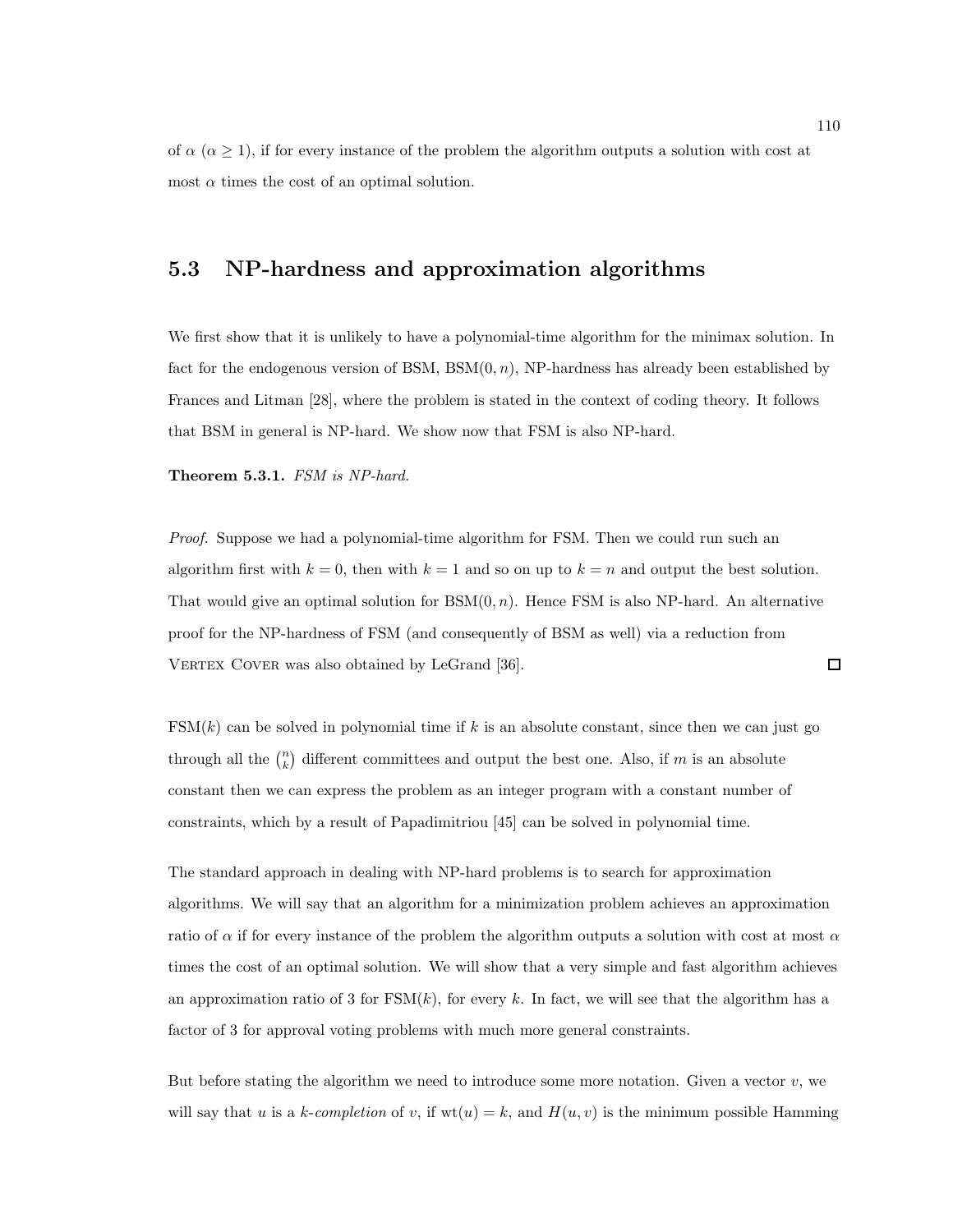distance between v and any vector of weight k. It is very easy to obtain a k-completion for any vector v: if  $wt(v) < k$ , then pick any  $k - wt(v)$  coordinates in v that are 0 and set them to 1; if  $wt(v) > k$  then pick any  $wt(v) - k$  coordinates that are set to 1 and set them to 0.

The algorithm is now very simple to state: Pick arbitrarily one of the m ballots, say  $v_i$ . Output a k-completion of  $v_j$ , say u. Obviously this algorithm runs in time  $O(n)$ , independent of the number of voters.

Theorem 5.3.2. The above algorithm achieves an approximation ratio of 3.

*Proof.* Let  $v^*$  be an optimal solution  $(\text{wt}(v^*) = k)$  and let OPT = maxscore $(v^*)$  = max<sub>i</sub>  $H(v^*, v_i)$ be the maximum distance of a ballot from the optimal solution. Let  $v_j$  be the ballot picked by the algorithm and let  $u$  be the  $k$ -completion of  $v_j$  that is output by the algorithm. We need to show that for every i,  $H(u, v_i) \leq 3$  OPT. By the triangle inequality, we know that for every  $1 \leq i \leq m$ ,  $H(u, v_i) \leq H(u, v_j) + H(v_j, v_i)$ . By applying the triangle inequality again we have:

$$
H(u, v_i) \le H(u, v_j) + H(v_j, v^*) + H(v^*, v_i)
$$

Since  $v^*$  is an optimal solution, we have that  $H(v^*, v_i) \leq \text{OPT}$  and  $H(v^*, v_j) \leq \text{OPT}$ . Also since u is a k-completion of  $v_j$ , by definition  $H(u, v_j) \leq H(v^*, v_j) \leq \text{OPT}$ . Hence in total we obtain that  $H(u, v_i) \leq 3$  OPT, as desired.  $\Box$ 

We can also show that if at least one voter has weight  $k$ , then the algorithm achieves a ratio of 2. The algorithm can be easily adapted to give a ratio of 3 for the BSM version too; we only need to modify the notion of a k-completion accordingly. In fact, for  $BSM(0, n)$ , the ratio is 2.

Note also that the analysis shows that there can be many different solutions that constitute a 3-approximation, since a ballot can potentially have many different k-completions.

Remark 5.3.3. Generalized Constraints: One may define an approval voting problem with constraints that are more general than simply those on the size of the committee (as in BSM). For example, one may have constraints on the number of members elected from a particular subgroup of alternatives (quotas), or constraints which require exactly one out of two particular alternatives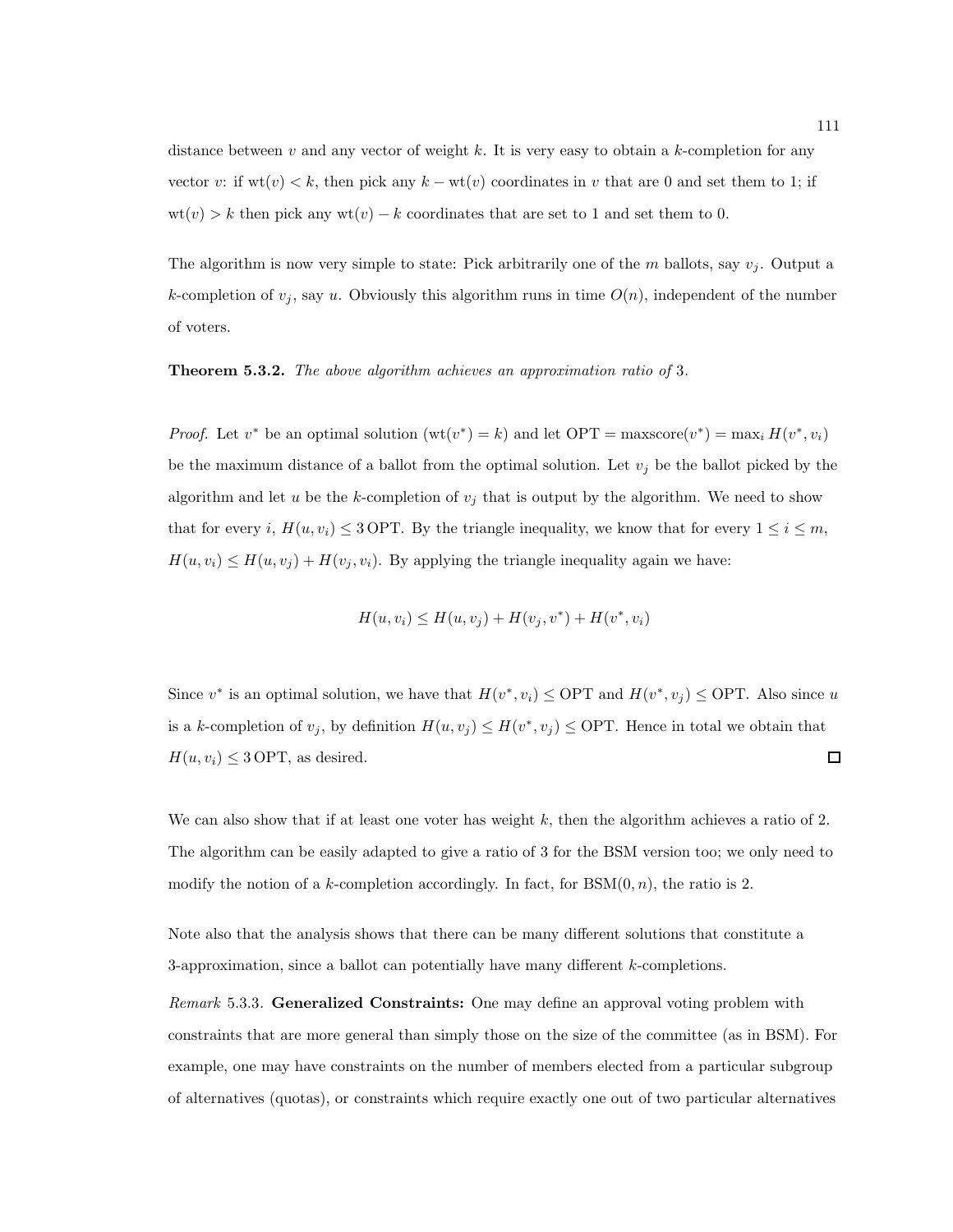to be in the committee (XOR constraints). Suppose, for any vote vector  $v$ , we can compute in polynomial time a feasible-completion of v, which is a committee that satisfies the constraints, and is closest to  $v$  in Hamming distance. Then, we can extend our algorithm to this setting in a natural manner, and prove that it provides a factor 3 approximation.

We are not aware of any better approximation algorithm for FSM. The endogenous version, BSM $(0, n)$ , admits a PTAS, *i.e.*, for every constant  $\epsilon$ , there exists a  $(1 + \epsilon)$ -approximation, which is polynomial in n and m and exponential in  $1/\epsilon$ . The PTAS was obtained in [37], in the context of computational biology. Before that, constant-factor approximations for  $BSM(0, n)$  had been obtained in [29] and [34]. We believe that algorithms with such better factors may also be obtainable for  $\text{FSM}(k)$ .

## 5.4 Local search heuristics for fixed-size minimax

Although the algorithm of section 5.3 gives a theoretical worst-case guarantee (we may even have a better performance in practice), a factor 3-algorithm may still be far away from acceptably good outcomes. Thus we focus on polynomial-time heuristics, which turn out to perform well in practice, if not optimally, even though we cannot obtain an improved worst-case guarantee. The heuristics that we investigate are based on local search; some of them use the 3-approximation as a starting point and retain its ratio.

### 5.4.1 A framework for FSM heuristics

Our overall heuristic approach is as follows. We start from a binary vector (picked according to some rule) and then we investigate if neighboring solutions to the current one improve the current maxscore. The local moves that we allow are removing some alternatives from the current committee and adding the same number of alternatives in, from the set of alternatives who do not belong to the current committee. We keep making local moves until no improvement in maxscore is seen for n consecutive moves.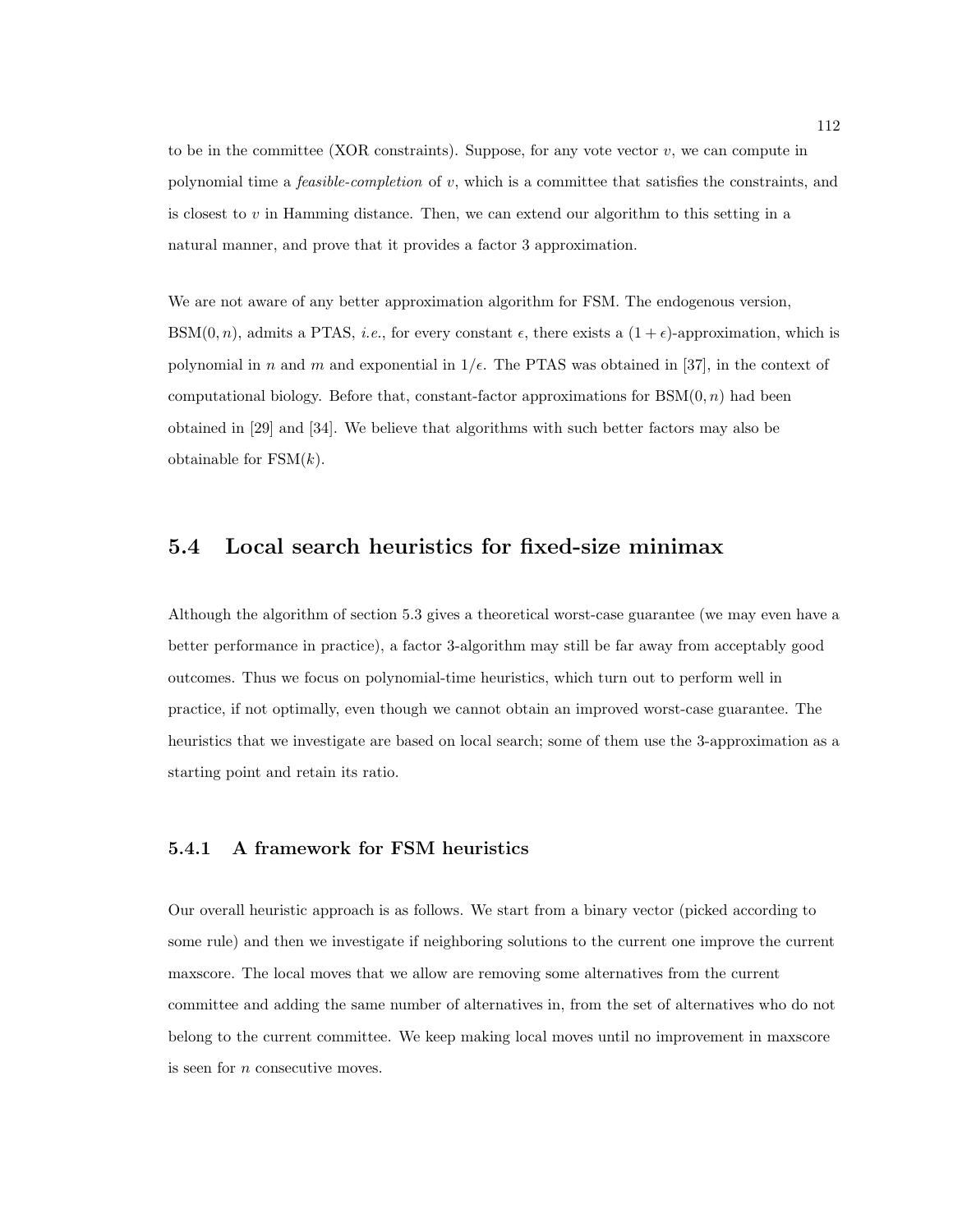- 1. Start with some  $c \in \{0,1\}^n$ .
- 2. Repeat until maxscore $(c)$  does not change for n loop iterations:
	- (a) Let A be the set of all binary vectors reachable from c by flipping up to p number of 0-bits of c to 1 and p 1-bits to 0, where p is an integer constant. (Note that c will necessarily be a member of A.)
	- (b) Let  $A^*$  be the set that includes all members of A with smallest maxscore.
	- (c) Choose at random one member of  $A^*$  and make it the new c.
- 3. Take c as the solution.

It is obviously important that the heuristic find a solution in time polynomial in the size of the input. In the worst case, the loop in the heuristic could run for  $n$  iterations for each step down in maxscore, so even if the maxscore of the initial c is the largest possible, n, no more than  $O(n^2)$ iterations of the loop will be made. Each loop iteration runs in  $O(mn^{2p+1})$  time, since the number of swaps to be considered is  $O(n^{2p})$  and calculating the maxscore of each takes  $O(mn)$  time, so the worst-case running time for the heuristic is  $O(mn^{2p+3})$ , which is of course polynomial in m and n as long as  $p$  is constant.

This heuristic framework has two parameters: the starting point for the binary vector  $c$  and the constant number p of alternatives to replace in one local move. While many combinations are possible, we will investigate using four different approaches to determining the c starting point and two values of  $p-1$  and 2—resulting in eight specific heuristics. The four c starting points we use are

- 1. A fixed-size-minisum solution: the set of the k alternatives most approved on the ballots.
- 2. The FSM 3-approximation presented above: a k-completion of a ballot.
- 3. A random set of k alternatives.
- 4. A k-completion of a ballot with highest maxscore.

For approach 2, the ballot and k-completion are not chosen randomly: Of the ballots with Hamming weight nearest to k, the  $v^*$  minimizing sumscore $(v) \equiv \sum_i H(v^*, v_i)$  is chosen, and bits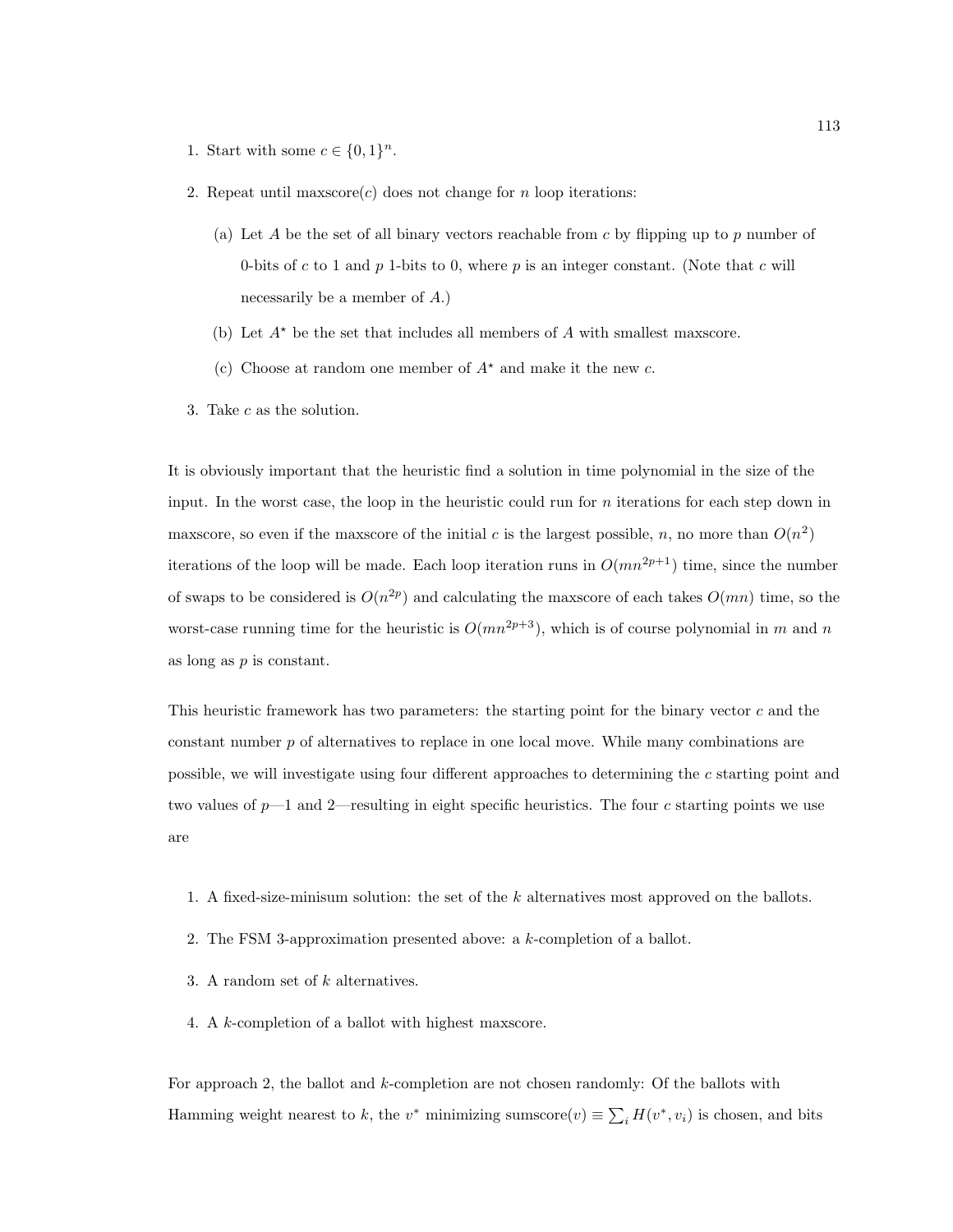flipped are chosen to minimize resulting sumscore. The endogenous minimax equivalent of each of these approaches was investigated by LeGrand [36].

We will use the notation  $h_{i,j}$  to refer to the heuristic with starting point i and  $p = j$ . For example,  $h_{3,1}$  is the heuristic that starts with a random set of k alternatives and swaps at most one 0-bit with one 1-bit at a time.

### 5.4.2 Evaluating the heuristics

We show that the heuristics find good, if not optimal, winner sets on average. The approach is as follows. Given n, m and k, some large number of simulated elections are run. For each election, m ballots of n alternatives are generated according to some distribution. The maxscores of the optimal minimax set and the winner sets found using each of the heuristics and our 3-approximation (with ballot and flipped bits chosen at random) are then calculated.

We use two ballot-generating distributions: "unbiased" and "biased". The unbiased distribution simply sets each bit on each ballot to 0 or 1 with equal probability, like flipping an unbiased coin. The biased distribution generates for each alternative two approval probabilities,  $\pi_1$  and  $\pi_2$ , between 0 and 1 with uniform randomness. The ballots are then divided into three groups. 40% of the ballots are generated according to the  $\pi_1$  values; that is, each ballot approves each alternative with probability equal to its  $\pi_1$  value. Another 40% of the ballots are generated according to the  $\pi_2$  values, and the remaining 20% are generated as in the unbiased distribution.

We ran 5000 simulated elections in each of seven different configurations, varying n, m, k and the ballot-generating distribution. We also ran the heuristics 5000 times each on the ballots from the 2003 Game Theory Society council election.

Table 5.1 gives the highest realized approximation ratio (maxscore found divided by optimal maxscore) found over all 5000 elections for each heuristic, our 3-approximation (with ballot and flipped bits chosen at random), the minisum set (for comparison), and a maximax set. A maximax set is a set of size  $k$  that has the highest possible maxscore; it can be found by choosing a ballot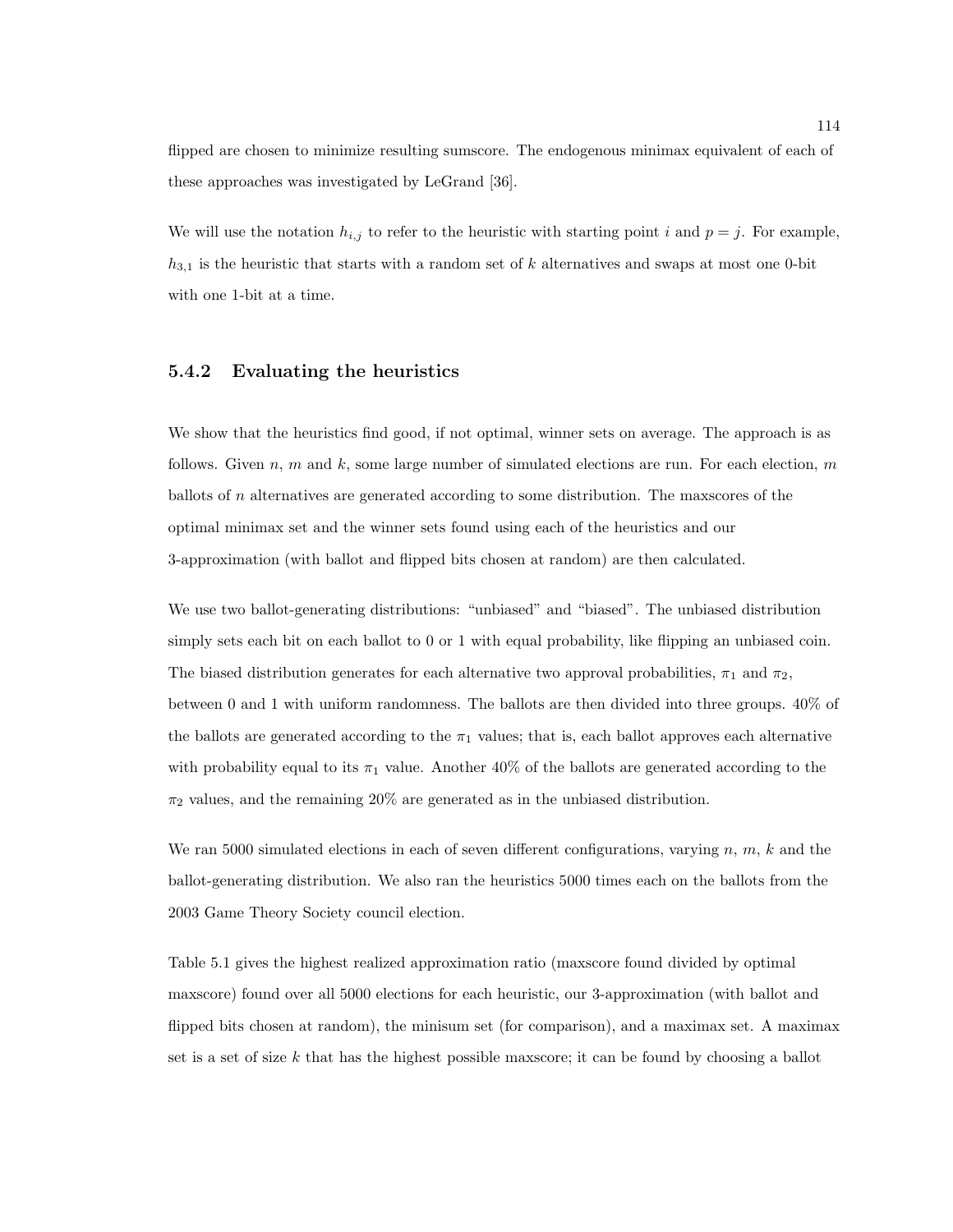| $\boldsymbol{n}$ | 20       | 20         | 20       | 24       | 20     | 20         | 24       |
|------------------|----------|------------|----------|----------|--------|------------|----------|
| $\boldsymbol{k}$ | 10       | 10         | 10       | 12       | 10     | 10         | 12       |
| m                | 50       | <b>200</b> | 800      | 50       | 50     | <b>200</b> | 161      |
| ballots          | unbiased | unbiased   | unbiased | unbiased | biased | biased     | GTS 2003 |
| minimax set      | 1.0000   | 1.0000     | 1.0000   | 1.0000   | 1.0000 | 1.0000     | 1.0000   |
| $h_{1,1}$        | 1.1818   | 1.0769     | 1.0714   | 1.1538   | 1.2000 | 1.0909     | 1.0714   |
| $h_{2,1}$        | 1.1818   | 1.0769     | 1.0714   | 1.1538   | 1.2000 | 1.1818     | 1.0714   |
| $h_{3,1}$        | 1.1818   | 1.0769     | 1.0714   | 1.1538   | 1.2000 | 1.1818     | 1.0714   |
| $h_{4,1}$        | 1.1818   | 1.0769     | 1.0714   | 1.1538   | 1.2000 | 1.1818     | 1.0714   |
| $h_{1,2}$        | 1.0909   | 1.0769     | 1.0714   | 1.0769   | 1.1000 | 1.0833     | 1.0000   |
| $h_{2,2}$        | 1.0909   | 1.0769     | 1.0714   | 1.0769   | 1.1000 | 1.0833     | 1.0000   |
| $h_{3,2}$        | 1.0909   | 1.0769     | 1.0714   | 1.0769   | 1.1000 | 1.0833     | 1.0000   |
| $h_{4,2}$        | 1.0909   | 1.0769     | 1.0714   | 1.0769   | 1.1000 | 1.0833     | 1.0000   |
| 3-approx.        | 1.6667   | 1.4615     | 1.3571   | 1.6154   | 1.8182 | 1.5833     | 1.3571   |
| minisum set      | 1.5455   | 1.4615     | 1.3571   | 1.6923   | 1.6364 | 1.5833     | 1.2143   |
| maximax set      | 1.8182   | 1.5385     | 1.4286   | 1.8462   | 2.2222 | 1.8182     | 1.7143   |

Table 5.1: Largest approximation ratios found for local search heuristics

with Hamming weight nearest to  $n - k$ , flipping all of its bits and then performing a k-completion on it.

It can be seen that our 3-approximation in practice performs appreciably better than its guarantee—its ratio was less than 2 for every simulated election. (We were able to find instances of ratio-3 performance for smaller values of n, e.g., 6.) As Table 5.1 shows, the heuristics reliably find solutions with ratios well below 2, but the average ratios found, given in Table 5.2, show that the average performance of the heuristics is more impressive still.

Finally, we compared the maxscores found by the heuristics with the worst possible maxscore of a winner set, and scaled them so that the maxscore of the exact minimax set becomes 100% and that of a maximax set becomes 0%, giving a more intuitive performance metric for heuristics. For example, if the minimax set has a maxscore of 12, a maximax set has a maxscore of 20 and a heuristic finds a solution with maxscore 13, the heuristic's scaled performance for that election will be  $(20-13)/(20-12) = 87.5\%$ . The averages of these scaled performances can be found in Table 5.3.

We draw the following conclusions from our experiments.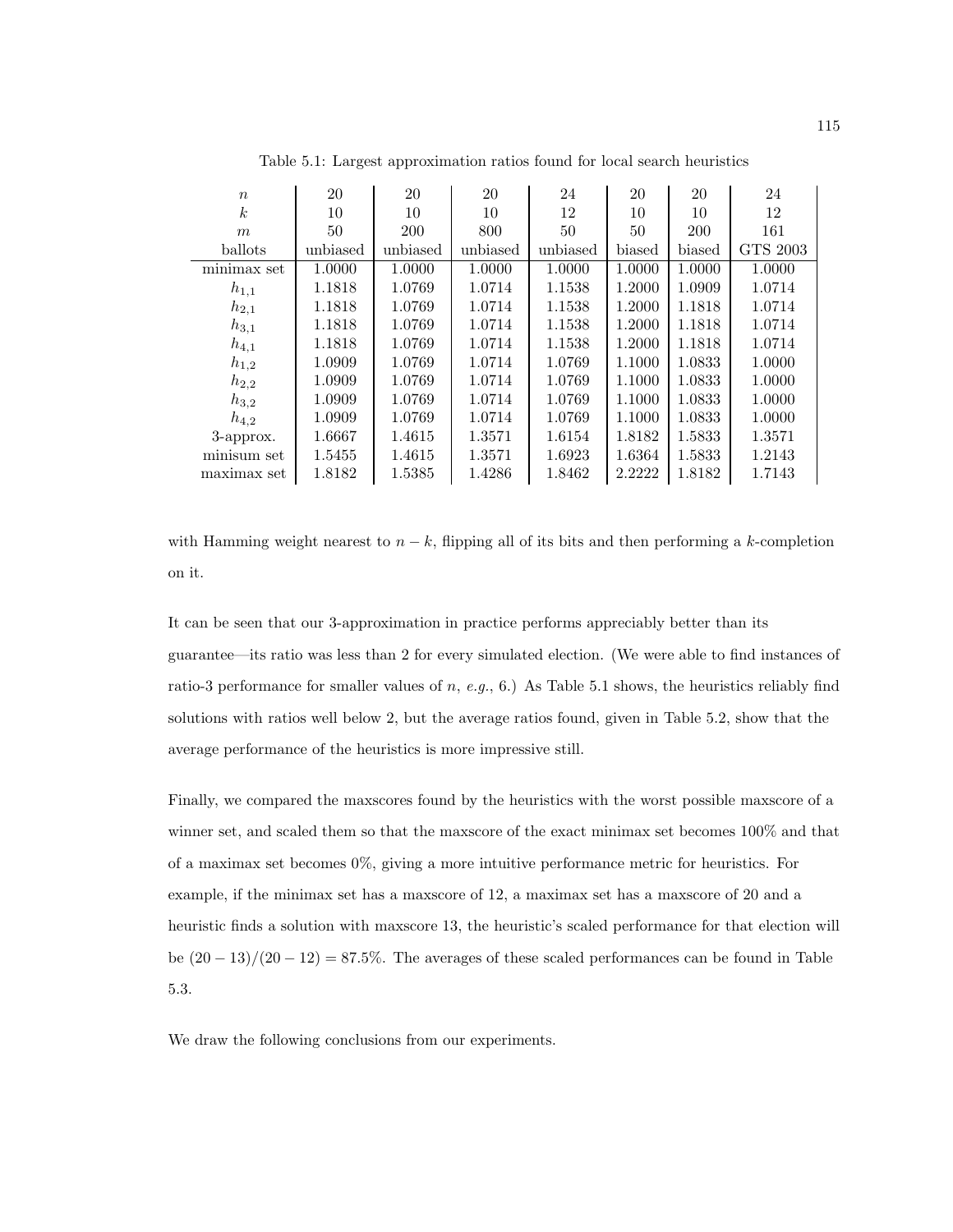| $\boldsymbol{n}$ | 20       | 20       | 20       | 24       | 20     | 20         | 24       |
|------------------|----------|----------|----------|----------|--------|------------|----------|
| $\boldsymbol{k}$ | 10       | 10       | 10       | 12       | 10     | 10         | 12       |
| m                | 50       | 200      | 800      | 50       | 50     | <b>200</b> | 161      |
| ballots          | unbiased | unbiased | unbiased | unbiased | biased | biased     | GTS 2003 |
| minimax set      | 1.0000   | 1.0000   | 1.0000   | 1.0000   | 1.0000 | 1.0000     | 1.0000   |
| $h_{1,1}$        | 1.0058   | 1.0320   | 1.0007   | 1.0093   | 1.0083 | 1.0210     | 1.0012   |
| $h_{2,1}$        | 1.0118   | 1.0365   | 1.0007   | 1.0147   | 1.0112 | 1.0251     | 1.0017   |
| $h_{3,1}$        | 1.0122   | 1.0370   | 1.0007   | 1.0151   | 1.0122 | 1.0262     | 1.0057   |
| $h_{4,1}$        | 1.0117   | 1.0364   | 1.0007   | 1.0149   | 1.0116 | 1.0262     | 1.0059   |
| $h_{1,2}$        | 1.0004   | 1.0129   | 1.0005   | 1.0011   | 1.0004 | 1.0025     | 1.0000   |
| $h_{2,2}$        | 1.0004   | 1.0164   | 1.0005   | 1.0014   | 1.0005 | 1.0029     | 1.0000   |
| $h_{3,2}$        | 1.0004   | 1.0164   | 1.0005   | 1.0018   | 1.0005 | 1.0031     | 1.0000   |
| $h_{4,2}$        | 1.0003   | 1.0167   | 1.0005   | 1.0014   | 1.0006 | 1.0029     | 1.0000   |
| 3-approx.        | 1.2477   | 1.1871   | 1.1204   | 1.2567   | 1.3121 | 1.2424     | 1.3571   |
| minisum set      | 1.1650   | 1.1521   | 1.1060   | 1.1665   | 1.2119 | 1.1932     | 1.2143   |
| maximax set      | 1.6746   | 1.4895   | 1.3343   | 1.7320   | 1.8509 | 1.6302     | 1.7143   |

Table 5.2: Average approximation ratios found for local search heuristics

- The heuristics perform well. Given the ballot distributions we used, very rarely would a heuristic find a solution that is unacceptably poorer than the optimal minimax solution. In particular,  $h_{2,1}$  and  $h_{2,2}$  vastly outperform the plain 3-approximation (while retaining its ratio-3 guarantee) with only a modest increase in running time.
- The heuristics perform significantly better on average when  $p = 2$  than when  $p = 1$ . Increasing p further can be expected to improve performance further, at the expense of increased running time.
- Comparing the performance of the heuristics with equal  $p$ , all four perform similarly overall, but the best c-starting-point approach on average seems to be the first (a fixed-size-minisum solution); it significantly outperforms the other three sometimes (e.g., when  $p = 1$  in the unbiased-coin cases with 50 ballots) and is never outperformed by them with any statistical significance.

## 5.5 Manipulation

Recall that the Gibbard–Satterthwaite theorem [30, 53] says that any election system that chooses exactly one winner from a slate of more than two alternatives and satisfies a few obviously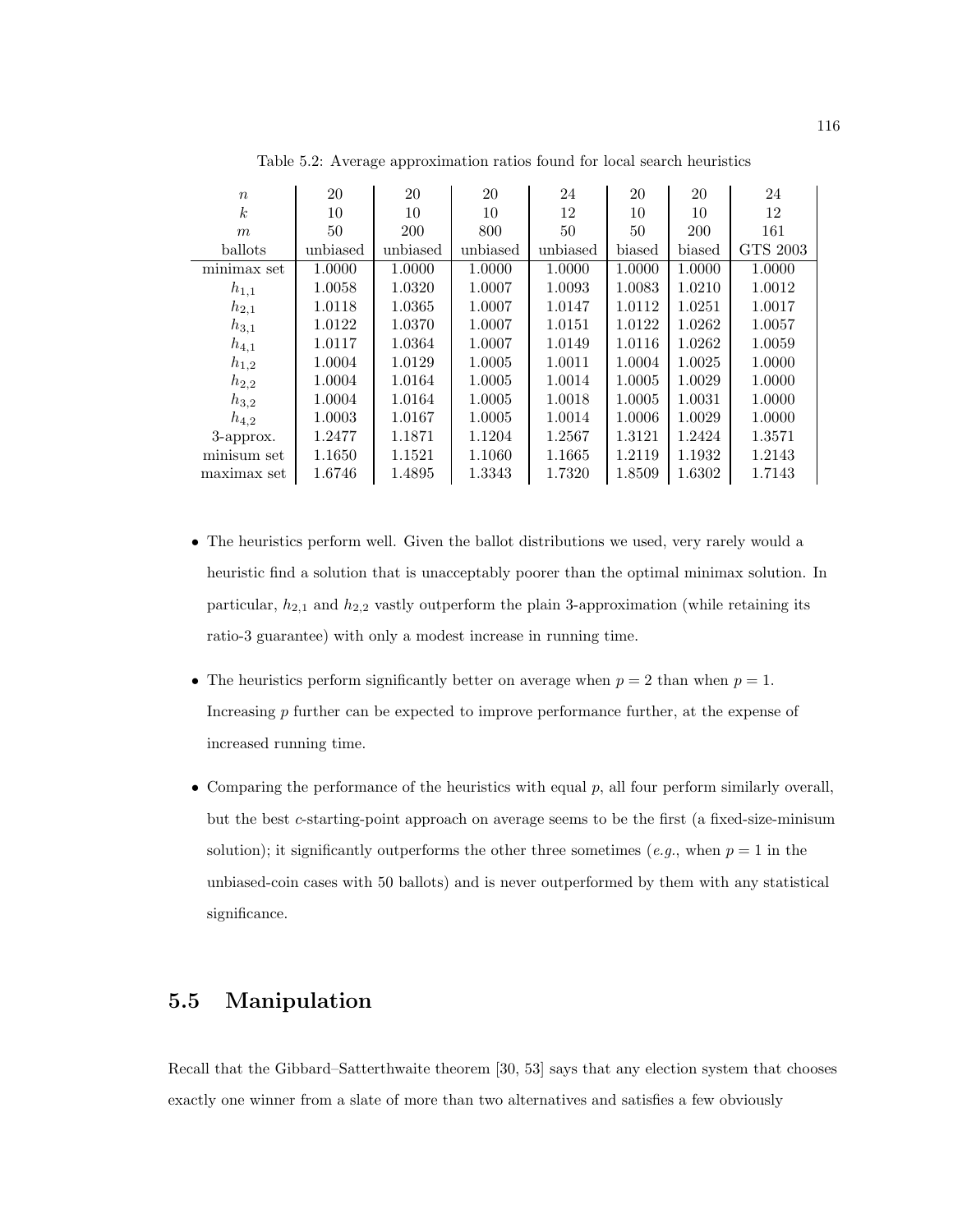| $\boldsymbol{n}$ | 20       | 20       | 24       | 20      | 20      | 24        |
|------------------|----------|----------|----------|---------|---------|-----------|
| k <sub>i</sub>   | 10       | 10       | 12       | 10      | 10      | 12        |
| m                | 50       | 200      | 50       | 50      | 200     | 161       |
| ballots          | unbiased | unbiased | unbiased | biased  | biased  | $GTS$ '03 |
| $h_{1,1}$        | 99.18%   | 94.05%   | 98.83%   | 99.07%  | 96.86%  | 99.82\%   |
| $h_{2,1}$        | 98.33\%  | 93.23\%  | 98.11\%  | 98.74\% | 96.24\% | 99.77%    |
| $h_{3,1}$        | 98.27\%  | 93.13\%  | 98.06\%  | 98.62\% | 96.06%  | 99.20%    |
| $h_{4,1}$        | 98.33\%  | 93.24\%  | 98.08%   | 98.68%  | 96.08%  | 99.18\%   |
| $h_{1,2}$        | 99.95%   | 97.60\%  | 99.87\%  | 99.95%  | 99.63%  | 100.00%   |
| $h_{2,2}$        | 99.95%   | 96.96%   | 99.83%   | 99.94%  | 99.57%  | 100.00%   |
| $h_{3,2}$        | 99.95%   | 96.95%   | 99.79%   | 99.94%  | 99.54%  | 100.00%   |
| $h_{4,2}$        | 99.96%   | 96.89%   | 99.83\%  | 99.94%  | 99.57%  | 100.00%   |
| 3-approx.        | 63.36\%  | 62.31\%  | 65.04\%  | 63.36\% | 61.73%  | 50.00%    |
| minisum          | 75.57%   | 69.40%   | 77.29%   | 75.04%  | 69.49%  | 70.00%    |

Table 5.3: Average scaled performance of local search heuristics

desirable assumptions (such as an absence of bias for some alternatives over others) is sometimes manipulable by insincere voters. In other words, there exist situations under any reasonable single-winner system in which some voters can gain better outcomes for themselves by voting insincerely.

Happily, the Gibbard–Satterthwaite theorem does not apply to the minimax and minisum solutions since they are free to choose winner sets of any size. In fact, the minisum procedure is completely nonmanipulable when any set of winners is allowed, as shown by Brams  $et al.$  [16]. This is true because a minisum election with  $n$  alternatives is exactly equivalent to  $n$  elections of two "alternatives" each: approve or disapprove that alternative. Since a voter's decision to approve or disapprove one alternative has absolutely no effect on whether other alternatives are chosen as winners, there is no more effective strategy than voting sincerely. Consequently, it is reasonable to expect a set of minisum ballots to have been sincerely voted.

Unfortunately, in addition to being possibly hard to compute exactly, the minimax solution is easily shown to be manipulable for the FSM version.

**Definition 5.5.1.** Fix an approval voting algorithm A and a set of ballots  $\mathbf{v} = (v_1, v_2, \dots v_m)$ . Fix a voter *i*, and let  $v^{-i}$  denote the ballots of the rest of the voters. The loss  $L_A^i(v)$  of voter *i* is defined as  $H(v_i, A(\mathbf{v}))$ . Algorithm A is said to be manipulable if there exist ballots  $\mathbf{v}$ , a voter i, and a ballot  $v' \neq v_i$ , such that  $L_A^i(v_i, \mathbf{v}^{-i}) > L_A^i(v', \mathbf{v}^{-i}).$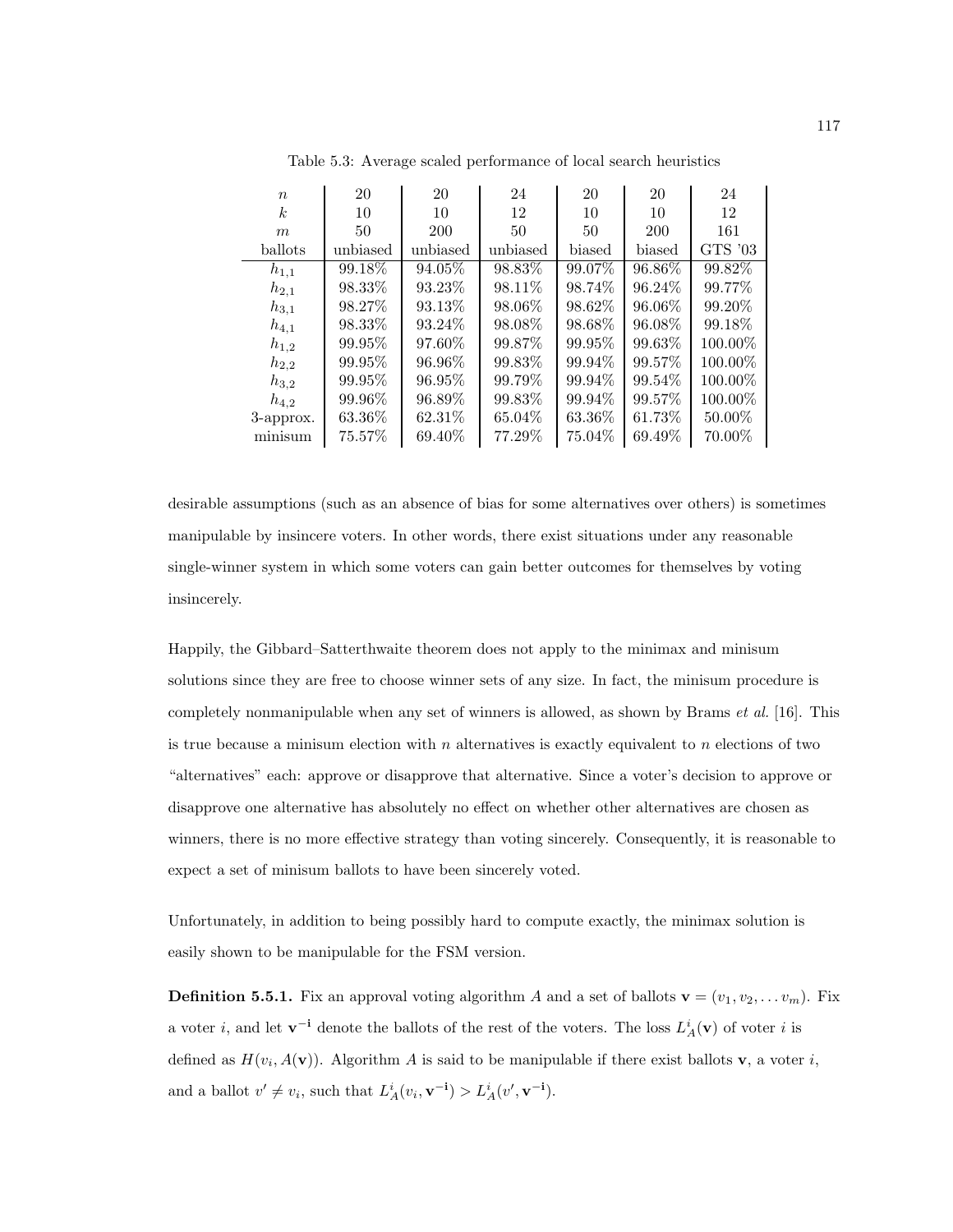We prove FSM's manipulability by giving an example of a voter gaining a superior outcome by voting insincerely (an analogous example for the endogenous version was provided by LeGrand [36]):

Theorem 5.5.2. Any algorithm that computes an optimal solution for FSM is manipulable.

Proof. Consider the following set of sincere ballots:

#### 00110, 00011, 00111, 00001, 10111, 01111

The minimax winner sets of size 2 are 00011 and 00101 with a maxscore of 2. The first voter, however, could manipulate the result by voting the insincere ballot 11110. In that case, it can be checked that the optimal solution of size 2 is 00110, which is exactly the most preferred outcome  $\Box$ of the first voter.

Such examples illustrate a general guideline to manipulating a minimax election: If there are alternatives of which the majority disapproves, a voter may be able to vote safely in favor of those alternatives to force more agreement with his relatively controversial choices. Put another way, if the minimax set can be seen as a kind of average of all ballots, a voter can move his ballot farther away from the current consensus to drag it closer to his ideal outcome. The minimax solution is extremely sensitive to "outliers" compared to the minisum solution, in much the same way that the average of a sample of data is more sensitive to outliers than the median.

If all voters use the above strategy, each alternative will tend toward having about as many approvals as disapprovals, making the result extremely unstable. Even electorates with widespread agreement will see their disagreements dramatically magnified by insincere strategy.

Although algorithms that always compute an optimal minimax solution are manipulable, the same may not be true if we allow approximation algorithms. The following theorem shows that we can have nonmanipulable algorithms if we are willing to settle for approximate solutions.

Theorem 5.5.3. The voting procedure that results from using the 3-approximation algorithm described in section 5.3 is nonmanipulable by insincere voters.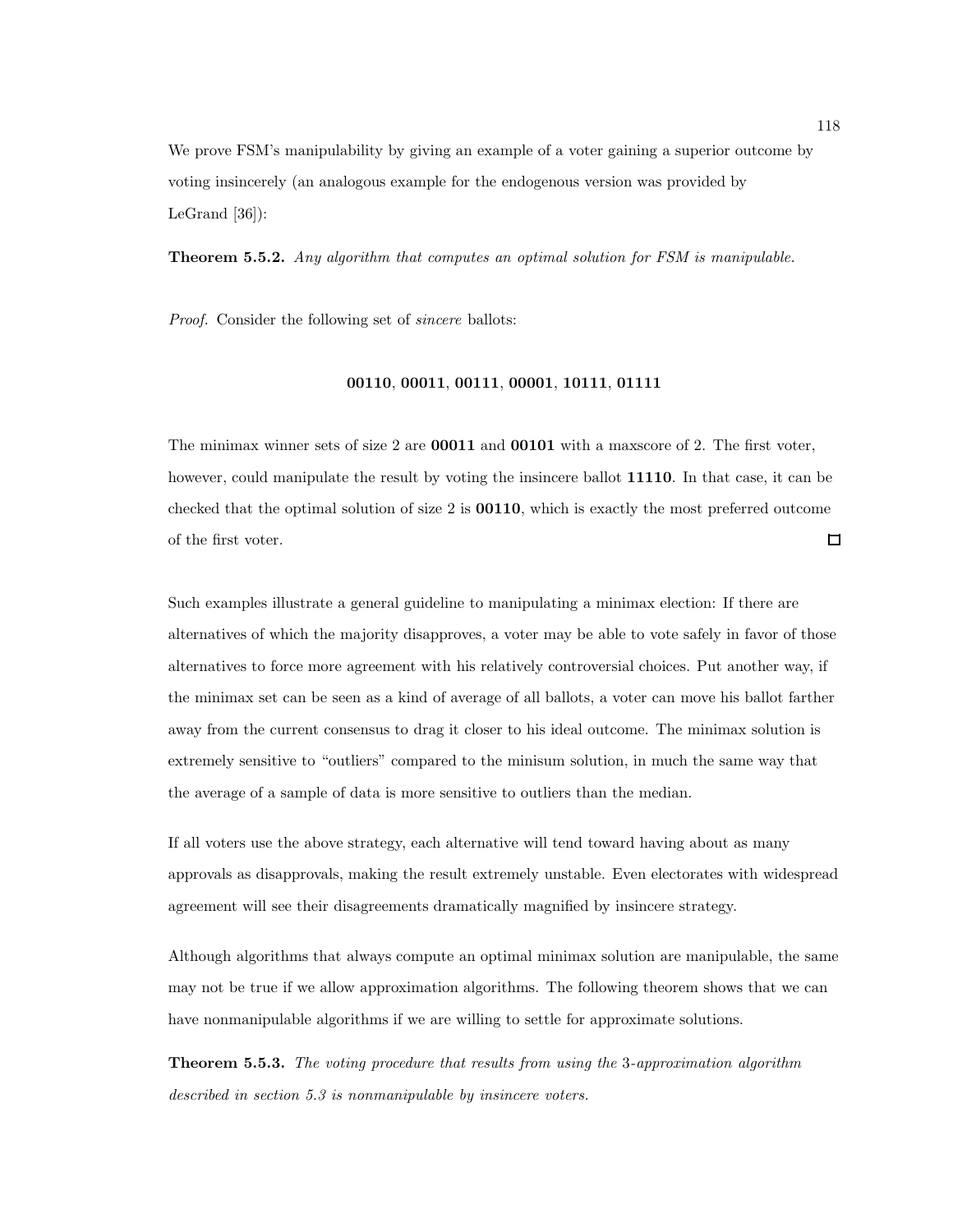*Proof.* The algorithm picks a ballot  $v_i$  at random and outputs a k-completion of  $v_i$ . For a voter i, if the algorithm did not pick  $v_i$ , then the voter cannot change the output of the algorithm by lying. Furthermore, if the algorithm did pick  $v_i$ , then the best outcomes of size k for  $v_i$  are precisely all the k-completions of  $v_i$ . Therefore, by lying, the voter cannot possibly alter the outcome to his  $\Box$ benefit.

We conjecture that the heuristics of section 5.4 are also hard to manipulate. Although we do not have a proof for this, our intuition is the following. The heuristics use a lot of randomization—in all of them, either the starting point or the local move is based on a random choice. It therefore seems unlikely for a voter to be able to change his vote in such a way that the random choices of the algorithms will (even in expectation) work towards his benefit.

The above theorems give rise to the following question: What is the smallest value of  $\alpha$  for which there exists a nonmanipulable polynomial-time approximation algorithm with ratio  $\alpha$ ?

Another interesting question is whether there exist algorithms (either exact or approximate) which are NP-hard to manipulate (i.e., although they are manipulable, the voter would have to solve an NP-hard problem in order to cheat). See Bartholdi *et al.* [7, 9] as well as more recent work [19, 20, 21, 25] along this line of research. In another recent work [48], average-case complexity is introduced as a complexity measure for manipulation instead of worst-case complexity (NP-hardness).

### 5.6 Future work

We have initiated a study of the computational issues involved in committee elections. Our results, along with the analysis of the endogenous version by LeGrand [36], show that local search heuristics perform very well in approximating the minimax solution in polynomial time.

There are still many interesting directions for future research. First, we are planning to adjust our heuristics for the weighted version of the minimax solution [16]. This version takes into account both the number of voters that vote each distinct ballot and the proximity of each ballot to the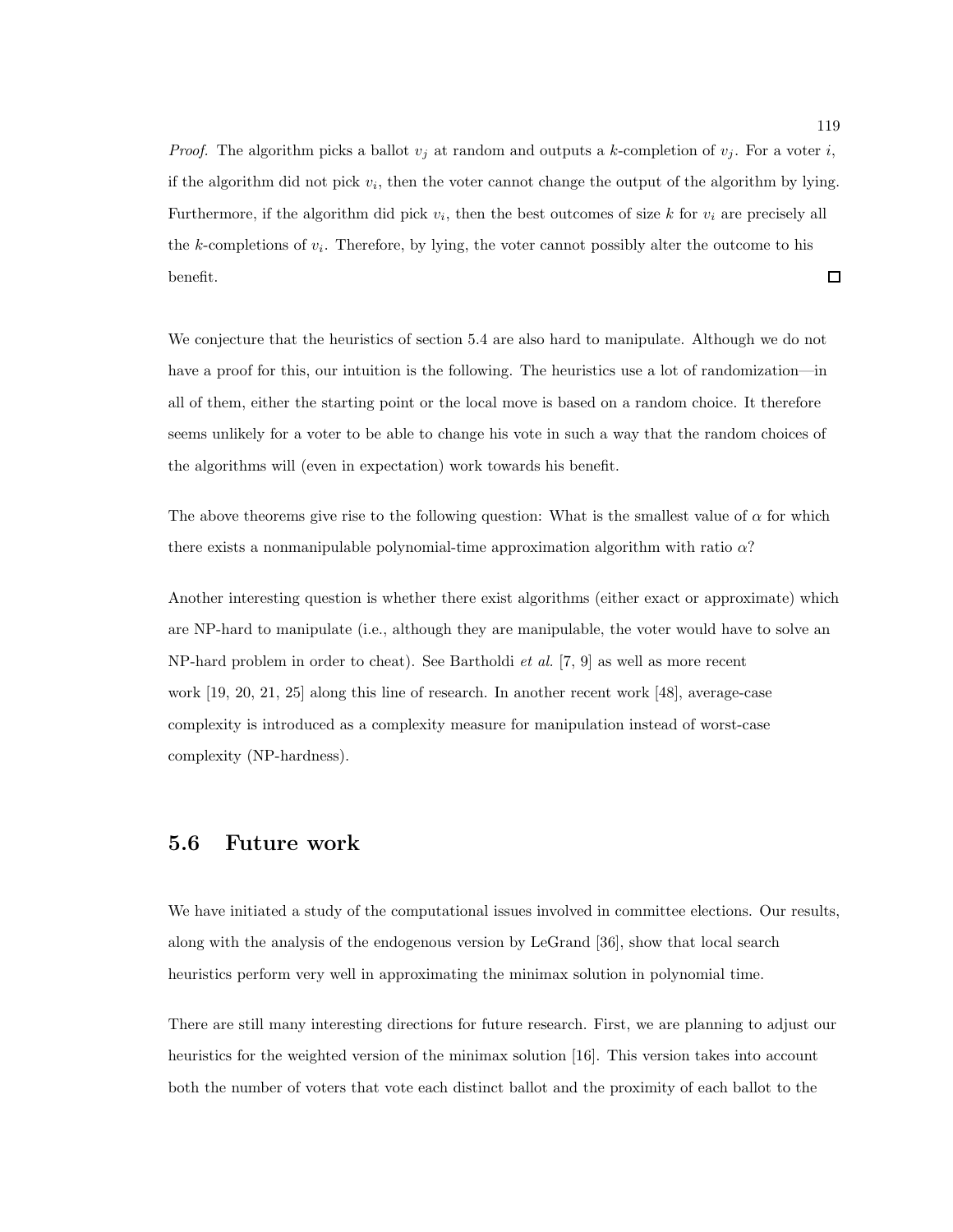other voters' ballots. We are also investigating variations of local search that may improve the performance even more, e.g., can there be a better starting point or can we enrich the set of local moves? Another interesting topic would be to compare local search with other heuristic approaches that could be adapted for our problem, like simulated annealing or genetic algorithms, or to reduce a minimax problem to a SAT (Satisfiability) problem and use a SAT solver [39].

In terms of theoretical results, the most compelling question is to determine the best approximation ratio that can be achieved in polynomial time for the minimax solution. The questions stated in section 5.5 regarding manipulation would also be interesting to pursue.

## 5.7 Acknowledgements

We would like to thank Eric van Damme, secretary-treasurer of the Game Theory Society, for letting us use the ballot data of the 2003 Game Theory Society council election in our experiments. We would also like to thank Steven Brams for introducing us to the problem and for his valuable comments and pointers to the literature.

## 5.8 Summary of contributions

In this research, we have accomplished the following.

- 1. Established that calculating the outcome of a fixed-size minimax election is NP-hard.
- 2. Specified an approximation algorithm of ratio 3 for FSM.
- 3. Suggested a large class of heuristics for solving FSM and evaluated their performance on randomly generated and real-world ballot input.
- 4. Established that fixed-size minimax is vulnerable to manipulation by insincere voters.
- 5. Proved that our 3-approximation algorithm for fixed-size minimax is immune to manipulation by insincere voters.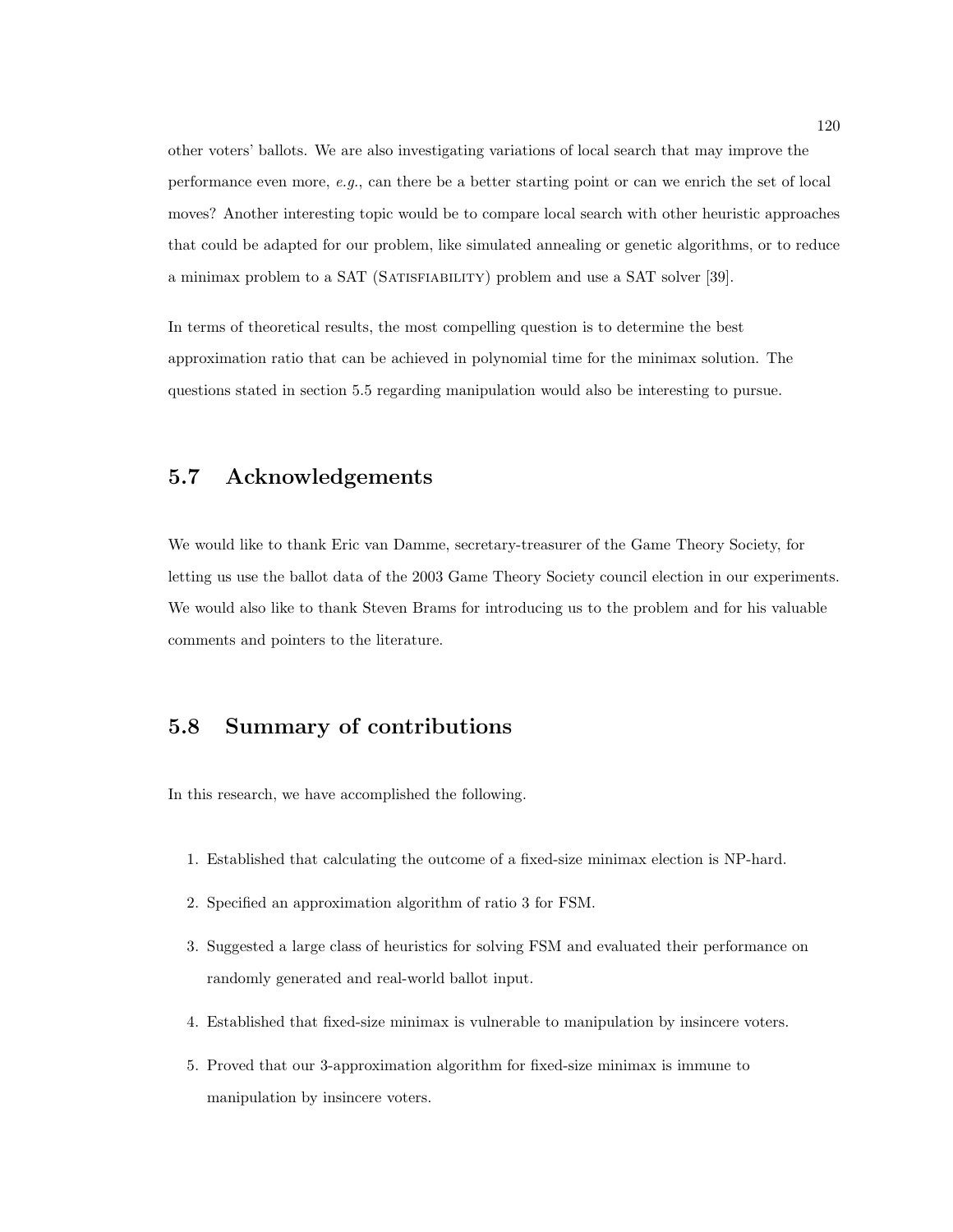# References

- [1] Metacritic. http://www.metacritic.com/.
- [2] Rotten Tomatoes. http://www.rottentomatoes.com/.
- [3] Andrew W. Appel. Effective audit policy for voter-verified paper ballots. In Presented at the annual meeting of the American Political Science Association, Chicago, Illinois, August 2007.
- [4] Kenneth J. Arrow. A difficulty in the concept of social welfare. Journal of Political Economy, 58(4):328–346, August 1950.
- [5] Chandrajit L. Bajaj. The algebraic degree of geometric optimization problems. Discrete  $\mathcal{C}$ Computational Geometry, 3:177–191, 1988.
- [6] Michel Balinski and Rida Laraki. A theory of measuring, electing, and ranking. Proceedings of the National Academy of Sciences of the United States of America, 104(21):8720–8725, May 2007.
- [7] J. J. Bartholdi III, C. A. Tovey, and M. A. Trick. The computational difficulty of manipulating an election. Social Choice and Welfare, 6:227–241, 1989.
- [8] John J. Bartholdi III and James B. Orlin. Single transferable vote resists strategic voting. Social Choice and Welfare, 8:341–354, 1991.
- [9] John J. Bartholdi III, Craig A. Tovey, and Michael A. Trick. How hard is it to control an election? Mathematical Computational Modeling, 16(8/9):27–40, 1992.
- [10] Duncan Black. On the rationale of group decision-making. Journal of Political Economy, 56(1):23–34, February 1948.
- [11] Prosenjit Bose, Anil Maheshwari, and Pat Morin. Fast approximations for sums of distances, clustering and the Fermat-Weber problem. Computational Geometry: Theory and Applications, 24(3):135–146, April 2003.
- [12] Steven J. Brams. Mathematics and democracy: designing better voting and fair-division procedures. Princeton University Press, Princeton, New Jersey, 2008.
- [13] Steven J. Brams and Peter C. Fishburn. Approval voting. American Political Science Review, 72(3):831–847, September 1978.
- [14] Steven J. Brams and Peter C. Fishburn. Approval Voting. Birkhäuser, Boston, Massachusetts, 1983.
- [15] Steven J. Brams, D. Marc Kilgour, and M. Remzi Sanver. A minimax procedure for negotiating multilateral treaties. Technical report, Department of Politics, New York University, New York, New York, 2004.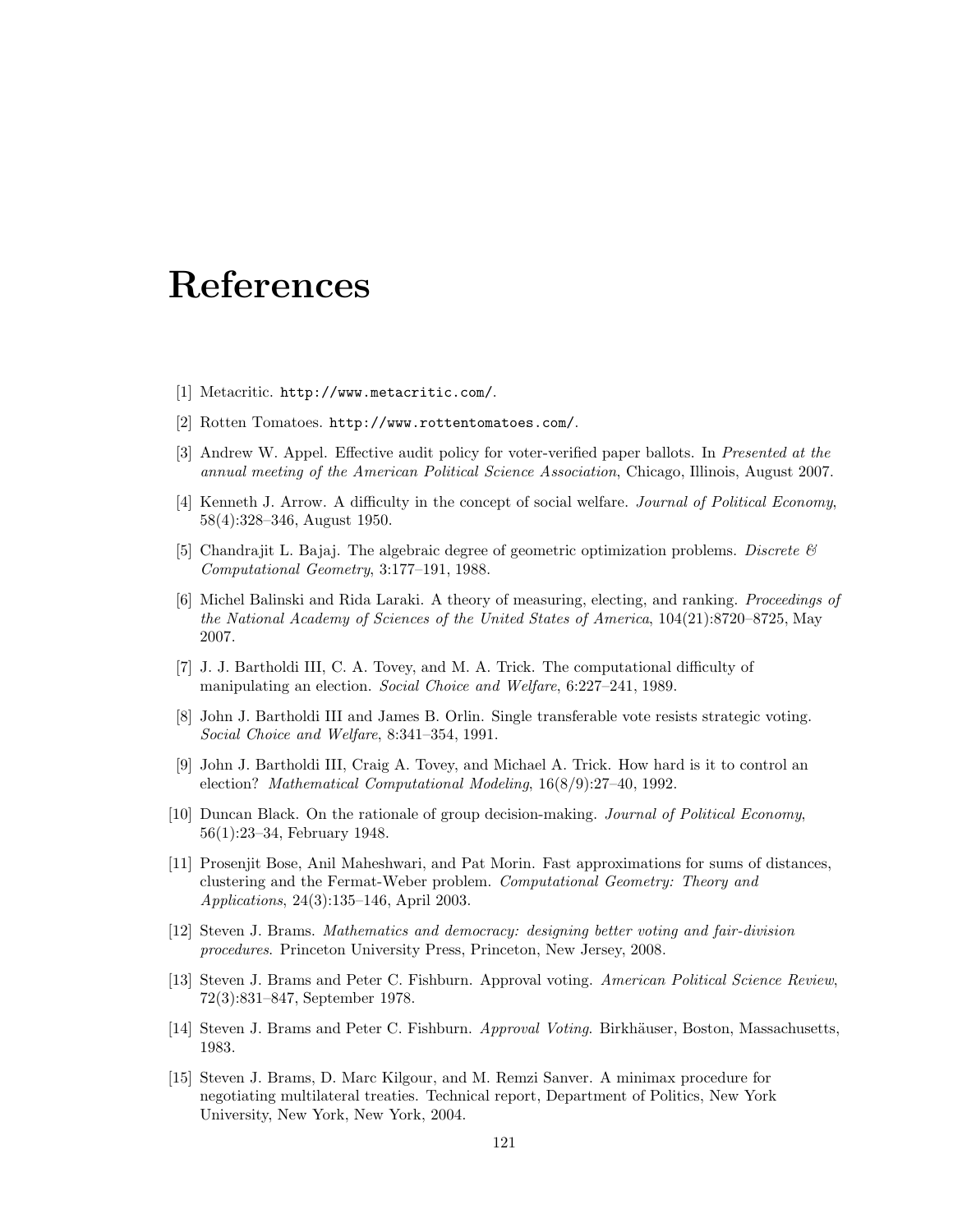- [16] Steven J. Brams, D. Marc Kilgour, and M. Remzi Sanver. A minimax procedure for electing committees. Technical report, Department of Politics, New York University, New York, New York, 2006.
- [17] Jack Brimberg. The Fermat-Weber problem revisited. Mathematical Programming, 71:71–76, 1995.
- [18] Alonzo Church. An unsolvable problem of elementary number theory. American Journal of Mathematics, 58:345–363, 1936.
- [19] Vincent Conitzer, Jérôme Lang, and Tuomas Sandholm. How many candidates are needed to make elections hard to manipulate? In Proceedings of the 9th Conference on Theoretical Aspects of Rationality and Knowledge (TARK-03), pages 201–214, Bloomington, Indiana, 2003.
- [20] Vincent Conitzer and Tuomas Sandholm. Complexity of manipulating elections with few candidates. In Proceedings of the Eighteenth National Conference on Artificial Intelligence (AAAI '02), pages 314–319, Edmonton, Canada, 2002.
- [21] Vincent Conitzer and Tuomas Sandholm. Universal voting protocol tweaks to make manipulation hard. In Proceedings of the 18th International Joint Conference on Artificial Intelligence (IJCAI), pages 781–788, Acapulco, Mexico, 2003.
- [22] Lorrie Faith Cranor. Declared-Strategy Voting: An Instrument for Group Decision-Making. PhD thesis, Department of Computer Science, Washington University, St. Louis, Missouri, December 1996.
- [23] Lorrie Faith Cranor and Ron K. Cytron. Towards an information-neutral voting scheme that does not leave too much to chance. In Midwest Political Science Association Annual Meeting, April 1996.
- [24] Anthony Downs. An Economic Theory of Democracy. Harper, New York, New York, 1957.
- [25] Edith Elkind and Helger Lipmaa. Hybrid voting protocols and hardness of manipulation. In The 16th Annual International Symposium on Algorithms and Computation (ISAAC 2005), pages 206–215, Sanya, Hainan, China, December 2005.
- [26] Eithan Ephrati and Jeffrey S. Rosenschein. The Clarke tax as a consensus mechanism among automated agents. In Proceedings of the Ninth National Conference on Artificial Intelligence (AAAI '91), pages 173–178, Anaheim, California, 1991.
- [27] Eithan Ephrati and Jeffrey S. Rosenschein. Multi-agent planning as a dynamic search for social consensus. In Proceedings of the Thirteenth International Joint Conference on Artificial Intelligence (IJCAI '93), pages 423-429, Chambéry, France, 1993.
- [28] Moti Frances and Ami Litman. On covering problems of codes. Theory of Computing Systems, 30(2):113–119, March 1997.
- [29] Leszek Gasieniec, Jesper Jansson, and Andrzej Lingas. Efficient approximation algorithms for the Hamming center problem. In Proceedings of the Tenth Annual ACM-SIAM Symposium on Discrete Algorithms (SODA '99), pages 905–906, Baltimore, Maryland, 1999.
- [30] Allan Gibbard. Manipulation of voting schemes: A general result. Econometrica, 41(3):587–601, May 1973.
- [31] Bev Harris. Black box voting: ballot tampering in the 21st century. Plan Nine Publishing, High Point, North Carolina, 2003.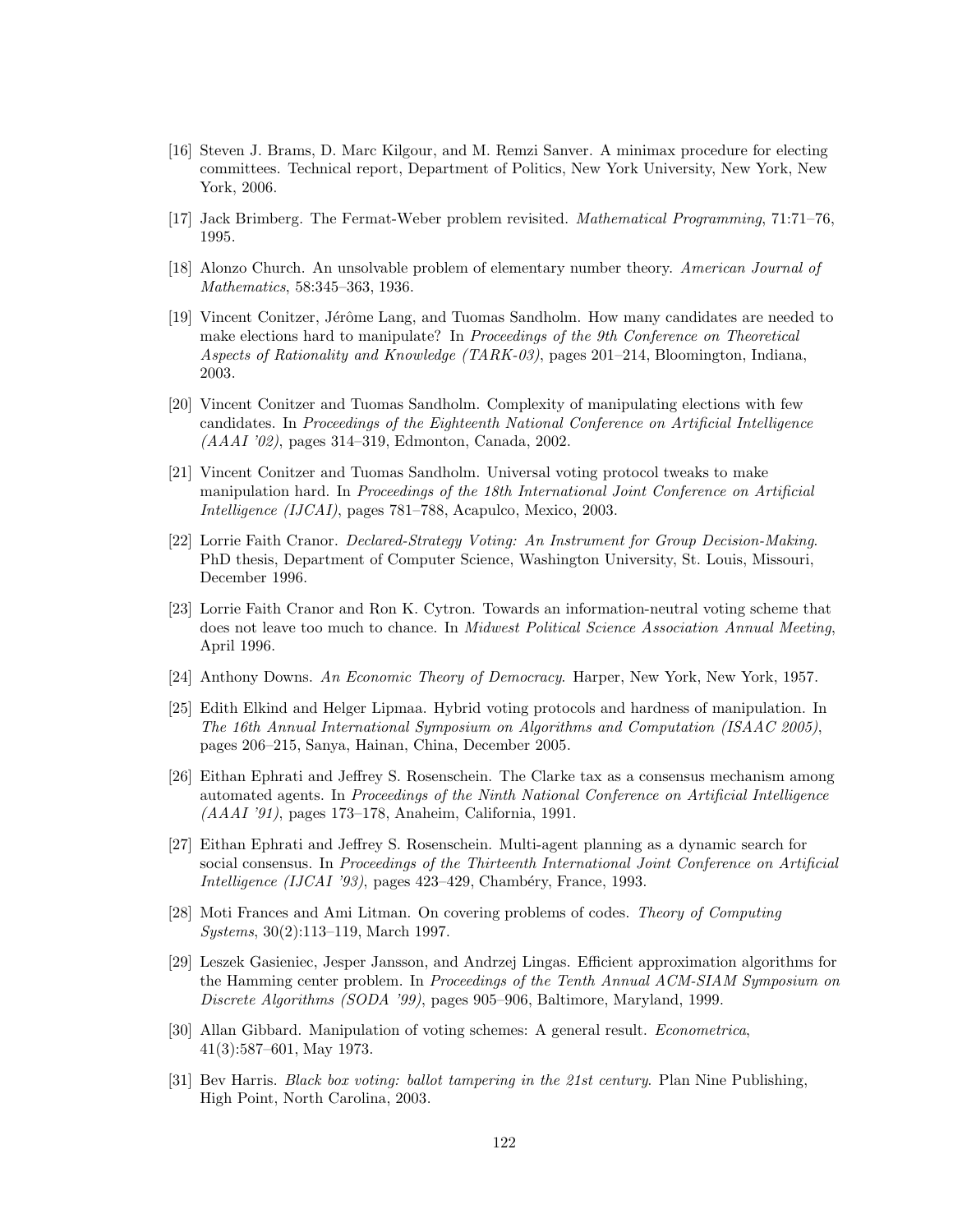- [32] D. Marc Kilgour, Steven J. Brams, and M. Remzi Sanver. How to elect a representative committee using approval balloting. In Bruno Simeone and Friedrich Pukelsheim, editors, Mathematics and Democracy: Recent Advances in Voting Systems and Collective Choice. Springer, forthcoming, 2007.
- [33] Stephen C. Kleene. *Mathematical Logic*. Wiley, New York, New York, 1967.
- [34] J. Kevin Lanctot, Ming Li, Bin Ma, Shaojiu Wang, and Louxin Zhang. Distinguishing string selection problems. Information and Computation, 185:41–55, August 2003.
- [35] Rob LeGrand. Approval strategy A. http://groups.yahoo.com/group/election-methods-list/message/9713, May 2002.
- [36] Rob LeGrand. Analysis of the minimax procedure. Technical Report WUCSE-2004-67, Department of Computer Science and Engineering, Washington University, St. Louis, Missouri, November 2004.
- [37] Ming Li, Bin Ma, and Shaojiu Wang. Finding similar regions in many strings. In Proceedings of the Thirty-First Annual ACM Symposium on Theory of Computing (STOC '99), volume Atlanta, Georgia, pages 473–482, 1999.
- [38] Samuel Merrill III. Making Multicandidate Elections More Democratic. Princeton University Press, Princeton, New Jersey, 1988.
- [39] David G. Mitchell. A sat solver primer. EATCS Bulletin (The Logic in Computer Science Column), 85:112–133, February 2005.
- [40] Peter Neumann, Rebecca Mercuri, and Lauren Weinstein. Internet and electronic voting. The Risks Digest, ACM Committee on Computers and Public Policy, 21(14):559–566, December 2000.
- [41] Lawrence Norden. The machinery of democracy: Voting system security, accessibility, usability, and cost. Technical report, Brennan Center for Justice, New York University School of Law, New York, New York, October 2006.
- [42] Hannu Nurmi. Voting Paradoxes and How to Deal with Them. Springer-Verlag, Berlin, Germany, 1999.
- [43] Mike Ossipoff. Strategy for approval vote. http://www.barnsdle.demon.co.uk/vote/apstr2.html, September 2002.
- [44] Guy Ottewell. The arithmetic of voting. In Defense of Variety, 4:42–44, 1977.
- [45] Christos H. Papadimitriou. On the complexity of integer programming. Journal of the ACM, 28(4):765–768, October 1981.
- [46] David M. Pennock, Eric Horvitz, and C. Lee Giles. Social choice theory and recommender systems: Analysis of the axiomatic foundations of collaborative filtering. In *Proceedings of the* Seventeenth National Conference on Artificial Intelligence (AAAI '00), pages 729–734, Austin, Texas, 2000.
- [47] William Poundstone. Gaming the vote: why elections aren't fair (and what we can do about it). Hill and Wang, New York, New York, 2008.
- [48] Ariel D. Procaccia and Jeffrey S. Rosenschein. Junta distributions and the average-case complexity of manipulating elections. Journal of Artificial Intelligence Research, 27, December 2006.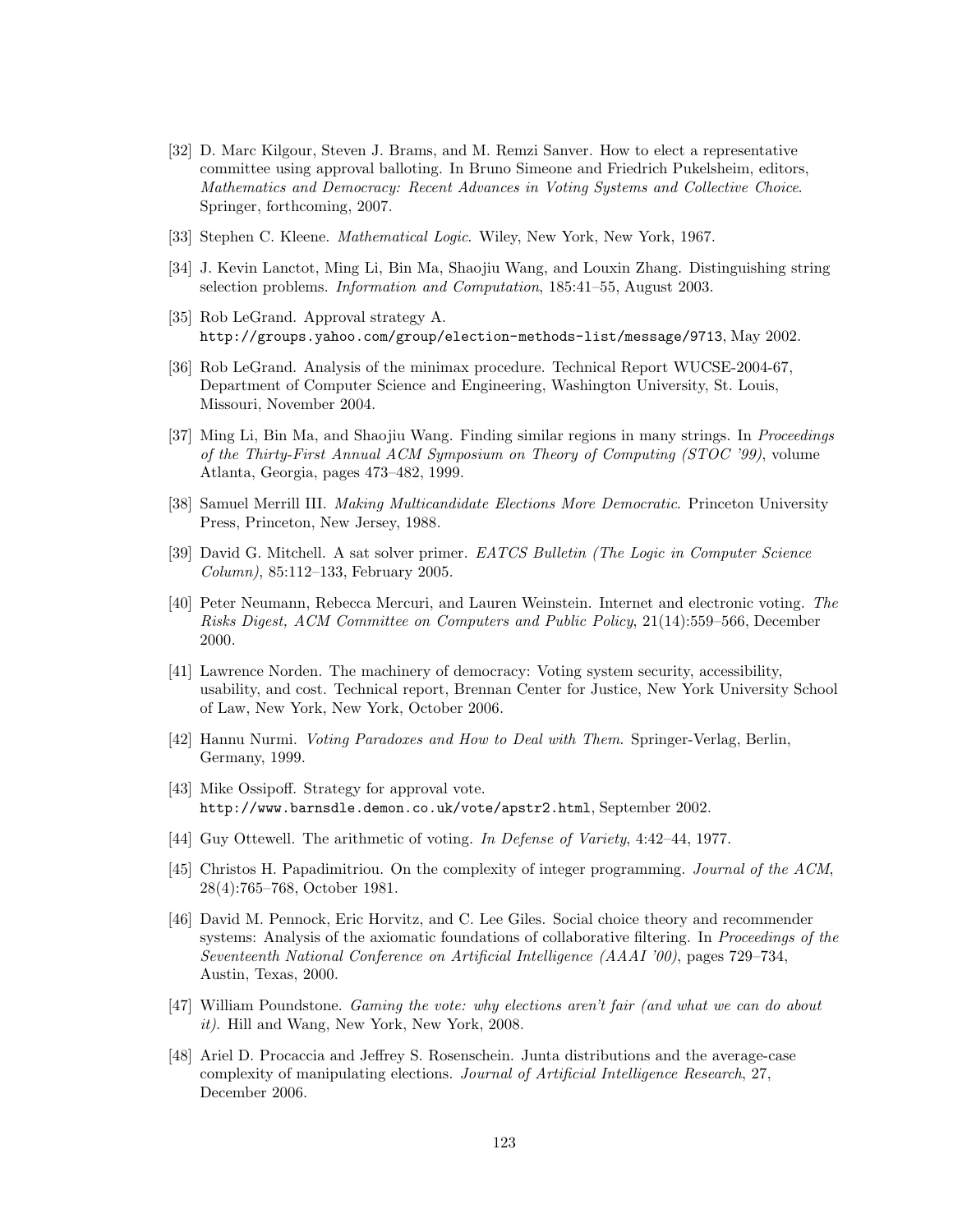- [49] Ariel D. Procaccia, Jeffrey S. Rosenschein, and Aviv Zohar. Multi-winner elections: Complexity of manipulation, control and winner-determination. In Proceedings of the Twentieth International Joint Conference on Artificial Intelligence (IJCAI '07), pages 1476–1481, Hyderabad, India, January 2007.
- [50] Marc Renault. Four proofs of the ballot theorem. Mathematics Magazine, 80(5):345–352, December 2007.
- [51] Donald G. Saari. Basic Geometry of Voting. Springer-Verlag, Berlin, Germany, 1995.
- [52] Donald G. Saari. Choatic Elections!: A Mathematician Looks at Voting. American Mathematical Society, Providence, Rhode Island, 2001.
- [53] Mark Allen Satterthwaite. Strategy-proofness and Arrow's conditions: Existence and correspondence theorems for voting procedures and social welfare functions. Journal of Economic Theory, 10(2):187–217, April 1975.
- [54] Christopher G. Small. A survey of multidimensional medians. International Statistical Review, 58(3):263–277, December 1990.
- [55] Alan M. Turing. Intelligent machinery. Technical report, National Physical Laboratory, Teddington, Middlesex, England, 1948.
- [56] Y. Vardi and Cun-Hui Zhang. A modified Weiszfeld algorithm for the Fermat-Weber location problem. Mathematical Programming, 90(3):559–566, 2001.
- [57] John von Neumann and Oskar Morgenstern. Theory of Games and Economic Behavior. Princeton University Press, Princeton, New Jersey, 1953.
- [58] Alfred Weber. Alfred Weber's Theory of the Location of Industries. University of Chicago Press, Chicago, Illinois, 1929. Translated from the German by C. J. Freidrich.
- [59] Robert J. Weber. Comparison of voting systems, 1977.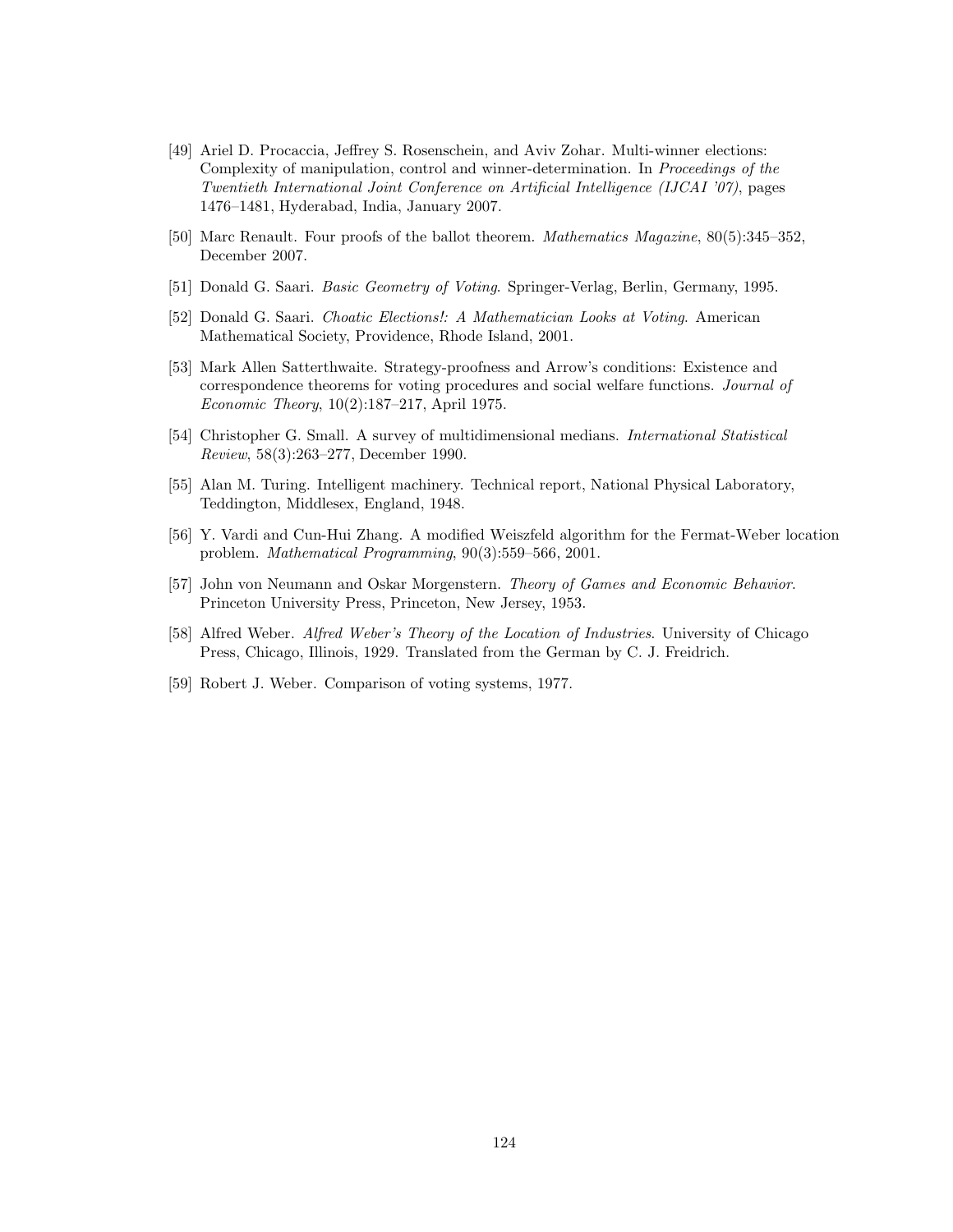# Vita

## Robert Hampton LeGrand III

| Date of birth             | 9 September 1976                                                                                                                                                                                                                                                                                                                                                  |  |  |  |  |
|---------------------------|-------------------------------------------------------------------------------------------------------------------------------------------------------------------------------------------------------------------------------------------------------------------------------------------------------------------------------------------------------------------|--|--|--|--|
| Place of birth            | San Angelo, Texas                                                                                                                                                                                                                                                                                                                                                 |  |  |  |  |
| Degrees                   | B.S. Magna cum laude, Computer Science, August 1998, Texas A&M<br>University, College Station<br>M.C.S., Computer Science, December 1999, Texas A&M University,<br>College Station<br>Ph.D., Computer Science, May 2008, Washington University, St. Louis                                                                                                         |  |  |  |  |
| Professional<br>societies | Association for Computing Machinery                                                                                                                                                                                                                                                                                                                               |  |  |  |  |
| Publications              | Rob LeGrand, Evangelos Markakis and Aranyak Mehta. Some results<br>on approximating the minimax solution in approval voting. In<br>Proceedings of the Sixth International Joint Conference on Autonomous<br>Agents and Multiagent Systems (AAMAS '07), pages 1185-7.<br>International Foundation for Autonomous Agents and Multiagent<br>Systems (IFAAMAS), 2007. |  |  |  |  |
|                           | Delvin Defoe, Rob LeGrand and Ron K. Cytron. On the connection<br>between functional programming languages and real-time Java scoped<br>memory. In Proceedings of the 5th International Workshop on Java<br>Technologies for Real-time and Embedded Systems, pages 73-82. ACM<br>Press, 2007.                                                                     |  |  |  |  |
|                           | Delvin Defoe, Rob LeGrand and Ron K. Cytron. Cost analysis for<br>real-time Java scoped-memory areas. Journal of Systemics, Cybernetics<br>and Informatics, Volume 5, No. 4, pages 70–77. International Institute<br>of Informatics and Systemics, 2007.                                                                                                          |  |  |  |  |
|                           | Rob LeGrand, Evangelos Markakis and Aranyak Mehta. Approval<br>voting: Local search heuristics and approximation algorithms for the<br>minimax solution. Presented at the 1st International Workshop on<br>Computational Social Choice, Amsterdam, Netherlands, December<br>2006.                                                                                 |  |  |  |  |
|                           | Delvin Defoe, Rob LeGrand and Ron K. Cytron. Asymptotic analysis<br>for real-time Java scoped-memory areas. In Proceedings of the $4th$<br>International Conference on Computing, Communications and Control<br>Technologies (CCCT 2006), Volume II, pages 131-138. International<br>Institute of Informatics and Systemics, 2006.                                |  |  |  |  |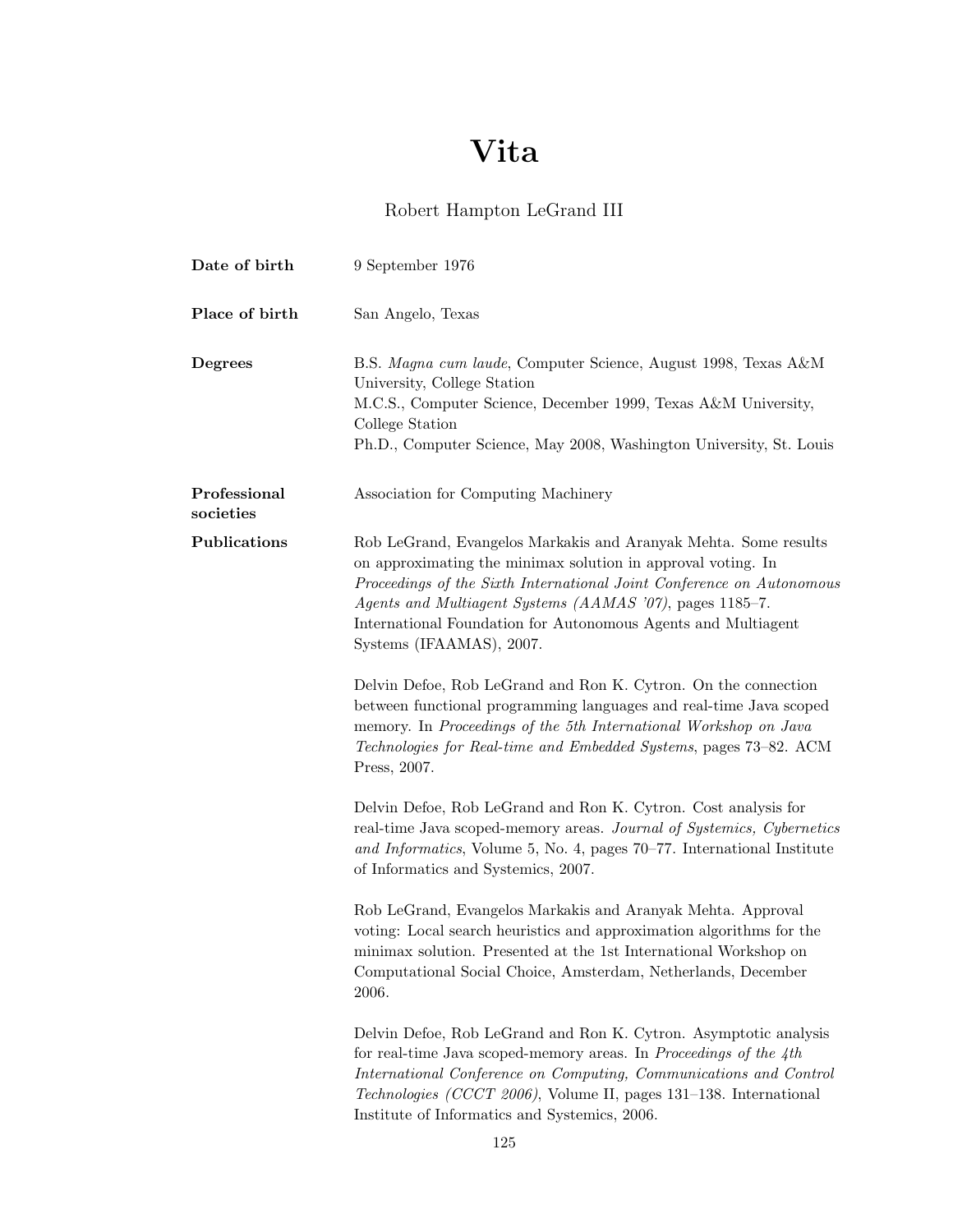Tobias Mann, Morgan Deters, Rob LeGrand and Ron K. Cytron. Static determination of allocation rates to support real-time garbage collection. In Proceedings of the 2005 ACM SIGPLAN/SIGBED Conference on Languages, Compilers, and Tools for Embedded Systems (LCTES'05), pages 193–202. ACM Press, 2005.

Rob LeGrand. Analysis of the minimax procedure. Technical Report WUCSE-2004-67, Department of Computer Science and Engineering, Washington University, St. Louis, Missouri, November 2004.

May 2008